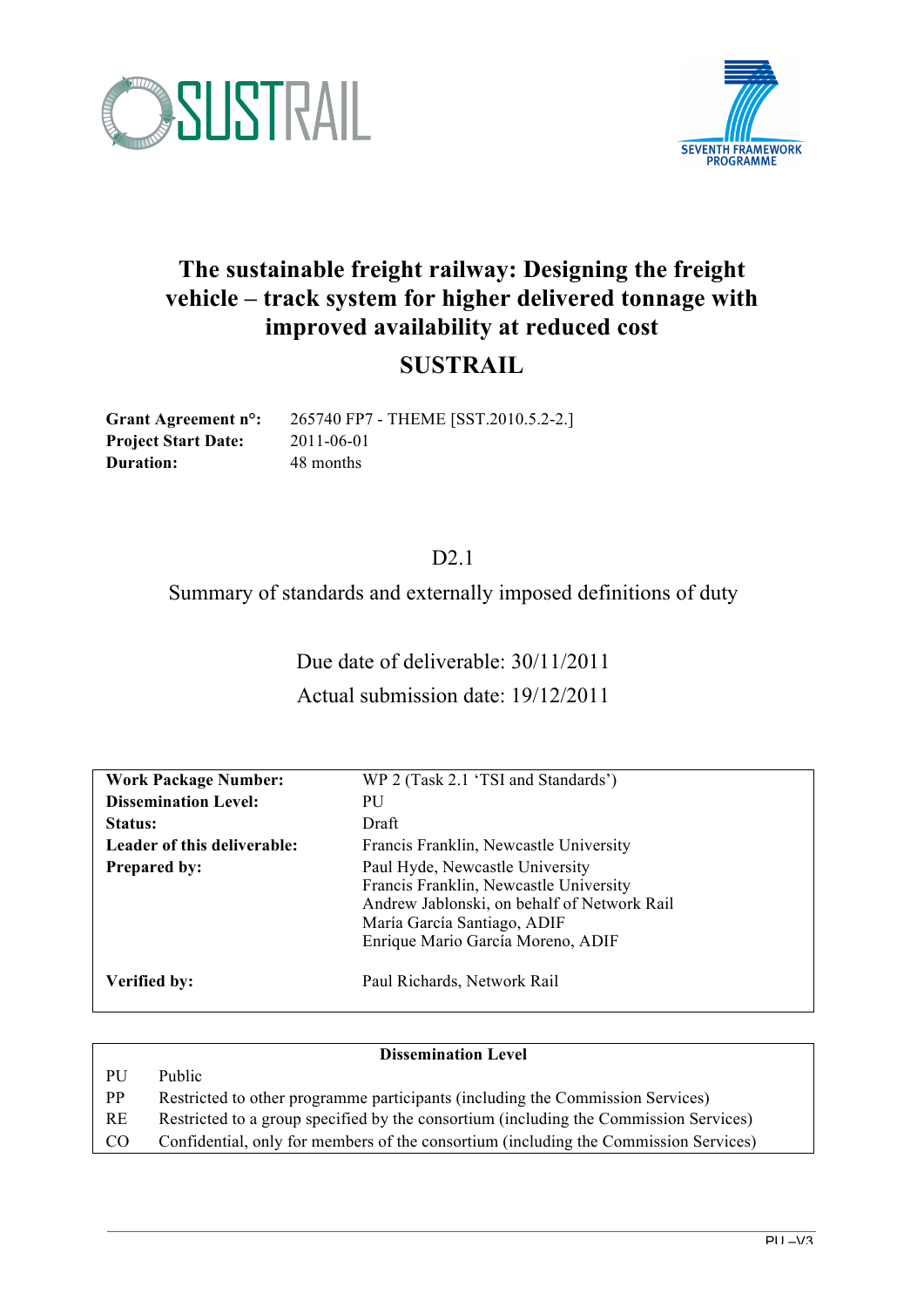| <b>Document History</b> |                  |                                |                                                                 |  |  |
|-------------------------|------------------|--------------------------------|-----------------------------------------------------------------|--|--|
| <b>Version</b>          | <b>Date</b>      | Author/s                       | <b>Description</b>                                              |  |  |
| D <sub>1</sub>          | 2011-10-28       | Paul Hyde                      | Initial draft: EN                                               |  |  |
| D2                      | $2011 - 11 - 11$ | Paul Hyde                      | UIC added                                                       |  |  |
| V <sub>1</sub>          | $2011 - 11 - 21$ | Paul Hyde,<br>Francis Franklin | Final draft                                                     |  |  |
| V <sub>2</sub>          | 2011-12-02       | Paul Hyde,<br>Francis Franklin | Inclusion of Spanish standards and<br>reorganisation of tables. |  |  |
| V <sub>3</sub>          | $2011 - 12 - 16$ | Paul Hyde,<br>Francis Franklin | Finalise author list and set submission<br>date.                |  |  |

#### **Disclaimer**

The information in this document is provided as is and no guarantee or warranty is given that the information is fit for any particular purpose. The user thereof uses the information at its sole risk and liability.

The document reflects only the author's views and the Community is not liable for any use that may be made of the information contained therein.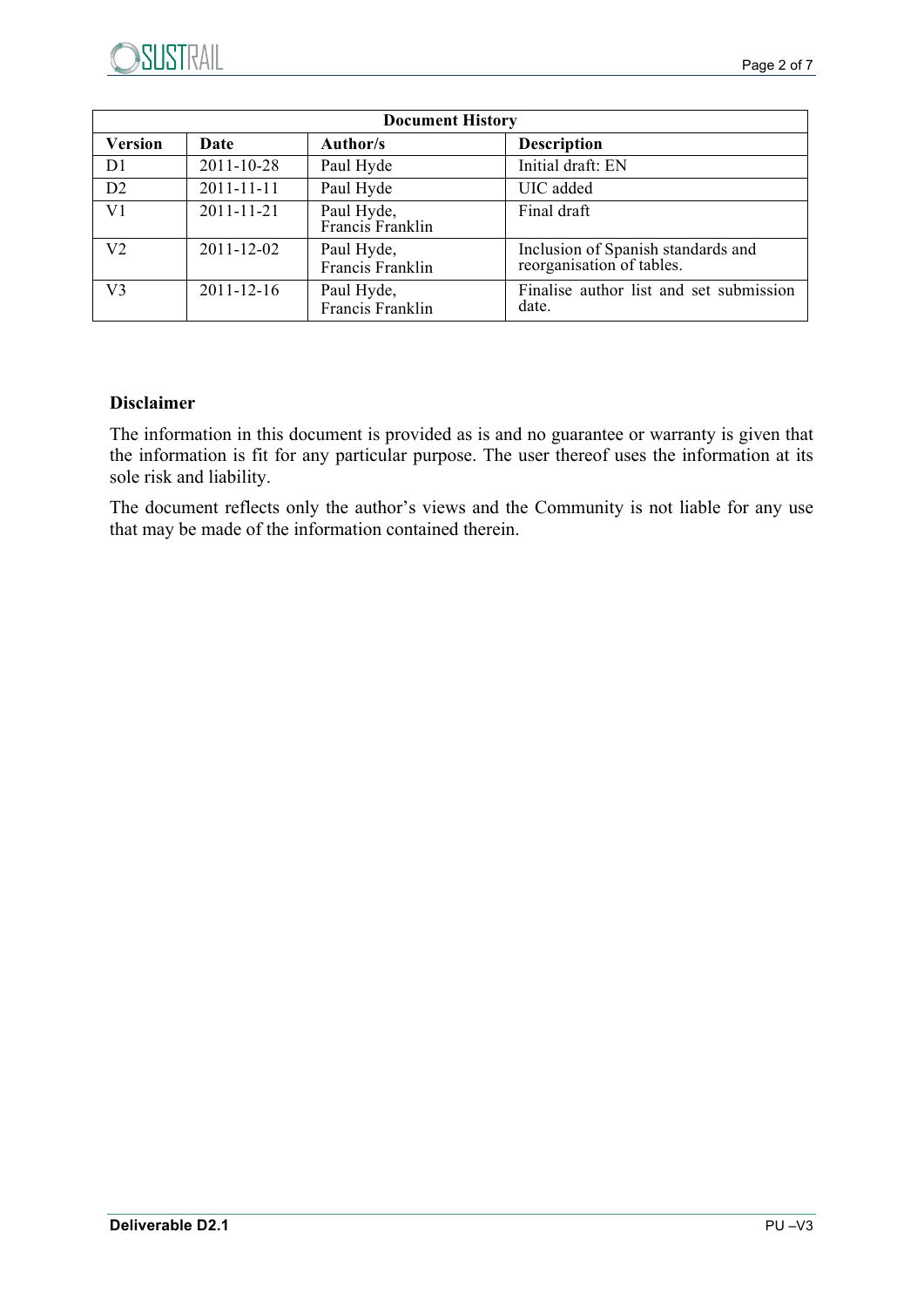

### **Contents**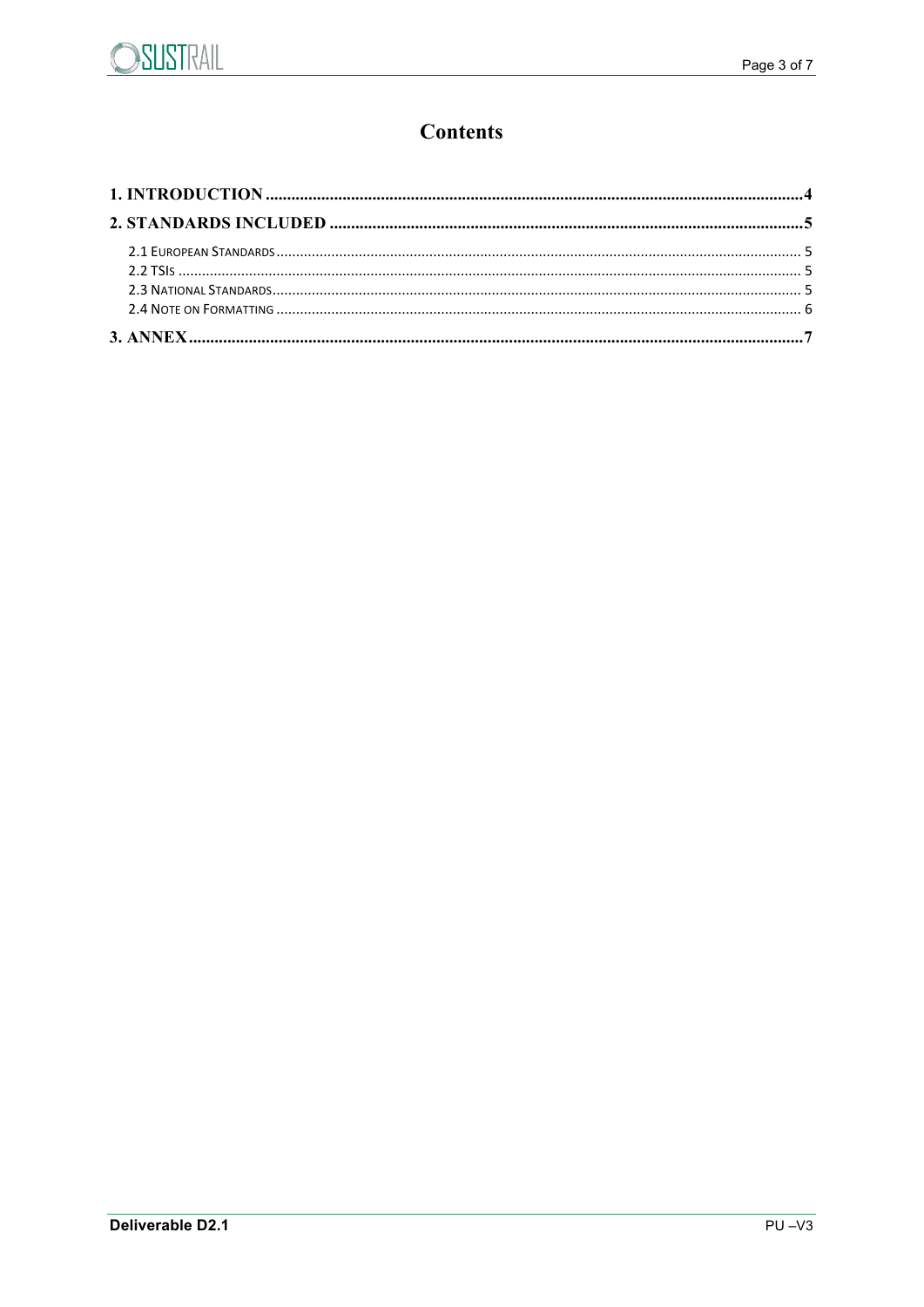

## **1. INTRODUCTION**

SUSTRAIL will be developing infrastructure and freight vehicle modifications to enable higher delivered tonnage, whether through higher axle loads or higher speed operation. During this development, it is important to be aware of the many standards, policies and guidelines that may have an impact. These represent external restrictions and definitions of duty.

This deliverable identifies and summarises relevant standards and externally imposed definitions of duty. These provide a window within which any new or replacement technology must operate.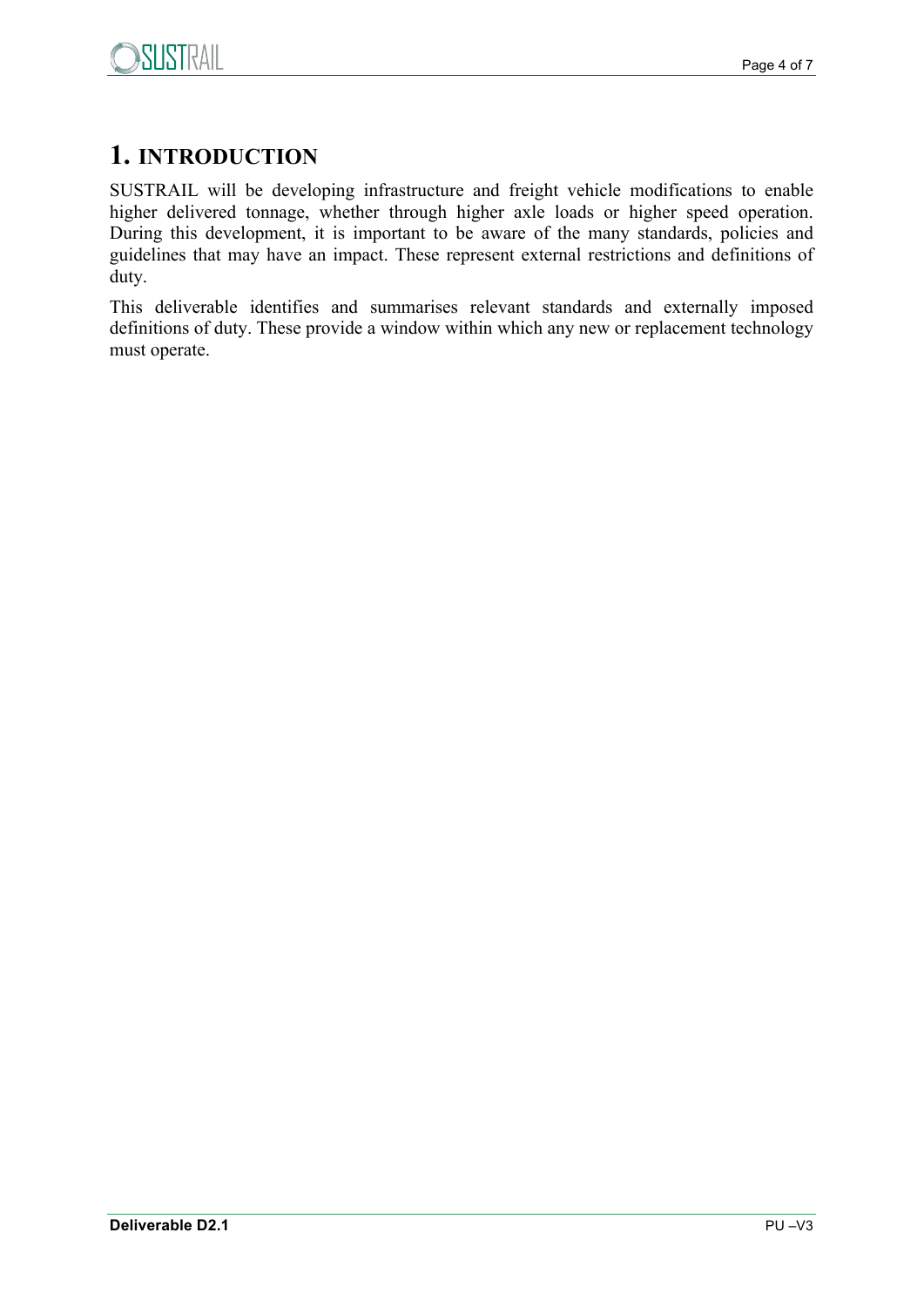## **2. STANDARDS INCLUDED**

#### 2.1 European Standards

Tables A.01-A.06 contain a summary of the European Standards for Railway Engineering and a summary of the UIC leaflets. Each table summarises the standards within a particular area of the railway engineering standards; the area of the standards detailed in each table is as follows:

- Table A.01: European Standards related to Railway engineering in general
- Table A.02: European Standards related to Materials and components for railway engineering
- Table A.03: European Standards related to Railway rolling stock
- Table A.04: European Standards related to Rails and railway components
- Table A.05: European Standards related to Equipment for railway/cableway construction and maintenance
- Table A.06: UIC leaflets related to all aspects of railways

There is an additional section of the European Standards for Railway Engineering which relates to Equipment for railway/cableway construction and maintenance. This has not been summarised as it is not anticipated that it will be relevant to the SUSTRAIL project.

#### 2.2 TSIs

Tables A.07-A.11 contain a summary of each of the Technical Standards for Interoperability (TSIs) relating to conventional rail, each table summarising a different area covered by the TSIs which is thought to be applicable to the SUSTRAIL project. Which table summarises which area of the TSIs is as follows:

- Table A.07: Applicable standards in CR Control Command and Signalling TSI
- Table A.08: Applicable standards in CR Operation TSI
- Table A.09: Applicable standards in CR Rolling stock Freight wagons TSI
- Table A.10: Applicable standards in TSI for noise aspects of conventional rolling stock
- Table A.11: Applicable standards in TSI on Safety in Railway Tunnels in the trans-European conventional and high-speed rail system

Note: In the TSIs, CR is used as an abbreviation of Conventional Rail, the alternative classification is High-Speed Rail.

#### 2.3 National Standards

Tables A.12-A.14 summarise the additional national standards relating to railway engineering which are only applicable to individual nations and geographical areas and are imposed by that nations' standards organisation or other regulatory body. These standards do not have the status of European Standards, and are summarised in separate tables according to the nationality and types of the standards as listed below:

- Table A.12: GB National Standards Railway Group and Network Rail Company Standards (applicable to the UK railway network, excluding Northern Ireland).
- Table A.13: British non-EN Standards applicable to railway engineering
- Table A.14: Spanish non-EN Standards applicable to railway engineering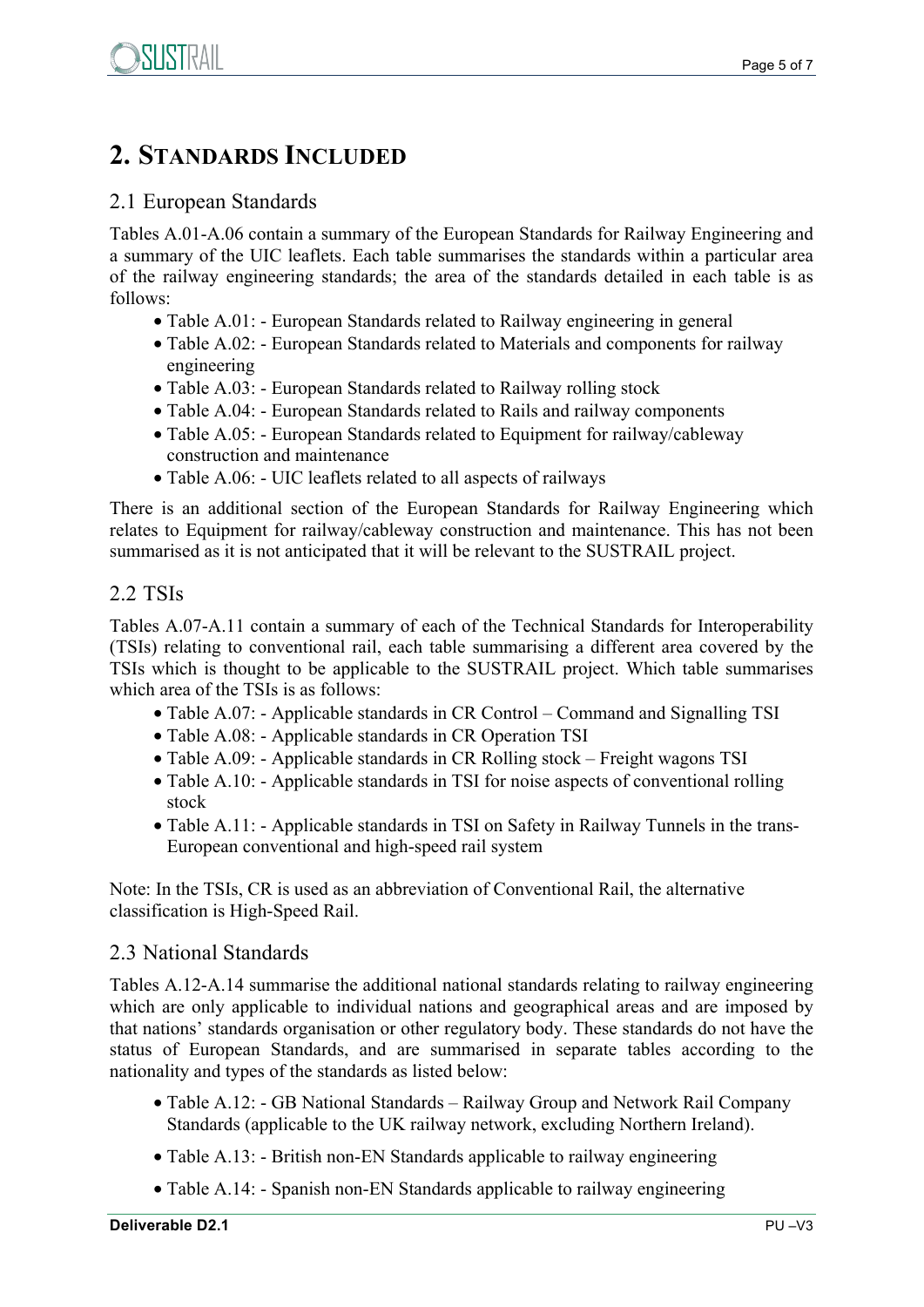

### 2.4 Note on Formatting

There are two versions of Tables A.01-A.06 and Table A.13. These versions are identified by the suffix "a" or "b"; the version with the "a" suffix contains an abridged version of the information contained in the version with the "b" suffix. This has been done to enable the versions of the tables with the suffix "a" representing some of the fields of information on these standards to be presented in this document in a clear and concise manner, which is also in a format suitable for physical reproduction. The version of tables A.01-A.06 with the suffix "a" can be found in the appendix of this document. A spreadsheet containing electronic versions of the tables with the additional information is included as an annex to this deliverable; these tables have the suffix "b". The additional information consists mainly of the details related to each individual standard listed.

Tables A.07-A.12 and Table A.14 contain the same information both as reproduced in this document and in electronic format; therefore these tables in both formats are identical and no distinction is made between the electronic and hard copy versions.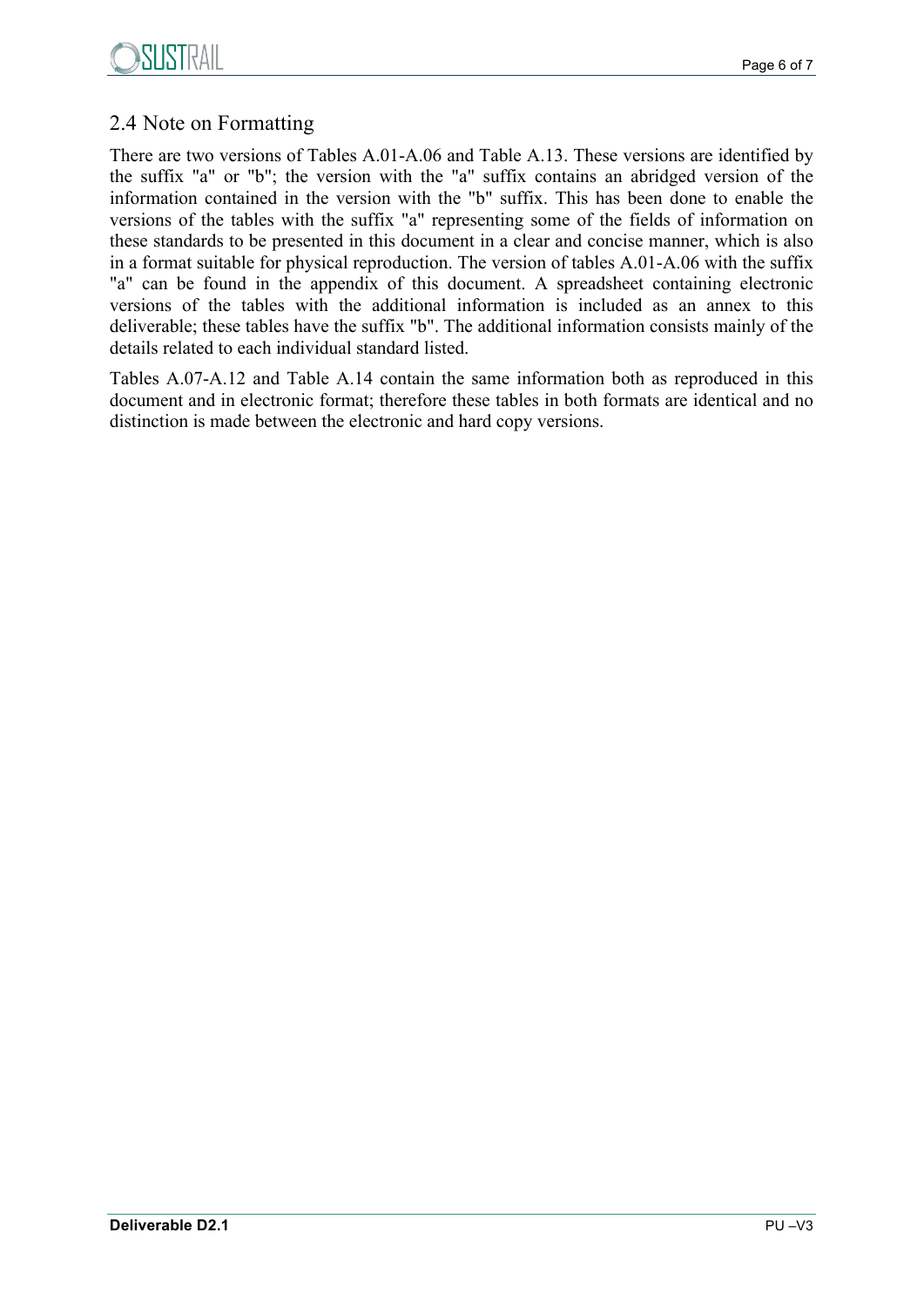# **3. ANNEX**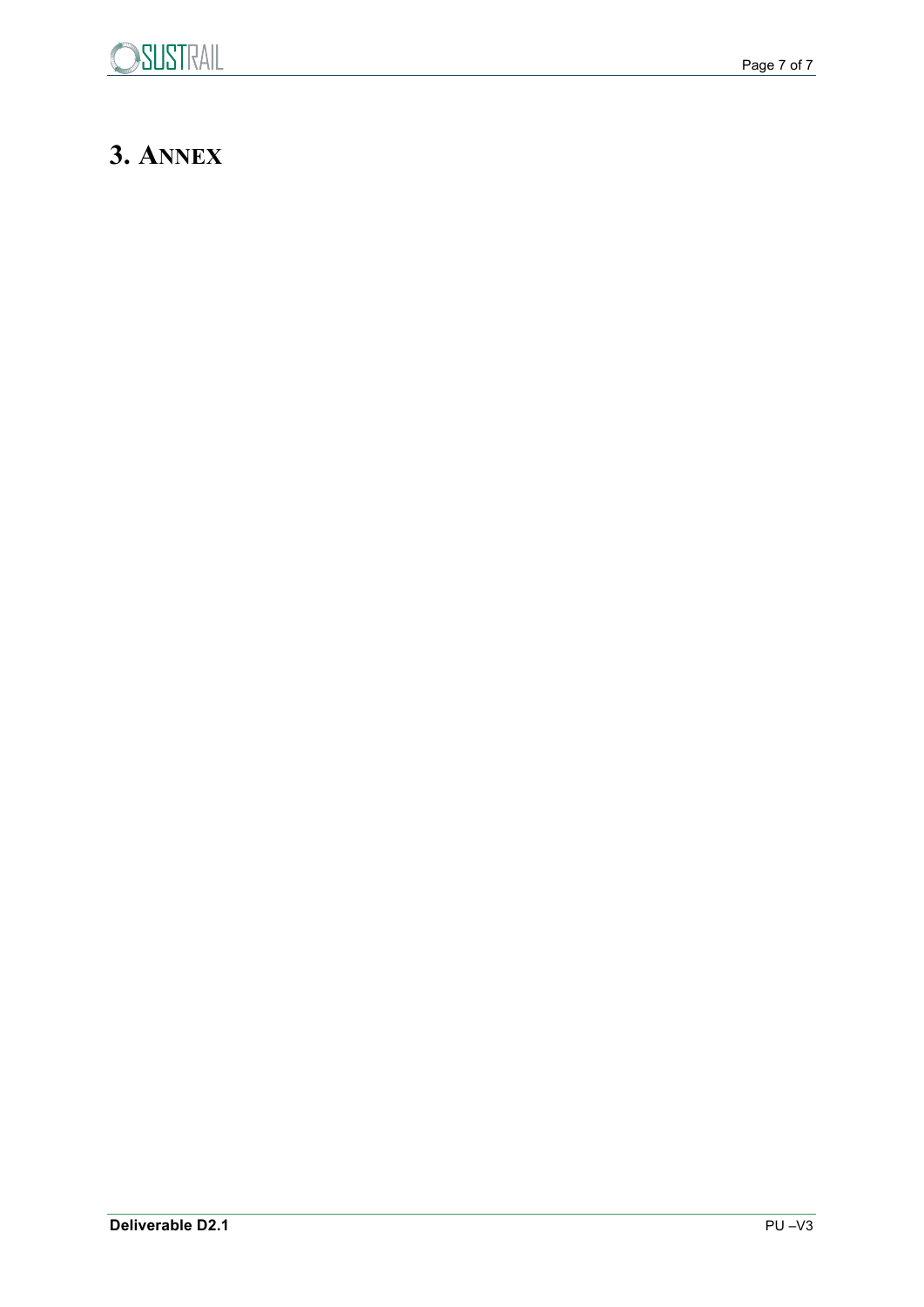Railway engineering in general

| <b>European standard</b>                 |                                   | Relevance<br><b>SUSTRAIL</b> |                                                                                                                                                                                                            |
|------------------------------------------|-----------------------------------|------------------------------|------------------------------------------------------------------------------------------------------------------------------------------------------------------------------------------------------------|
| No.                                      | <b>Status</b>                     | õ                            | <b>Name of Standard</b>                                                                                                                                                                                    |
|                                          |                                   |                              |                                                                                                                                                                                                            |
| CLC/TR 50126-2:2007                      | Published<br>Document             | High                         | Railway applications - The specification and demonstration<br>of Reliability, Availability, Maintainability and Safety (RAMS)<br>- Part 2: Guide to the application of EN 50126-1 for safety               |
| CLC/TR 50126-3:2008                      | Published<br>Document             |                              | Railway applications - The specification and demonstration<br>of Reliability, Availability, Maintainability and Safety (RAMS)<br>- Part 3: Guide to the application of EN 50126-1 for rolling<br>stock RAM |
| CLC/TR 50451:2007                        | Published<br>Document             | High<br>Medium               | Railway applications - Systematic allocation of safety<br>integrity requirements                                                                                                                           |
| CLC/TR 50452:2007                        | Published<br>Document             | Low                          | Railway applications - Radio remote control system of<br>traction vehicle for freight traffic in multiple traction operation                                                                               |
| CLC/TR 50459-7:2007                      | Published<br>Document             | None-Low                     | Railway applications - Communication, signalling and<br>processing systems - European Rail Traffic Management<br>System - Driver-Machine interface - Part 7: Specific<br><b>Transmission Modules</b>       |
|                                          | Published                         |                              | Railway applications - Rolling stock - Intercommunication<br>between vehicles and train/wayside - Part 1: Data                                                                                             |
| CLC/TR 50501-1:2007<br>CLC/TR 50542:2010 | Document<br>Published<br>Document | Low<br>None                  | dictionary and rules for functional standardisation<br>Railway applications - Communication means between<br>safety equipment and man-machine interfaces (MMI)                                             |
| EN 15016-1:2004                          | Full                              | High                         | Technical drawings - Railway applications Part 1: General<br>Principles                                                                                                                                    |
| EN 15016-2:2004                          | Full                              | High                         | Technical drawings - Railway applications Part 2: Parts lists                                                                                                                                              |
| EN 15016-3:2004                          | Full                              | High                         | Technical drawings - Railway applications Part 3: Handling<br>of modifications of technical documents                                                                                                      |
| EN 15016-4:2006                          | Full                              | High                         | Technical drawings - Railway applications Part 4: Data<br>exchange                                                                                                                                         |
| EN 15273-1:2009                          | Full                              | High                         | Railway applications - Gauges Part 1: General - Common<br>rules for infrastructure and rolling stock                                                                                                       |
| EN 15273-2:2009                          | Full                              | High                         | Railway applications - Gauges Part 2: Rolling stock gauge                                                                                                                                                  |
| EN 15273-3:2009<br>EN 50121-1:2006       | Full<br>Full                      | None-Low<br>Low              | Railway applications - Gauges Part 3: Structure gauges<br>Railway applications - Electromagnetic compatibility - Part<br>1: General                                                                        |
| EN 50121-2:2006                          | Full                              | Low                          | Railway applications - Electromagnetic compatibility - Part<br>2: Emissions of the whole railway system to the outside world                                                                               |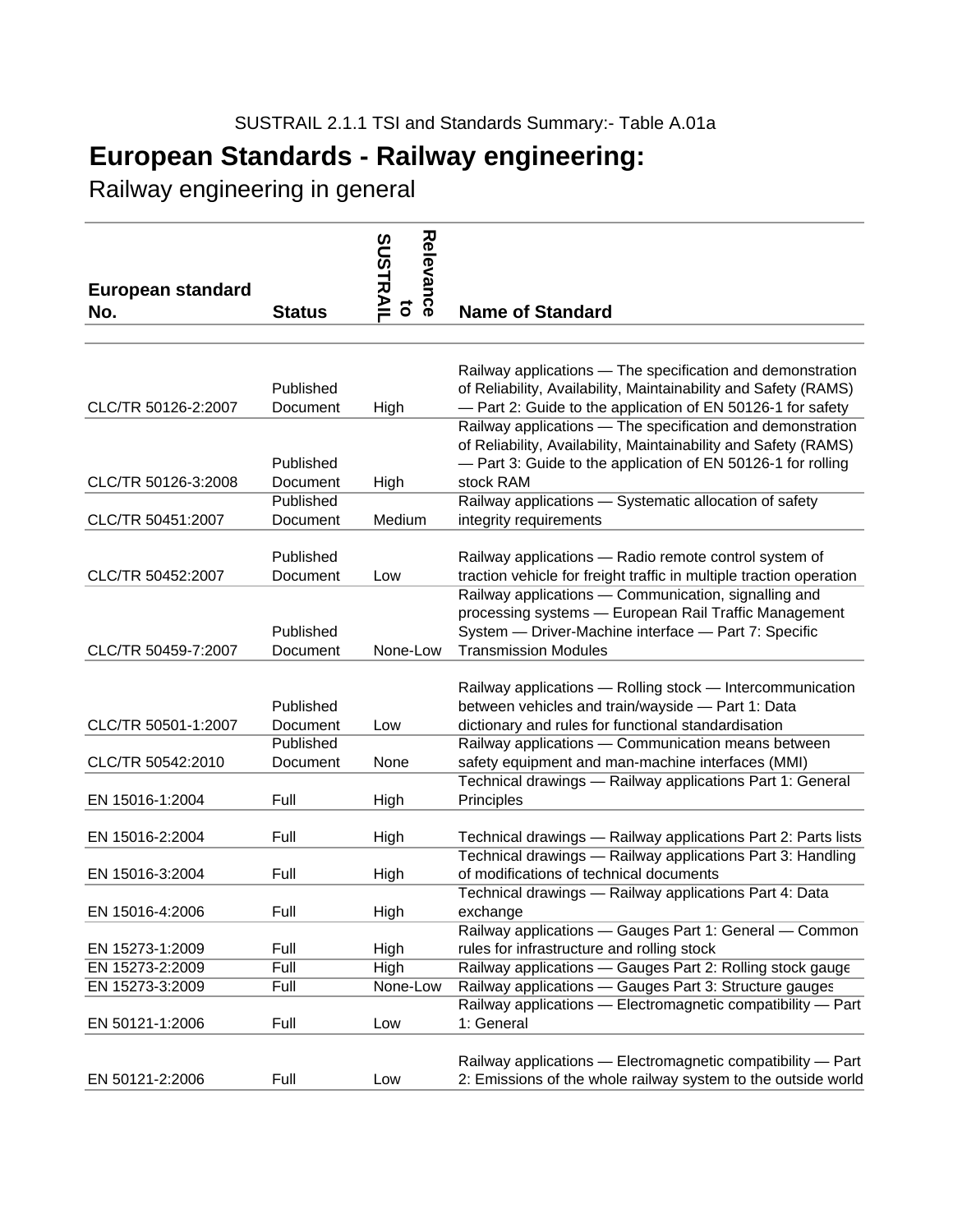|                   |                    |          | Railway applications - Electromagnetic compatibility - Part     |
|-------------------|--------------------|----------|-----------------------------------------------------------------|
|                   |                    |          | 4: Emission and immunity of the signalling and                  |
| EN 50121-4:2006   | Full               | None-Low | telecommunications apparatus                                    |
|                   |                    |          | Railway applications - Electromagnetic compatibility - Part     |
|                   |                    |          | 5: Emission and immunity of fixed power supply installations    |
| EN 50121-5:2006   | Full               | None-Low | and apparatus                                                   |
|                   |                    |          | Railway applications - Insulation coordination - Part 1:        |
| EN 50124-1:2001+  |                    |          | Basic requirements - Clearances and creepage distances          |
| A2:2005           | Full               | Low      | for all electrical and electronic equipment                     |
|                   |                    |          | Railway applications - Insulation coordination - Part 2:        |
| EN 50124-2:2001   | Full               | Low      | Overvoltages and related protection                             |
|                   |                    |          |                                                                 |
|                   |                    |          | Railway applications - The specification and demonstration      |
|                   |                    |          | of Reliability, Availability, Maintainability and Safety (RAMS) |
| EN 50126-1:1999   | Full               | High     | - Part 1: Basic requirements and generic process                |
|                   |                    |          | Railway applications -                                          |
|                   |                    |          | Communication, signalling                                       |
|                   |                    |          | and processing systems -                                        |
|                   |                    |          | Software for railway control                                    |
| EN 50128:2011     | Full               | Low      | and protection systems                                          |
|                   |                    |          | Railway applications - Communication, signalling                |
|                   |                    |          | and processing systems - Safety-related communication in        |
| EN 50159:2010     | Full               | None-Low | transmission systems                                            |
|                   |                    |          | Measurement procedures of magnetic field levels generated       |
|                   |                    |          | by electronic and electrical apparatus in the railway           |
| EN 50500:2008     | Full               | None-Low | environment with respect to human exposure                      |
|                   |                    |          | Railway applications - Urban guided transport management        |
|                   |                    |          | and command/control systems - Part 1: System principles         |
| EN 62290-1:2006   | Full               | None     | and fundamental concepts                                        |
|                   | <b>Draft</b> for   |          |                                                                 |
|                   | Public             |          | Draft BS ENISO 3095 Railway applications - Acoustics -          |
| <b>ENISO 3095</b> | Commment           | High     | Measurement of noise emitted by railbound vehicles              |
|                   |                    |          | Draft BS EN 50517 Railway applications - Communication,         |
|                   |                    |          | signalling and processing systems- European rail traffic        |
|                   |                    |          | management system - Definition of trackside objec ts in         |
| FprEN 50517       | <b>Final Draft</b> | None     | addition to cab-signalling                                      |
|                   |                    |          | Draft BS EN 15839 Railway Applications - Testing for the        |
|                   |                    |          | acceptance of running characteristics of railway vehicles -     |
|                   |                    |          | Freight wagons - Testing of running safety under longitudinal   |
| prEN 15839        | Draft              | High     | compressive forces                                              |
|                   |                    |          |                                                                 |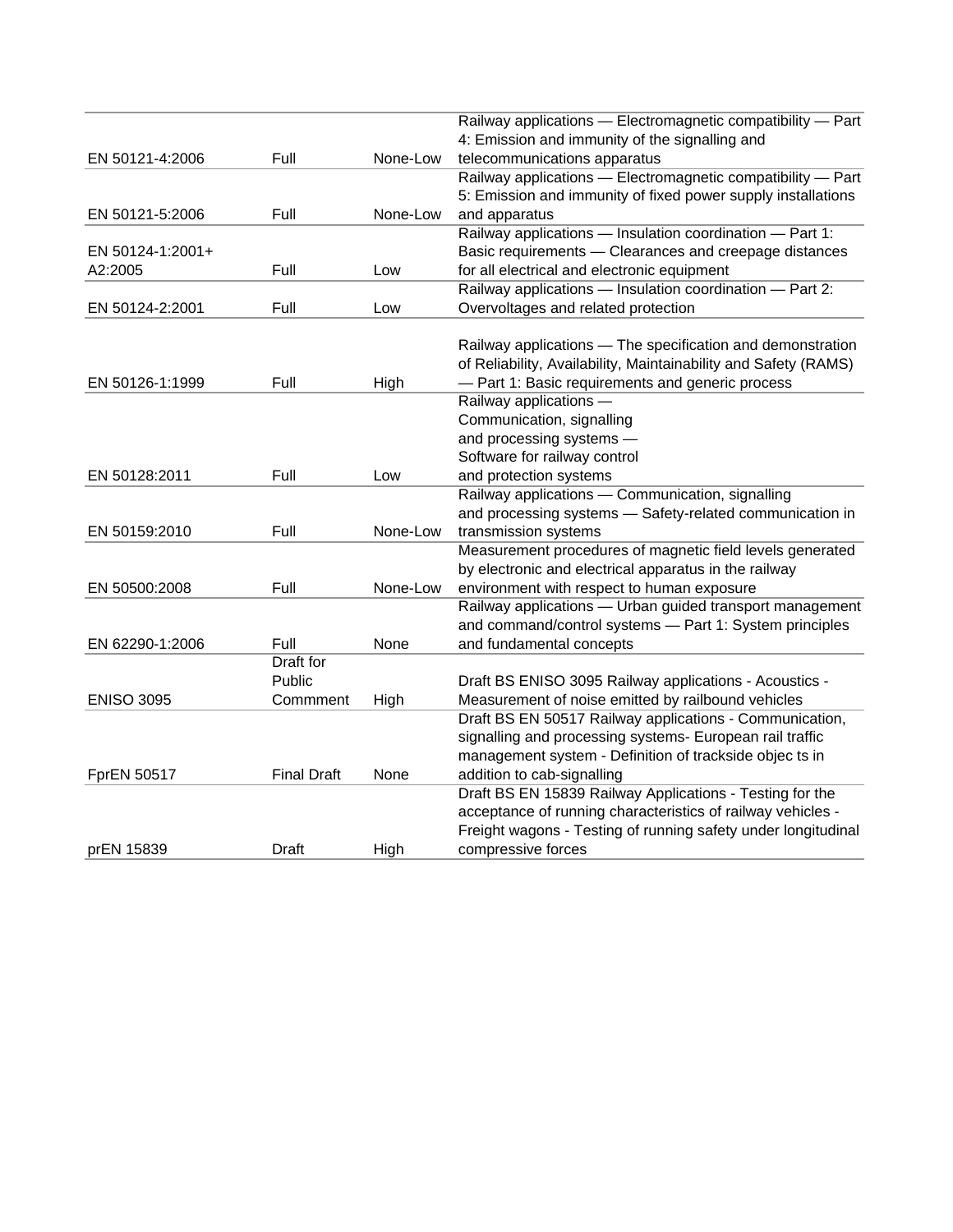Materials and components for railway engineering

| <b>European standard</b><br>No. | <b>Status</b>                                     | Relevance<br><b>SUSTRAII</b><br>$\overline{\sigma}$ | <b>Name of Standard</b>                                                                                                                                                      |
|---------------------------------|---------------------------------------------------|-----------------------------------------------------|------------------------------------------------------------------------------------------------------------------------------------------------------------------------------|
|                                 |                                                   |                                                     |                                                                                                                                                                              |
| CEN/TS 13979-2:2011             | Draft for<br>Development High<br><b>Draft</b> for |                                                     | Railway applications - Wheelsets and bogies - Monobloc<br>wheels - Technical approval procedure Part 2: Cast wheels<br>Railway applications - Wheelsets and bogies - Product |
| CEN/TS 15718:2011               | Development High                                  |                                                     | requirements for cast wheels                                                                                                                                                 |
| EN 12080:2007 +A1:2010          | Full                                              | High                                                | Railway applications - Axleboxes - Rolling bearings                                                                                                                          |
| EN 12081:2007 +A1:2010          | Full                                              | High                                                | Railway applications - Axleboxes - Lubricating greases                                                                                                                       |
| EN 12082:2007 +A1:2010 Full     |                                                   | High                                                | Railway applications - Axleboxes - Performance testing                                                                                                                       |
| EN 13103:2009 +A1:2010 Full     |                                                   | High                                                | Railway applications - Wheelsets and bogies - Non-<br>powered axles - Design method                                                                                          |
| EN 13104:2009 +A1:2010 Full     |                                                   | Low                                                 | Railway applications - Wheelsets and bogies - Powered<br>axles - Design method                                                                                               |
| EN 13260:2009 +A1:2010 Full     |                                                   | High                                                | Railway applications - Wheelsets and bogies - Wheelsets<br>- Product requirements                                                                                            |
| EN 13261:2009 +A1:2010 Full     |                                                   | High                                                | Railway applications - Wheelsets and bogies - Axles -<br>Product requirements                                                                                                |
| EN 13262:2004 + A2:2011 Full    |                                                   | High                                                | Railway applications - Wheelsets and bogies - Wheels -<br>Product requirements                                                                                               |
| EN 13715:2006 +A1:2010 Full     |                                                   | High                                                | Railway applications - Wheelsets and bogies - Wheels -<br><b>Tread profile</b>                                                                                               |
| EN 13749:2011                   | Full                                              | High                                                | Railway applications - Wheelsets and bogies - Method of<br>specifying the structural requirements of bogie frames                                                            |
| EN 13802:2004                   | Full                                              | High                                                | Railway applications - Suspension components -<br>Hydraulic dampers                                                                                                          |
| EN 13913:2003                   | Full                                              | High                                                | Railway applications - Rubber suspension components -<br>Elastomer-based mechanical parts                                                                                    |
| EN 13979-1:2003<br>$+A2:2011$   | Full                                              | High                                                | Railway applications - Wheelsets and bogies - Monobloc<br>wheels - Technical approval procedure - Part 1: Forged<br>and rolled wheels                                        |
| EN 14200:2004                   | Full                                              | High                                                | Railway applications - Suspension components -<br>Parabolic springs, steel                                                                                                   |
| EN 14817:2006                   | Full                                              | Medium                                              | Railway applications — Suspension components — Air-<br>spring control elements                                                                                               |
| EN 14865-1:2009                 |                                                   |                                                     | Railway Applications - Axlebox lubricating greases Part 1:                                                                                                                   |
| +A1:2010<br>EN 14865-2:2006     | Full                                              | Medium                                              | Method to test the ability to lubricate<br>Railway applications - Axlebox lubricating greases - Part<br>2: Method to test the mechanical stability to cover vehicle          |
| +A2:2010                        | Full                                              | Medium                                              | speeds up to 200 km/h                                                                                                                                                        |
|                                 |                                                   |                                                     | Railway applications - In-service wheelset operation<br>requirements - Inservice and off-vehicle wheelset                                                                    |
| EN 15313:2010                   | Full                                              | High                                                | maintenance                                                                                                                                                                  |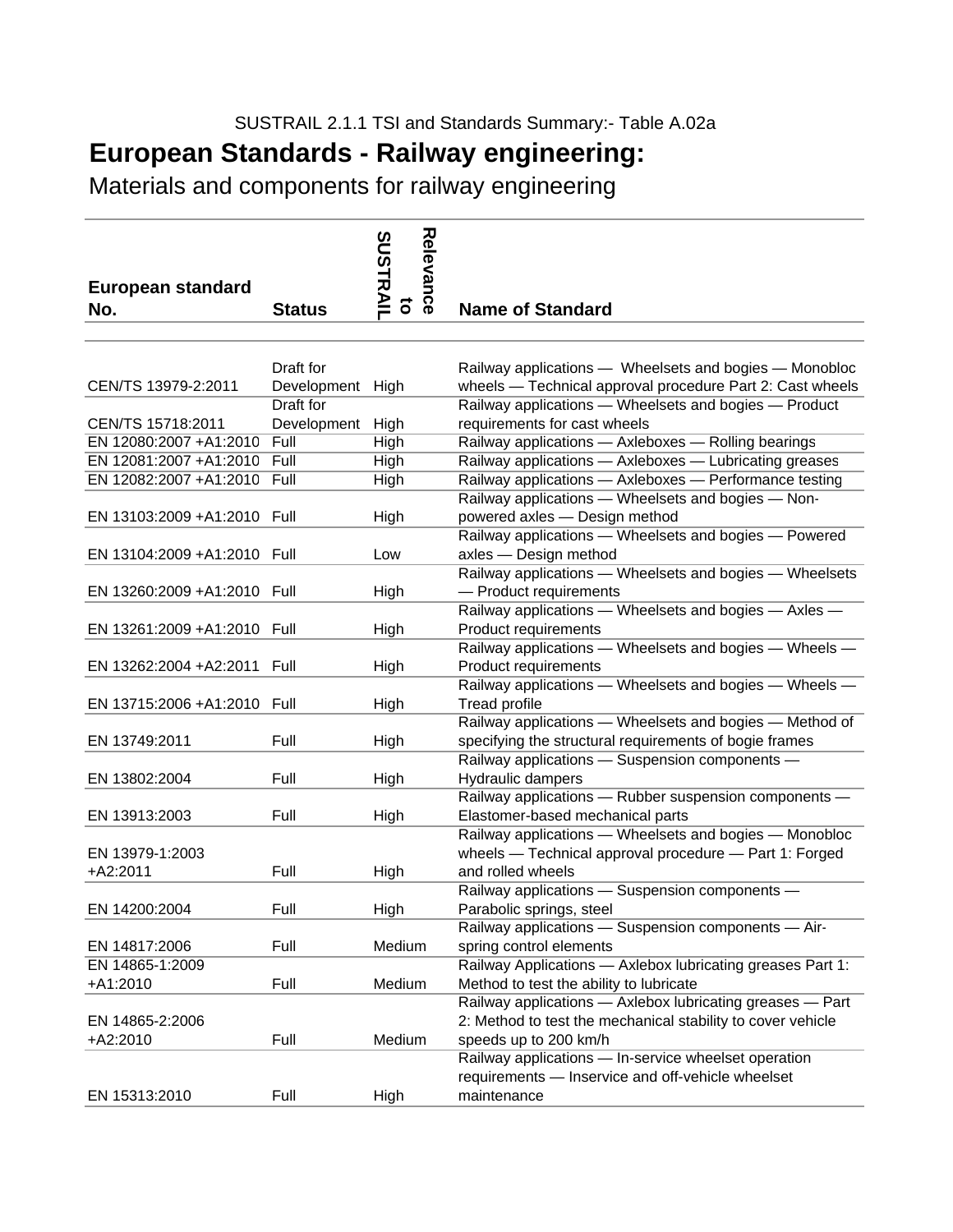|                              |               |      | Railway applications — Wheel/rail friction management —  |
|------------------------------|---------------|------|----------------------------------------------------------|
| EN 15427:2008 + A1:2010 Full |               | High | Flange lubrication                                       |
|                              |               |      | Railway applications - Railway rolling stock - Draw gear |
| EN 15566:2009 +A1:2010       | Full          | High | and screw coupling                                       |
| EN 15806:2010                | Full          | High | Railway applications - Braking - Static brake testing    |
| EN 15807:2011                | Full          | High | Railway applications - Pneumatic half couplings          |
|                              |               |      | Railway applications - Requirements for bogies and       |
| EN 15827:2011                | Full          | High | running gears                                            |
|                              |               |      | Draft BS EN 16116-1 Railway applications - Design        |
|                              | Draft for     |      | requirements for steps, handrails and associated staff   |
|                              | <b>Public</b> |      | access Part 1: Passenger vehicles, luggage vans and      |
| prEN 16116-1                 | Comment       | None | locomotives                                              |
|                              | Draft for     |      |                                                          |
|                              | <b>Public</b> |      |                                                          |
| prEN 16241:2011              | Comment       | High | Draft BS EN 16241 Railway applications - Slack adjuster  |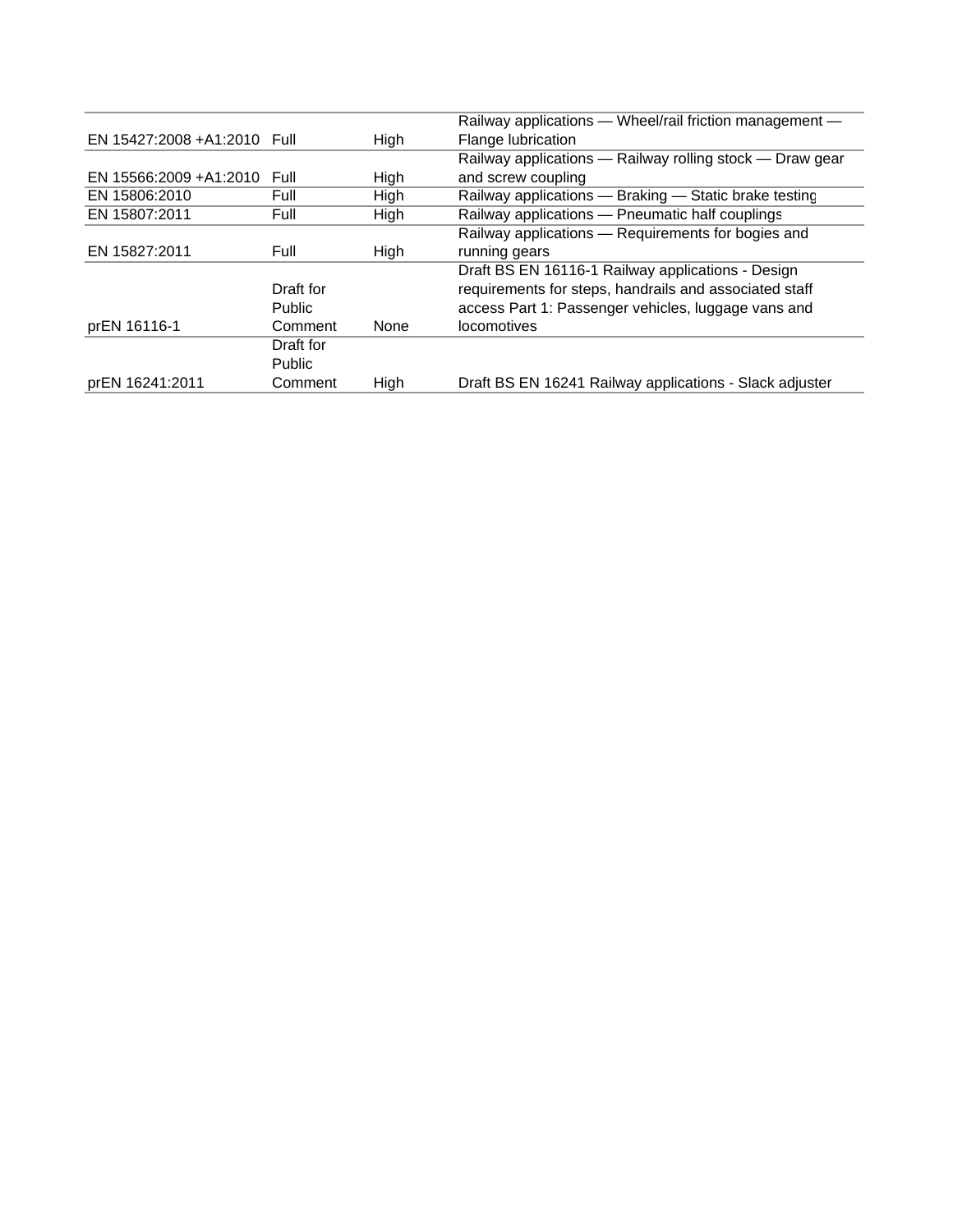Railway rolling stock

| <b>European standard</b> |                       | Relevance<br><b>SUSTRAI</b><br>õ |                                                                                                                                                                                                                    |
|--------------------------|-----------------------|----------------------------------|--------------------------------------------------------------------------------------------------------------------------------------------------------------------------------------------------------------------|
| No.                      | <b>Status</b>         |                                  | <b>Name of Standard</b>                                                                                                                                                                                            |
|                          |                       |                                  | Public transport - Road vehicle scheduling and control                                                                                                                                                             |
| CEN/TS 13149-3:2007      | Draft for Dev         | None                             | systems - Part 3: WorldFIP message content                                                                                                                                                                         |
| CEN/TS 13149-6:2005      | Draft for Dev         | None                             | Public transport - Road vehicle scheduling and control<br>systems - Part 6: CAN message content                                                                                                                    |
| CEN/TS 45545-1:2009      | Draft for Dev         | Low                              | Railway applications - Fire protection on railway vehicles<br>Part 1: General                                                                                                                                      |
| CEN/TS 45545-2:2009      | Draft for Dev         | Low                              | Railway applications - Fire protection on railway vehicles<br>Part 2: Requirements for fire behaviour of materials and<br>components                                                                               |
|                          |                       |                                  | Railway applications - Fire protection on railway vehicles                                                                                                                                                         |
| CEN/TS 45545-3:2009      | Draft for Dev         | Low                              | Part 3: Fire resistance requirements for fire barriers                                                                                                                                                             |
|                          |                       |                                  | Railway applications - Fire protection on railway vehicles<br>Part 4: Fire safety requirements for railway rolling stock                                                                                           |
| CEN/TS 45545-4:2009      | Draft for Dev         | Low                              | design<br>Railway applications - Fire protection on railway vehicles                                                                                                                                               |
| CEN/TS 45545-6:2009      | Draft for Dev         | Low                              | Part 6: Fire control and management systems                                                                                                                                                                        |
|                          |                       |                                  | Railway applications - Fire protection on railway vehicles<br>Part 7: Fire safety requirements for flammable liquid and                                                                                            |
| CEN/TS 45545-7:2009      | Draft for Dev         | Low                              | flammable gas installations                                                                                                                                                                                        |
| CLC/TR 50452:2007        | Published<br>Document | Low                              | Railway applications - Radio remote control system of<br>traction vehicle for freight traffic in multiple traction operation                                                                                       |
| CLC/TR 50459-7:2007      | Published<br>Document | None                             | Railway applications - Communication, signalling and<br>processing systems - European Rail Traffic Management<br>System - Driver-Machine interface - Part 7: Specific<br><b>Transmission Modules</b>               |
|                          | Published             |                                  | Railway applications - Rolling stock - Intercommunication<br>between vehicles and train/wayside - Part 1: Data                                                                                                     |
| CLC/TR 50501-1:2007      | Document<br>Published | None-Low                         | dictionary and rules for functional standardisation<br>Railway applications - Interference limits of existing track                                                                                                |
| CLC/TR 50507:2007        | Document              | None                             | circuits used on European railways                                                                                                                                                                                 |
| CLC/TS 45545-5:2009      | Draft for Dev         | Low                              | Railway applications - Fire protection on railway vehicles<br>Part 5: Fire safety requirements for electrical equipment<br>including that of trolley buses, track guided buses and<br>magnetic levitation vehicles |
|                          | Draft for             |                                  | Railway applications - Rolling stock - Pantographs:<br>Characteristics and tests<br>Part 3: Interface between pantograph and                                                                                       |
| CLC/TS 50206-3:2010      | Development None      |                                  | rolling stock for rail vehicles                                                                                                                                                                                    |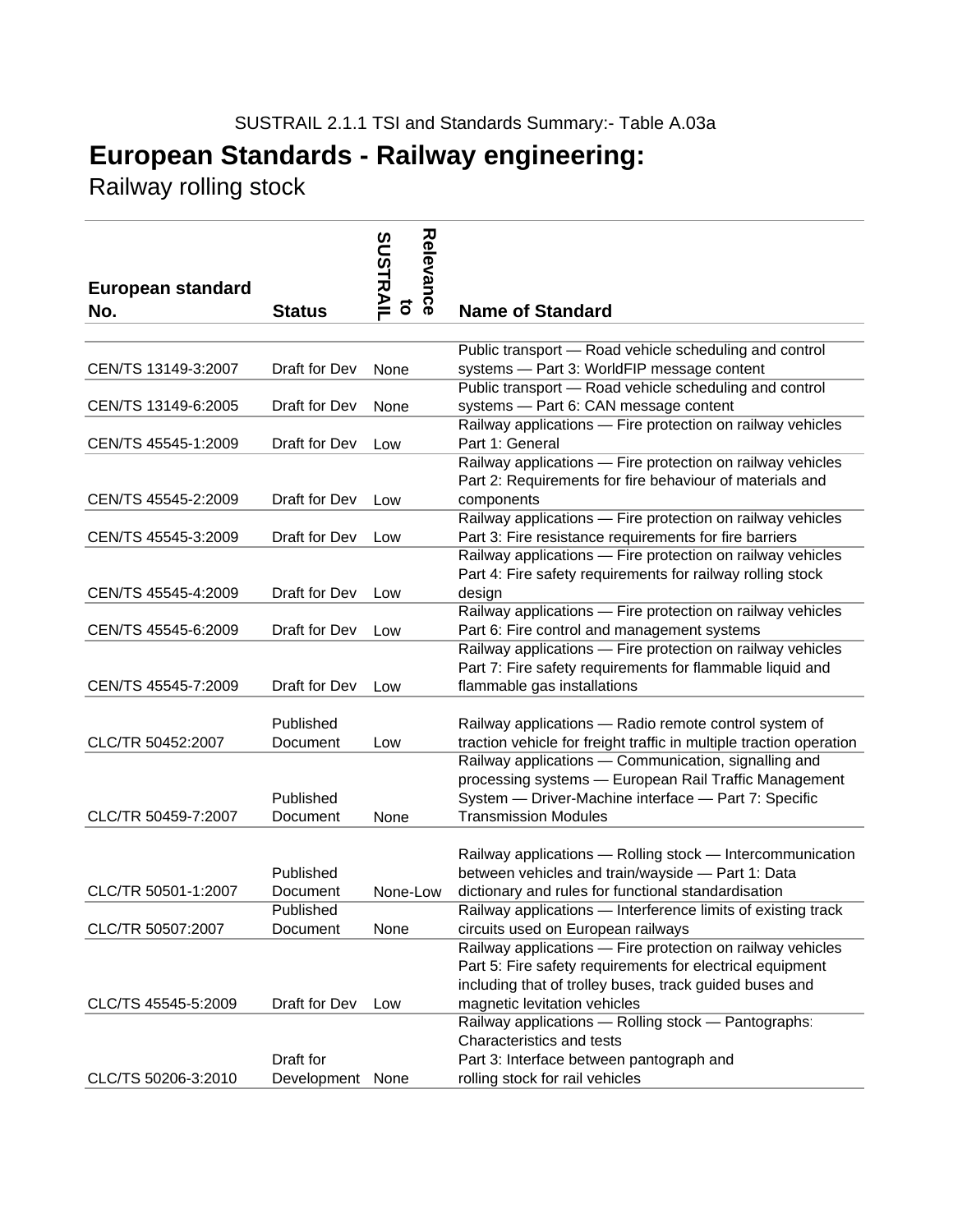|                     |                  |          | Railway applications - Compatibility between rolling stock    |
|---------------------|------------------|----------|---------------------------------------------------------------|
|                     | Draft for        |          | and train detection systems Part 2: Compatibility with track  |
| CLC/TS 50238-2:2010 | Development      | High     | circuits                                                      |
|                     |                  |          | Railway applications - Compatibility between rolling stock    |
|                     | Draft for        |          | and train detection systems - Part 3: Compatibility with axle |
| CLC/TS 50238-3:2010 | Development      | High     | counters                                                      |
|                     |                  |          | Railway applications - Communication, signalling and          |
|                     |                  |          | processing systems - European Rail Traffic Management         |
|                     |                  |          | System - Driver-Machine Interface - Part 1: Ergonomic         |
|                     |                  |          | principles for the presentation of ERTMS/ETCS/GSM-R           |
| CLC/TS 50459-1:2005 | Draft for Dev    | None     | information                                                   |
|                     |                  |          | Railway applications - Communication, signalling and          |
|                     |                  |          | processing systems - European Rail Traffic Management         |
|                     |                  |          | System - Driver-machine Interface - Part 2: Ergonomic         |
| CLC/TS 50459-2:2005 | Draft for Dev    | None     | arrangements of ERTMS/ETCS information                        |
|                     |                  |          | Railway applications - Communication, signalling and          |
|                     |                  |          | processing systems - European Rail Traffic Management         |
|                     |                  |          | System - Driver-Machine Interface - Part 3: Ergonomic         |
| CLC/TS 50459-3:2005 | Draft for Dev    | None     | arrangements of ERTMS/GSM-R information                       |
|                     |                  |          | Railway applications - Communication, signalling and          |
|                     |                  |          | processing systems - European Rail Traffic Management         |
|                     |                  |          | System - Driver-Machine Interface - Part 4: Data entry for    |
| CLC/TS 50459-4:2005 | Draft for Dev    | None     | the ERTMS/ETCS/GSM-R systems                                  |
|                     |                  |          | Railway applications - Communication, signalling and          |
|                     |                  |          | processing systems - European Rail Traffic Management         |
| CLC/TS 50459-5:2005 | Draft for Dev    | None     | System - Driver- Machine Interface - Part 5: Symbols          |
|                     |                  |          | Railway applications - Communication, signalling and          |
|                     |                  |          | processing systems - European Rail Traffic Management         |
|                     |                  |          | System - Driver-Machine Interface - Part 6: Audible           |
| CLC/TS 50459-6:2005 | Draft for Dev    | None     | information                                                   |
|                     |                  |          | Railway applications - Rolling stock - Electrical             |
| CLC/TS 50467:2008   | Draft for Dev    | Medium   | connectors, requirements and test methods                     |
|                     |                  |          | Railway applications - Rolling stock - Electric equipment     |
|                     |                  |          | in trolley buses - Safety requirements and connection         |
| CLC/TS 50502:2008   | Draft for Dev    | None     | systems                                                       |
|                     |                  |          | Railway applications - Generic system architectures for       |
| CLC/TS 50534:2010   | Draft for Dev    | None     | onboard electric auxiliary power systems                      |
|                     |                  |          | Railway applications — Onboard auxiliary power converter      |
| CLC/TS 50535:2010   | Draft for Dev    | None     | systems                                                       |
|                     |                  |          | Railway applications - Mounted parts of the traction          |
|                     | Draft for        |          | transformer and cooling system Part 1: HV bushing for         |
| CLC/TS 50537-1:2010 | Development      | None-Low | traction transformers                                         |
|                     |                  |          | Railway applications - Mounted parts of the traction          |
|                     | Draft for        |          | transformer and cooling system Part 2: Pump for insulating    |
| CLC/TS 50537-2:2010 | Development None |          | liquid for traction transformers and reactors                 |
|                     |                  |          | Railway applications - Mounted parts of the traction          |
|                     | Draft for        |          | transformer and cooling system Part 3: Water pump for         |
| CLC/TS 50537-3:2010 | Development None |          | traction converters                                           |
|                     |                  |          | Railway applications - Mounted parts of the traction          |
|                     |                  |          | transformer and cooling system Part 4: Gas and liquid         |
|                     | Draft for        |          | actuated (Buchholz) relay for liquid immersed transformers    |
| CLC/TS 50537-4:2010 | Development None |          | and reactors with conservator for rail vehicles               |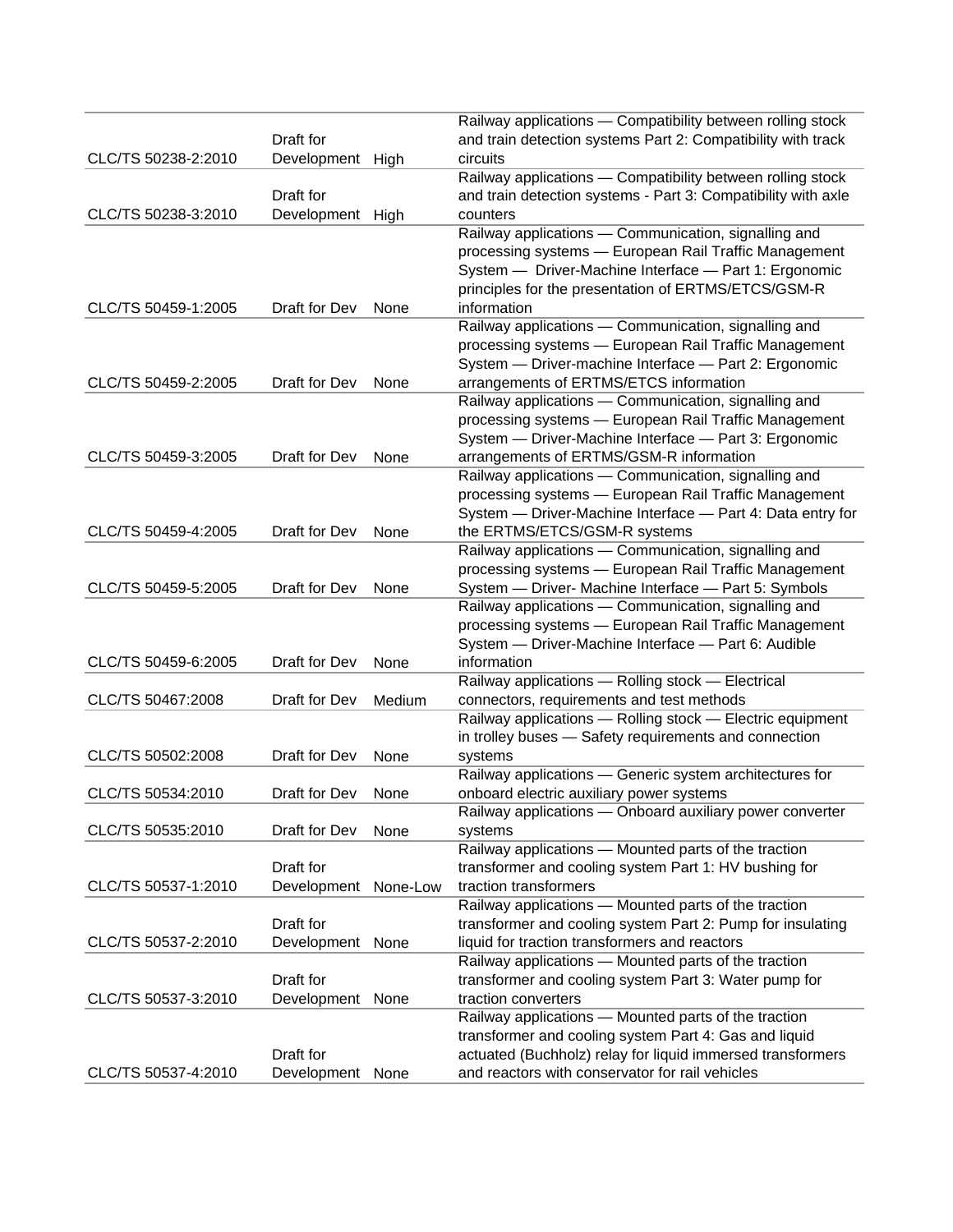|                 |       |          | Draft BS IEC 60571 Railway applications - Electronic            |
|-----------------|-------|----------|-----------------------------------------------------------------|
| Draft IEC 60571 | Draft | Low      | equipment used on rolling stock                                 |
|                 |       |          | Railway applications - Ride comfort for passengers -            |
| EN 12299:2009   | Full  | None     | Measurement and evaluation                                      |
|                 |       |          | Railway applications - Tank wagons Part 1: Identification       |
| EN 12561-1:2011 | Full  | Medium   | plates for tank wagons for the carriage of dangerous goods      |
|                 |       |          |                                                                 |
|                 |       |          | Railway applications - Tank wagons Part 2: Bottom               |
| EN 12561-2:2011 | Full  | Medium   | emptying devices for liquid products including vapour return    |
|                 |       |          | Railway applications - Tank wagons Part 3: Bottom filling       |
| EN 12561-3:2011 | Full  | Medium   | and emptying devices for gases liquefied under pressure         |
|                 |       |          | Railway applications - Tank wagons Part 4: Devices for top      |
| EN 12561-4:2011 | Full  | Medium   | filling and emptying of liquid products                         |
|                 |       |          | Railway applications - Tank wagons Part 5: Devices for          |
| EN 12561-5:2011 | Full  | Medium   | vapour return while filling or emptying of liquid products      |
| EN 12561-6:2011 | Full  | Medium   | Railway applications - Tank wagons Part 6: Manholes             |
|                 |       |          | Railway applications - Tank wagons                              |
| EN 12561-7:2011 | Full  | Medium   | Part 7: Platforms and ladders                                   |
|                 |       |          | Railway applications - Tank wagons Part 8: Heating              |
| EN 12561-8:2011 | Full  | Medium   | connections                                                     |
|                 |       |          | Railway applications - Structural requirements of railway       |
|                 |       |          | vehicle bodies Part 1: Locomotives and passenger rolling        |
| EN 12663-1:2010 | Full  | High     | stock (and alternative method for freight wagons)               |
|                 |       |          | Railway applications - Structural requirements of railway       |
| EN 12663-2:2010 | Full  | High     | vehicle bodies Part 2: Freight wagons                           |
|                 |       |          | Railway applications - Air conditioning for main line rolling   |
| EN 13129-1:2002 | Full  | None     | stock - Part 1: Comfort parameters                              |
|                 |       |          | Railway applications - Air conditioning for main line rolling   |
| EN 13129-2:2004 | Full  | None     | stock - Part 2: Type tests                                      |
|                 |       |          | Public transport - Road vehicle scheduling and control          |
|                 |       |          | systems - Part 1: WORLDFIP definition and application           |
| EN 13149-1:2004 | Full  | None     | rules for onboard data transmission                             |
|                 |       |          | Public transport - Road vehicle scheduling and control          |
| EN 13149-2:2004 | Full  | None     | systems - Part 2: WORLDFIP cabling specifications               |
|                 |       |          | Public transport - Road vehicle scheduling and control          |
|                 |       |          | systems - Part 4: General application rules for CANopen         |
| EN 13149-4:2004 | Full  | None     | transmission buses                                              |
|                 |       |          | Public transport - Road vehicle scheduling and control          |
| EN 13149-5:2004 | Full  | None     | systems - Part 5: CANopen cabling specifications                |
|                 |       |          | Railway applications - Electrical lighting for rolling stock in |
| EN 13272:2001   | Full  | None     | public transport systems                                        |
|                 |       |          | Railway applications - Suspension components - Helical          |
| EN 13298:2003   | Full  | High     | suspension springs, steel                                       |
|                 |       |          | Railway applications - Braking - Mass transit brake             |
| EN 13452-1:2003 | Full  | None-Low | systems - Part 1: Performance requirements                      |
|                 |       |          | Railway applications - Braking - Mass transit brake             |
| EN 13452-2:2003 | Full  | None-Low | systems - Part 2: Methods of test                               |
|                 |       |          | Railway applications - Rubber suspension components -           |
| EN 13597:2003   | Full  | Medium   | Rubber diaphragms for pneumatic suspension springs              |
|                 |       |          | Railway applications - Measuring of new and modified            |
| EN 13775-1:2003 | Full  | High     | freight wagons - Part 1: Measuring principles                   |
|                 |       |          | Railway applications - Measuring of new and modified            |
| EN 13775-2:2003 | Full  | High     | freight wagons - Part 2: Freight wagons with bogies             |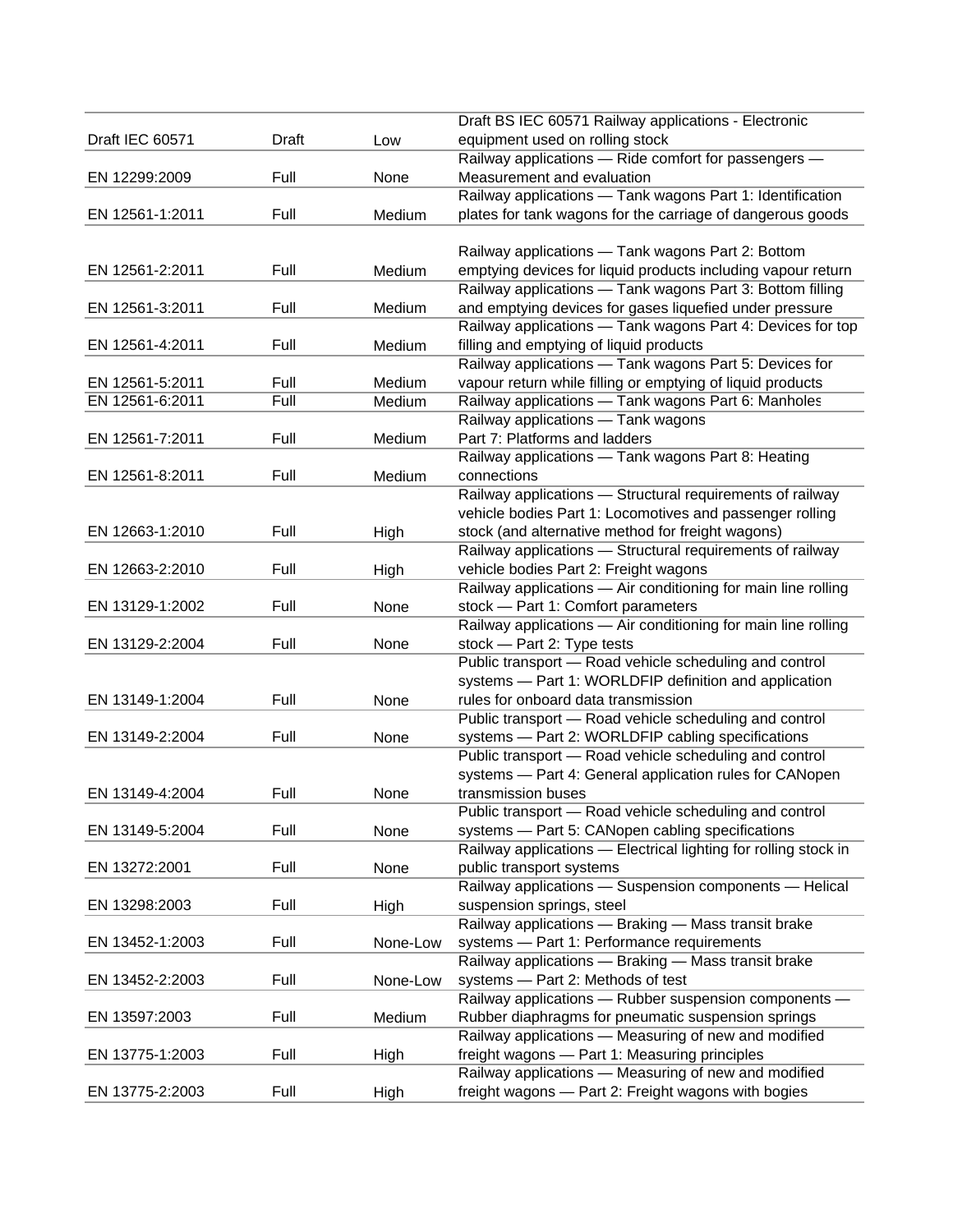| Full<br>freight wagons - Part 3: Freight wagons with 2 wheelsets<br>EN 13775-3:2003<br>High<br>Railway applications - Measuring of new and modified<br>Full<br>freight wagons - Part 4: Bogies with 2 wheelsets<br>EN 13775-4:2004<br>High<br>Railway applications - Measuring of new and modified<br>Full<br>freight wagons - Part 5: Bogies with 3 wheelsets<br>EN 13775-5:2004<br>High<br>Railway applications - Measuring of new and modified<br>freight wagons - Part 6: Multiple and articulated freight<br>Full<br>EN 13775-6:2004<br>High<br>wagons<br>Railway applications - Aerodynamics - Part 1: Symbols<br>Full<br>and units<br>EN 14067-1:2003<br>High<br>Railway applications - Aerodynamics - Part 2:<br>Full<br>EN 14067-2:2003<br>Aerodynamics on open track<br>High<br>Railway applications - Aerodynamics - Part 3:<br>Full<br>Aerodynamics in tunnels<br>EN 14067-3:2003<br>High<br>Railway applications - Aerodynamics - Part 4:<br>Requirements and test procedures for aerodynamics on<br>EN 14067-4:2005<br>+A1:2009<br>Full<br>open track<br>High<br>Railway applications - Aerodynamics - Part 5:<br>Requirements and test procedures for aerodynamics in<br>EN 14067-5:2006+A1:2010 Full<br>tunnels<br>High<br>Railway applications - Aerodynamics Part 6: Requirements<br>Full<br>and test procedures for cross wind assessment<br>EN 14067-6:2010<br>High<br>Railway applications - Braking - Requirements for the<br>Full<br>brake system of trains hauled by a locomotive<br>EN 14198:2004<br>High<br>Railway applications - Testing for the acceptance of<br>running characteristics of railway vehicles - Testing of<br>Full<br>EN 14363:2005<br>High<br>running behaviour and stationary tests<br>EN 14478:2005<br>Full<br>Railway applications - Braking - Generic vocabulary<br>High<br>Railway applications - Methods for calculation of stopping<br>distances, slowing distances and immobilization braking -<br>Full<br>EN 14531-1:2005<br>Part 1: General algorithms<br>High<br>Railway applications - Methods for calculation of stopping<br>and slowing distances and immobilisation braking Part 6:<br>Full<br>Step by step calculations for train sets or single vehicles<br>EN 14531-6:2009<br>High<br>Railway applications - Brake discs for railway rolling stock<br>- Part 1: Brake discs pressed or shrunk onto the axle or<br>drive shaft, imensions<br>EN 14535-1:2005+A1:2011 Full<br>Medium<br>and quality requirements<br>Railway applications - Brake<br>discs for railway rolling stock<br>Part 2: Brake discs mounted onto the<br>Full<br>EN 14535-2:2011<br>Medium<br>wheel, dimensions and quality requirements |  | Railway applications - Measuring of new and modified |
|-----------------------------------------------------------------------------------------------------------------------------------------------------------------------------------------------------------------------------------------------------------------------------------------------------------------------------------------------------------------------------------------------------------------------------------------------------------------------------------------------------------------------------------------------------------------------------------------------------------------------------------------------------------------------------------------------------------------------------------------------------------------------------------------------------------------------------------------------------------------------------------------------------------------------------------------------------------------------------------------------------------------------------------------------------------------------------------------------------------------------------------------------------------------------------------------------------------------------------------------------------------------------------------------------------------------------------------------------------------------------------------------------------------------------------------------------------------------------------------------------------------------------------------------------------------------------------------------------------------------------------------------------------------------------------------------------------------------------------------------------------------------------------------------------------------------------------------------------------------------------------------------------------------------------------------------------------------------------------------------------------------------------------------------------------------------------------------------------------------------------------------------------------------------------------------------------------------------------------------------------------------------------------------------------------------------------------------------------------------------------------------------------------------------------------------------------------------------------------------------------------------------------------------------------------------------------------------------------------------------------------------------------------------------------------|--|------------------------------------------------------|
|                                                                                                                                                                                                                                                                                                                                                                                                                                                                                                                                                                                                                                                                                                                                                                                                                                                                                                                                                                                                                                                                                                                                                                                                                                                                                                                                                                                                                                                                                                                                                                                                                                                                                                                                                                                                                                                                                                                                                                                                                                                                                                                                                                                                                                                                                                                                                                                                                                                                                                                                                                                                                                                                             |  |                                                      |
|                                                                                                                                                                                                                                                                                                                                                                                                                                                                                                                                                                                                                                                                                                                                                                                                                                                                                                                                                                                                                                                                                                                                                                                                                                                                                                                                                                                                                                                                                                                                                                                                                                                                                                                                                                                                                                                                                                                                                                                                                                                                                                                                                                                                                                                                                                                                                                                                                                                                                                                                                                                                                                                                             |  |                                                      |
|                                                                                                                                                                                                                                                                                                                                                                                                                                                                                                                                                                                                                                                                                                                                                                                                                                                                                                                                                                                                                                                                                                                                                                                                                                                                                                                                                                                                                                                                                                                                                                                                                                                                                                                                                                                                                                                                                                                                                                                                                                                                                                                                                                                                                                                                                                                                                                                                                                                                                                                                                                                                                                                                             |  |                                                      |
|                                                                                                                                                                                                                                                                                                                                                                                                                                                                                                                                                                                                                                                                                                                                                                                                                                                                                                                                                                                                                                                                                                                                                                                                                                                                                                                                                                                                                                                                                                                                                                                                                                                                                                                                                                                                                                                                                                                                                                                                                                                                                                                                                                                                                                                                                                                                                                                                                                                                                                                                                                                                                                                                             |  |                                                      |
|                                                                                                                                                                                                                                                                                                                                                                                                                                                                                                                                                                                                                                                                                                                                                                                                                                                                                                                                                                                                                                                                                                                                                                                                                                                                                                                                                                                                                                                                                                                                                                                                                                                                                                                                                                                                                                                                                                                                                                                                                                                                                                                                                                                                                                                                                                                                                                                                                                                                                                                                                                                                                                                                             |  |                                                      |
|                                                                                                                                                                                                                                                                                                                                                                                                                                                                                                                                                                                                                                                                                                                                                                                                                                                                                                                                                                                                                                                                                                                                                                                                                                                                                                                                                                                                                                                                                                                                                                                                                                                                                                                                                                                                                                                                                                                                                                                                                                                                                                                                                                                                                                                                                                                                                                                                                                                                                                                                                                                                                                                                             |  |                                                      |
|                                                                                                                                                                                                                                                                                                                                                                                                                                                                                                                                                                                                                                                                                                                                                                                                                                                                                                                                                                                                                                                                                                                                                                                                                                                                                                                                                                                                                                                                                                                                                                                                                                                                                                                                                                                                                                                                                                                                                                                                                                                                                                                                                                                                                                                                                                                                                                                                                                                                                                                                                                                                                                                                             |  |                                                      |
|                                                                                                                                                                                                                                                                                                                                                                                                                                                                                                                                                                                                                                                                                                                                                                                                                                                                                                                                                                                                                                                                                                                                                                                                                                                                                                                                                                                                                                                                                                                                                                                                                                                                                                                                                                                                                                                                                                                                                                                                                                                                                                                                                                                                                                                                                                                                                                                                                                                                                                                                                                                                                                                                             |  |                                                      |
|                                                                                                                                                                                                                                                                                                                                                                                                                                                                                                                                                                                                                                                                                                                                                                                                                                                                                                                                                                                                                                                                                                                                                                                                                                                                                                                                                                                                                                                                                                                                                                                                                                                                                                                                                                                                                                                                                                                                                                                                                                                                                                                                                                                                                                                                                                                                                                                                                                                                                                                                                                                                                                                                             |  |                                                      |
|                                                                                                                                                                                                                                                                                                                                                                                                                                                                                                                                                                                                                                                                                                                                                                                                                                                                                                                                                                                                                                                                                                                                                                                                                                                                                                                                                                                                                                                                                                                                                                                                                                                                                                                                                                                                                                                                                                                                                                                                                                                                                                                                                                                                                                                                                                                                                                                                                                                                                                                                                                                                                                                                             |  |                                                      |
|                                                                                                                                                                                                                                                                                                                                                                                                                                                                                                                                                                                                                                                                                                                                                                                                                                                                                                                                                                                                                                                                                                                                                                                                                                                                                                                                                                                                                                                                                                                                                                                                                                                                                                                                                                                                                                                                                                                                                                                                                                                                                                                                                                                                                                                                                                                                                                                                                                                                                                                                                                                                                                                                             |  |                                                      |
|                                                                                                                                                                                                                                                                                                                                                                                                                                                                                                                                                                                                                                                                                                                                                                                                                                                                                                                                                                                                                                                                                                                                                                                                                                                                                                                                                                                                                                                                                                                                                                                                                                                                                                                                                                                                                                                                                                                                                                                                                                                                                                                                                                                                                                                                                                                                                                                                                                                                                                                                                                                                                                                                             |  |                                                      |
|                                                                                                                                                                                                                                                                                                                                                                                                                                                                                                                                                                                                                                                                                                                                                                                                                                                                                                                                                                                                                                                                                                                                                                                                                                                                                                                                                                                                                                                                                                                                                                                                                                                                                                                                                                                                                                                                                                                                                                                                                                                                                                                                                                                                                                                                                                                                                                                                                                                                                                                                                                                                                                                                             |  |                                                      |
|                                                                                                                                                                                                                                                                                                                                                                                                                                                                                                                                                                                                                                                                                                                                                                                                                                                                                                                                                                                                                                                                                                                                                                                                                                                                                                                                                                                                                                                                                                                                                                                                                                                                                                                                                                                                                                                                                                                                                                                                                                                                                                                                                                                                                                                                                                                                                                                                                                                                                                                                                                                                                                                                             |  |                                                      |
|                                                                                                                                                                                                                                                                                                                                                                                                                                                                                                                                                                                                                                                                                                                                                                                                                                                                                                                                                                                                                                                                                                                                                                                                                                                                                                                                                                                                                                                                                                                                                                                                                                                                                                                                                                                                                                                                                                                                                                                                                                                                                                                                                                                                                                                                                                                                                                                                                                                                                                                                                                                                                                                                             |  |                                                      |
|                                                                                                                                                                                                                                                                                                                                                                                                                                                                                                                                                                                                                                                                                                                                                                                                                                                                                                                                                                                                                                                                                                                                                                                                                                                                                                                                                                                                                                                                                                                                                                                                                                                                                                                                                                                                                                                                                                                                                                                                                                                                                                                                                                                                                                                                                                                                                                                                                                                                                                                                                                                                                                                                             |  |                                                      |
|                                                                                                                                                                                                                                                                                                                                                                                                                                                                                                                                                                                                                                                                                                                                                                                                                                                                                                                                                                                                                                                                                                                                                                                                                                                                                                                                                                                                                                                                                                                                                                                                                                                                                                                                                                                                                                                                                                                                                                                                                                                                                                                                                                                                                                                                                                                                                                                                                                                                                                                                                                                                                                                                             |  |                                                      |
|                                                                                                                                                                                                                                                                                                                                                                                                                                                                                                                                                                                                                                                                                                                                                                                                                                                                                                                                                                                                                                                                                                                                                                                                                                                                                                                                                                                                                                                                                                                                                                                                                                                                                                                                                                                                                                                                                                                                                                                                                                                                                                                                                                                                                                                                                                                                                                                                                                                                                                                                                                                                                                                                             |  |                                                      |
|                                                                                                                                                                                                                                                                                                                                                                                                                                                                                                                                                                                                                                                                                                                                                                                                                                                                                                                                                                                                                                                                                                                                                                                                                                                                                                                                                                                                                                                                                                                                                                                                                                                                                                                                                                                                                                                                                                                                                                                                                                                                                                                                                                                                                                                                                                                                                                                                                                                                                                                                                                                                                                                                             |  |                                                      |
|                                                                                                                                                                                                                                                                                                                                                                                                                                                                                                                                                                                                                                                                                                                                                                                                                                                                                                                                                                                                                                                                                                                                                                                                                                                                                                                                                                                                                                                                                                                                                                                                                                                                                                                                                                                                                                                                                                                                                                                                                                                                                                                                                                                                                                                                                                                                                                                                                                                                                                                                                                                                                                                                             |  |                                                      |
|                                                                                                                                                                                                                                                                                                                                                                                                                                                                                                                                                                                                                                                                                                                                                                                                                                                                                                                                                                                                                                                                                                                                                                                                                                                                                                                                                                                                                                                                                                                                                                                                                                                                                                                                                                                                                                                                                                                                                                                                                                                                                                                                                                                                                                                                                                                                                                                                                                                                                                                                                                                                                                                                             |  |                                                      |
|                                                                                                                                                                                                                                                                                                                                                                                                                                                                                                                                                                                                                                                                                                                                                                                                                                                                                                                                                                                                                                                                                                                                                                                                                                                                                                                                                                                                                                                                                                                                                                                                                                                                                                                                                                                                                                                                                                                                                                                                                                                                                                                                                                                                                                                                                                                                                                                                                                                                                                                                                                                                                                                                             |  |                                                      |
|                                                                                                                                                                                                                                                                                                                                                                                                                                                                                                                                                                                                                                                                                                                                                                                                                                                                                                                                                                                                                                                                                                                                                                                                                                                                                                                                                                                                                                                                                                                                                                                                                                                                                                                                                                                                                                                                                                                                                                                                                                                                                                                                                                                                                                                                                                                                                                                                                                                                                                                                                                                                                                                                             |  |                                                      |
|                                                                                                                                                                                                                                                                                                                                                                                                                                                                                                                                                                                                                                                                                                                                                                                                                                                                                                                                                                                                                                                                                                                                                                                                                                                                                                                                                                                                                                                                                                                                                                                                                                                                                                                                                                                                                                                                                                                                                                                                                                                                                                                                                                                                                                                                                                                                                                                                                                                                                                                                                                                                                                                                             |  |                                                      |
|                                                                                                                                                                                                                                                                                                                                                                                                                                                                                                                                                                                                                                                                                                                                                                                                                                                                                                                                                                                                                                                                                                                                                                                                                                                                                                                                                                                                                                                                                                                                                                                                                                                                                                                                                                                                                                                                                                                                                                                                                                                                                                                                                                                                                                                                                                                                                                                                                                                                                                                                                                                                                                                                             |  |                                                      |
|                                                                                                                                                                                                                                                                                                                                                                                                                                                                                                                                                                                                                                                                                                                                                                                                                                                                                                                                                                                                                                                                                                                                                                                                                                                                                                                                                                                                                                                                                                                                                                                                                                                                                                                                                                                                                                                                                                                                                                                                                                                                                                                                                                                                                                                                                                                                                                                                                                                                                                                                                                                                                                                                             |  |                                                      |
|                                                                                                                                                                                                                                                                                                                                                                                                                                                                                                                                                                                                                                                                                                                                                                                                                                                                                                                                                                                                                                                                                                                                                                                                                                                                                                                                                                                                                                                                                                                                                                                                                                                                                                                                                                                                                                                                                                                                                                                                                                                                                                                                                                                                                                                                                                                                                                                                                                                                                                                                                                                                                                                                             |  |                                                      |
|                                                                                                                                                                                                                                                                                                                                                                                                                                                                                                                                                                                                                                                                                                                                                                                                                                                                                                                                                                                                                                                                                                                                                                                                                                                                                                                                                                                                                                                                                                                                                                                                                                                                                                                                                                                                                                                                                                                                                                                                                                                                                                                                                                                                                                                                                                                                                                                                                                                                                                                                                                                                                                                                             |  |                                                      |
|                                                                                                                                                                                                                                                                                                                                                                                                                                                                                                                                                                                                                                                                                                                                                                                                                                                                                                                                                                                                                                                                                                                                                                                                                                                                                                                                                                                                                                                                                                                                                                                                                                                                                                                                                                                                                                                                                                                                                                                                                                                                                                                                                                                                                                                                                                                                                                                                                                                                                                                                                                                                                                                                             |  |                                                      |
|                                                                                                                                                                                                                                                                                                                                                                                                                                                                                                                                                                                                                                                                                                                                                                                                                                                                                                                                                                                                                                                                                                                                                                                                                                                                                                                                                                                                                                                                                                                                                                                                                                                                                                                                                                                                                                                                                                                                                                                                                                                                                                                                                                                                                                                                                                                                                                                                                                                                                                                                                                                                                                                                             |  |                                                      |
|                                                                                                                                                                                                                                                                                                                                                                                                                                                                                                                                                                                                                                                                                                                                                                                                                                                                                                                                                                                                                                                                                                                                                                                                                                                                                                                                                                                                                                                                                                                                                                                                                                                                                                                                                                                                                                                                                                                                                                                                                                                                                                                                                                                                                                                                                                                                                                                                                                                                                                                                                                                                                                                                             |  |                                                      |
|                                                                                                                                                                                                                                                                                                                                                                                                                                                                                                                                                                                                                                                                                                                                                                                                                                                                                                                                                                                                                                                                                                                                                                                                                                                                                                                                                                                                                                                                                                                                                                                                                                                                                                                                                                                                                                                                                                                                                                                                                                                                                                                                                                                                                                                                                                                                                                                                                                                                                                                                                                                                                                                                             |  |                                                      |
|                                                                                                                                                                                                                                                                                                                                                                                                                                                                                                                                                                                                                                                                                                                                                                                                                                                                                                                                                                                                                                                                                                                                                                                                                                                                                                                                                                                                                                                                                                                                                                                                                                                                                                                                                                                                                                                                                                                                                                                                                                                                                                                                                                                                                                                                                                                                                                                                                                                                                                                                                                                                                                                                             |  |                                                      |
|                                                                                                                                                                                                                                                                                                                                                                                                                                                                                                                                                                                                                                                                                                                                                                                                                                                                                                                                                                                                                                                                                                                                                                                                                                                                                                                                                                                                                                                                                                                                                                                                                                                                                                                                                                                                                                                                                                                                                                                                                                                                                                                                                                                                                                                                                                                                                                                                                                                                                                                                                                                                                                                                             |  |                                                      |
|                                                                                                                                                                                                                                                                                                                                                                                                                                                                                                                                                                                                                                                                                                                                                                                                                                                                                                                                                                                                                                                                                                                                                                                                                                                                                                                                                                                                                                                                                                                                                                                                                                                                                                                                                                                                                                                                                                                                                                                                                                                                                                                                                                                                                                                                                                                                                                                                                                                                                                                                                                                                                                                                             |  |                                                      |
|                                                                                                                                                                                                                                                                                                                                                                                                                                                                                                                                                                                                                                                                                                                                                                                                                                                                                                                                                                                                                                                                                                                                                                                                                                                                                                                                                                                                                                                                                                                                                                                                                                                                                                                                                                                                                                                                                                                                                                                                                                                                                                                                                                                                                                                                                                                                                                                                                                                                                                                                                                                                                                                                             |  |                                                      |
|                                                                                                                                                                                                                                                                                                                                                                                                                                                                                                                                                                                                                                                                                                                                                                                                                                                                                                                                                                                                                                                                                                                                                                                                                                                                                                                                                                                                                                                                                                                                                                                                                                                                                                                                                                                                                                                                                                                                                                                                                                                                                                                                                                                                                                                                                                                                                                                                                                                                                                                                                                                                                                                                             |  |                                                      |
|                                                                                                                                                                                                                                                                                                                                                                                                                                                                                                                                                                                                                                                                                                                                                                                                                                                                                                                                                                                                                                                                                                                                                                                                                                                                                                                                                                                                                                                                                                                                                                                                                                                                                                                                                                                                                                                                                                                                                                                                                                                                                                                                                                                                                                                                                                                                                                                                                                                                                                                                                                                                                                                                             |  |                                                      |
|                                                                                                                                                                                                                                                                                                                                                                                                                                                                                                                                                                                                                                                                                                                                                                                                                                                                                                                                                                                                                                                                                                                                                                                                                                                                                                                                                                                                                                                                                                                                                                                                                                                                                                                                                                                                                                                                                                                                                                                                                                                                                                                                                                                                                                                                                                                                                                                                                                                                                                                                                                                                                                                                             |  |                                                      |
|                                                                                                                                                                                                                                                                                                                                                                                                                                                                                                                                                                                                                                                                                                                                                                                                                                                                                                                                                                                                                                                                                                                                                                                                                                                                                                                                                                                                                                                                                                                                                                                                                                                                                                                                                                                                                                                                                                                                                                                                                                                                                                                                                                                                                                                                                                                                                                                                                                                                                                                                                                                                                                                                             |  |                                                      |
|                                                                                                                                                                                                                                                                                                                                                                                                                                                                                                                                                                                                                                                                                                                                                                                                                                                                                                                                                                                                                                                                                                                                                                                                                                                                                                                                                                                                                                                                                                                                                                                                                                                                                                                                                                                                                                                                                                                                                                                                                                                                                                                                                                                                                                                                                                                                                                                                                                                                                                                                                                                                                                                                             |  |                                                      |
|                                                                                                                                                                                                                                                                                                                                                                                                                                                                                                                                                                                                                                                                                                                                                                                                                                                                                                                                                                                                                                                                                                                                                                                                                                                                                                                                                                                                                                                                                                                                                                                                                                                                                                                                                                                                                                                                                                                                                                                                                                                                                                                                                                                                                                                                                                                                                                                                                                                                                                                                                                                                                                                                             |  |                                                      |
|                                                                                                                                                                                                                                                                                                                                                                                                                                                                                                                                                                                                                                                                                                                                                                                                                                                                                                                                                                                                                                                                                                                                                                                                                                                                                                                                                                                                                                                                                                                                                                                                                                                                                                                                                                                                                                                                                                                                                                                                                                                                                                                                                                                                                                                                                                                                                                                                                                                                                                                                                                                                                                                                             |  |                                                      |
| Railway applications - Straight and angled end cocks for                                                                                                                                                                                                                                                                                                                                                                                                                                                                                                                                                                                                                                                                                                                                                                                                                                                                                                                                                                                                                                                                                                                                                                                                                                                                                                                                                                                                                                                                                                                                                                                                                                                                                                                                                                                                                                                                                                                                                                                                                                                                                                                                                                                                                                                                                                                                                                                                                                                                                                                                                                                                                    |  |                                                      |
| EN 14601:2005+A1:2010<br>Full<br>brake pipe and main reservoir pipe<br>High                                                                                                                                                                                                                                                                                                                                                                                                                                                                                                                                                                                                                                                                                                                                                                                                                                                                                                                                                                                                                                                                                                                                                                                                                                                                                                                                                                                                                                                                                                                                                                                                                                                                                                                                                                                                                                                                                                                                                                                                                                                                                                                                                                                                                                                                                                                                                                                                                                                                                                                                                                                                 |  |                                                      |
| Railway applications - Air conditioning for urban and                                                                                                                                                                                                                                                                                                                                                                                                                                                                                                                                                                                                                                                                                                                                                                                                                                                                                                                                                                                                                                                                                                                                                                                                                                                                                                                                                                                                                                                                                                                                                                                                                                                                                                                                                                                                                                                                                                                                                                                                                                                                                                                                                                                                                                                                                                                                                                                                                                                                                                                                                                                                                       |  |                                                      |
| Full<br>EN 14750-1:2006<br>suburban rolling stock - Part 1: Comfort parameters<br>None                                                                                                                                                                                                                                                                                                                                                                                                                                                                                                                                                                                                                                                                                                                                                                                                                                                                                                                                                                                                                                                                                                                                                                                                                                                                                                                                                                                                                                                                                                                                                                                                                                                                                                                                                                                                                                                                                                                                                                                                                                                                                                                                                                                                                                                                                                                                                                                                                                                                                                                                                                                      |  |                                                      |
| Railway applications - Air conditioning for urban and                                                                                                                                                                                                                                                                                                                                                                                                                                                                                                                                                                                                                                                                                                                                                                                                                                                                                                                                                                                                                                                                                                                                                                                                                                                                                                                                                                                                                                                                                                                                                                                                                                                                                                                                                                                                                                                                                                                                                                                                                                                                                                                                                                                                                                                                                                                                                                                                                                                                                                                                                                                                                       |  |                                                      |
| Full<br>suburban rolling stock - Part 2: Type tests<br>EN 14750-2:2006<br>None                                                                                                                                                                                                                                                                                                                                                                                                                                                                                                                                                                                                                                                                                                                                                                                                                                                                                                                                                                                                                                                                                                                                                                                                                                                                                                                                                                                                                                                                                                                                                                                                                                                                                                                                                                                                                                                                                                                                                                                                                                                                                                                                                                                                                                                                                                                                                                                                                                                                                                                                                                                              |  |                                                      |
| EN 14752:2005<br>Full<br>Railway applications - Bodyside entrance systems<br>None                                                                                                                                                                                                                                                                                                                                                                                                                                                                                                                                                                                                                                                                                                                                                                                                                                                                                                                                                                                                                                                                                                                                                                                                                                                                                                                                                                                                                                                                                                                                                                                                                                                                                                                                                                                                                                                                                                                                                                                                                                                                                                                                                                                                                                                                                                                                                                                                                                                                                                                                                                                           |  |                                                      |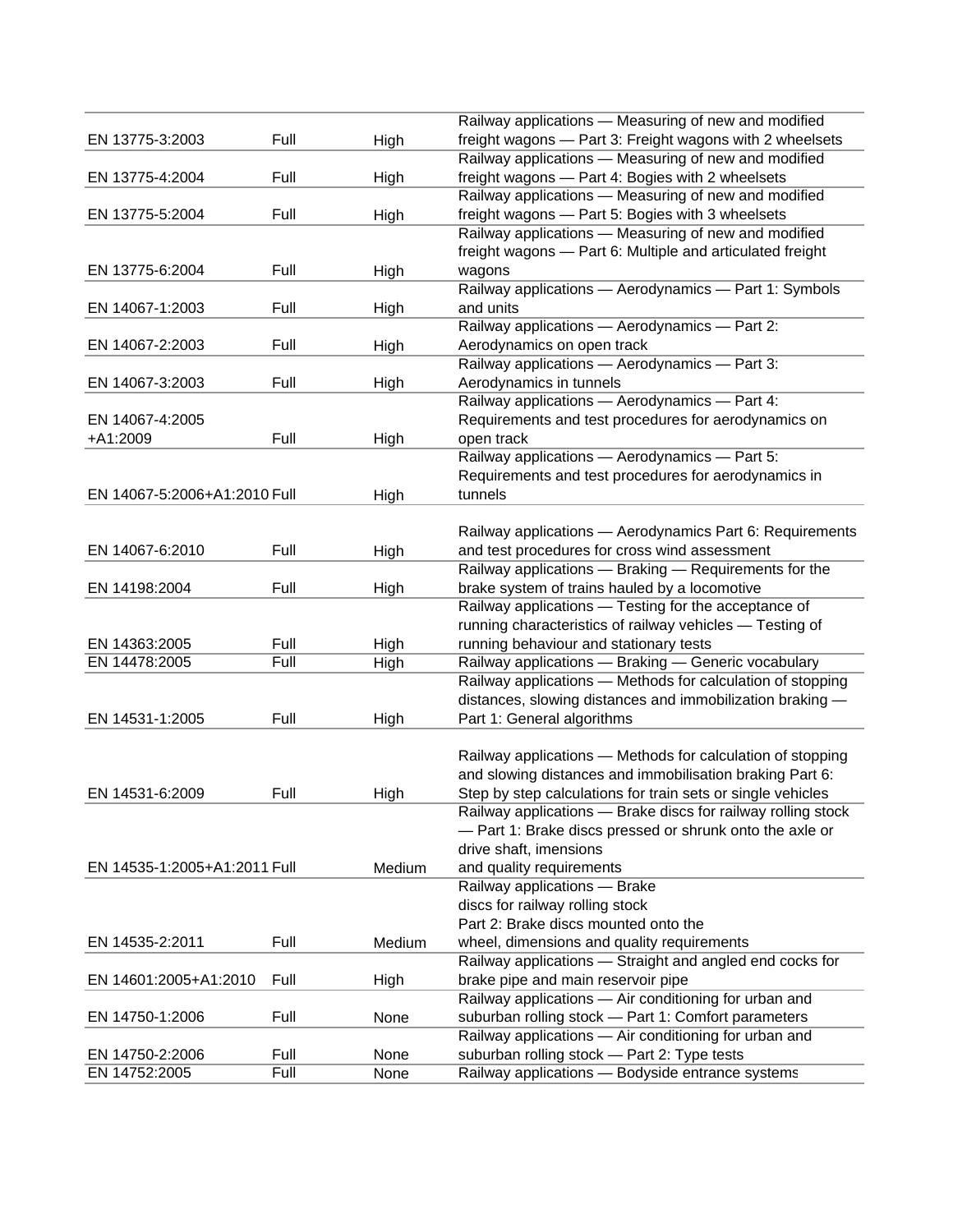| EN 14813-1:2006 +     |           |          | Railway applications - Air conditioning for driving cabs -                                                           |
|-----------------------|-----------|----------|----------------------------------------------------------------------------------------------------------------------|
| A1:2010               | Full      | None     | Part 1: Comfort parameters                                                                                           |
| EN 14813-2:2006 +     |           |          | Railway applications - Air conditioning for driving cabs -                                                           |
| A1:2010               | Full      | None     | Part 2: Type tests                                                                                                   |
|                       |           |          | LPG equipment and accessories - Discharge procedures                                                                 |
| EN 14841:2005         | Full      | Low      | for LPG rail tankers                                                                                                 |
|                       |           |          |                                                                                                                      |
|                       |           |          | Railway applications - Rescue coupler - Performance                                                                  |
| EN 15020:2006+A1:2010 | Full      | None     | requirements, specific interface geometry and test methods                                                           |
|                       |           |          | Railway applications - Suspension components - Torsion                                                               |
| EN 15049:2007         | Full      | Medium   | bar, steel                                                                                                           |
|                       |           |          | Railway applications - Welding of railway vehicles and                                                               |
| EN 15085-1:2007       | Full      | High     | components - Part 1: General                                                                                         |
|                       |           |          | Draft BS EN 15085-1:2007/A1 Railway applications -                                                                   |
|                       | Draft     |          | Welding of railway vehicles and components                                                                           |
| EN 15085-1:2007/prA1  | Amendment | High     | Part 1: General                                                                                                      |
|                       |           |          | Railway applications - Welding of railway vehicles and                                                               |
|                       |           |          | components - Part 2: Quality requirements and certification                                                          |
| EN 15085-2:2007       | Full      | High     | of welding manufacturer                                                                                              |
|                       |           |          | Railway applications - Welding of railway vehicles and                                                               |
| EN 15085-3:2007       | Full      | High     | components - Part 3: Design requirements                                                                             |
|                       | Full      |          | Railway applications - Welding of railway vehicles and                                                               |
| EN 15085-4:2007       |           | High     | components - Part 4: Production requirements                                                                         |
|                       |           |          |                                                                                                                      |
| EN 15085-5:2007       | Full      | High     | Railway applications - Welding of railway vehicles and<br>components - Part 5: Inspection, testing and documentation |
| EN 15152:2007         | Full      | None-Low | Railway applications - Front windscreens for train cabs                                                              |
|                       |           |          | Railway applications - External visible and audible warning                                                          |
|                       |           |          | devices for high speed trains - Part 1: Head, marker and                                                             |
| EN 15153-1:2007       | Full      | None-Low | tail lamps                                                                                                           |
|                       |           |          |                                                                                                                      |
|                       |           |          | Railway applications - External visible and audible warning                                                          |
| EN 15153-2:2007       | Full      | None-Low | devices for high speed trains - Part 2: Warning horns                                                                |
|                       |           |          | Railway applications - Braking - Requirements for the                                                                |
| EN 15179:2007         | Full      | None     | brake system of coaches                                                                                              |
|                       |           |          | Railway applications - Brake indicators Part 1:                                                                      |
| EN 15220-1:2008+A1    | Full      | High     | Pneumatically operated brake indicators                                                                              |
|                       |           |          | Railway applications — Crashworthiness requirements for                                                              |
| EN 15227:2008+A1:2010 | Full      | None     | railway vehicle bodies                                                                                               |
|                       |           |          | Railway applications - Method for determining the                                                                    |
| EN 15302:2008+A1:2010 | Full      | Low      | equivalent conicity                                                                                                  |
|                       |           |          | Railway applications - Passenger alarm subsystem Part 1:                                                             |
|                       |           |          | General requirements and passenger interface for the                                                                 |
| EN 15327-1:2008       | Full      | None     | passenger emergency brake system                                                                                     |
|                       |           |          | Railway applications - Braking - Distributor valves and                                                              |
| EN 15355:2008+A1:2010 | Full      | High     | distributor isolating devices                                                                                        |
|                       |           |          | Railway applications - Designation system for railway                                                                |
| EN 15380-1:2006       | Full      | High     | vehicles - Part 1: General principles                                                                                |
|                       |           |          | Railway applications - Designation system for railway                                                                |
| EN 15380-2:2006       | Full      | High     | vehicles - Part 2: Product groups                                                                                    |
|                       |           |          | Railway applications - Designation system for railway                                                                |
|                       |           |          | vehicles - Part 3: Designation of installation sites and                                                             |
| EN 15380-3:2006       | Full      | High     | locations                                                                                                            |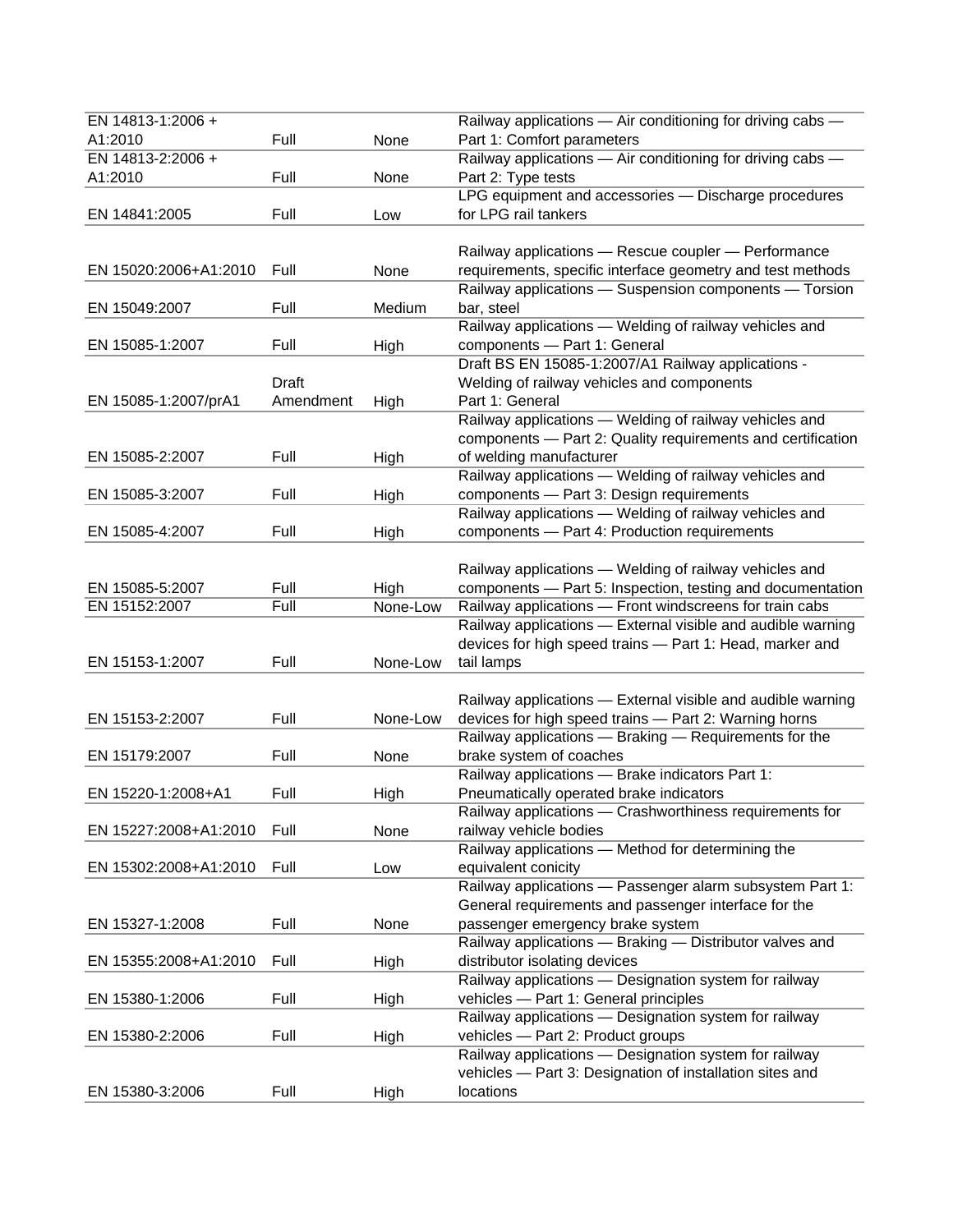|                                |      |          | Railway applications - Axlebox condition monitoring -<br>Interface and design requirements Part 1: Track side     |
|--------------------------------|------|----------|-------------------------------------------------------------------------------------------------------------------|
| EN 15437-1:2009                | Full | High     | equipment and rolling stock axlebox                                                                               |
|                                |      |          | Railway applications - Line categories for managing the                                                           |
| EN 15528:2008                  | Full | High     | interface between load limits of vehicles and infrastructure                                                      |
| EN 15551:2009+A1:2010          | Full | High     | Railway applications - Railway rolling stock - Buffers                                                            |
|                                |      |          | Railway applications - Railway rolling stock - Draw gear                                                          |
| EN 15566:2009+A1:2010          | Full | High     | and screw coupling                                                                                                |
| EN 15595:2009+A1               | Full | Medium   | Railway applications - Braking - Wheel slide protection                                                           |
| EN 15611:2008+A1:2010          | Full | High     | Railway applications - Braking - Relay valves                                                                     |
|                                |      |          | Railway applications - Braking - Brake pipe accelerator                                                           |
| EN 15612:2008+A1:2010          | Full | High     | valve                                                                                                             |
|                                |      |          | Railway applications - Braking - Emptyloaded changeover                                                           |
| EN 15624:2008+A1:2010          | Full | High     | devices                                                                                                           |
|                                |      |          | Railway applications - Braking - Automatic variable load                                                          |
| EN 15625:2008+A1:2010          | Full | High     | sensing devices                                                                                                   |
|                                |      |          | Railway applications - Definition of vehicle reference                                                            |
| EN 15663:2009                  | Full | High     | masses                                                                                                            |
|                                |      |          | Railway applications - Testing for the acceptance of                                                              |
|                                |      |          | running characteristics of railway vehicles with cant                                                             |
|                                |      |          | deficiency compensation system                                                                                    |
|                                |      |          | and/or vehicles intended to operate with higher cant                                                              |
| EN 15686:2010                  | Full | Medium   | deficiency than stated in EN 14363:2005, Annex G                                                                  |
|                                |      |          | Railway applications - Testing for the acceptance of                                                              |
|                                |      |          | running characteristics of freight vehicles with static axle                                                      |
| EN 15687:2010                  | Full | High     | loads higher than 225 kN and up to 250 kN                                                                         |
|                                |      |          | Railway applications - Closing and locking devices for                                                            |
|                                |      |          | payload protecting devices against environmental influences                                                       |
|                                |      |          | - Requirements for durability, operation, indication,                                                             |
| EN 15723:2010                  | Full | High     | maintenance, recycling                                                                                            |
|                                |      |          | Railway applications - Braking systems of high speed trains                                                       |
| EN 15734-1:2010                | Full | None-Low | Part 1: Requirements and definitions                                                                              |
|                                |      |          | Railway applications - Braking systems of high speed trains                                                       |
| EN 15734-2:2010                | Full | None-Low | Part 2: Test methods                                                                                              |
| EN 15806:2010<br>EN 15807:2011 | Full | High     | Railway applications - Braking - Static brake testing                                                             |
|                                | Full | High     | Railway applications - Pneumatic half couplings                                                                   |
| EN 15892:2011                  | Full |          | Railway applications - Noise Emission - Measurement of                                                            |
|                                |      | None     | noise inside driver's cabs<br>Simple unfired pressure vessels designed to contain air or                          |
|                                |      |          | nitrogen - Part 3: Steel pressure vessels designed for air                                                        |
|                                |      |          | braking equipment and auxiliary pneumatic equipment for                                                           |
| EN 286-3:1995                  |      |          |                                                                                                                   |
|                                | Full | High     | railway rolling stock<br>Simple unfired pressure vessels designed to contain air or                               |
|                                |      |          |                                                                                                                   |
|                                |      |          | nitrogen - Part 4: Aluminium alloy pressure vessels<br>designed for air braking equipment and auxiliary pneumatic |
| EN 286-4:1995                  | Full |          | equipment for railway rolling stock                                                                               |
|                                |      | High     | Railway applications - Electromagnetic compatibility - Part                                                       |
|                                | Full |          |                                                                                                                   |
| EN 50121-3-1:2006              |      | High     | 3-1: Rolling stock - Train and complete vehicle<br>Railway applications - Electromagnetic compatibility - Part    |
| EN 50121-3-2:2006              | Full |          | 3-2: Rolling stock - Apparatus                                                                                    |
|                                |      | Medium   |                                                                                                                   |
|                                | Full |          | Railway applications - Environmental conditions for                                                               |
| EN 50125-1:1999                |      | Medium   | equipment - Part 1: Equipment on board rolling stock                                                              |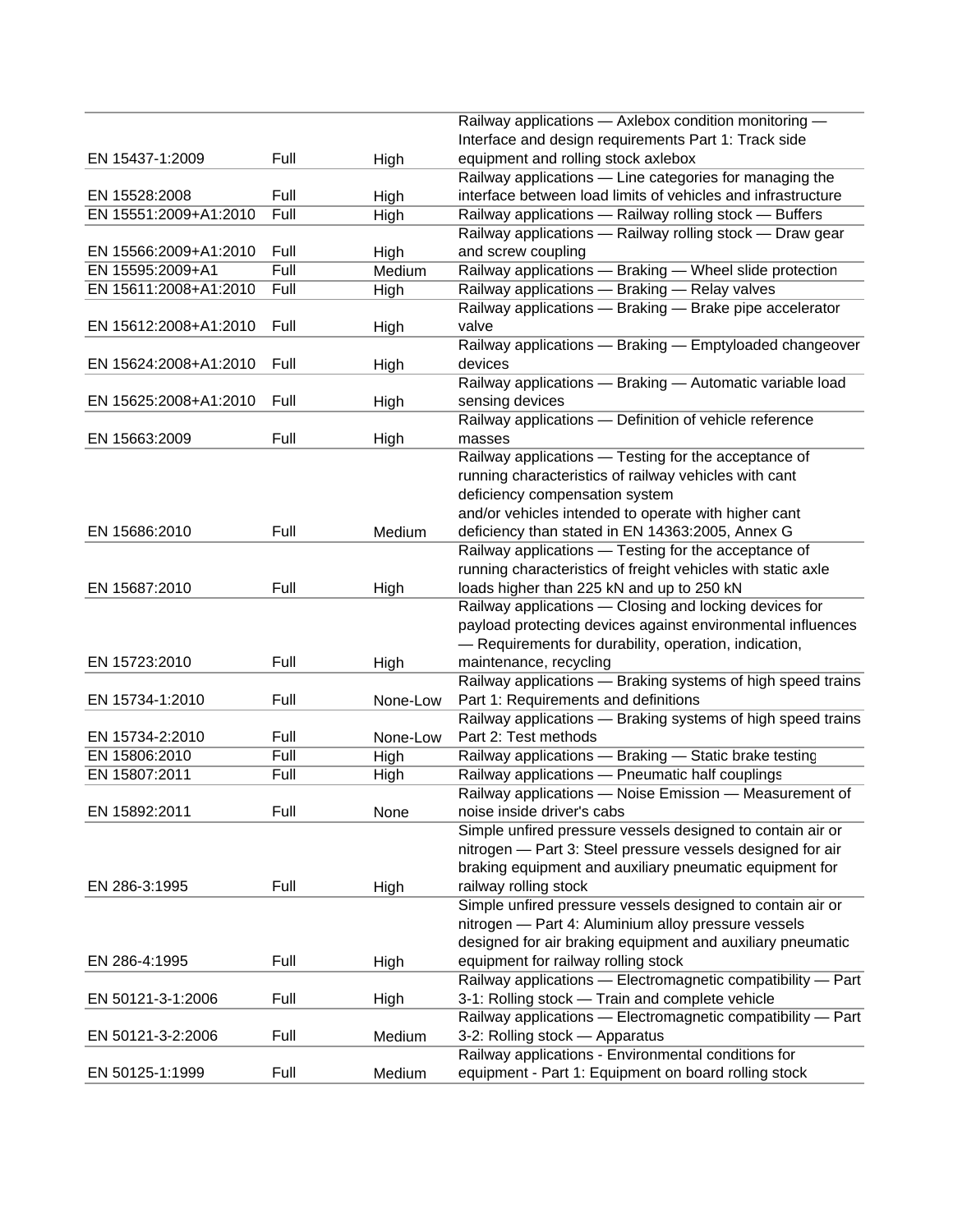|                   |      |          | Railway applications - Rolling stock - Protective                                         |
|-------------------|------|----------|-------------------------------------------------------------------------------------------|
| EN 50153:2002     | Full | Medium   | provisions relating to electrical hazards                                                 |
|                   |      |          | Railway applications - Rolling stock - Protective                                         |
| EN 50153:2002     | Full | Low      | provisions relating to electrical hazards                                                 |
|                   |      |          | Railway applications - Electronic equipment used on rolling                               |
| EN 50155:2007     | Full | Medium   | stock                                                                                     |
|                   |      |          | Railway applications - Rolling stock - Pantographs:                                       |
|                   |      |          | Characteristics and tests Part 2: Pantographs for metros and                              |
| EN 50206-2:2010   | Full | None     | light rail vehicles                                                                       |
|                   |      |          | Railway applications - Rolling stock - Testing of rolling                                 |
|                   |      |          | stock on completion of construction and before entry into                                 |
| EN 50215:2009     | Full | High     | service                                                                                   |
|                   |      |          | Railway applications - Compatibility between rolling stock                                |
| EN 50238:2003     | Full | High     | and train detection systems                                                               |
|                   |      |          | Railway applications - Radio remote control system of                                     |
| EN 50239:2000     | Full | None-Low | traction vehicle for freight traffic                                                      |
| EN 50261:1999     | Full | Low      | Railway applications - Mounting of electronic equipment                                   |
|                   |      |          | Railway applications - Railway rolling stock power and                                    |
|                   |      |          | control cables having special fire performance - Part 1:                                  |
| EN 50264-1:2008   | Full | None-Low | General requirements                                                                      |
|                   |      |          | Railway applications - Railway rolling stock power and                                    |
|                   |      |          | control cables having special fire performance - Part 2-1:                                |
|                   |      |          | Cables with crosslinked                                                                   |
| EN 50264-2-1:2008 | Full | None-Low | elastomeric insulation - Single core cables                                               |
|                   |      |          | Railway applications - Railway rolling stock power and                                    |
|                   |      |          | control cables having special fire performance - Part 2-2:                                |
|                   |      |          | Cables with crosslinked                                                                   |
| EN 50264-2-2:2008 | Full | None-Low | elastomeric insulation - Multicore cables                                                 |
|                   |      |          | Railway applications - Railway rolling stock power and                                    |
|                   |      |          | control cables having special fire performance - Part 3-1:                                |
| EN 50264-3-1:2008 | Full |          | Cables with crosslinked elastomeric insulation with reduced                               |
|                   |      | None-Low | dimensions - Single core cables<br>Railway applications - Railway rolling stock power and |
|                   |      |          | control cables having special fire performance - Part 3-2:                                |
|                   |      |          | Cables with crosslinked                                                                   |
|                   |      |          | elastomeric insulation with reduced dimensions - Multicore                                |
| EN 50264-3-2:2008 | Full | None-Low | cables                                                                                    |
|                   |      |          | Railway applications - Railway rolling stock cables having                                |
| EN 50305:2002     | Full | Low      | special fire performance - Test methods                                                   |
|                   |      |          | Railway applications - Railway rolling stock cables having                                |
|                   |      |          | special fire performance - Thin wall - Part 1: General                                    |
| EN 50306-1:2002   | Full | None-Low | requirements                                                                              |
|                   |      |          | Railway applications - Railway rolling stock cables having                                |
|                   |      |          | special fire performance - Thin wall - Part 2: Single core                                |
| EN 50306-2:2002   | Full | None-Low | cables                                                                                    |
|                   |      |          | Railway applications - Railway rolling stock cables having                                |
|                   |      |          | special fire performance - Thin wall - Part 3: Single core                                |
|                   |      |          | and multicore cables                                                                      |
| EN 50306-3:2002   | Full | None-Low | (pairs, triples and quads) screened and thin wall sheathed                                |
|                   |      |          | Railway applications - Railway rolling stock cables having                                |
|                   |      |          | special fire performance - Thin wall - Part 4: Multicore                                  |
| EN 50306-4:2002   | Full | None-Low | and multipair cables standard wall sheathed                                               |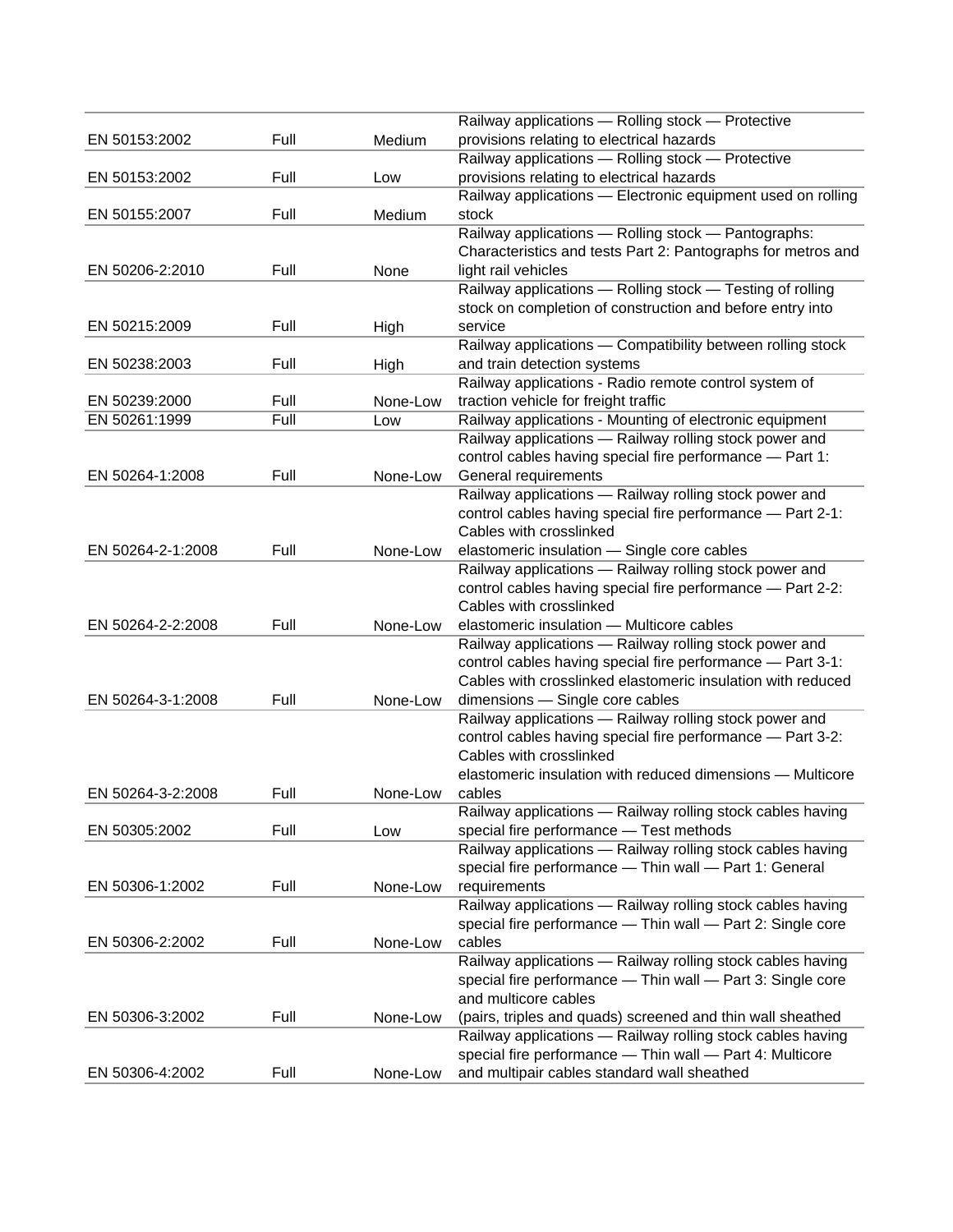|                 |       |          | Railway applications - Rolling stock - D.C. supplied                                                                |
|-----------------|-------|----------|---------------------------------------------------------------------------------------------------------------------|
| EN 50311:2003   | Full  | None-Low | electronic ballasts for lighting fluorescent lamps                                                                  |
|                 |       |          | Railway applications - Rolling stock - Rules for installation                                                       |
| EN 50343:2003   | Full  | High     | of cabling                                                                                                          |
|                 |       |          | Railway applications - Railway rolling stock cables having                                                          |
|                 |       |          | special fire performance - Thin wall and standard wall -                                                            |
| EN 50355:2003   | Full  | Low      | Guide to use                                                                                                        |
|                 |       |          | Railway applications - Railway rolling stock high                                                                   |
|                 |       |          | temperature power cables having special fire performance                                                            |
| EN 50382-1:2008 | Full  | None-Low | - Part 1: General requirements                                                                                      |
|                 |       |          | Railway applications - Railway rolling stock high                                                                   |
|                 |       |          | temperature power cables having special fire performance                                                            |
|                 | Full  |          | - Part 2: Single core silicone rubber insulated cables for                                                          |
| EN 50382-2:2008 |       |          | 120 °C or 150 °C                                                                                                    |
|                 |       |          |                                                                                                                     |
|                 |       |          | Railway applications - Power supply and rolling stock -                                                             |
|                 | Full  |          | Technical criteria for the coordination between power supply                                                        |
| EN 50388:2005   |       | None     | (substation) and rolling stock to achieve interoperability                                                          |
|                 |       |          |                                                                                                                     |
| EN 50463:2007   | Full  | None-Low | Railway applications - Energy measurement on board trains                                                           |
|                 |       |          | Draft BS EN 50547 Railway applications - Batteries for                                                              |
| EN 50547        | Draft | Low      | auxiliary power supply systems                                                                                      |
|                 |       |          | Railway applications - Electric equipment for rolling stock                                                         |
| EN 60077-1:2002 | Full  | Low      | - Part 1: General service conditions and general rules                                                              |
|                 |       |          | Railway applications - Electric equipment for rolling stock                                                         |
| EN 60077-2:2002 | Full  | Low      | - Part 2: Electrotechnical components - General rules                                                               |
|                 |       |          | Railway applications - Electric equipment for rolling stock                                                         |
|                 | Full  |          | - Part 3: Electrotechnical components - Rules for d.c.<br>circuit-breakers                                          |
| EN 60077-3:2002 |       | Low      |                                                                                                                     |
|                 |       |          | Railway applications - Electric equipment for rolling stock<br>- Part 4: Electrotechnical components - Rules for AC |
| EN 60077-4:2003 | Full  | Low      | circuit-breakers                                                                                                    |
|                 |       |          | Railway applications - Electrotechnical equipment for                                                               |
|                 |       |          | rolling stock - Part 5: Electrotechnical components -                                                               |
| EN 60077-5:2003 | Full  | None-Low | Rules for HV fuses                                                                                                  |
|                 |       |          | Railway applications - Traction transformers and inductors                                                          |
| EN 60310:2004   | Full  | None-Low | on board rolling stock                                                                                              |
|                 |       |          | Railway applications - Electric equipment for rolling stock                                                         |
| EN 60322:2001   | Full  | Low      | - Rules for power resistors of open construction                                                                    |
|                 |       |          | Electrical traction - Rotating electrical machines for rail and                                                     |
|                 |       |          | road vehicles Part 2: Electronic converter-fed alternating                                                          |
| EN 60349-2:2010 | Full  | None     | current motors                                                                                                      |
|                 |       |          |                                                                                                                     |
|                 |       |          | Railway applications - Power convertors installed on board                                                          |
| EN 61287-1:2006 | Full  | Low      | rolling stock - Part 1: Characteristics and test methods                                                            |
|                 |       |          | Railway applications - Rolling stock equipment - Shock                                                              |
| EN 61373:2010   | Full  | High     | and vibration tests                                                                                                 |
|                 |       |          | Railway applications - Rolling stock - Part 1: Combined                                                             |
|                 |       |          | testing of inverter-fed alternating current motors and their                                                        |
| EN 61377-1:2006 | Full  | None     | control system                                                                                                      |
|                 |       |          | Railway applications - Rolling stock - Combined testing -                                                           |
|                 |       |          | Part 2: Chopper-fed direct current traction motors and their                                                        |
| EN 61377-2:2002 | Full  | None     | control                                                                                                             |
|                 |       |          |                                                                                                                     |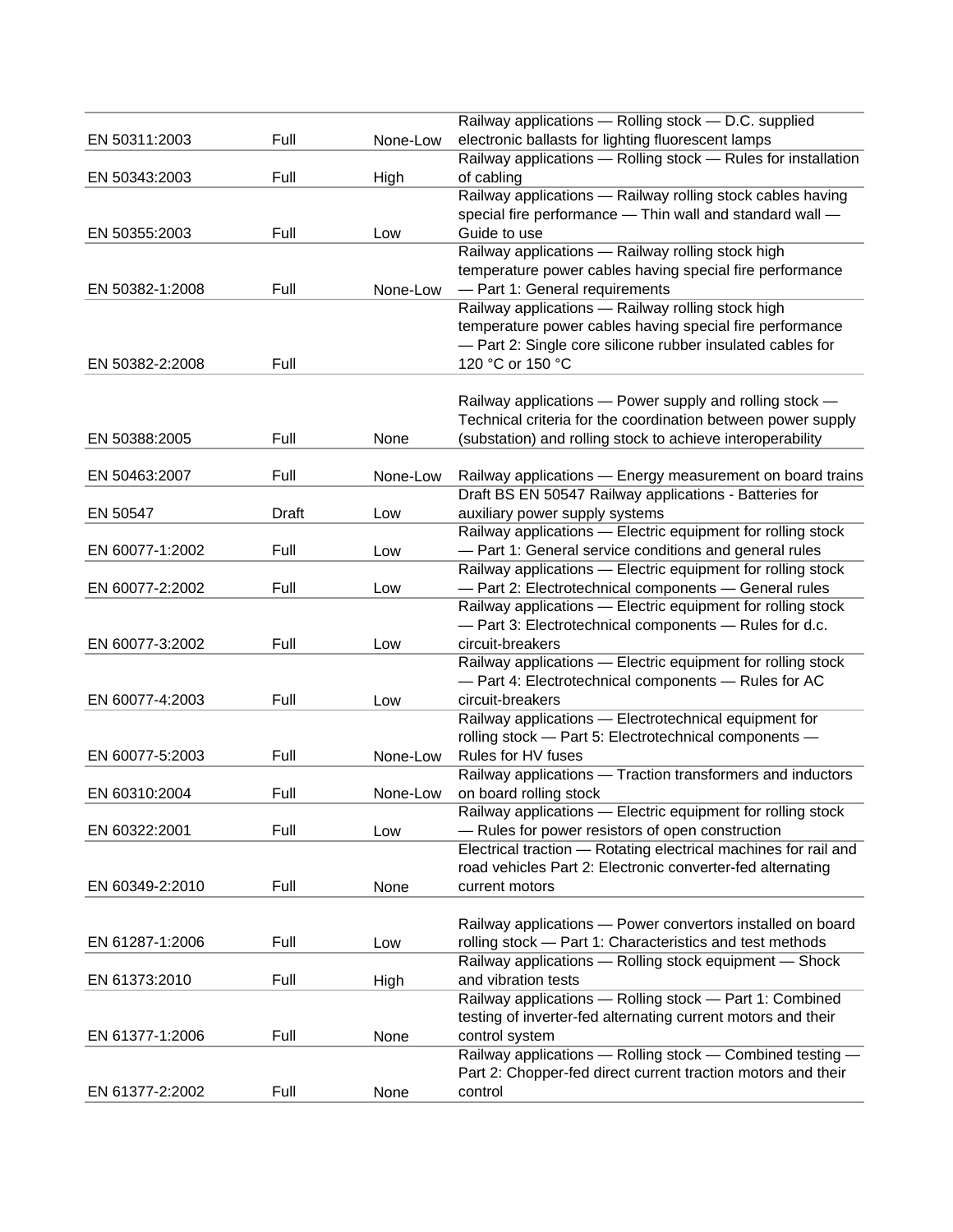|                     |                    |          | Railway applications - Rolling stock - Part 3: Combined      |
|---------------------|--------------------|----------|--------------------------------------------------------------|
|                     |                    |          | testing of alternating current motors, fed by an indirect    |
|                     |                    |          |                                                              |
| EN 61377-3:2002     | Full               | None-Low | convertor, and their control system                          |
|                     |                    |          | Railway applications - Rolling stock equipment -             |
|                     |                    |          | Capacitors for power electronics Part 1: Paper/plastic film  |
| EN 61881-1:2011     | Full               | Low      | capacitors                                                   |
|                     |                    |          | Railway applications - Automated urban guided transport      |
| EN 62267:2009       | Full               | None     | (AUGT) - Safety requirements                                 |
|                     |                    |          | Railway applications - Urban guided transport management     |
|                     |                    |          | and command/control systems - Part 1: System principles      |
| EN 62290-1:2006     | Full               | None     | and fundamental concepts                                     |
|                     |                    |          | Railway applications - Urban guided transport management     |
|                     |                    |          |                                                              |
|                     |                    |          | and command/control systems Part 2: Functional               |
| EN 62290-2:2011     | Full               | Min      | requirements specification                                   |
|                     |                    |          | Railway applications - Electric traction - Short-primary     |
| EN 62520:2011       | Full               | Min      | type linear induction motors (LIM) fed by power converters   |
|                     |                    |          | Railway applications - Acoustics - Measurement of noise      |
| EN ISO 3095:2005    | Full               | High     | emitted by railbound vehicles                                |
|                     |                    |          | Railway applications -                                       |
|                     |                    |          | Acoustics - Measurement of                                   |
|                     |                    |          | noise inside railbound vehicles                              |
| EN ISO 3381:2011    | Full               | None-Low | (ISO 3381:2005)                                              |
|                     | <b>Draft</b> for   |          | Public transport- Road vehicles- Dimensional                 |
|                     |                    |          |                                                              |
| <b>ENV 12694</b>    | Development        | None     | requirements for variable electronic external signs          |
|                     |                    |          | Draft British Standard BS EN 50388 Railway Applications -    |
|                     |                    |          | Power supply and rolling stock - Technical criteria for the  |
|                     |                    |          | coordination between power supply (substation) and rolling   |
| FprEN 50388         | <b>Final Draft</b> | None-Low | stock to achieve interoperability                            |
|                     |                    |          | Railway applications - Automated urban guided transport      |
|                     | Published          |          | (AUGT) — Safety requirements Part 2: Hazard analysis at      |
| IEC/TR 62267-2:2011 | Document           | None     | top system level                                             |
|                     |                    |          | Draft BS EN 13272 Railway applications - Electrical lighting |
| prEN 13272          | Draft              | None     | for rolling stock in public transport systems                |
|                     |                    |          | Draft BS EN 14067-4 Railway applications - Aerodynamics      |
|                     |                    |          | Part 4: Requirements and test procedures for aerodynamics    |
|                     |                    |          |                                                              |
| prEN 14067-4:2011   | Draft              | High     | on open track                                                |
|                     |                    |          | Draft BS EN 14752 Railway applications - Bodyside            |
| prEN 14752:2011     | Draft              | None     | Entrance Systems for rolling stock                           |
|                     | Draft for          |          | Draft BS EN 15153-1 Railway applications - External visible  |
|                     | Public             |          | and audible warning devices for trains Part 1: Head, marker  |
| prEN 15153-1        | Comment            | Low      | and tail lamps                                               |
|                     | <b>Draft</b> for   |          |                                                              |
|                     | Public             |          | Draft BS EN 15153-2 Railway applications - External visible  |
| prEN 15153-2        | Comment            | Low      | and audible warning devices for trains Part 2: Warning horns |
|                     |                    |          | Draft BS EN 15220-2 Railway applications - Brake indicators  |
|                     | Draft              |          | Part 2: Electricaloperation brake indicators                 |
| prEN 15220-2        |                    | Low      |                                                              |
|                     |                    |          | Draft BS EN 15380-4 Railway applications - Classification    |
| prEN 15380-4        | Draft              | High     | system for railway vehicles Part 4: Function groups          |
|                     |                    |          | Draft BS EN 15437-2 Railway applications - Axlebox           |
|                     |                    |          | condition monitoring - Performance requirements Part 2:      |
| prEN 15437-2        | Draft              | Medium   | Onboard systems for temperature monitoring                   |
|                     |                    |          | Draft BS EN 15877-1 Railway applications - Marking on        |
| prEN 15877-1        | Draft              | High     | railway vehicles Part 1: Freight wagons                      |
|                     |                    |          |                                                              |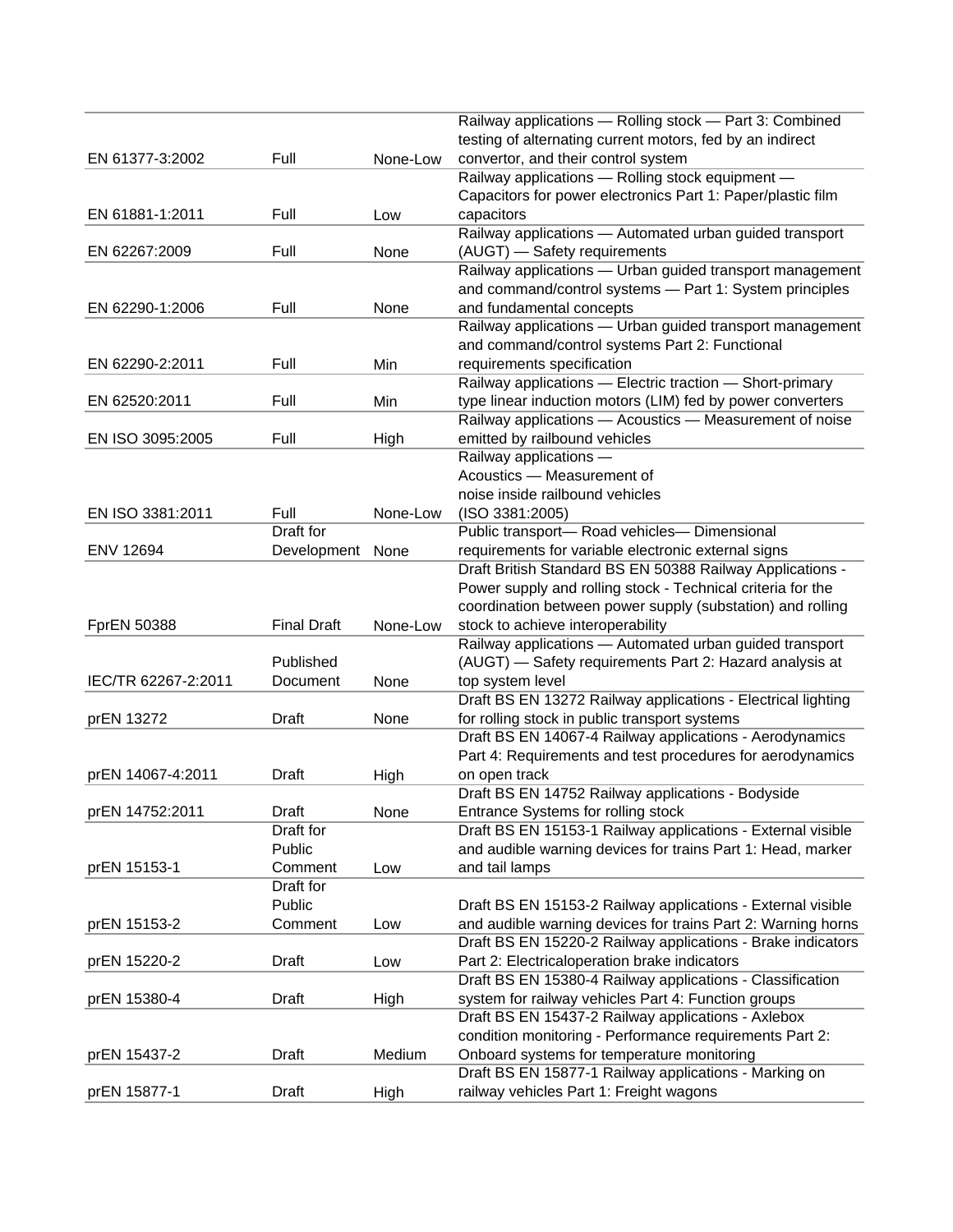|                   |              |          | Draft BS EN 16019 Railway applications - Automatic coupler                    |
|-------------------|--------------|----------|-------------------------------------------------------------------------------|
|                   |              |          | - Performance requirements, specific interface geometry and                   |
| prEN 16019        | Draft        | Low      | test method                                                                   |
|                   |              |          | Draft BS EN 16116-2 Railway applications - Design                             |
|                   |              |          | requirements for steps, handrails and associated staff                        |
| prEN 16116-2      | Draft        | High     | access Part 2: Freight wagons                                                 |
|                   |              |          | Draft BS EN 16185-1 Railway applications - Braking systems                    |
| prEN 16185-1      | Draft        | None     | of multiple unit trains Part 1: Requirements and definitions                  |
|                   |              |          | Draft BS EN 16185-2 Railway applications - Braking systems                    |
| prEN 16185-2      | Draft        | None     | of multiple unit trains Part 2: Test methods                                  |
|                   | Draft for    |          |                                                                               |
|                   | Public       |          | Draft BS EN 16186-1 Railway applications - Driver's cab                       |
| prEN 16186-1      | Comment      | None     | Part 1: Visibility, layout, access                                            |
|                   |              |          | Draft BS EN 16207 Railway applications - Braking -                            |
|                   |              |          | Functional and performance criteria of Electromagnetic                        |
| prEN 16207        | Draft        | Low      | Track Brake systems for use in railway rolling stock                          |
|                   |              |          | Draft BS EN 16235 Railway applications - Testing for the                      |
|                   |              |          | acceptance of running characteristics of railway vehicles -                   |
|                   |              |          | Freight wagons - Conditions for dispensation of freight                       |
|                   |              |          | wagons with defined characteristics from on-track tests                       |
| prEN 16235        | Draft        | None-Low | according to EN 14363                                                         |
|                   |              |          | Draft BS EN 16251 Railway application - Environmental                         |
|                   |              |          | conditions - Design and test of rolling stock under severe                    |
| prEN 16251:2011   | Draft        | High     | conditions                                                                    |
|                   |              |          | Draft BS EN 16286-1 Railway Applications - Gangway                            |
| prEN 16286-1      | Draft        | None     | systems between vehicles Part 1: Main applications                            |
|                   |              |          | Draft BS EN 16286-1 Railway Applications - Gangway                            |
|                   |              |          | systems between vehicles                                                      |
| prEN 16286-1:2011 | Draft        | None     | Part 1: Main applications                                                     |
|                   |              |          | Draft BS EN 16286-2 Railway applications - Gangway                            |
| prEN 16286-2      | Draft        | None     | systems between vehicles Part 2: Acoustic measurements                        |
|                   |              |          | Draft BS EN 16334 Railway applications - Passenger Alarm                      |
| prEN 16334        | Draft        | None     | System - System requirements                                                  |
|                   |              |          | Draft BS EN 45545-1 Railway applications - Fire protection                    |
| prEN 45545-1      | Draft        | None     | on railway vehicles Part 1: General                                           |
|                   |              |          | Draft BS EN 45545-2 Railway applications - Fire protection                    |
|                   |              |          | on railway vehicles Part 2: Requirements for fire behaviour                   |
| prEN 45545-2      | Draft        | None     | of materials and components                                                   |
|                   |              |          | Draft BS EN 45545-3 Railway applications - Fire protection                    |
|                   |              |          | on railway vehicles Part 3: Fire resistance requirements for<br>fire barriers |
| prEN 45545-3      | Draft        | None     | Draft BS EN 45545-4 Railway applications - Fire protection                    |
|                   |              |          | on railway vehicles Part 4: Fire safety requirements for                      |
| prEN 45545-4      | Draft        | None     | rolling stock design                                                          |
|                   |              |          |                                                                               |
|                   |              |          | Draft BS EN 45545-5 Railway applications - Fire protection                    |
|                   |              |          | on railway vehicles Part 5: Fire safety requirements for                      |
|                   |              |          | electrical equipment including that of trolley buses, track                   |
| prEN 45545-5      | Draft        | Low      | guided buses and magnetic levitation vehicles                                 |
|                   |              |          | Draft BS EN 45545-6 Railway applications - Fire protection                    |
|                   |              |          | on railway vehicles Part 6: Fire control and management                       |
| prEN 45545-6      | <b>Draft</b> | None     | systems                                                                       |
|                   |              |          |                                                                               |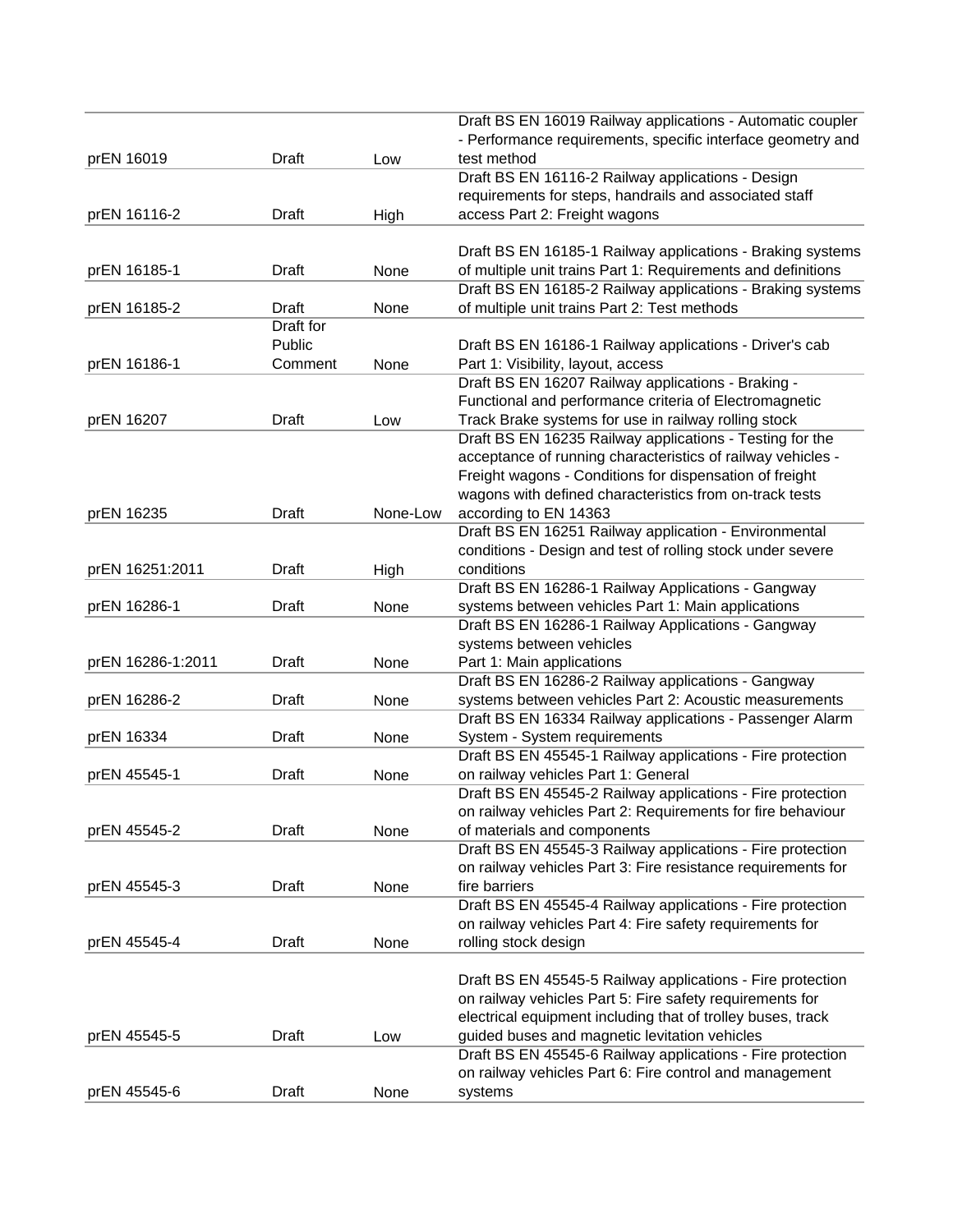|                   |              |          | Draft BS EN 45545-7 Railway applications - Fire protection      |
|-------------------|--------------|----------|-----------------------------------------------------------------|
|                   |              |          | on railway vehicles Part 7: Fire safety requirements for        |
| prEN 45545-7      | Draft        | None     | flammable liquid and flammable gas installations                |
|                   |              |          | Draft BS EN 50388 Railway applications - Power supply and       |
|                   |              |          | rolling stock - Technical criteria for the coordination between |
|                   |              |          | power supply (substation) and rolling stock to achieve          |
| prEN 50388        | Draft        | None-Low | interoperability                                                |
|                   |              |          | Draft BS EN 50463-1 Railway applications - Energy               |
|                   |              |          | measurement on board trains                                     |
| prEN 50463-1      | Draft        | None-Low | Part 1: General                                                 |
|                   |              |          | Draft BS EN 50463-2 Railway applications - Energy               |
|                   |              |          | measurement on board trains                                     |
| prEN 50463-2:2011 | Draft        | None     | Part 2: Energy measuring                                        |
|                   |              |          | Draft BS EN 50463-3 Railway applications - Energy               |
|                   |              |          | measurement on board trains                                     |
| prEN 50463-3      | <b>Draft</b> | None     | Part 3: Data handling                                           |
|                   |              |          | Draft BS EN 50463-4 Railway applications - Energy               |
|                   |              |          | measurement on board trains                                     |
| prEN 50463-4      | Draft        | None-Low | Part 4: Communication                                           |
|                   |              |          | Draft BS EN 50463-5 Railway applications - Energy               |
|                   |              |          | measurement on board trains                                     |
| prEN 50463-5      | <b>Draft</b> | None     | Part 5: Conformity assessment                                   |
|                   |              |          | Draft BS EN 50533 Railway applications - Three-phase train      |
| prEN 50533:2009   | Draft        | None     | line voltage characteristics                                    |
|                   |              |          |                                                                 |
|                   |              |          | Draft BS EN 50553 Railway applications - Requirements for       |
| prEN 50553        | Draft        | Medium   | running capability in case of fire on board of rolling stock    |
|                   |              |          | Draft BS EN 61375-1 Electronic railway equipment - Train        |
|                   |              |          | communication network Part 1: TCN - Train Communication         |
| prEN 61375-1      | Draft        | Low      | <b>Network General Architecture</b>                             |
|                   |              |          | Draft BS EN 61881-2 Railway applications - Rolling stock        |
|                   |              |          | equipment - Capacitor for power electronics Part 2:             |
| prEN 61881-2      | Draft        | None-Low | Aluminium electrolytic capacitors with non solid electrolyte    |
|                   |              |          | Draft BS EN 61881-3 Railway applications - Rolling stock        |
|                   |              |          | equipment - Capacitor for power electronics Part 3: Electric    |
| prEN 61881-3      | Draft        | None-Low | double-layer capacitors                                         |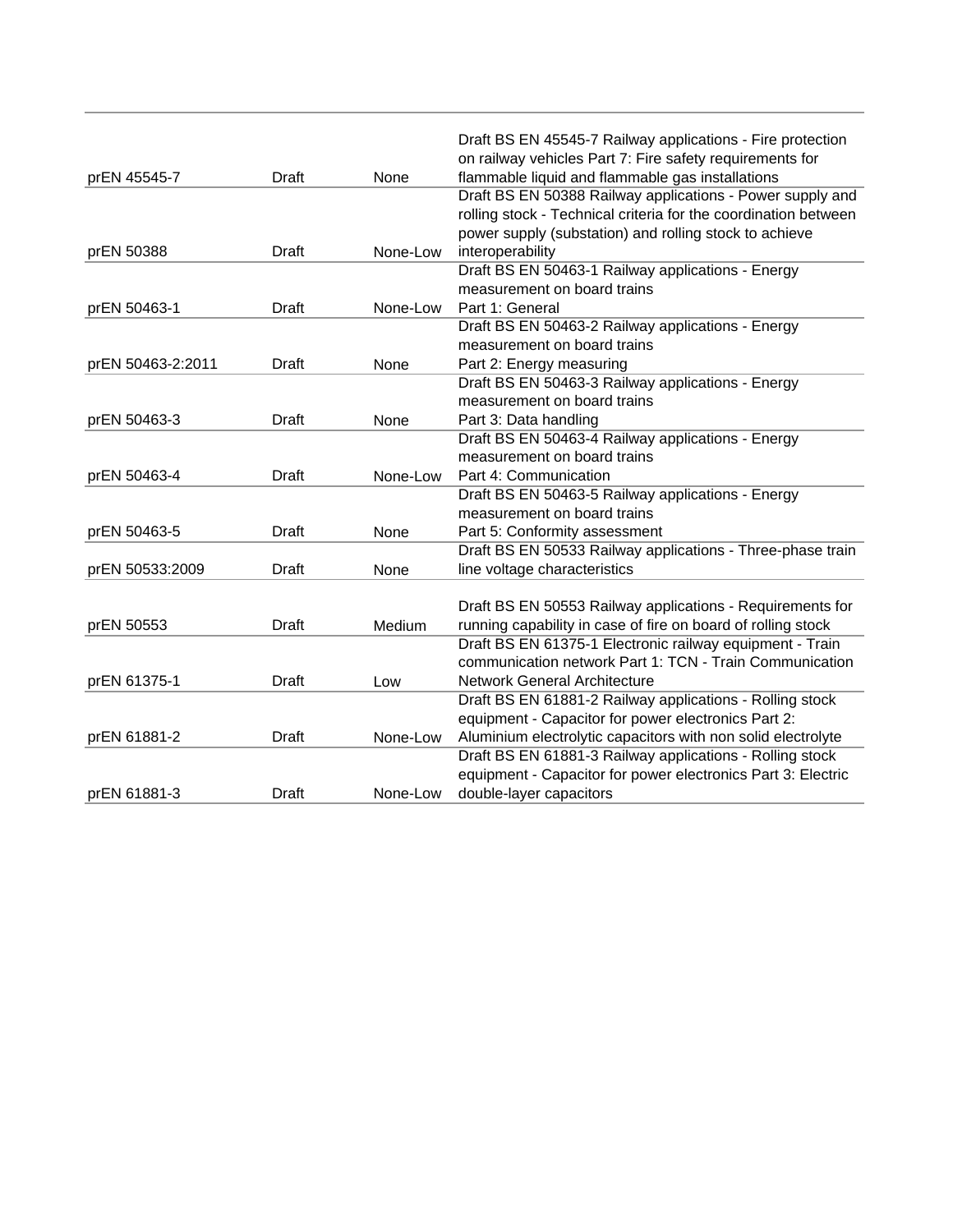## SUSTRAIL 2.1.1 TSI and Standards Summary:- Table A.04a **European Standards - Railway engineering:**

Rails and railway components

| European standard             |               | Relevance<br><b>SUSTRAIL</b> |                                                                                                                                                                |
|-------------------------------|---------------|------------------------------|----------------------------------------------------------------------------------------------------------------------------------------------------------------|
| No.                           | <b>Status</b> | ទី                           | <b>Name of Standard</b>                                                                                                                                        |
|                               |               |                              |                                                                                                                                                                |
| EN 13145:2001                 | Full          | High                         | Railway applications — Track — Wood sleepers and bearers                                                                                                       |
| EN 13146-1:2002               | Full          | High                         | Railway applications - Track - Test methods for fastening<br>systems - Part 1: Determination of longitudinal rail restraint                                    |
| EN 13146-2:2002               | Full          | High                         | Railway applications - Track - Test methods for fastening<br>systems - Part 2: Determination of torsional resistance                                           |
| EN 13146-3:2002               | Full          | High                         | Railway applications - Track - Test methods for fastening<br>systems - Part 3: Determination of attenuation of impact<br>loads                                 |
| EN 13146-4:2002 +A1:2006 Full |               | High                         | Railway applications - Track - Test methods for fastening<br>systems - Part 4: Effect of repeated loading                                                      |
| EN 13146-5:2002               | Full          | High                         | Railway applications - Track - Test methods for fastening<br>systems - Part 5: Determination of electrical resistance                                          |
| EN 13146-6:2002               | Full          | Medium                       | Railway applications - Track - Test methods for fastening<br>systems - Part 6: Effect of severe environmental conditions                                       |
| EN 13146-7:2002               | Full          | High                         | Railway applications - Track - Test methods for fastening<br>systems - Part 7: Determination of clamping force                                                 |
| EN 13146-8:2002 +A1:2006 Full |               | High                         | Railway applications - Track - Test methods for fastening<br>systems - Part 8: In service testing                                                              |
| EN 13146-9:2009 +A1:2011 Full |               | High                         | Railway applications - Track - Test methods for fastening<br>systems Part 9: Determination of stiffness                                                        |
| EN 13230-1:2009               | Full          | High                         | Railway applications - Track - Concrete sleepers and<br>bearers Part 1: General requirements                                                                   |
| EN 13230-2:2009               | Full          | High                         | Railway applications - Track - Concrete sleepers and<br>bearers Part 2: Prestressed monoblock sleepers                                                         |
| EN 13230-3:2009               | Full          | High                         | Railway applications - Track - Concrete sleepers and<br>bearers Part 3: Twin-block reinforced sleepers<br>Railway applications - Track - Concrete sleepers and |
| EN 13230-4:2009               | Full          | High                         | bearers Part 4: Prestressed bearers for switches and<br>crossings                                                                                              |
| EN 13230-5:2009               | Full          | Medium                       | Railway applications - Track - Concrete sleepers and<br>bearers Part 5: Special elements                                                                       |
| EN 13231-1:2006               | Full          | High                         | Railway applications - Track - Acceptance of works -<br>Part 1: Works on ballasted track - Plain line                                                          |
| EN 13231-2:2006               | Full          | Medium                       | Railway applications - Track - Acceptance of works - Part 2:<br>Works on ballasted track - Switches and crossings                                              |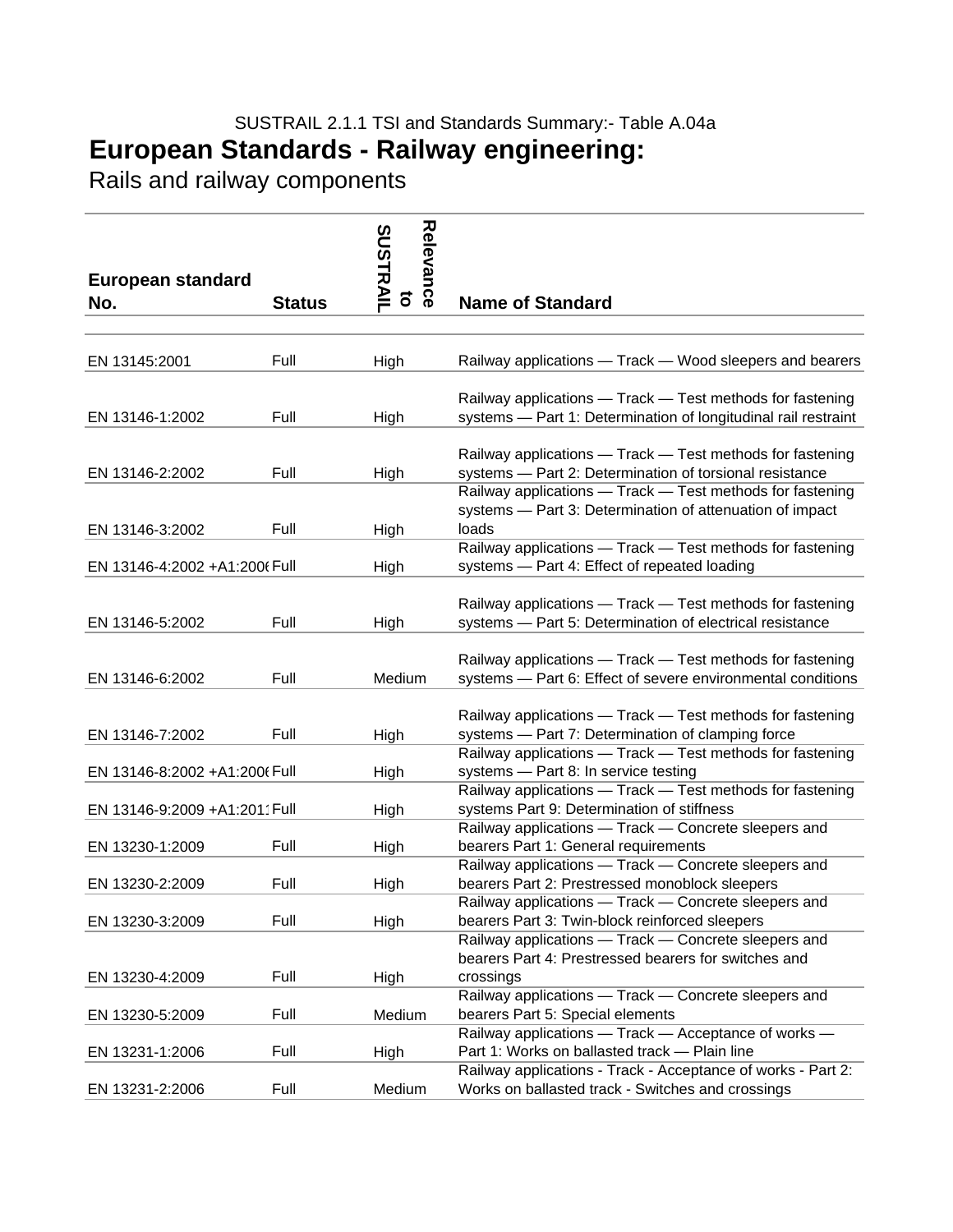|                               |      |        | Railway applications - Track - Acceptance of works -          |
|-------------------------------|------|--------|---------------------------------------------------------------|
|                               |      |        | Part 3: Acceptance of rail grinding, milling and planing work |
| EN 13231-3:2006               | Full | Medium | in track                                                      |
|                               |      |        | Railway applications - Track - Switches and crossings - Part  |
| EN 13232-1:2003               | Full | Medium | 1: Definitions                                                |
|                               |      |        | Railway applications - Track - Switches and crossings - Part  |
| EN 13232-2:2003               | Full | Medium | 2: Requirements for geometric design                          |
|                               |      |        | Railway applications - Track - Switches and crossings -       |
| EN 13232-3:2003               | Full | Medium | Part 3: Requirements for wheel/rail interaction               |
|                               |      |        | Railway applications - Track - Switches and crossings - Part  |
| EN 13232-4:2005               | Full | Medium | 4: Actuation, locking and detection                           |
|                               |      |        | Railway applications - Track - Switches and crossings -       |
| EN 13232-5:2005               | Full | Medium | Part 5: Switches                                              |
|                               |      |        | Railway applications - Track - Switches and crossings -       |
| EN 13232-6:2005               | Full | Medium | Part 6: Fixed common and obtuse crossings                     |
|                               |      |        | Railway applications - Track - Switches and crossings -       |
| EN 13232-7:2006               | Full | Medium | Part 7: Crossings with moveable parts                         |
|                               |      |        | Railway applications - Track - Switches and crossings -       |
| EN 13232-8:2007               | Full | Medium | Part 8: Expansion devices                                     |
|                               |      |        | Railway applications - Track - Switches and crossings -       |
| EN 13232-9:2006               | Full | Medium | Part 9: Layouts                                               |
|                               |      |        | Railway applications - Track - Performance requirements       |
| EN 13481-1:2002 +A1:200(Full  |      | High   | for fastening systems - Part 1: Definitions                   |
|                               |      |        | Railway applications - Track - Performance requirements       |
|                               |      |        | for fastening systems - Part 2: Fastening systems for         |
| EN 13481-2:2002 +A1:200(Full  |      | High   | concrete sleepers                                             |
|                               |      |        | Railway applications - Track - Performance requirements       |
|                               |      |        | for fastening systems - Part 3: Fastening systems for wood    |
| EN 13481-3:2002 +A1:200(Full  |      | High   | sleepers                                                      |
|                               |      |        | Railway applications - Track - Performance requirements       |
|                               |      |        | for fastening systems - Part 4: Fastening systems for steel   |
| EN 13481-4:2002 +A1:200(Full  |      | High   | sleepers                                                      |
|                               |      |        | Railway applications - Track - Performance requirements       |
|                               |      |        | for fastening systems - Part 5: Fastening systems for slab    |
| EN 13481-5:2002               | Full | Medium | track                                                         |
|                               |      |        |                                                               |
|                               |      |        | Railway applications - Track - Performance requirements       |
|                               |      |        | for fastening systems — Part 7: Special fastening systems     |
| EN 13481-7:2003 +A1:2006 Full |      | High   | for switches and crossing and check rails                     |
|                               |      |        | Railway applications - Track - Performance requirements       |
|                               |      |        | for fastening systems - Part 8: Fastening systems for track   |
| EN 13481-8:2006               | Full | High   | with heavy axle loads                                         |
|                               |      |        | Railway applications - Track - Rail - Part 1: Vignole railway |
| EN 13674-1:2011               | Full | High   | rails 46 kg/m and above                                       |
|                               |      |        | Railway applications - Track - Rail - Part 2: Switch and      |
|                               |      |        | crossing rails used in conjunction with Vignole railway rails |
|                               |      |        | 46 kg/m and above                                             |
| EN 13674-2:2006 +A1:201(Full  |      | High   |                                                               |
|                               |      |        |                                                               |
| EN 13674-3:2006 +A1:201(Full  |      | High   | Railway applications - Track - Rail - Part 3: Check rails     |
|                               |      |        | Railway applications - Track - Rail - Part 4: Vignole         |
| EN 13674-4:2006 +A1:2009 Full |      | Low    | railway rails from 27 kg/m to, but excluding 46 kg/m          |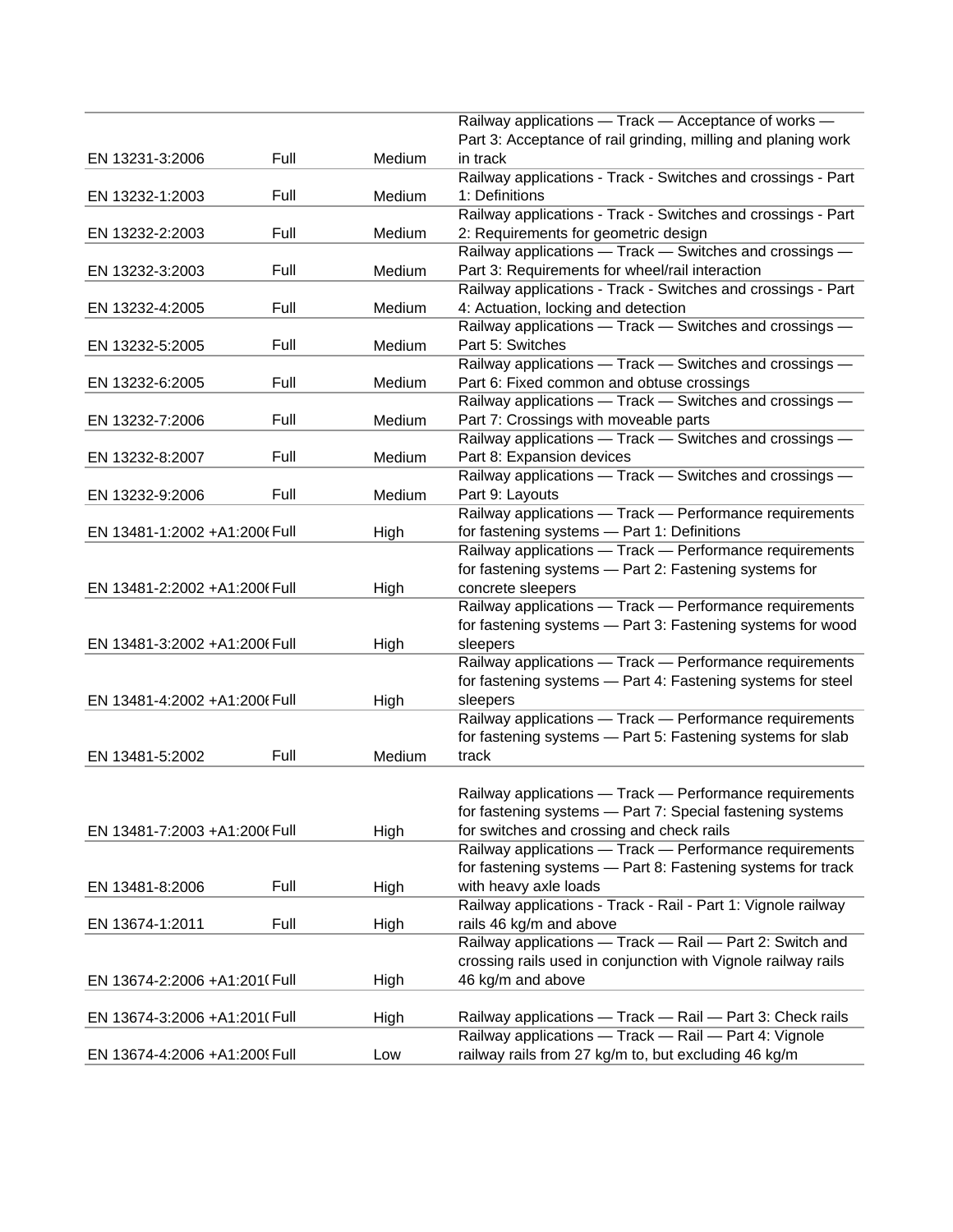|                               |                      |        | Railway applications - Track - Track alignment design                              |
|-------------------------------|----------------------|--------|------------------------------------------------------------------------------------|
|                               |                      |        | parameters - Track gauges 1435 mm and wider Part 1:                                |
| EN 13803-1:2010               | Full                 | High   | Plain line                                                                         |
|                               |                      |        | Railway applications - Track - Track alignment design                              |
|                               |                      |        | parameters - Track gauges 1 435 mm and wider - Part 2:                             |
|                               |                      |        | Switches and crossings and comparable alignment design                             |
| EN 13803-2:2006 +A1:2009 Full |                      | High   | situations with abrupt changes of curvature                                        |
|                               |                      |        | Railway applications - Track - Track geometry quality -                            |
| EN 13848-1:2003 +A1:2008 Full |                      | High   | Part 1: Characterisation of track geometry                                         |
|                               |                      |        | Railway applications - Track - Track geometry quality -                            |
| EN 13848-2:2006               | Full                 | High   | Part 2: Measuring systems - Track recording vehicles                               |
|                               |                      |        | Railway applications - Track - Track geometry quality Part                         |
|                               |                      |        | 3: Measuring systems - Track construction and                                      |
| EN 13848-3:2009               | Full                 | Medium | maintenance machines                                                               |
|                               |                      |        | Railway applications - Track - Track geometry quality -                            |
|                               |                      |        |                                                                                    |
| EN 13848-5:2008 +A1:201(Full  |                      | High   | Part 5: Geometric quality levels - Plain line                                      |
|                               |                      |        | Railway applications - Track - Flash butt welding of rails                         |
|                               |                      |        | - Part 1: New R220, R260, R260Mn and R350HT grade                                  |
| EN 14587-1:2007               | Full                 | High   | rails in a fixed plant                                                             |
|                               |                      |        | Railway applications - Track - Flash butt welding of rails                         |
|                               |                      |        | Part 2: New R220, R260, R260Mn and R350HT grade rails                              |
| EN 14587-2:2009               | Full                 | High   | by mobile welding machines at sites other than a fixed plant                       |
|                               |                      |        | Railway applications - Track - Aluminothermic welding of                           |
| EN 14730-1:2006 +A1:201(Full  |                      | Medium | rails - Part 1: Approval of welding processes                                      |
|                               |                      |        | Railway applications - Track - Aluminothermic welding of                           |
|                               |                      |        | rails - Part 2: Qualification of aluminothermic welders,                           |
| EN 14730-2:2006               | Full                 | Medium | approval of contractors and acceptance of welds                                    |
|                               |                      |        | Railway applications - Track - Special purpose rail -                              |
| EN 14811:2006 +A1:2009        | Full                 | Low    | Grooved and associated construction                                                |
|                               |                      |        | Railway applications - Track - Qualification system for                            |
| EN 14969:2006                 | Full                 | Low    | railway trackwork contractors                                                      |
|                               |                      |        | Railway applications - Noise emission - Characterization                           |
|                               |                      |        | of the dynamic properties of track selections for pass by                          |
| EN 15461:2008 +A1:2010 Full   |                      | High   | noise measurements                                                                 |
|                               |                      |        | Railway applications - Track - Restoration of rails by                             |
|                               |                      |        | electric arc                                                                       |
| EN 15594:2009                 | Full                 | Medium | welding                                                                            |
|                               |                      |        | Railway applications - Track - Switches and crossings -                            |
|                               |                      |        | Crossing components made of cast austenitic manganese                              |
| EN 15689:2009                 | Full                 | Medium | steel                                                                              |
|                               |                      |        | Railway applications - Fixed installations - Harmonisation                         |
|                               |                      |        | of the rated values for converter groups and tests on                              |
| EN 50327:2003                 | Full                 | Low    | converter groups                                                                   |
|                               |                      |        | Railway applications - Track - Performance requirements                            |
|                               |                      |        | for fastening systems - Part 6: Special fastening systems                          |
| ENV 13481-6:2002              | Draft for Dev        | High   | for attenuation of vibration                                                       |
|                               | Draft for            |        | Draft BS EN 13231-1 Railway applications - Track -                                 |
|                               | Public               |        | Acceptance of works Part 1: Works on ballasted track - Plain                       |
|                               |                      |        |                                                                                    |
| prEN 13231-1 rev              | Comment<br>Draft for | High   | line, switches and crossings<br>Draft BS EN 13231-3 Railway applications - Track - |
|                               |                      |        |                                                                                    |
|                               | Public               |        | Acceptance of works Part 3: Acceptance of reprofiling rails in                     |
| prEN 13231-3                  | Comment              | Medium | track                                                                              |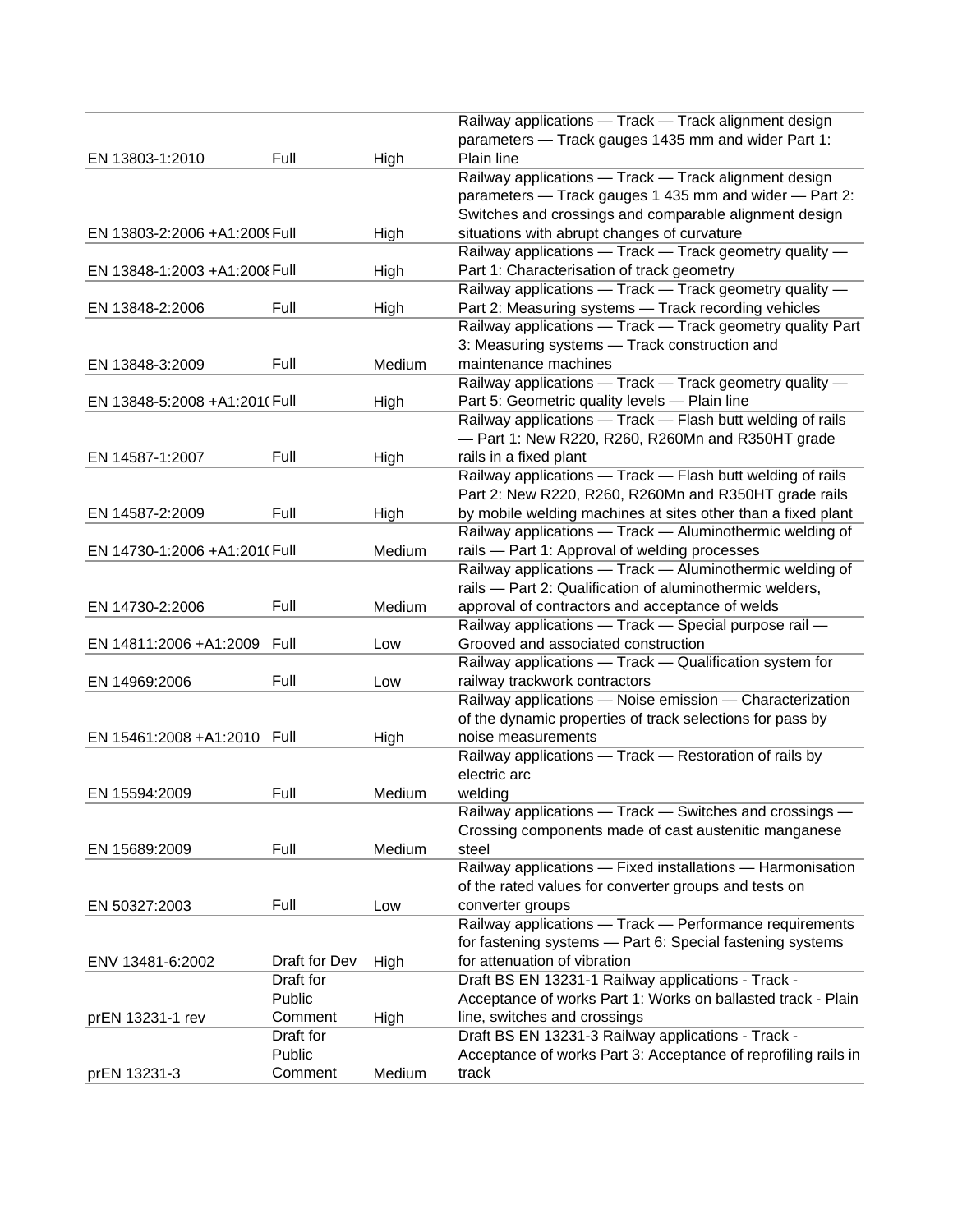|              | Draft for     |               | Draft BS EN 13848-4 Railway applications - Track - Track    |
|--------------|---------------|---------------|-------------------------------------------------------------|
|              | Public        |               | geometry quality Part 4: Measuring systems - Manual and     |
| prEN 13848-4 | Comment       | Medium        | lightweight devices                                         |
|              | Draft for     |               | Draft BS EN 13848-4 Railway applications - Track - Track    |
|              | Public        |               | geometry quality Part 4: Measuring systems - Manual and     |
| prEN 13848-4 | Comment       | High          | lightweight devices                                         |
|              | Draft for     |               | Draft BS EN 14587-3 Railway applications - Track - Flash    |
|              | Public        |               | butt welding of rails Part 3: Welding in association with   |
| prEN 14587-3 | Comment       | <b>Medium</b> | crossing construction                                       |
|              | Draft for     |               | Draft BS EN 14587-3 Railway applications - Track - Flash    |
|              | Public        |               | butt welding of rails Part 3: Welding in association with   |
| prEN 14587-3 | Comment       | High          | crossing construction                                       |
|              | Draft for     |               | Draft BS EN 15954-1 Railway applications - Track - Trailers |
|              | <b>Public</b> |               | and associated equipment Part 1: Technical requirements     |
| prEN 15954-1 | Comment       | Low           | for running and working                                     |
|              | Draft for     |               | Draft BS EN 15954-2 Railway applications - Track - Trailers |
|              | Public        |               | and associated equipment Part 2: General safety             |
| prEN 15954-2 | Comment       | Low           | requirements                                                |
|              | Draft for     |               |                                                             |
|              | Public        |               | Draft BS EN 15955-1 Railway applications - Track -          |
| prEN 15955-1 | Comment       | Low           | Demountable machines and associated equipment               |
|              | Draft for     |               |                                                             |
|              | Public        |               | Draft BS EN 15955-2 Railway applications - Track -          |
| prEN 15955-2 | Comment       | Low           | Demountable machines and associated equipment               |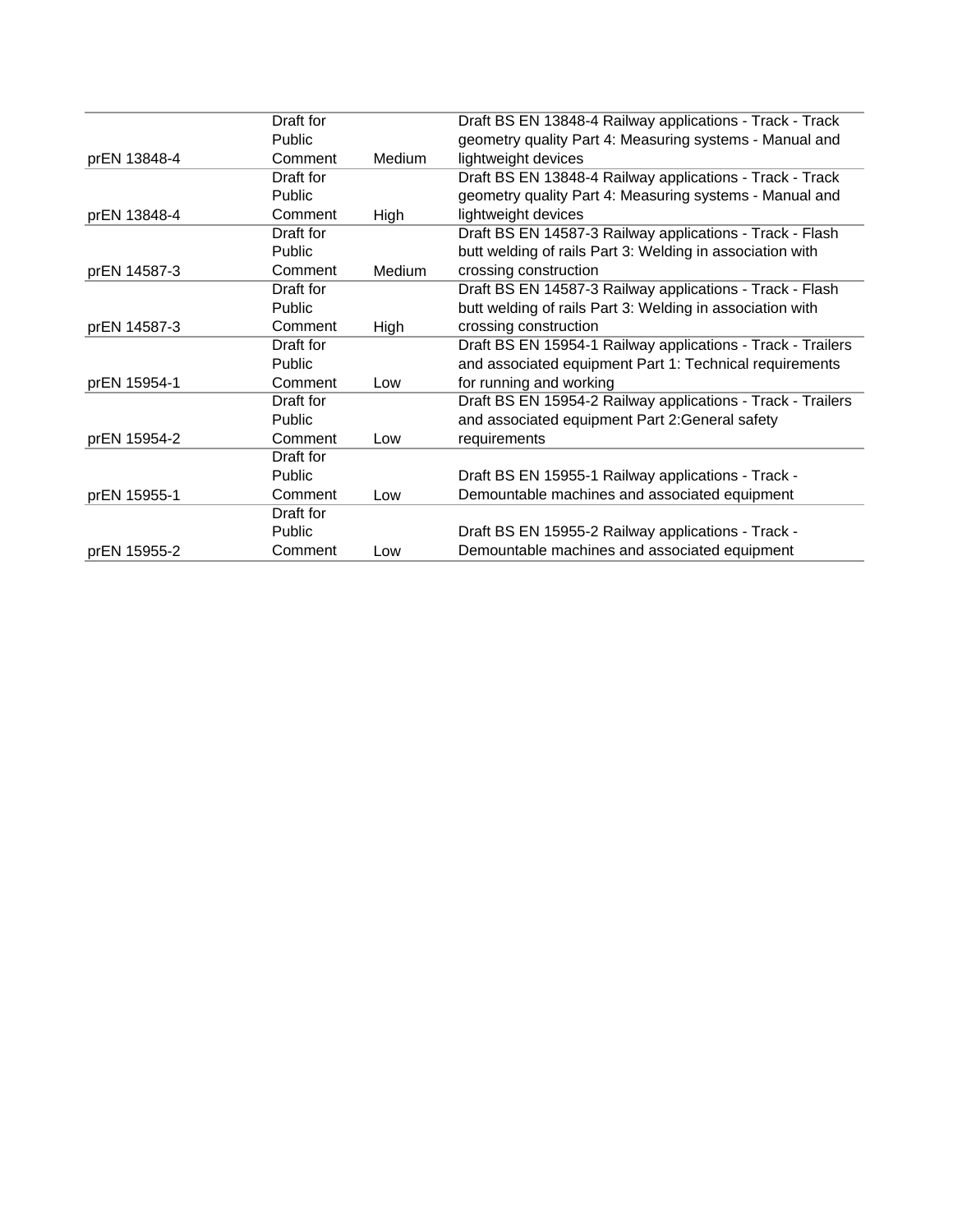Equipment for railway/cableway construction and maintenance

| European standard             |               | Relevance<br><b>SUSTRAII</b> |                                                           |
|-------------------------------|---------------|------------------------------|-----------------------------------------------------------|
| No.                           | <b>Status</b> | T                            | <b>Name of Standard</b>                                   |
|                               |               |                              |                                                           |
|                               |               |                              | Railway applications - Track - Safety requirements for    |
|                               |               |                              | portable machines and trolleys for construction and       |
| EN 13977:2011                 | Full          | None                         | maintenance                                               |
|                               |               |                              | Railway applications - Track - Railbound construction and |
|                               |               |                              | maintenance machines Part 1: Technical requirements for   |
| EN 14033-1:2011               | Full          | None                         | running                                                   |
|                               |               |                              | Railway applications - Track - Railbound construction and |
|                               |               |                              | maintenance machines Part 2: Technical requirements for   |
| EN 14033-2:2008               | Full          | None                         | working                                                   |
|                               |               |                              |                                                           |
|                               |               |                              | Railway applications - Track - Railbound construction and |
| EN 14033-3:2009 +A1:2011 Full |               | None                         | maintenance machines Part 3: General safety requirements  |
|                               |               |                              | Railway applications - Track - Roadrail machines and      |
|                               |               |                              | associated equipment Part 1: Technical requirements for   |
| EN 15746-1:2010 +A1:2011 Full |               | None                         | running and working                                       |
|                               |               |                              |                                                           |
|                               |               |                              | Railway applications - Track - Roadrail machines and      |
| EN 15746-2:2010 +A1:2011 Full |               | <b>None</b>                  | associated equipment Part 2: General safety requirements  |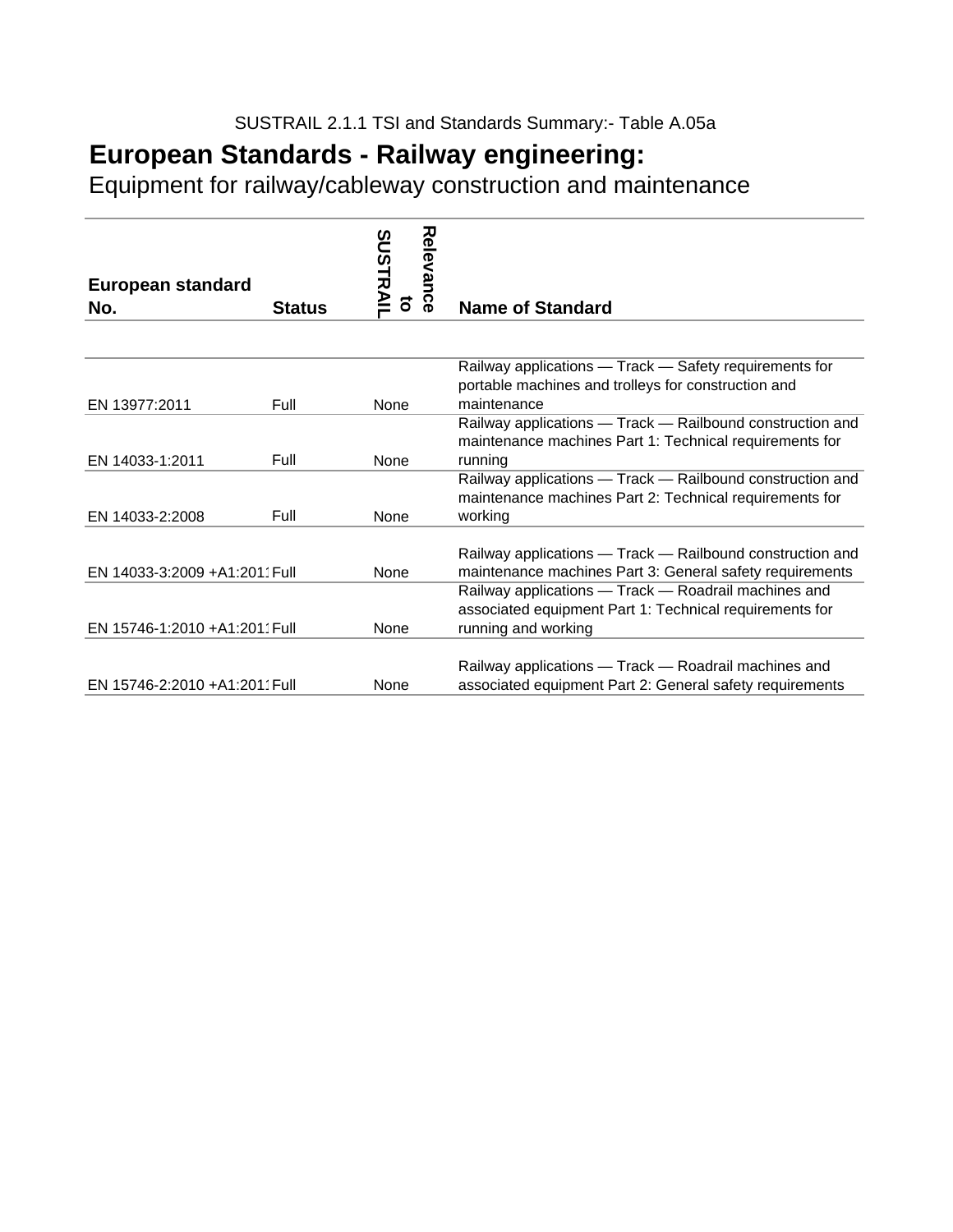#### SUSTRAIL 2.1.1 TSI and Standards Summary:- Table A.06a

# **UIC Leaflets**

\* = The leaflets marked with an asterisk have been computerised and improved in terms of structure and lay-out without however any major changes to the contents.

#### **Key:**

 $O = *Obligatory*$ R=Recommendatory I = Informatory  $N/A = Not$  Applicable

| Leaflet<br><b>Number</b> | <b>Category</b> | <b>Leaflet Name</b>                                                                                | Edition (As of Nov 2011)      |
|--------------------------|-----------------|----------------------------------------------------------------------------------------------------|-------------------------------|
|                          |                 |                                                                                                    |                               |
|                          |                 | 0: Passenger and Baggage Traffic: International tariffs                                            |                               |
|                          |                 |                                                                                                    |                               |
| 106                      | O               | Special Conditions for International Carriage (SCIC)                                               | 13th edition, February 2011   |
|                          |                 | Computer generation and exchange of tariff                                                         |                               |
|                          |                 | information of TCV and OWT volume II and III on                                                    |                               |
| $108 - 1$                | O               | computer medium                                                                                    | 3rd edition, February 2006    |
|                          |                 | Computer generation of global prices and exchange                                                  |                               |
| 108-2                    | O               | of fare information on computer medium                                                             | 2nd edition, May 2008         |
|                          |                 |                                                                                                    |                               |
|                          |                 | 12: Passenger and Baggage Traffic: Domestic tariffs                                                |                               |
|                          |                 |                                                                                                    |                               |
|                          |                 |                                                                                                    |                               |
|                          |                 | 13: Passenger and Baggage Traffic: Travel agencies<br>Commercial framework for the international   |                               |
| 130                      | O               | distribution of rail products                                                                      | 19th edition, August 2008     |
|                          |                 |                                                                                                    |                               |
|                          |                 | 14: Passenger and Baggage Traffic: Commercial measures to be taken in order to develop passenger   |                               |
| 140                      | R               | Accessibility to stations in Europe                                                                | 2nd edition, January 2008     |
| 149                      | O               | Catering on international Trains                                                                   | Withdrawn on 17.11.04         |
|                          |                 |                                                                                                    |                               |
|                          |                 | 17: Passenger and Baggage Traffic: Commercial measures with regard to facilities to be provided in |                               |
|                          |                 | Regulations governing production of manual                                                         |                               |
| 170                      | O               | reservation vouchers                                                                               | 10th edition, July 2002       |
|                          |                 |                                                                                                    |                               |
| 171                      | O               | Regulations governing production of reservation lists 7th edition, July 2002                       |                               |
|                          |                 |                                                                                                    |                               |
|                          |                 | Measures intended to facilitate the crossing of                                                    |                               |
| 172                      | R               | frontiers by passengers and bagage conveyed by rail Withdrawn on 1.11.02                           |                               |
|                          |                 | Diversion of trains in the event of interruptions to                                               |                               |
| 174                      | O               | traffic                                                                                            | Leaflet withdrawn on 1.7.2006 |
|                          |                 | Standard commercial conditions relating to the                                                     |                               |
|                          |                 | international reservation of accomodation by                                                       |                               |
| 175                      |                 | OR electronic means                                                                                | Withdrawn on 1.6.00           |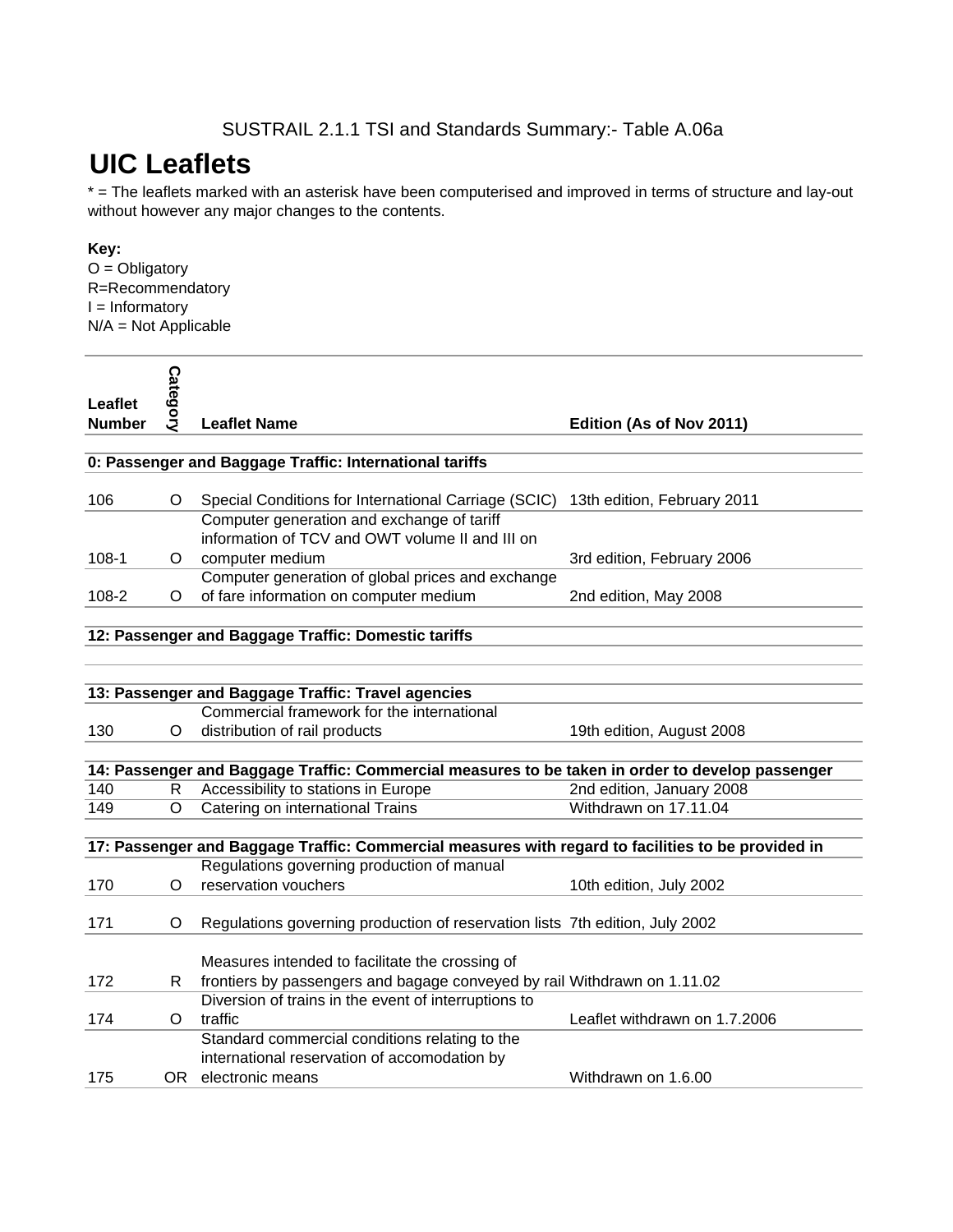|     |     | Specifications for passenger information displayed                                        |                                         |
|-----|-----|-------------------------------------------------------------------------------------------|-----------------------------------------|
| 176 | O   | electronically in trains                                                                  | 1st edition, July 2001                  |
|     |     |                                                                                           |                                         |
|     |     | 18: Passenger and Baggage Traffic: Relations with other transport modes                   |                                         |
|     |     |                                                                                           |                                         |
|     |     |                                                                                           |                                         |
|     |     | 20: Freight Traffic: International regulations and agreements                             |                                         |
|     |     | Carriage of dangerous goods - Emergency planning                                          |                                         |
| 201 | R   | guidance for rail marshalling yards                                                       | 1st edition, March 2003                 |
|     |     | Use of computers for establishing tariffs and tables                                      |                                         |
| 206 |     | OR for allocation of receipts                                                             | 2nd edition of 1.1.78 and 1 Amendment   |
|     |     | Rules for the acceptance and forwarding of                                                | 1st edition of 1.5.85 incorporating 2   |
| 209 | O   | international part-load traffic                                                           | Amendments                              |
|     |     |                                                                                           |                                         |
|     |     | 21: Freight Traffic: International tariffs                                                |                                         |
|     |     | International tariff for the conveyance of freight                                        |                                         |
| 211 |     | OR traffic in full wagonloads - Model tariff                                              | 7th edition of 1.9.81 and 9 Amendments  |
|     |     | Division of publishing costs (International freight                                       |                                         |
| 212 | R   | tariffs)                                                                                  | 3rd edition of 1.1.78 and 1 Amendment   |
|     |     | Recommendations for the logistical optimisation of                                        |                                         |
|     |     | the use RU-kept freight wagons in international                                           |                                         |
|     |     | jointly-operated traffic - Cost accounting and                                            |                                         |
| 213 | R.  | allocations guidelines                                                                    | 1st edition, August 2011                |
|     |     | Fixed charge system for the use of railway-owned                                          | 3rd edition of 1.9.75 - Reprint dated   |
| 215 | 0R  | sheets in international traffic                                                           | 1.1.90 incorporating 13 Amendments      |
|     |     | Inclusive charging of interest in delivery in                                             | 1st edition of 1.1.65 - Reprint dated   |
| 217 | O   | international traffic                                                                     | 1.1.93 incorporating 3 Amendments       |
|     |     | Low-loader wagons - Tariff conditions for                                                 |                                         |
| 218 | OR. | consignments in international traffic                                                     | 2nd edition of 15.7.81 and 6 Amendments |
|     |     | DIUM - Uniform distance table for international                                           |                                         |
|     |     | freight traffic: List of railway stations. List of                                        |                                         |
| 219 | O   | handover/unloading points used by the railways                                            | 2nd edition, March 2008                 |
|     |     |                                                                                           |                                         |
|     |     | 22: Freight Traffic: Domestic tariffs                                                     |                                         |
| 221 | O   | Harmonised Commodity Code (NHM)                                                           | 5th edition, September 2009             |
|     |     |                                                                                           |                                         |
|     |     | 23: Freight Traffic: Customs                                                              |                                         |
|     |     |                                                                                           |                                         |
|     |     | 25: Freight Traffic: Measures to be taken to develop freight traffic                      |                                         |
|     |     | Cooperation agreement between freight forwarders                                          |                                         |
| 251 |     | OR and railways                                                                           | 2nd edition of 1.7.93                   |
|     |     | Guidelines for the execution of customer                                                  |                                         |
|     |     | satisfaction analyses as a basis for international                                        |                                         |
| 252 | R   | benchmarking                                                                              | 1st edition, October 2002               |
|     |     |                                                                                           |                                         |
|     |     | 26: Freight Traffic: Packing and labelling of freight by the public                       |                                         |
|     |     | Approval of packing by the railways - UIC quality                                         |                                         |
| 260 | OR. | label                                                                                     | 7th edition of 1.1.93                   |
|     |     |                                                                                           |                                         |
|     |     | 27: Freight Traffic: Relations with other transport modes - Use of containers and pallets |                                         |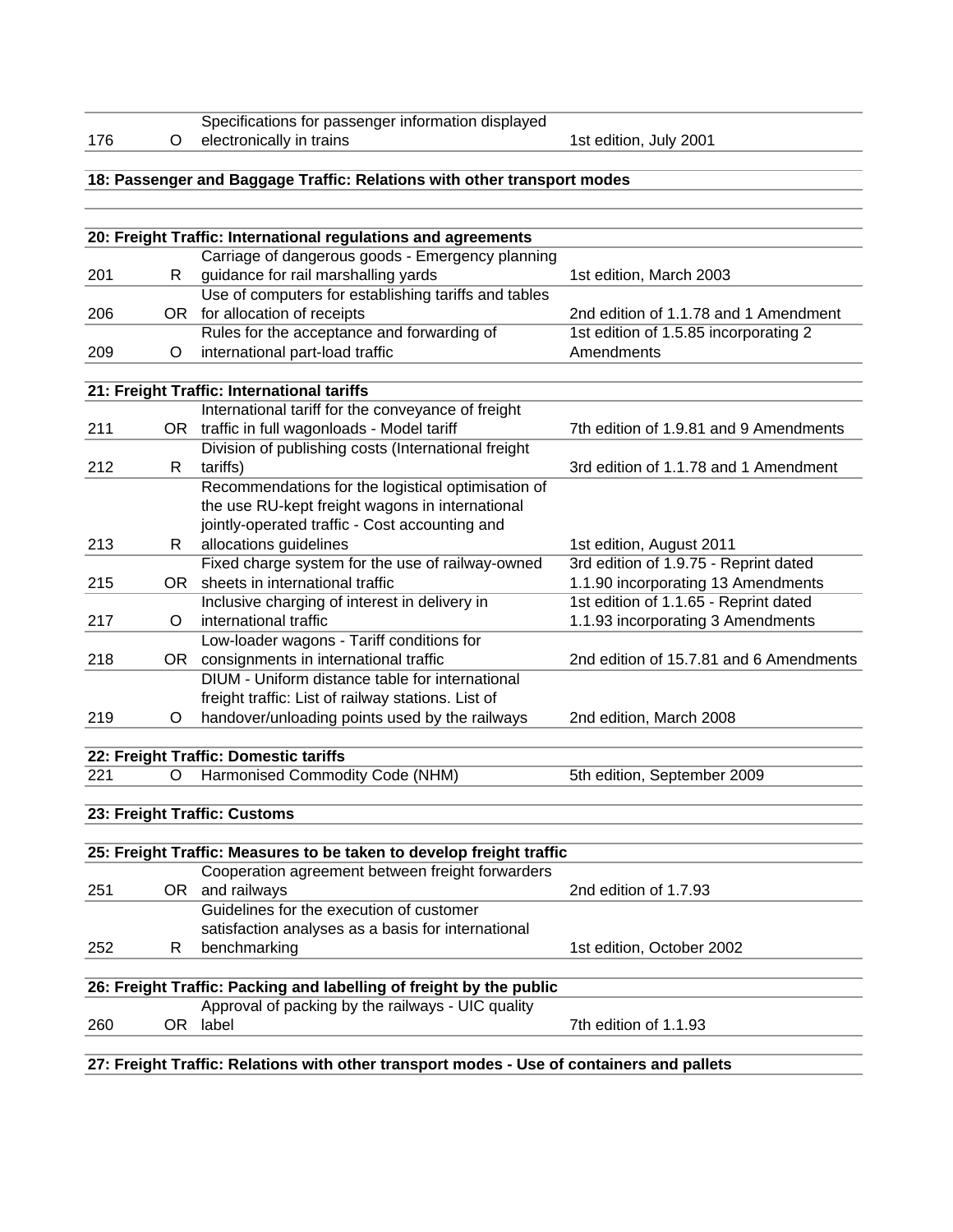|     | Small and medium-sized containers - Tariff          |
|-----|-----------------------------------------------------|
|     | conditions for the carriage of goods in small and   |
| 273 | OR medium-sized containers in international traffic |

11th edition of 1.7.90 and 3 Amendments

#### **28: Freight Traffic: Private owners' wagon traffic**

|           |    | 29: Freight Traffic: Combined transport                                       |                             |
|-----------|----|-------------------------------------------------------------------------------|-----------------------------|
| 290       | R. | Combined transport - Definitions                                              | 3rd edition, December 2009  |
|           |    | Relations between railway undertakings in                                     |                             |
| 291       | R  | international combined transport                                              | 2nd edition, December 2009  |
|           |    | Relations between railway undertakings and buyers                             |                             |
|           |    | of rail transport services in international combined                          |                             |
| 292       | R. | transport                                                                     | 2nd edition, February 2010  |
|           |    | Manual for establishing and managing quality in                               |                             |
| 293       | R  | international combined transport                                              | 1st edition, March 2002     |
|           |    |                                                                               |                             |
|           |    | 30: Finance, Accountancy, Costs, Statistics: Exchange and elementary accounts |                             |
|           |    | Accountancy regulations for international                                     |                             |
| 301       | O  | 'Passenger' traffic                                                           | 3rd edition, January 2011   |
|           |    | Accountancy regulations applicable to:                                        |                             |
|           |    | -international 'Reservations' traffic                                         |                             |
|           |    | -international 'Passenger' traffic for services                               |                             |
|           |    | included in a computerised product which may be                               |                             |
|           |    | accessed by message in real time by foreign                                   |                             |
| $301 - 0$ | O  | railways                                                                      | Withdrawn on 1.1.05         |
|           |    | Accountancy regulations for international passenger                           |                             |
| $301 - 1$ | O  | traffic                                                                       | 6th edition, April 2002     |
|           |    | Accountancy regulations to international                                      |                             |
| $301 - 2$ | O  | 'Reservations' traffic                                                        | Withdrawn on 1.10.2004      |
|           |    | Accountancy and allocation regulations between                                |                             |
| 304       | O  | carriers applicable to international freight                                  | 5th edition, September 2009 |
|           |    |                                                                               |                             |
|           |    | Accountancy regulations applicable to computer-                               |                             |
| 305       | O  | based international freight and express parcels traffic Withdrawn on 1.1.05   |                             |
|           |    |                                                                               |                             |
|           |    | Framework principles and conventions governing                                |                             |
|           |    | relationships between parties involved in passenger                           |                             |
|           |    | rail transport with respect to accounting and                                 |                             |
|           |    | financial arrangements for international transport                            |                             |
| 306       | O  | services and ancillary services                                               | 2nd edition, December 2004  |
|           |    |                                                                               |                             |
|           |    | 31: Finance, Accountancy, Costs, Statistics: General accounts                 |                             |
| 310       | O  | Evaluation rules applied by European railways                                 | 1st edition of 1.7.93       |
|           |    | Financial relations between railways undertakings -                           |                             |
| 311       |    | OR Principles and terms of application                                        | 21th edition, January 2007  |
|           |    | Accountancy system - structure of the balance                                 |                             |
| 313       | R  | sheet - structure of the profit and loss account                              | 3rd edition of 1.1.91       |
|           |    |                                                                               |                             |
|           |    | Criteria for distinguishing between investment                                |                             |
|           |    | expenditure and renewal and maintenance costs                                 |                             |
| 314       | R. | recommended for use in accountancy and statistics                             | 2nd edition of 1.10.78      |
|           |    |                                                                               |                             |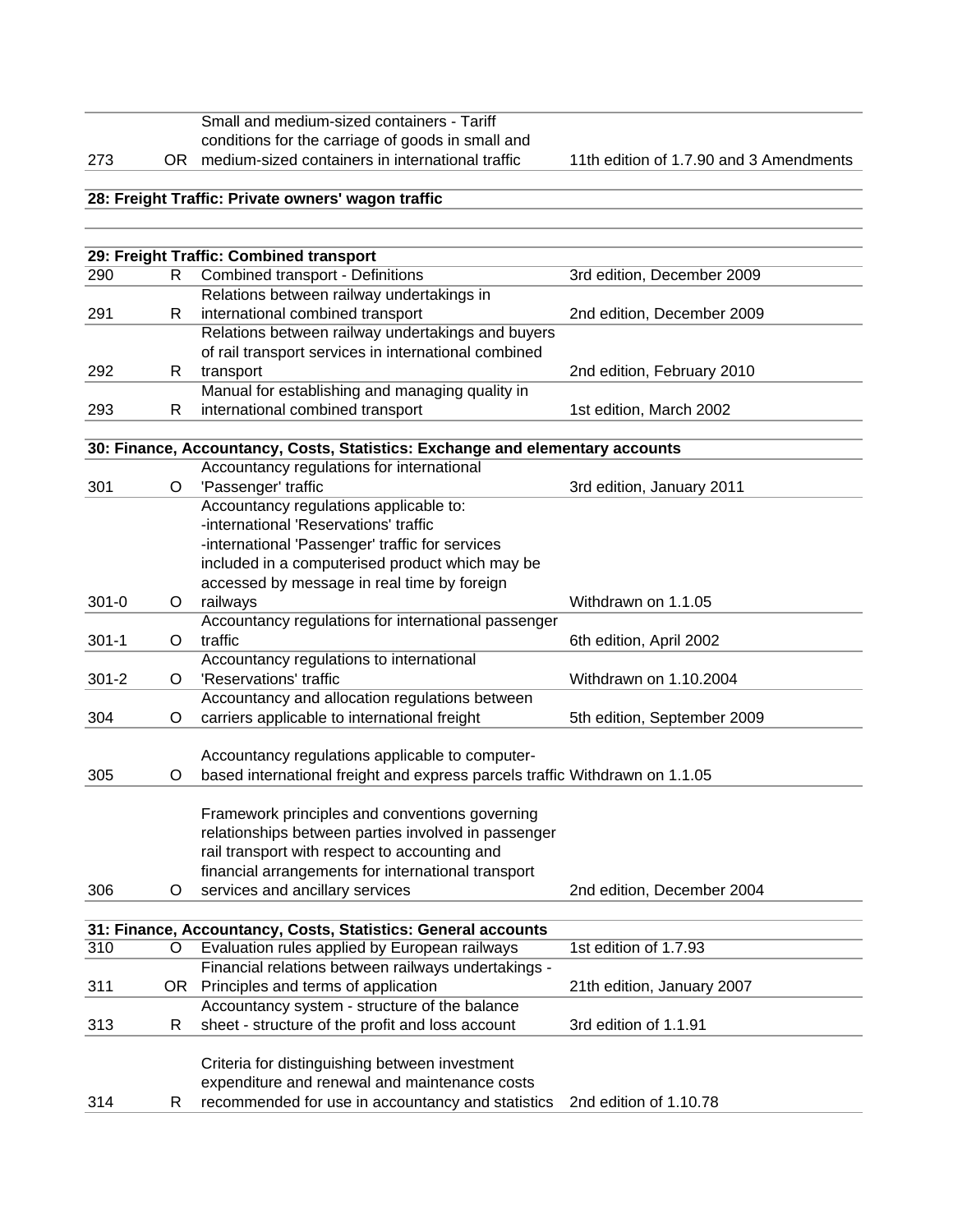|           |    | Detailed list of compensation granted to the                                       |                                        |
|-----------|----|------------------------------------------------------------------------------------|----------------------------------------|
|           |    | Railways by the States in 1978 - Survey of the                                     |                                        |
| 318       |    | various methods of calculation permitted                                           | 2nd edition of 1.10.80                 |
|           |    |                                                                                    |                                        |
|           |    | 32: Finance, Accountancy, Costs, Statistics: Railway Productivity                  |                                        |
| 320       | R. | Calculation of railway productivity                                                | 1st edition of 1.1.78 and 1 Amendment  |
|           |    |                                                                                    |                                        |
|           |    | 33: Finance, Accountancy, Costs, Statistics: Standardisation measures              |                                        |
|           |    | Railway specific environmental performance                                         |                                        |
| 330       | R  | indicators                                                                         | 1st edition, August 2008               |
|           |    |                                                                                    |                                        |
|           |    | 35: Finance, Accountancy, Costs, Statistics: Financial facilities granted to users |                                        |
| 352       | O  | <b>Tariff rebates</b>                                                              | Withdrawn on 1.3.2005                  |
|           |    |                                                                                    |                                        |
|           |    | 36: Finance, Accountancy, Costs, Statistics: Work organisation                     |                                        |
|           |    | Revenue securing in international passenger traffic                                |                                        |
|           |    | for application in the fields: passengers, IT                                      |                                        |
|           |    | department, internal audits, finance and all other                                 |                                        |
| 361       | O  | fields concerned                                                                   | 5th edition, May 2008                  |
|           |    |                                                                                    |                                        |
|           |    | 37: Finance, Accountancy, Costs, Statistics: Costs                                 |                                        |
|           |    | Principles and methods of costing international rail                               |                                        |
|           |    | transport - Wagonload freight traffic - Passenger                                  | 4th edition of 1.1.92 incorporating    |
| 374       |    | OR traffic                                                                         | supplement dated 1.1.94                |
|           |    |                                                                                    |                                        |
|           |    | 38: Finance, Accountancy, Costs, Statistics: Costs                                 |                                        |
|           |    | Method of establishing the cost of international                                   |                                        |
| 382       | R  | passenger trains                                                                   | 1st edition of 1.1.75                  |
|           |    | Performance costing methods for hauled passenger                                   |                                        |
| 383       |    | stock in international traffic                                                     |                                        |
|           | O  |                                                                                    | 2nd edition, August 2002               |
|           |    | Performance costing methods for rolling stock in                                   |                                        |
| $383 - 1$ | O  | international service. Hauled passenger stock                                      | Withdrawn on 1.1.05                    |
|           |    |                                                                                    |                                        |
|           |    | 39: Finance, Accountancy, Costs, Statistics: Statistics                            |                                        |
|           |    |                                                                                    | 6th edition of 1.3.80 - Reprint dated  |
| $390-1$   | R  | Railway statistical and costs terminology                                          | 1.1.88 and 3 Amendments                |
|           |    |                                                                                    |                                        |
|           |    | Rules for calculating the performance of passenger                                 |                                        |
| 390-4     | R. | vehicles and the performance of goods wagons                                       | 2nd edition of 1.1.70 and 1 Amendment  |
|           |    | Methods for compiling statistics required for                                      |                                        |
| 390-5     | R  | calculating passenger traffic costs                                                | 1st edition of 1.1.61 and 1 Amendment  |
|           |    | Compilation of statistics for passenger transport                                  | 1st edition of 1.1.61 and 1 Amendment  |
| 390-6     | R  | cost price calculations - Survey methods                                           | (Available in French and German only)  |
| 390-7     | R  | Statistical determination of wagon turnround time                                  | Withdrawn on 1.9.02                    |
|           |    | Rules governing the compilation of international                                   |                                        |
| 394-3     | R  | sleeping-car traffic statistics                                                    | Leaflets withdrawn on 1.2.2005         |
|           |    | Rules governing the compilation of international                                   |                                        |
| 394-4     | R  | couchette-coach traffic statistics                                                 | Withdrawn on 1.2.2005                  |
|           |    | Instructions for compiling the International Railway                               |                                        |
| 398-1     | R  | Statistics - Statistics of individual railways                                     | 2nd edition of 1.1.86                  |
|           |    | Instructions for compiling the Supplementary                                       |                                        |
| 398-2     | R  | Statistics to the International Railway Statistics                                 | 1st edition of 1.1.86 and 3 Amendments |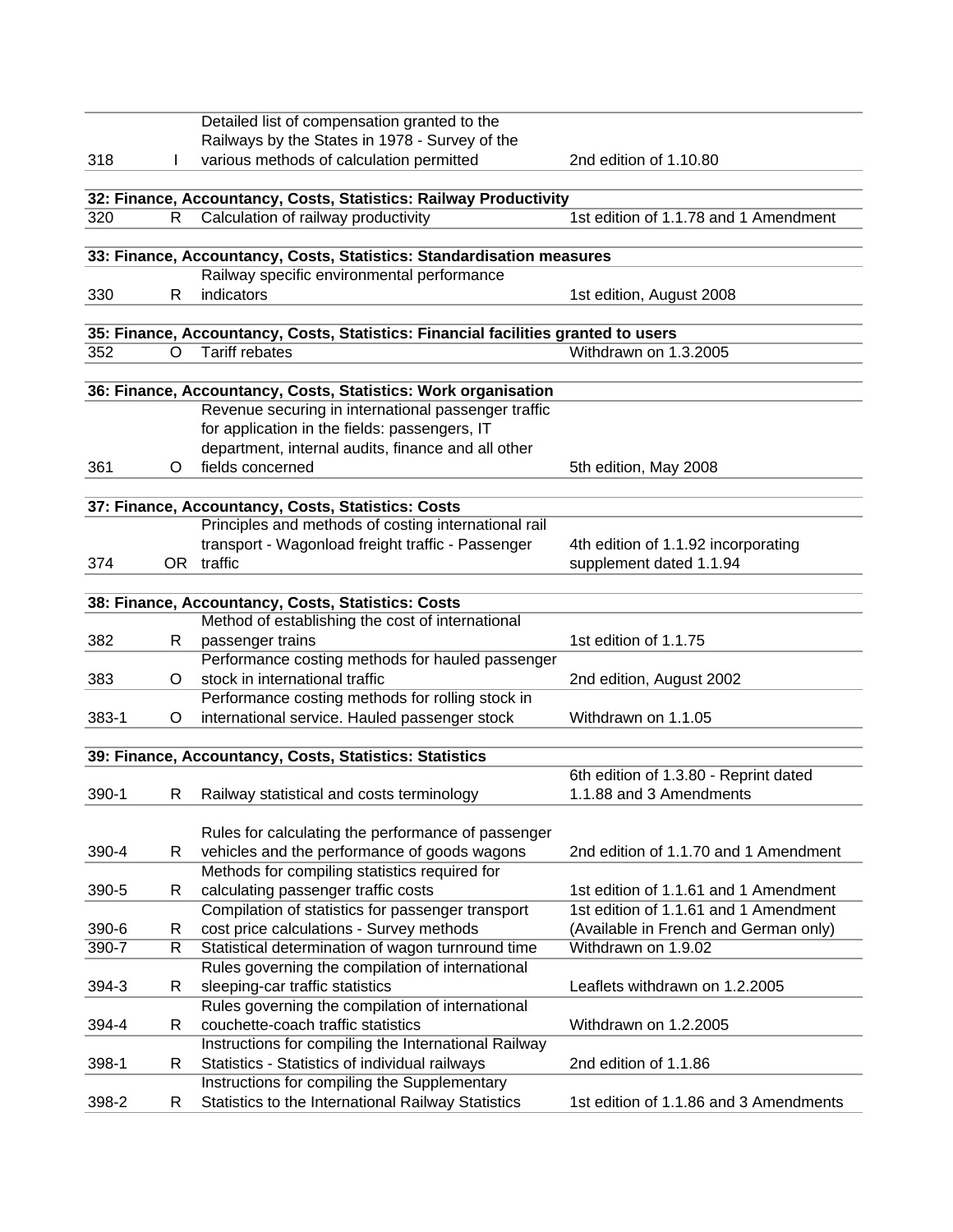|               |    | Regulations for establishing the breakdown of traffic                                                         |                                         |
|---------------|----|---------------------------------------------------------------------------------------------------------------|-----------------------------------------|
|               |    | recorded by the European countries according to                                                               |                                         |
| 398-3         | R  | mode of transport (in abridged form)                                                                          | Withdrawn on 1.2.2005                   |
|               |    | Regulations for compiling the monthly statistics of                                                           |                                         |
| 398-4         | R. | railway passenger and freight traffic                                                                         | 2nd edition of 1.10.88 and 2 Amendments |
|               |    | Rules for compiling special international passenger                                                           |                                         |
|               |    | traffic statistics : Traffic between railways - City-to-                                                      |                                         |
| 398-5         | R  | city rail traffic and air traffic                                                                             | 1st edition of 1.10.88                  |
|               |    | Rules for compiling special international freight                                                             |                                         |
| 398-6         | R. | traffic statistics                                                                                            | 1st edition of 1.10.88                  |
|               |    | Computerised international freight traffic statistics                                                         |                                         |
|               |    | (STIMTRI) - Preparation of detailed statistics on                                                             |                                         |
| sta 4/84      |    | international wagonload traffic flows using electronic                                                        | Withdrawn on 1.2.2005                   |
|               |    | data processing systems                                                                                       |                                         |
|               |    |                                                                                                               |                                         |
|               |    | 3a: Finance, Accountancy, Costs, Statistics: Reports<br>Terminal and transit operations in the calculation of |                                         |
| <b>DOC 35</b> |    | N/A specific costs                                                                                            | October 1983                            |
| <b>STA</b>    |    | Rules for compiling flow statistics for international                                                         |                                         |
| 6/90          |    | N/A passenger traffic                                                                                         | September 1991                          |
|               |    |                                                                                                               |                                         |
|               |    | 34: Finance, Accountancy, Costs, Statistics: Environment                                                      |                                         |
| 345           | R. | Environmental specifications for new rolling stock                                                            | 1st edition, June 2006 - Original       |
|               |    |                                                                                                               |                                         |
|               |    | 40: Operating: General organisation of operations                                                             |                                         |
| 400           |    | Economic operation of light traffic lines                                                                     | 3rd edition of 1.1.80                   |
|               |    | Information requirements of operating departments                                                             |                                         |
|               |    | concerning the transport process, delays and other                                                            |                                         |
|               |    | disruptions; criteria for assessing operating                                                                 |                                         |
|               |    | efficiency and measures for speeding up the                                                                   |                                         |
| 401*          | R. | operating process                                                                                             | 2nd edition, December 2000              |
|               |    | Centralised and integrated freight traffic                                                                    |                                         |
| $404 - 1$     | L  | management                                                                                                    | 2nd edition of 1.1.79                   |
|               |    | Compendium of the data to be exchanged between                                                                |                                         |
|               |    | Railway Undertakings (Rus) for the purpose of                                                                 |                                         |
| 404-2         | O  | conveying freight traffic                                                                                     | 4th edition, February 2008              |
|               |    | Regulations governing the provision of data to                                                                |                                         |
|               |    | registration railways concerning utilisation of their                                                         |                                         |
| $404 - 3$     | O  | wagons on foreign networks                                                                                    | 2nd edition of 1.1.89 and 1 Amendment   |
|               |    | Regulations governing inter-railway exchanges of                                                              |                                         |
|               |    | data on the conveyance of goods in                                                                            |                                         |
| $404 - 4$     | O  | trainloads/through trains in international traffic                                                            | Withdrawn on 1.12.08                    |
|               |    | Links between railway infrastructure capacity and                                                             |                                         |
| 405           | OR | the quality of operations                                                                                     | 1st edition of 1.1.96                   |
| 406           | R  | Capacity                                                                                                      | 1st edition, September 2004             |
|               |    | Computer-based data exchange between traffic                                                                  |                                         |
| 407           | R  | control centres                                                                                               | Leaflet withdrawn on 1.11.2005          |
|               |    | Standardised data exchange for the execution of                                                               |                                         |
|               |    | train operations, including international punctuality                                                         |                                         |
| $407 - 1$     | O  | analysis                                                                                                      | 1st edition, November 2009              |
|               |    |                                                                                                               |                                         |

**41: Operating: Passenger, baggage and express parcels traffic**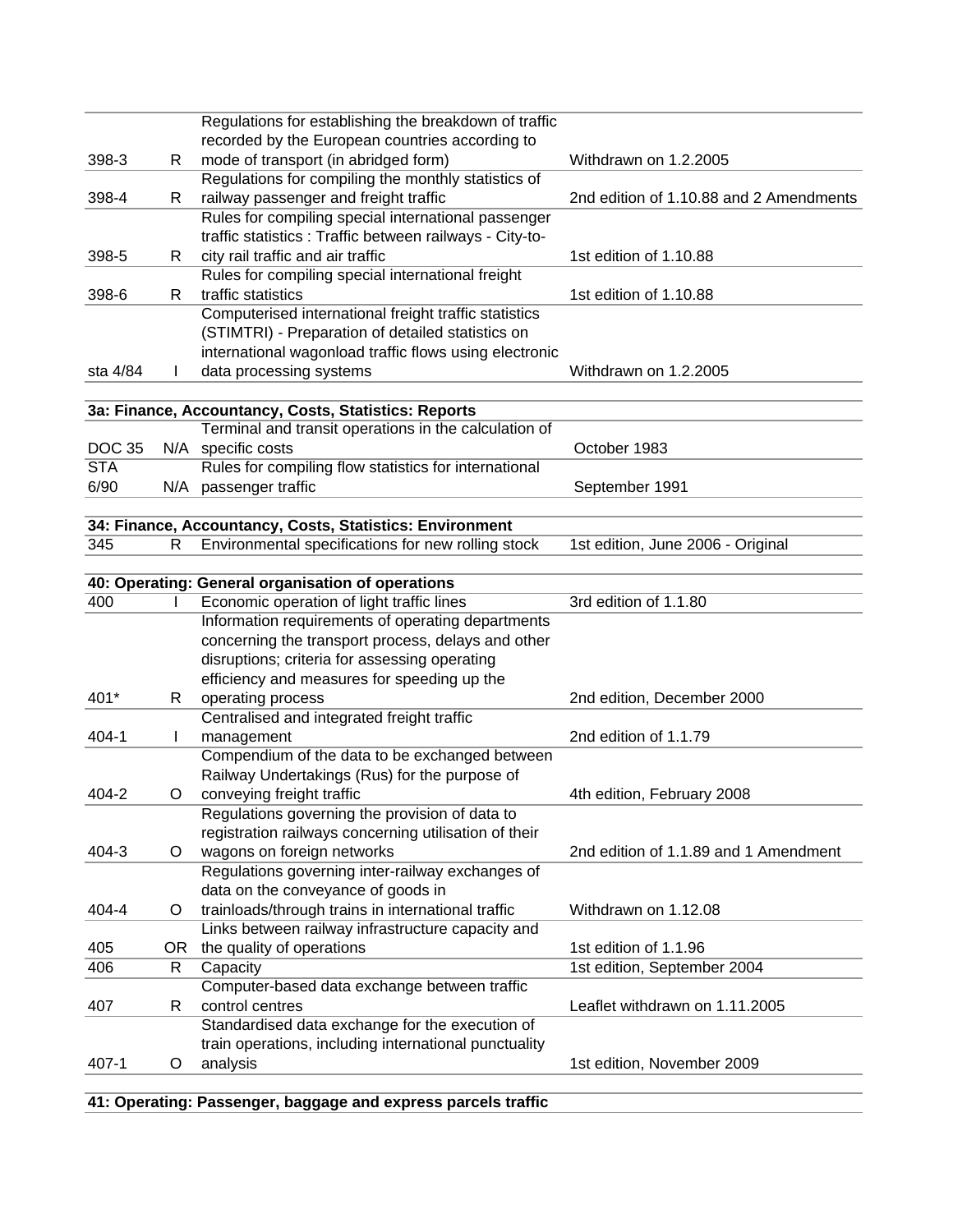|           |     | Composition and calculation of the weight and                                   | Composition and calculation of the weight                       |
|-----------|-----|---------------------------------------------------------------------------------|-----------------------------------------------------------------|
| 410       | Ő   | braking of passenger trains                                                     | and braking of passenger trains                                 |
| 411       | OR. | Form, content and composition of timetables                                     | Withdrawn on 1.11.02                                            |
| 413       | O   | Measures to facilitate travel by rail                                           | 10th edition, January 2008                                      |
|           |     | Baggage - Labelling of baggage by the public -                                  |                                                                 |
|           |     | Baggage collection from and delivery to domicile -                              |                                                                 |
| 414       | R   | Transport of hand luggage in stations                                           | Withdrawn on 1.11.02                                            |
|           |     | Analytical numbering of international passenger                                 |                                                                 |
| 419-1     | OR  | trains                                                                          | 2nd edition of 1.1.93                                           |
| 419-2     | O   | Systematic numbering of international freight trains                            | 3rd edition, April 2011                                         |
|           |     |                                                                                 |                                                                 |
|           |     | 42: Operating: Freight traffic                                                  |                                                                 |
|           |     | Rules for the consist and braking of international                              |                                                                 |
| 421       |     | OR freight trains                                                               | 8th edition, June 2011                                          |
|           |     | Products to be used and methods to be applied for                               |                                                                 |
| 422       |     | OR the ordinary disinfection of wagons                                          | 4th edition of 1.1.67                                           |
|           |     | Arrangements for the use of shock recorders in                                  | 3rd edition of 1.1.96 with Amendment No.                        |
| 423       | R   | international freight traffic                                                   | 1 incorporated                                                  |
|           |     | Mini-trainload (MTC) consignments in international                              |                                                                 |
| 424       | R   | traffic                                                                         | 1st edition of 1.7.80                                           |
|           |     | Train advices and supervision of train running in                               |                                                                 |
| $425 - 1$ | OR. | connection with international goods services                                    | 1st edition of 1.1.62 and 1 Amendment                           |
| $425 - 2$ | R   | Transport plan for international freight traffic                                | 1st edition of 1.7.78                                           |
|           |     |                                                                                 |                                                                 |
|           |     | Monitoring and subsequent checks into the                                       |                                                                 |
| $425 - 3$ | R   | forwarding of international wagonload consignments                              | 1st edition of 1.1.80                                           |
|           |     | Prior advice to consignees and senders of the                                   |                                                                 |
| 425-4     | R   | arrival of loaded and empty wagons<br>Standardised railway seals - Europlombs - | 1st edition of 1.1.61 and 1 Amendment                           |
|           |     |                                                                                 |                                                                 |
| 426       |     | Guidelines for sealing wagons and intermodal<br>OR transport units (ITU)        |                                                                 |
| 427       | OR  | Protection of livestock on international services                               | 1st edition, May 2007<br>1st edition of 1.1.74 and 3 Amendments |
| 428-1     | O   | International sorting system for wagonload traffic                              | 1st edition of 1.10.77 and 1 Amendment                          |
|           |     |                                                                                 | 2nd edition of 1.10.83 - Reprint dated                          |
| 428-2     |     | OR International labelling of wagons                                            | 1.7.93                                                          |
|           |     | Formation of international trains and groups of                                 |                                                                 |
| 428-3     |     | OR wagons                                                                       | 2nd edition, April 2011                                         |
|           |     | Organisation of international part-load traffic                                 |                                                                 |
| 428-4     |     | OR movements                                                                    | 2nd edition of 1.1.87                                           |
|           |     | Operating conditions for complete trains or sections                            |                                                                 |
|           |     | of trains formed of road semi-trailers running on rail                          |                                                                 |
| 429*      | OR  | bogies                                                                          | 2nd edition, December 2000                                      |
|           |     |                                                                                 |                                                                 |
|           |     | 43: Operating: Freight rolling stock - Characteristics, use and exchange        |                                                                 |
|           |     | Conditions with which wagons must comply in order                               |                                                                 |
|           |     | to be accepted for transit between standard gauge                               |                                                                 |
|           |     | railways and the Spanish and Portuguese broad                                   |                                                                 |
| 430-1     |     | OR gauge railways                                                               | 3rd edition, August 2006                                        |
|           |     | Conditions to be observed by coaches in order to be                             |                                                                 |
|           |     | accepted for transfer between France and Spain                                  |                                                                 |
| 430-2     |     | OR with changing of bogies at the transit point                                 | 1st edition of 1.1.75                                           |
|           |     |                                                                                 |                                                                 |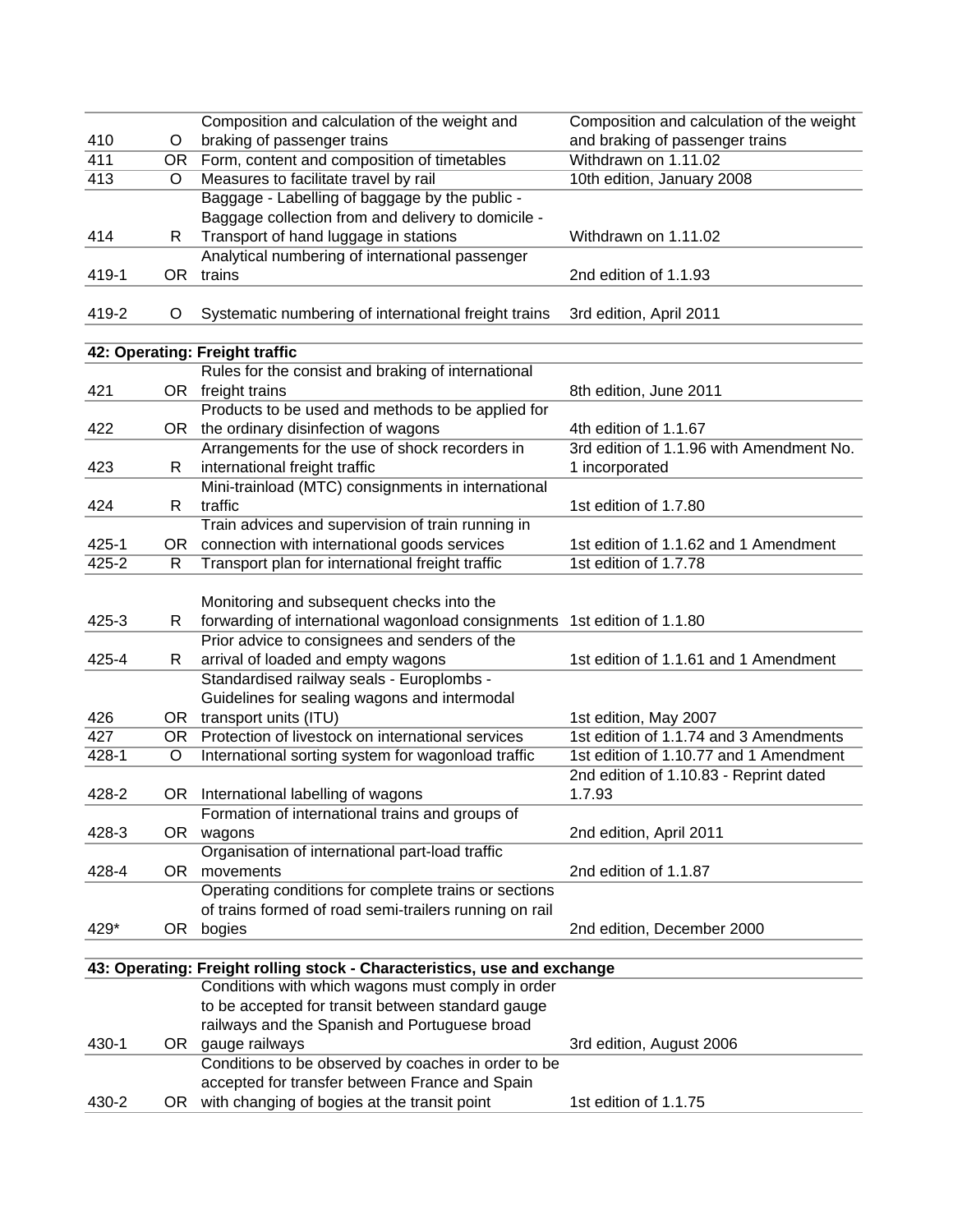|           |         | Freight wagons                                                                |                                        |
|-----------|---------|-------------------------------------------------------------------------------|----------------------------------------|
|           |         | Technical conditions for freight wagons capable of                            |                                        |
|           |         | running on both standard-gauge and Finnish broad                              |                                        |
| 430-3     |         | OR gauge systems                                                              | 2nd edition of 1.7.95                  |
|           |         | Wagons. Operation between 1435 mm gauge and                                   |                                        |
|           |         | 1520 mm gauge networks. Technical provisions and                              |                                        |
| 430-4     | OR      | approval conditions                                                           | 1st edition, May 2004                  |
|           |         | Regulations for the exchange and use of new                                   |                                        |
|           |         | generation freight wagons between railways with                               |                                        |
| 430-5     | O       | gauges of 1435 mm and 1520 mm                                                 | 1st edition, November 2003             |
|           |         | Carriage of goods in wagons and large containers                              |                                        |
| $431 - 1$ |         | OR under controlled temperature conditions                                    | 10th edition of 1.7.89                 |
|           |         | Wagons. Running speeds. Technical conditions to                               |                                        |
| 432       | OR      | be observed                                                                   | 12th edition, October 2008             |
|           |         | Standard General Conditions (SGC) for the                                     |                                        |
|           |         | introduction into service and operation of privately                          |                                        |
| 433       | O       | owned wagons                                                                  | 20th edition, September 2003           |
|           |         | Regulations concerning the repatriation of wagons                             |                                        |
| 434       | O       | for maintenance                                                               | 1st edition of 1.7.94                  |
|           |         | Characteristics of loading pallets used in                                    |                                        |
| 435-1     | OR      | international traffic                                                         | 5th edition of 1.11.87                 |
|           |         | Standard of quality for EUR flat pallet made of wood                          |                                        |
| 435-2     | O       | measuring 800 mm x 1200 mm (EUR-1)                                            | 10th edition, April 2010               |
|           |         | Standard of quality for a European 'Y' charge carrier                         |                                        |
|           |         |                                                                               |                                        |
|           |         | made of steel (EUR box-pallet), measuring 800 mm                              |                                        |
| 435-3     | $\circ$ | x 1200 mm)                                                                    | 9th edition, January 2009              |
| 435-4     | O       | Repair of EUR flat pallets and EUR box pallets                                | 3rd edition, April 2010                |
|           |         | Standard of quality for a EUR flat pallet made of                             |                                        |
|           |         | wood and measuring 1 200 mm x 1 000 mm (EUR-                                  |                                        |
| 435-5     | O       | 2) and 1 000 mm x 1 200 mm (EUR-3)                                            | 2nd edition, April 2010                |
|           |         |                                                                               |                                        |
|           |         | Standard of quality for a European flat pallet made                           |                                        |
| 435-6     | O       | of wood, measuring 800 mm x 600 mm (EUR-6)                                    | 2nd edition, April 2010                |
| 438-1     | O       | Identification marking for passenger rolling stock                            | 3rd edition, April 2004                |
| 438-2     | O       | Identification marking for freight rolling stock                              | 7th edition, May 2004                  |
|           |         |                                                                               | 1st edition of 1.1.71 and 3 Amendments |
| 438-3     | O       | Identification marking for tractive stock                                     | of 1.8.1977, 1.1.1980, 1.6.1984        |
| 438-4     | O       | Identification marking for special vehicles                                   | 1st edition, December 2005             |
|           |         |                                                                               |                                        |
|           |         | 44: Operating: Passenger rolling stock : Characteristics, use and exchange    |                                        |
| 440*      |         | OR Public-address systems in coaches (RIC)                                    | 4th edition, December 2001             |
|           |         | Clauses to be included in registration contracts for                          |                                        |
| 441       | R       | private owners' coaches                                                       | 1st edition of 1.7.84                  |
|           |         |                                                                               |                                        |
|           |         | 45: Operating: Passenger rolling stock : Train running and safety regulations |                                        |
|           |         | Real-time inter-railway information interchanges on                           |                                        |
| 450-1     |         | OR international train running                                                | 2nd edition of 1.1.97                  |
|           |         | Assessment of the performance of the network                                  |                                        |
|           |         | related to rail traffic operation for the purpose of                          |                                        |
|           |         | quality analyses - delay coding and delay cause                               |                                        |
| 450-2     |         | OR attribution process                                                        | 5th edition, June 2009                 |
|           |         |                                                                               |                                        |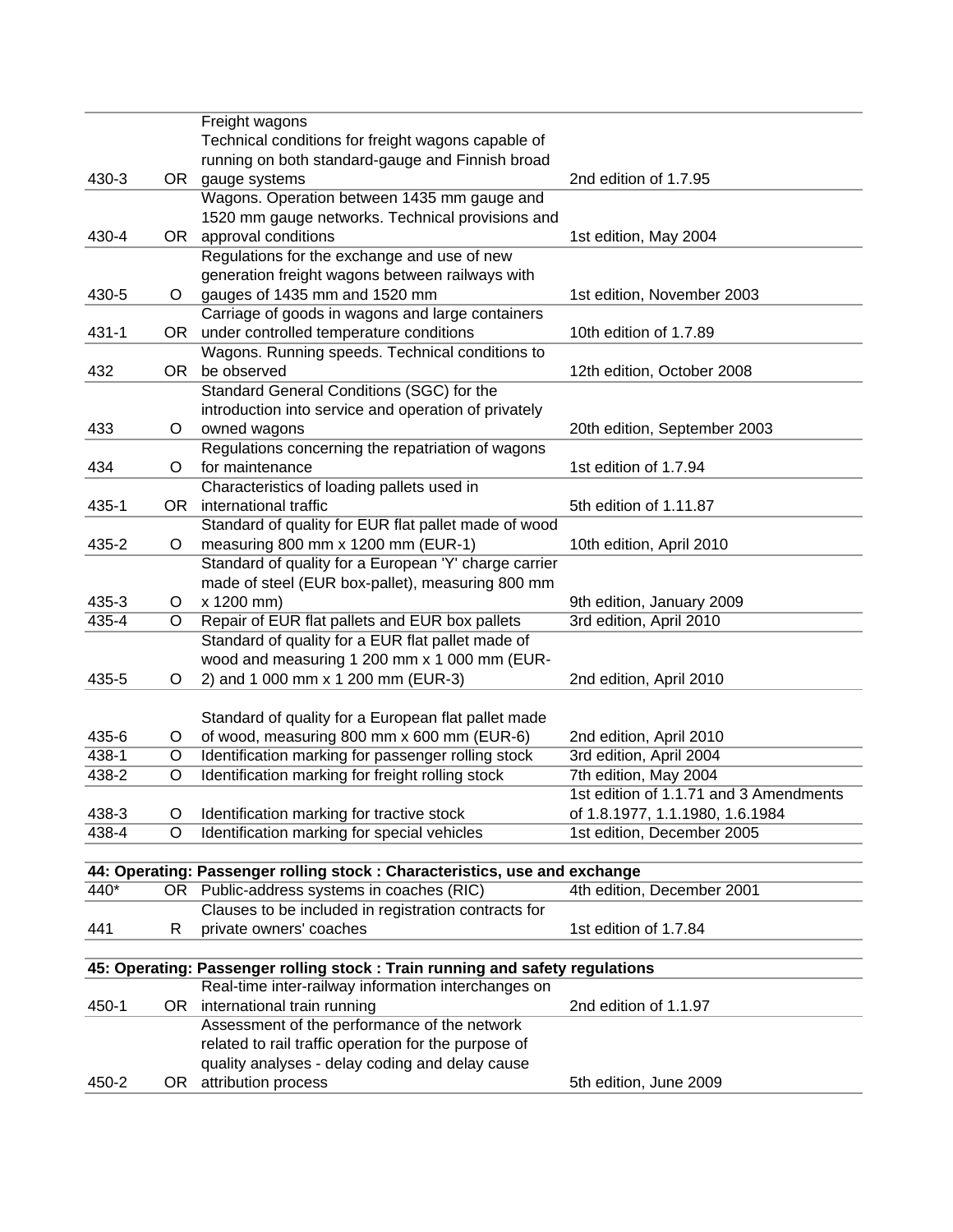|            |    | Timetable recovery margins to guarantee                                                         |                                        |  |  |  |
|------------|----|-------------------------------------------------------------------------------------------------|----------------------------------------|--|--|--|
| $451 - 1*$ |    | OR timekeeping - Recovery margins                                                               | 4th edition, December 2000             |  |  |  |
|            |    | Coordination of work sites and operating measures                                               |                                        |  |  |  |
|            |    | to be taken on main lines particularly for                                                      |                                        |  |  |  |
| 451-2      | O  | international traffic                                                                           | 3rd edition, December 2000             |  |  |  |
|            |    | Removable tail signal for passenger and freight                                                 |                                        |  |  |  |
| 452        | R  | trains                                                                                          | 1st edition of 1.1.75                  |  |  |  |
|            |    | Procedures for air brake tests effected with a                                                  |                                        |  |  |  |
|            |    | powered unit - Provisions concerning international                                              |                                        |  |  |  |
| 453*       |    | OR trains                                                                                       | 2nd edition, July 2001                 |  |  |  |
|            |    |                                                                                                 |                                        |  |  |  |
|            |    | 46: Operating: Passenger rolling stock : Service facilities provided in stations and on trains  |                                        |  |  |  |
|            |    | Service telegrams - Regulations governing                                                       |                                        |  |  |  |
|            |    | exchange of international service telegrams                                                     |                                        |  |  |  |
| 461        | O  | between UIC Member Railways                                                                     | 8th edition of 1.1.84 and 3 Amendments |  |  |  |
|            |    |                                                                                                 |                                        |  |  |  |
|            |    | 47: Operating: Passenger rolling stock : Frontier stations and line sections                    |                                        |  |  |  |
|            |    | General arrangements concerning the financing and 2nd edition of 1.1.57 - Reprint dated         |                                        |  |  |  |
| 470        | RI | operating of frontier stations                                                                  | 1.11.75 and 1 Amendment                |  |  |  |
|            |    | Principles and guidance covering agreements for                                                 |                                        |  |  |  |
| $471 - 1$  |    | OR the management of border sections                                                            | 6th edition under preparation          |  |  |  |
|            |    | Conditions governing the exchange of wagons                                                     |                                        |  |  |  |
| $471 - 2$  | O  | between railway undertakings                                                                    | 2nd edition, March 2005                |  |  |  |
| $471 - 3$  | O  | Inspections of dangerous goods consignments                                                     | 6th edition, December 2010             |  |  |  |
|            |    | Braking sheet and consist list for international freight                                        |                                        |  |  |  |
| 472        | O  | trains                                                                                          | 6th edition, September 2007            |  |  |  |
|            |    | Advance consist messages for international                                                      |                                        |  |  |  |
| 473*       | R  | passenger trains                                                                                | 2nd edition, April 2001                |  |  |  |
|            |    | Catalogue of harmonised train procedures for cross-                                             |                                        |  |  |  |
| 474        | O  | border freight operations                                                                       | 1st edition, September 2007            |  |  |  |
|            |    | Rules for the capture, control and transmission of                                              |                                        |  |  |  |
|            |    | data on the exchange of freight wagons in                                                       |                                        |  |  |  |
| 475        | O  | international traffic                                                                           | 4th edition of 1.7.91                  |  |  |  |
|            |    | Procedures for the accelerated transfer of freight                                              |                                        |  |  |  |
|            |    | trains between cooperating Railway Undertakings<br>OR (RUs) at handover points                  |                                        |  |  |  |
| 476        |    |                                                                                                 | 1st edition, April 2011                |  |  |  |
|            |    | 48: Operating: Passenger rolling stock : Information Interchange Systems                        |                                        |  |  |  |
|            |    | Regulations concerning the content and interchange                                              |                                        |  |  |  |
|            |    | of information in the international dangerous goods                                             |                                        |  |  |  |
| 481        | O  | database                                                                                        | Withdrawn on 1.12.08                   |  |  |  |
|            |    | Regulations concerning the content and exchange                                                 |                                        |  |  |  |
|            |    | of information in the NHM (Harmonised Commodity                                                 |                                        |  |  |  |
| 482        | O  | Code) international data base                                                                   | Withdrawn on 01.11.08                  |  |  |  |
|            |    |                                                                                                 |                                        |  |  |  |
|            |    | 49: Operating: Passenger rolling stock : Terminal cartage - Ancillary services and transhipment |                                        |  |  |  |
|            |    | Promotion, construction and operating of private                                                |                                        |  |  |  |
| 491        | R  | sidings                                                                                         | 2nd edition of 1.10.80                 |  |  |  |
|            |    | Measures to be taken for mechanising operations                                                 |                                        |  |  |  |
|            |    | and modernising installations for handling sundries                                             |                                        |  |  |  |
| 495        | R  | traffic at stations and road depots                                                             | 1st edition of 1.4.76                  |  |  |  |
|            |    |                                                                                                 |                                        |  |  |  |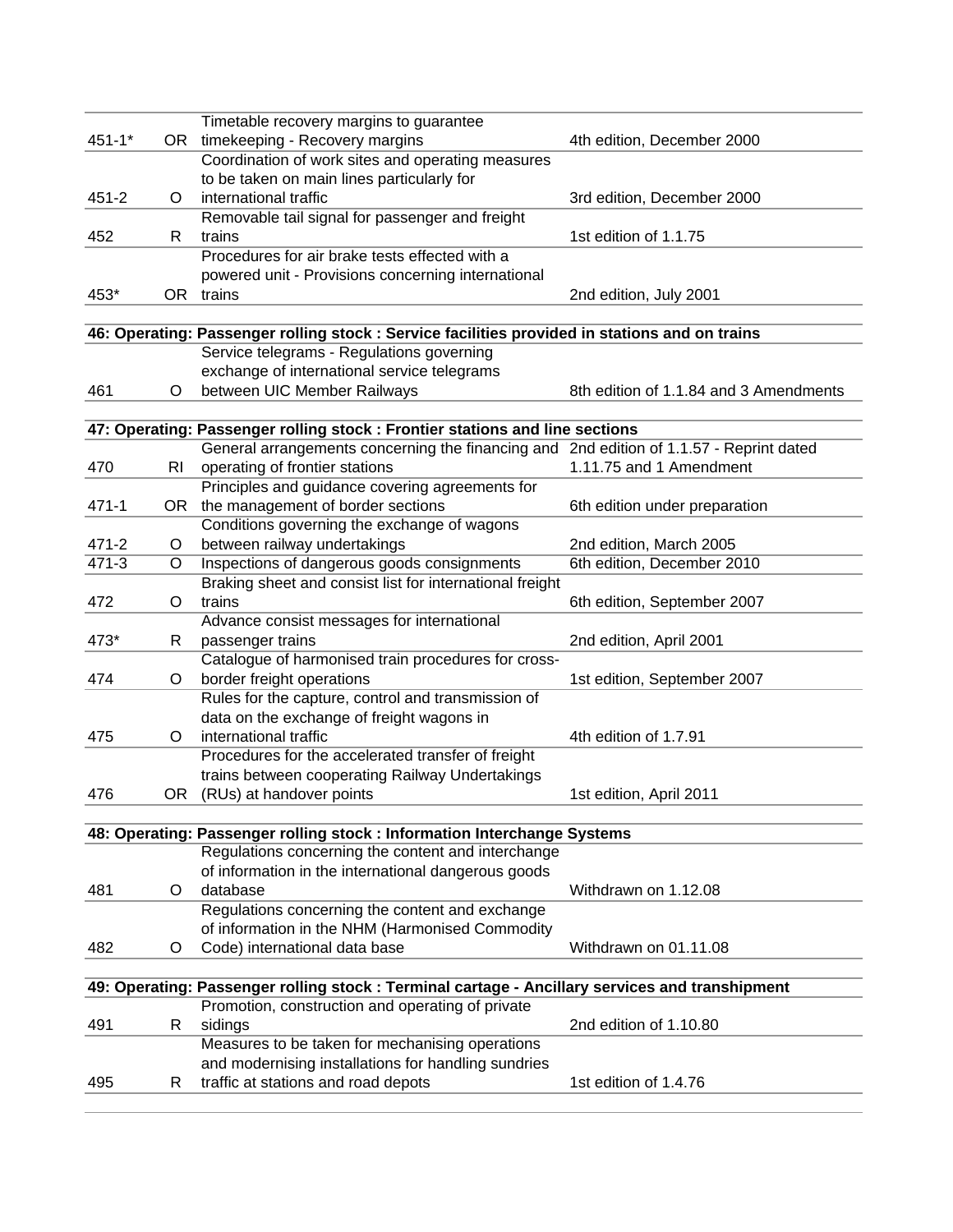|           |    | 50: Rolling Stock: General provisions concerning Way and Works |                                              |
|-----------|----|----------------------------------------------------------------|----------------------------------------------|
|           |    | Standardisation of transport stock and components.             |                                              |
| 500*      | O  | Principles, procedures, results                                | 2nd edition, December 2000                   |
|           |    | Visibility of rolling stock axle-boxes to fixed hot axle-      |                                              |
| 501       | O  | box detection systems                                          | 1st edition, December 2008                   |
|           |    | Special consignments - Provisions concerning the               |                                              |
|           |    | preparation and conveyance of special                          |                                              |
| 502       | O  | consignments                                                   | Leaflet withdrawn on 1.12.2005               |
|           |    | Exceptional consignments - Regulations concerning              |                                              |
|           |    | the preparation and management of exceptional                  |                                              |
| $502-1$   | O  | consignments                                                   | 2nd edition, October 2009                    |
| $502 - 2$ | O  | Exceptional consignments - Outline procedure                   | 1st edition, November 2009                   |
|           |    |                                                                |                                              |
|           |    | Continental wagons running in Great Britain (via the           |                                              |
|           |    | Channel Tunnel and on Network Rail Infrastructure) -           |                                              |
|           |    | General conditions (reference profile, axle-load,              |                                              |
|           |    | etc.) for the acceptance, in international traffic with        |                                              |
|           |    | Great-Britain, of 2-axle and bogie wagons registered           |                                              |
| 503       | O  | with other UIC member Rus                                      | 7th edition, March 2007                      |
|           |    | Shunting, unloading, lifting and rerailing appliances          |                                              |
| 504       |    | OR for wagons                                                  | 5th edition of 1.1.78 and 1 Amendment        |
|           |    | Railway transport stock - Rolling stock construction           |                                              |
| $505-1$   |    | OR gauge                                                       | 10th edition, May 2006                       |
|           |    | Effects of the application of the kinematic gauges             |                                              |
|           |    | defined in the 505 series of leaflets on the                   |                                              |
|           |    | positioning of structures in relation to the tracks and        |                                              |
| 505-4     |    | ORI of the tracks in relation to each other                    | 4th edition, November 2007                   |
|           |    | History, justification and commentaries on the                 |                                              |
|           |    | elaboration and development of UIC leaflets of the             |                                              |
| 505-5     |    | OR series 505 and 506 on gauges                                | 3rd edition, October 2010                    |
|           |    | General rules for interoperable rolling stock gauges           |                                              |
|           |    | (without unloading freight or disembarking                     |                                              |
|           |    | passengers) in cross-border traffic between UIC                |                                              |
| $505 - 6$ | O  | and OSJD Rus                                                   | 2nd edition, August 2010                     |
|           |    | Rules governing application of the enlarged GA, GB,            |                                              |
| 506       |    | OR GB1, GB2, GC and GI3 gauges                                 | 2nd edition, January 2008                    |
|           |    | Wagons - Conditions governing wagons conveyed                  |                                              |
| 507       | O  | on ferries                                                     | 1st edition of 1.7.89 - Reprint dated 1.7.97 |
|           |    | Interaction between passenger rolling stock and                |                                              |
| $508-1$   | R. | fixed installations                                            | 1st edition of 1.1.94                        |
|           |    | Installations for servicing and stabling passenger             |                                              |
| 508-2     | L  | rolling stock ready for operation                              | 1st edition of 1.1.94                        |
|           |    | Passenger coaches - General requirements for                   |                                              |
|           |    | running gear with dual gauge wheelsets for railways            |                                              |
| 508-3     |    | OR with 1 435 mm and 1 520 mm gauges                           | 1st edition, January 2010                    |
|           |    |                                                                |                                              |
|           |    | 51: Rolling Stock: Running and suspension gear                 |                                              |
|           |    |                                                                |                                              |

| $510-1$ | Wagons - Running gear - Normalisation                | 9th edition of 1.1.78 and 14 Amendments |
|---------|------------------------------------------------------|-----------------------------------------|
|         | Trailing stock: wheels and wheelsets. Conditions     |                                         |
| 510-2   | OR concerning the use of wheels of various diameters | 4th edition, May 2004                   |
|         |                                                      |                                         |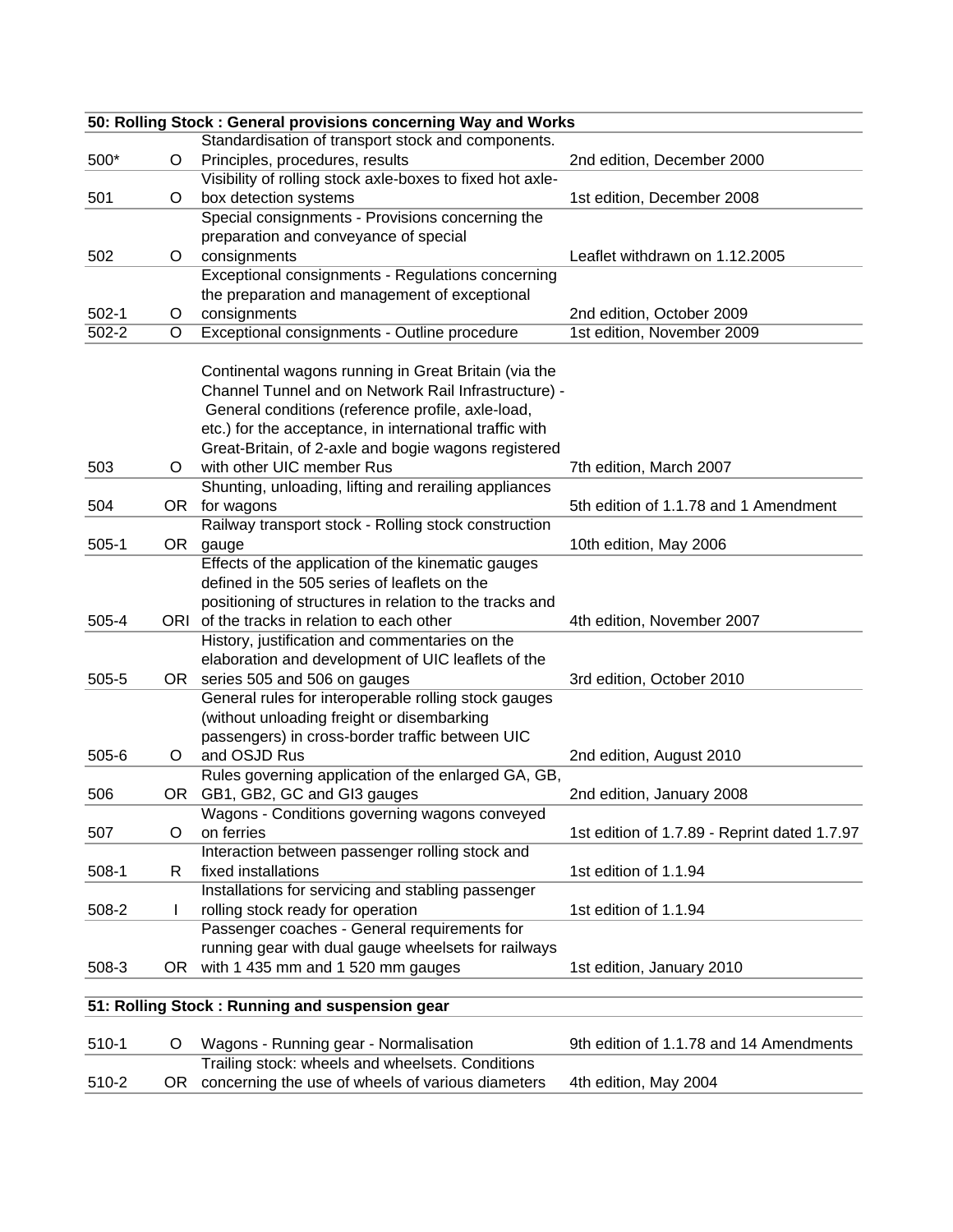|            |         | Wagons - Strength testing of 2 and 3-axle bogies on       |                                              |
|------------|---------|-----------------------------------------------------------|----------------------------------------------|
| $510-3$    | O       | test rig                                                  | 1st edition of 1.1.89 - Reprint dated 1.7.94 |
|            |         | Wagons - Variable-gauge running gear for 1435             |                                              |
|            |         | mm/1520 mm and 1668 mm. Recommendations for               |                                              |
| $510 - 4*$ | R       | bilateral agreements                                      | 2nd edition, April 2002                      |
|            |         | Technical approval of monobloc wheels -                   |                                              |
| 510-5      |         | OR Application document for standard EN 13979-1           | 2nd edition, May 2007                        |
| 511        | $\circ$ | Trailing stock - Wheelbase                                | 7th edition of 1.7.87 and 1 Amendment        |
|            |         | Rolling stock - Conditions to be fulfilled in order to    |                                              |
|            |         | avoid difficulties in the operation of track circuits and |                                              |
| 512        |         | OR treadles                                               | 8th edition of 1.1.79 and 2 Amendments       |
|            |         | Guidelines for evaluating passenger comfort in            |                                              |
| 513        |         | OR relation to vibration in railway vehicules             | 1st edition of 1.7.94                        |
| 515        |         | OR Coaches - Running gear                                 | Withdrawn on 1.1.01                          |
|            |         | Passenger rolling stock - Trailer bogies - Running        |                                              |
| 515-0      |         | OR gear                                                   | 2nd editon, April 2001                       |
|            |         | Passenger rolling stock - Trailer bogies - Running        |                                              |
|            |         | gear - General provisions applicable to the               |                                              |
| $515-1$    | OR      | components of trailers bogies                             | 2nd edition, March 2003                      |
|            |         |                                                           | Leaflet withdrawn on 1.8.2006. This          |
|            |         | Rolling stock - Bogies - Running gear - Axle design       | Leaflet is replaced by the standards EN      |
| $515-3$    |         | OR calculation method                                     | 13103 and EN 13104.                          |
|            |         | Passenger rolling stock - Trailer bogies - Running        |                                              |
| 515-4      |         | OR gear - Bogie frame structure strength tests            | 1st edition of 1.1.93                        |
|            |         | Powered and trailing stock - Bogies - Running gear -      |                                              |
| 515-5      |         | OR Tests for axle-boxes                                   | 1st edition of 1.7.94                        |
| 517        |         | OR Wagons - Suspension gear - Standardisation             | 7th edition, May 2007 - Translation          |
|            |         | Testing and approval of railway vehicles from the         |                                              |
|            |         | point of view of their dynamic behaviour - Safety -       |                                              |
| 518        |         | OR Track fatigue - Ride quality                           | 4th edition, October 2009                    |
|            |         | Supplement to UIC Leaflet 518: application to             |                                              |
|            |         | vehicles equipped with a cant deficiency                  |                                              |
|            |         | compensation system and/or to vehicles intended to        |                                              |
|            |         | operate with a highr cant deficiency than stated for      |                                              |
| 518-1      |         | OR categories I to III                                    | Withdrawn on 1.11.2009                       |
|            |         | Supplement to UIC Leaflet 518: application to             |                                              |
|            |         | wagons with axleloads more than 22,5 t and up to          |                                              |
| 518-2      | OR      | 25t                                                       | Withdrawn on 1.11.2009                       |
| 519        | OR      | Method for determining the equivalent conicity            | 1st edition, December 2004                   |
|            |         |                                                           |                                              |
|            |         | 52: Rolling Stock: Buffing and draw gear                  |                                              |
|            |         | Wagons, coaches and vans - Draw gear -                    |                                              |
| 520*       |         | OR Standardisation                                        | 7th edition, December 2003                   |
|            |         | Coaches and vans, wagons, tractive stock -                |                                              |
| 521        | O       | Clearance to be provided at vehicle extremities           | 1st edition of 1.1.87 and 1 Amendment        |
|            |         |                                                           |                                              |
|            |         | Technical conditions to be fulfilled by the automatic     |                                              |
| 522        | R       | coupler of the UIC and OSJD Member Railways               | 4th edition of 1.1.90                        |
|            |         | Conditions for the acceptance of draw-only                |                                              |
| $522 - 2*$ | OR.     | automatic couplers                                        | 2nd edition, April 2002                      |
|            |         |                                                           |                                              |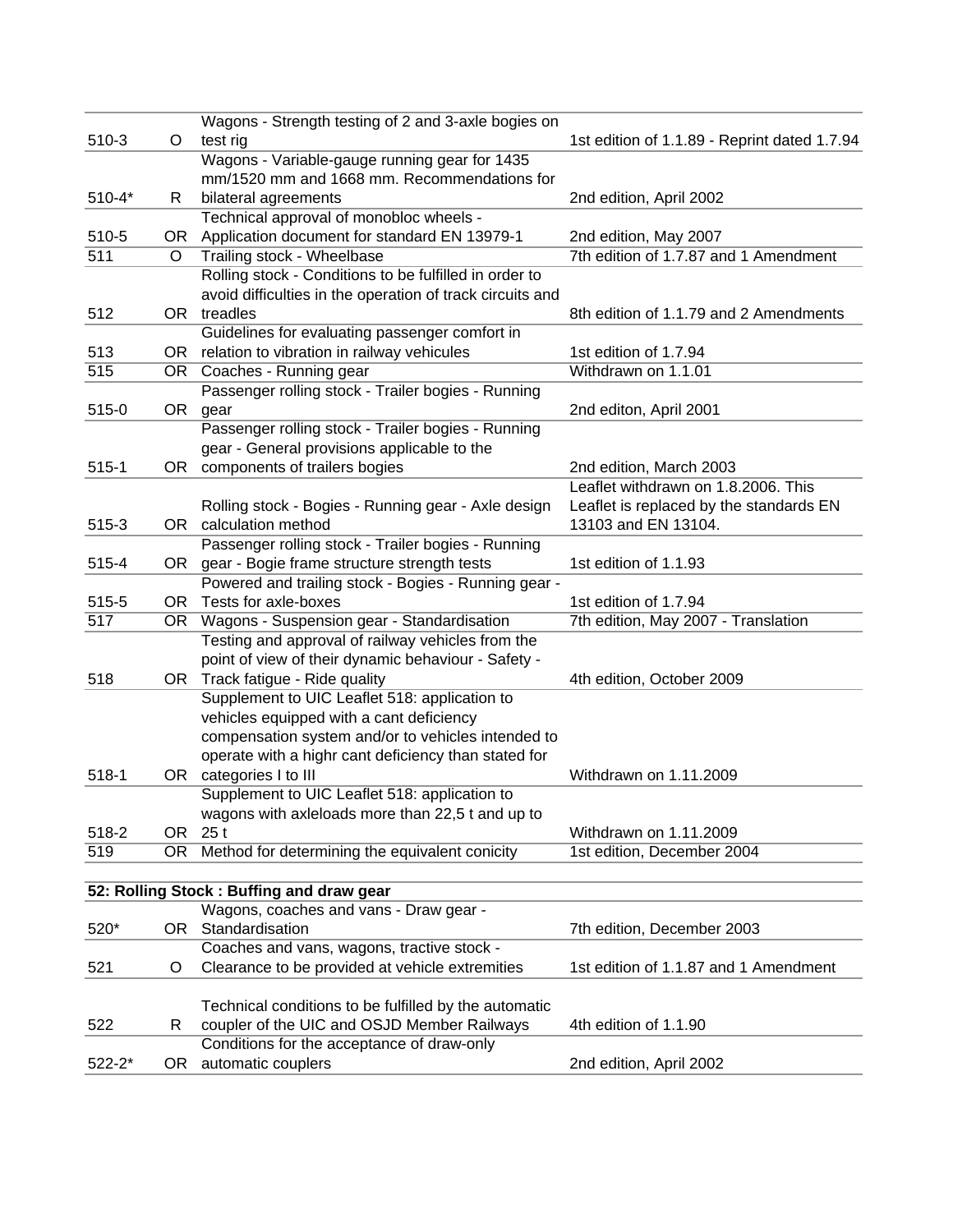|           |         | Technical conditions with which automatic couplers                                              |                                              |
|-----------|---------|-------------------------------------------------------------------------------------------------|----------------------------------------------|
| 523       | O       | of the UIC and OSJD Member Railways must<br>comply in order to ensure compatibility of couplers | 1st edition of 1.7.81 and 1 Amendment        |
|           |         |                                                                                                 |                                              |
|           |         | Wagons - Technical specifications governing spring                                              |                                              |
|           |         | devices for wagons fitted with automatic couplers                                               |                                              |
| 524       | O       | belonging to the UIC and OSJD member railways                                                   | 1st edition of 1.1.78 and 6 Amendments       |
| $526-1$   |         | OR Wagons - Buffers with a stroke of 105 mm                                                     | 3rd edition, July 2008                       |
| 526-2     | OR      | Wagons - Buffers with a stroke of 75 mm                                                         | 1st edition of 1.1.81 and 2 Amendments       |
| 526-3     | O       | Wagons- Buffers with a stroke of 130 and 150 mm                                                 | 3rd edition, October 2008                    |
|           |         | Coaches, vans and wagons - Dimensions of buffer                                                 |                                              |
| $527-1$   | OR.     | heads - Track layout on S-curves                                                                | 3rd edition, April 2005                      |
|           |         |                                                                                                 |                                              |
|           |         | Coaches, vans and wagons - Dimensions of buffer                                                 | 2nd edition of 1.1.60 and 3 Amendments       |
| $527 - 2$ |         | OR heads - Rolling stock built before 1-1-65                                                    | of 1.1.1962, 1.1.1965, and 1.1.1981          |
| 528       |         | OR Buffer gear for coaches                                                                      | 8th edition, September 2007                  |
|           |         | Long-stroke hydrodynamic shock absorbers -                                                      |                                              |
| 529       | O       | Technical conditions - Wagons                                                                   | 1st edition of 1.1.78                        |
|           |         |                                                                                                 |                                              |
|           |         | 53: Rolling Stock : Underframes and vehicle bodies                                              |                                              |
|           |         | Constructional conditions for wagons to be                                                      |                                              |
|           |         | observed with a view to fitting the automatic coupler                                           |                                              |
|           |         | of the Member Railways of the UIC and OSJD                                                      |                                              |
| $530-1$   |         | OR respectively                                                                                 | 2nd edition of 1.4.82 and 3 Amendments       |
| $530 - 2$ |         | OR Wagons - Running safety                                                                      | 6th edition, October 2008                    |
|           |         | Permissible state of equipment on wagons in                                                     |                                              |
|           |         | international traffic during the period of introduction                                         |                                              |
| 530-4     |         | OR of automatic couplers                                                                        | 2nd edition of 1.7.82                        |
| $530 - 5$ |         | OR Uniform design of wagon ends                                                                 | Withdrawn on 1.7.2000                        |
|           |         | Trailing stock - Signal lamp brackets - Coaches -                                               | 9th edition of 1.1.79 - Reprint dated        |
| 532       |         | OR Fixed electric signal lamps                                                                  | 1.1.91 and Amendment Nr 2                    |
| 533       |         | OR Vehicles, protection by earthing of metal parts                                              | 3rd edition, April 2011                      |
|           |         | Signal lamps and signal-lamp brackets for                                                       |                                              |
|           |         | locomotives, railcars and all tractive and self-                                                |                                              |
| 534       |         | OR propelled stock                                                                              | 4th edition, August 2002                     |
| 535-1     | O       | Standardisation of steps and handrails on wagons                                                | 5th edition of 1.1.72 and 2 Amendments       |
|           |         | Standardisation and positioning on wagons of steps,                                             |                                              |
|           |         | end platforms, gangways, handrails, tow hooks,                                                  |                                              |
|           |         | automatic coupler (AC), automatic draw-on coupling                                              |                                              |
|           |         | and brake valve controls on the UIC member RUs                                                  |                                              |
| 535-2     | O       | and OSJD member Rus                                                                             | 4th edition, May 2006                        |
|           |         | Equipping of wagons with devices for passing from                                               |                                              |
| 535-3     | O       | one to the other and with screw brakes                                                          | 1st edition of 1.1.76 - Reprint dated 1.7.95 |
|           |         |                                                                                                 |                                              |
| 536       |         | OR Cable hooks for wagons                                                                       | 3rd edition of 1.1.67 - Reprint dated 1.1.96 |
|           |         | Pipe connections for wagons equipped for                                                        |                                              |
| 537       | OR      | pneumatic discharge                                                                             | 2nd edition of 1.7.86                        |
|           |         | Safety regulations for wagons equipped with                                                     |                                              |
|           |         | machines operated independently or from an                                                      |                                              |
| 538       | $\circ$ | external source of energy                                                                       | 1st edition of 1.7.79                        |
|           |         |                                                                                                 |                                              |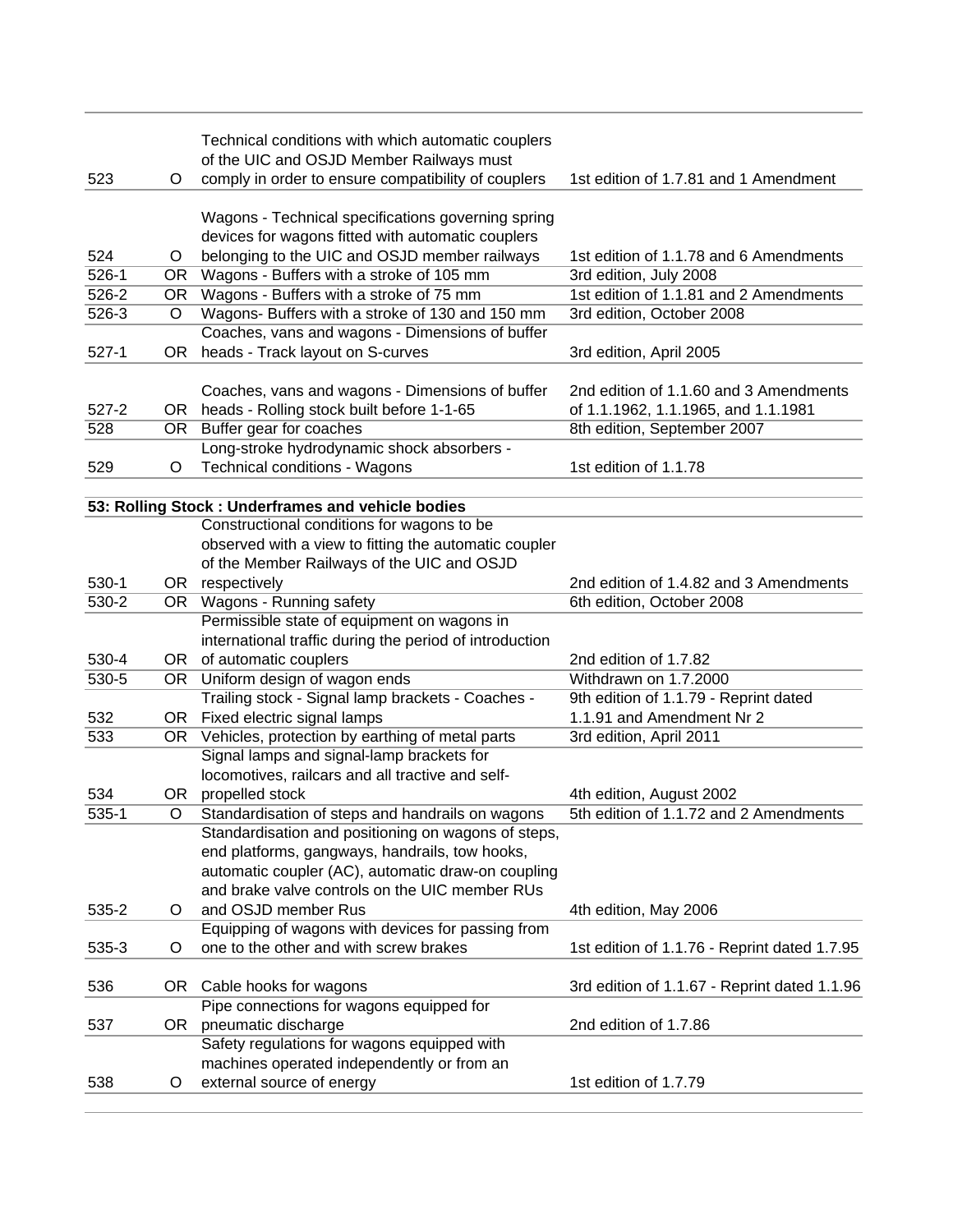| 54: Rolling Stock : Underframes and vehicle bodies |         |                                                                   |                                          |
|----------------------------------------------------|---------|-------------------------------------------------------------------|------------------------------------------|
|                                                    |         | Brakes - Air Brakes for freight trains and passenger              |                                          |
| 540                                                | O       | trains                                                            | 5th edition, November 2006               |
|                                                    |         | Issuing of the UIC seal of approval/UIC label for                 |                                          |
| 541-00                                             |         | OR vehicle components                                             | 3rd edition, March 2011                  |
|                                                    |         | Brakes - Regulations concerning manufacture of the                |                                          |
| 541-03                                             | OR.     | different brake parts - Driver's brake valve                      | 1st edition of 1.1.84                    |
|                                                    |         | Brakes - Regulations concerning the manufacture of                |                                          |
|                                                    |         | brake components - Self-adjusting load-proportional               |                                          |
|                                                    |         | braking system and automatic 'empty-loaded'                       |                                          |
| 541-04                                             | OR .    | control device                                                    | 3rd edition, November 2006 - Translation |
|                                                    |         | Brakes - Specifications for the construction of                   |                                          |
|                                                    |         | various brake parts - Wheel Slide Protection device               |                                          |
| 541-05                                             | OR.     | (WSP)                                                             | 2nd edition, November 2005               |
|                                                    |         |                                                                   |                                          |
|                                                    |         | Brakes - Regulations concerning the construction of               | 1st edition of 1.1.92 and Amendment No.  |
| 541-06                                             |         | OR the various brake components : Magnetic brakes                 | 1                                        |
|                                                    |         | Brakes - Regulations governing the construction of                |                                          |
|                                                    |         | different types of braking gear - Simple pressure                 |                                          |
|                                                    |         | receptacles of steel, not fired, for air braking                  |                                          |
|                                                    |         | equipment and auxiliary pneumatic equipment for                   |                                          |
| 541-07                                             |         | OR railway rolling stock                                          | 1st edition of 1.1.92                    |
|                                                    |         | Brakes - Regulations concerning the manufacture of                |                                          |
|                                                    |         | the different brake parts - Derailment detectors for              |                                          |
| 541-08                                             |         | OR wagons                                                         | 4th edition, June 2007                   |
|                                                    |         | Brakes - Regulations concerning the design of                     |                                          |
| $541-1$                                            | OR      | brake components                                                  | 7th edition, September 2010              |
|                                                    |         | Dimensions of hose connections (brake hoses) and                  |                                          |
|                                                    |         | electric cables; types of pneumatic and electric                  |                                          |
|                                                    |         | connections and their positioning on wagons and                   |                                          |
|                                                    |         | coaches equipped with automatic couplers of the                   |                                          |
| $541 - 2$                                          |         | OR UIC and OSJD Member Railways                                   | 1st edition of 1.7.81 and 2 Amendments   |
|                                                    |         | Brakes - Disc brakes and their application - General              |                                          |
| $541-3$                                            |         | OR conditions for the approval of brake pads                      | 7th edition, October 2010                |
|                                                    |         | Brakes - Brakes with composite brake blocks -                     |                                          |
|                                                    |         | General conditions for certification of composite                 |                                          |
| 541-4                                              |         | OR brake blocks                                                   | 4th edition, December 2010               |
|                                                    |         |                                                                   |                                          |
|                                                    |         | Brakes - Electropneumatic brake (ep brake) -                      |                                          |
| 541-5                                              |         | OR Electropneumatic emergency brake override (EBO)                | 4th edition, May 2006                    |
|                                                    |         | Brakes - Electropneumatic brake (ep brake) and                    |                                          |
|                                                    |         | Passenger alarm signal (PAS) for vehicles used in                 |                                          |
| $541 - 6$                                          | OR      | hauled consists                                                   | 1st edition, October 2010                |
| 542                                                | $\circ$ | Brake parts - Interchangeability                                  | 5th edition, September 2010              |
| 543                                                | O       | Brakes - Regulations governing the equipment of<br>trailing stock | 13th edition, April 2007                 |
|                                                    |         | Brakes - A study of minimum standards for                         |                                          |
| $543-1$                                            |         | ORI maintenance of goods wagon brakes                             | 2nd edition, March 2010                  |
| 544-1                                              | O       | <b>Brakes - Braking power</b>                                     | 4th edition, October 2004                |
|                                                    |         |                                                                   |                                          |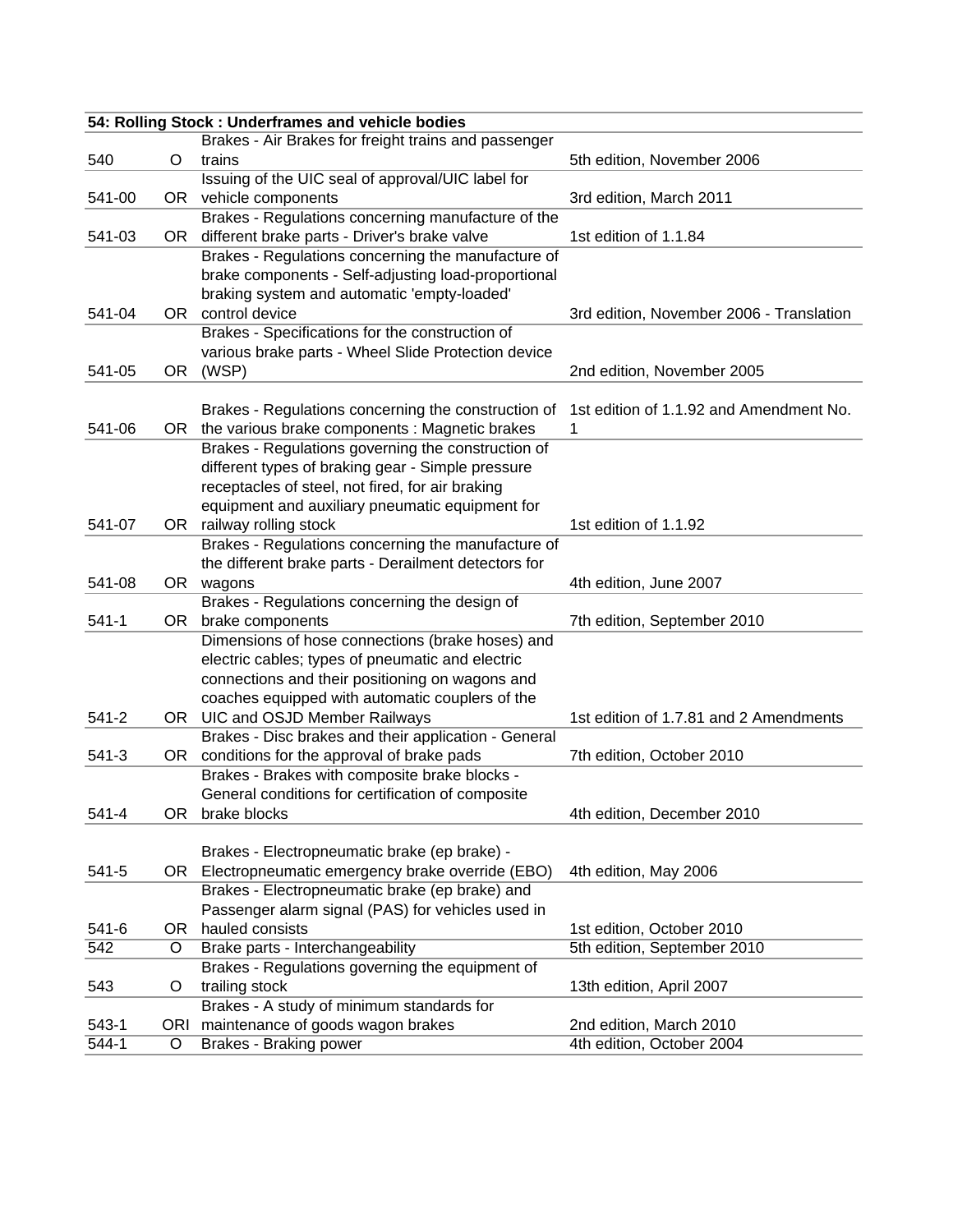|         |           | Conditions to be observed by the dynamic brake of                          |                                              |
|---------|-----------|----------------------------------------------------------------------------|----------------------------------------------|
|         |           | locomotives and motor coaches so that the extra                            |                                              |
|         |           | braking effort produced can be taken into account                          |                                              |
| 544-2   |           | OR for the calculation of the braked-weight                                | 2nd edition of 1.1.83                        |
| 545     | $\circ$   | Brakes - Inscriptions, marks and signs                                     | 9th edition, September 2010                  |
|         |           |                                                                            | 5th edition of 1.1.67 - Reprint dated        |
| 546     |           | OR Brakes - High power brakes for passenger trains                         | 1.1.80 incorporating 5 Amendments            |
| 547     | O         | Brakes - Air brake - Standard programme of tests                           | 4th edition of 1.7.89                        |
|         |           | Equipment of hand brakes for wagons used on                                |                                              |
|         |           | international services and accepted for running in                         |                                              |
| 549     | OR.       | <b>Great Britain</b>                                                       | 4th edition of 1.1.85 - Reprint dated 1.9.87 |
|         |           |                                                                            |                                              |
|         |           | 55: Rolling Stock: Power supply, lighting and heating                      |                                              |
| 550     |           | OR Power supply installations for passenger stock                          | 11th edition, April 2005                     |
| $550-1$ |           | OR Electrical switch cabinets on passenger stock                           | 1st edition of 1.1.90                        |
|         |           | Power supply systems for passenger coaches -                               |                                              |
| 550-2   |           | OR Type testing                                                            | 1st edition of 1.1.94                        |
|         |           | Power suplly installations for passenger stock -                           |                                              |
|         |           | Effect on electrical installations outside passenger                       |                                              |
| 550-3   | O         | coaches                                                                    | 1st edition - April 2005                     |
|         |           |                                                                            | 10th edition of 1.1.62 brought up-to-date    |
| 551     |           | OR Steam heating                                                           | on 15.5.1962, 1.1.1966, 15.1.1968            |
|         |           | Electrical power supply for trains - Standard                              |                                              |
| 552     |           | OR technical characteristics of the train line                             | 10th edition, June 2005 - Translation        |
|         |           |                                                                            |                                              |
| 553     |           | OR Heating, ventilation and air-conditioning in coaches                    | 6th edition, February 2004 - Translation     |
|         |           | Heating, ventilation and air-conditioning in coaches -                     |                                              |
| $553-1$ | OR I      | Standard tests                                                             | 2nd edition, October 2005                    |
|         |           |                                                                            |                                              |
|         |           | Power supply to electrical equipment on stationary                         |                                              |
|         |           | railway vehicles from a local mains system or                              |                                              |
| 554-1   |           | OR another source of energy at 220 V or 380 V, 50 Hz                       | 3rd edition of 1.1.79                        |
|         |           | Power supply to mechanically-refrigerated wagons                           |                                              |
|         |           | running in rafts - Safety measures and electric                            |                                              |
| 554-2   |           | OR installations                                                           | 1st edition of 1.1.78                        |
| 555     | OR        | Electric lighting in passenger rolling stock                               | 1st edition of 1.1.78 and 7 Amendments       |
|         |           | Transistorised inverters for supplying fluorescent                         |                                              |
| $555-1$ | 0R        | lamps                                                                      | 1st edition of 1.1.84                        |
|         |           |                                                                            | 5th edition, August 2009 - Translation       |
| 556     | <b>OR</b> | Information transmission in the train (train bus)                          | (available on CD-Rom only)                   |
| 557     | OR        | Diagnostics on passenger rolling stock                                     | 2nd edition of 1.1.98                        |
|         |           |                                                                            |                                              |
|         |           | Remote control and data cable - Standard technical                         |                                              |
| 558     |           | OR features for the equipping of RIC coaches                               | 1st edition of 1.1.96                        |
|         |           | Specification 'Diagnostic Data Transmission' from                          |                                              |
|         |           | railway vehicles                                                           |                                              |
| 559     | O         | (This Leaflet is to be published in English only)                          | 1st edition, January 2010 - Original         |
|         |           |                                                                            |                                              |
|         |           | 56: Rolling Stock: Various regulations concerning coaches and baggage vans |                                              |
|         |           | Doors, footboards, windows, steps, handles and                             |                                              |
| 560     |           | OR handrails of coaches and luggage vans                                   | 12th edition, March 2002                     |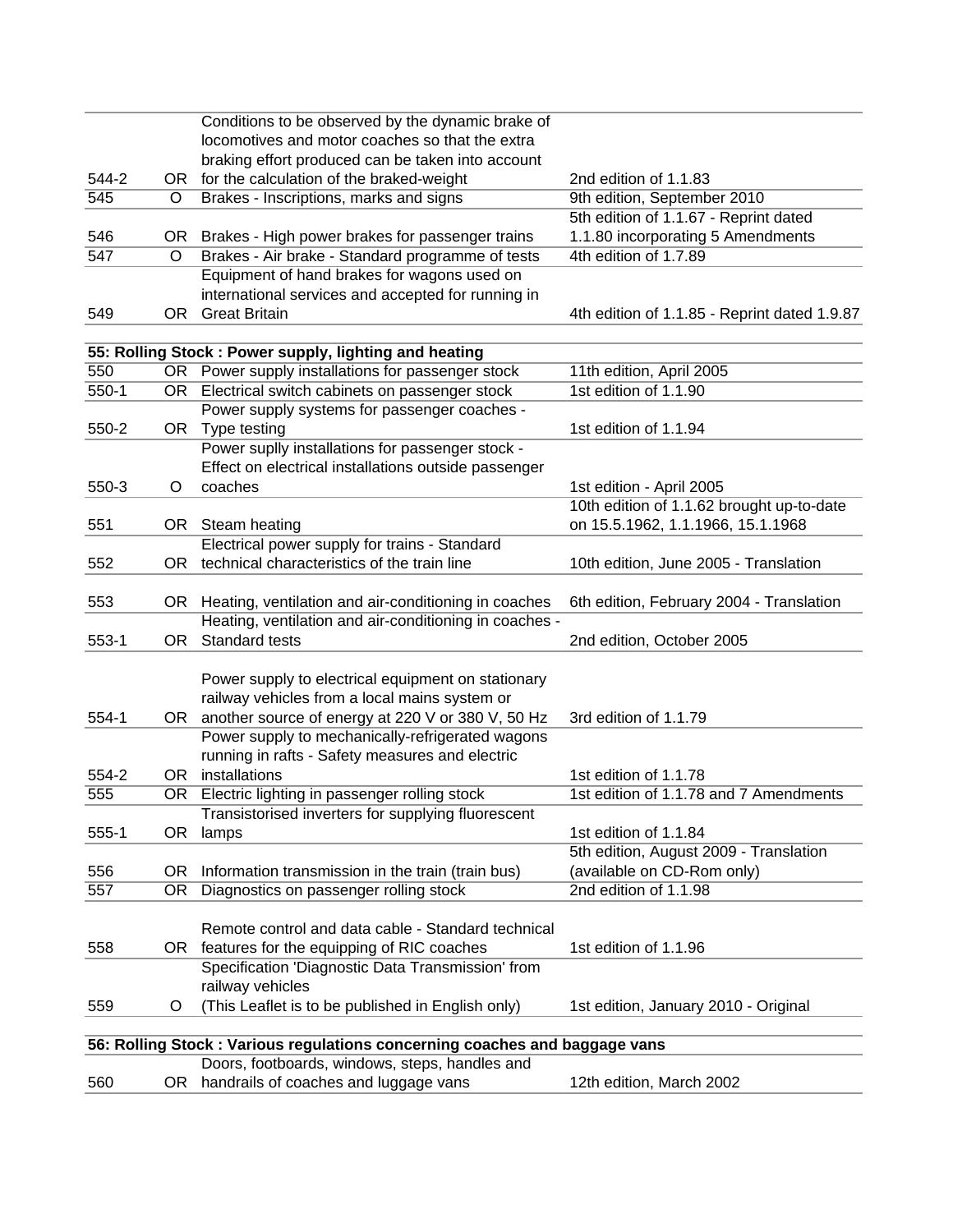| 561        |      | OR Means of intercommunication for coaches                                                | 8th edition of 1.1.91 and Amendment No.1                         |
|------------|------|-------------------------------------------------------------------------------------------|------------------------------------------------------------------|
| 562        |      | Space for baggage racks, coat-hooks and lockers -<br>OR Measures to prevent baggage theft | 5th edition of 1.1.91                                            |
|            |      | Fittings provided in coaches in the interests of                                          |                                                                  |
| 563        | OR   | hygiene and cleanliness                                                                   | 8th edition of 1.1.90 and 4 Amendments                           |
| 564-1      | OR   | Coaches - Windows made from safety glass                                                  | 6th edition of 1.1.79 - Reprint dated 1.1.90                     |
|            |      | Regulations relating to fire protection and firefighting                                  |                                                                  |
|            |      | measures in passenger carrying railway vehicles or                                        |                                                                  |
| 564-2      |      | OR assimilated vehicles used on international services                                    | 3rd edition of 1.1.91 and 2 Amendments                           |
|            |      | Special design and fittings features of vehicles                                          |                                                                  |
|            |      | acccepted for use in international passenger night                                        |                                                                  |
| $565-1$    | O    | traffic                                                                                   | 4th edition, March 2007                                          |
|            |      | Special comfort and constructional characteristics                                        |                                                                  |
|            |      | and rules of hygiene for restaurant-cars accepted in                                      |                                                                  |
| 565-2      |      | OR international traffic                                                                  | 1st edition of 1.1.79 and 3 Amendments                           |
|            |      |                                                                                           |                                                                  |
|            |      | Indications for the layout of coaches suitable for                                        |                                                                  |
| $565 - 3*$ |      | OR conveying disabled passengers in their wheelchairs                                     |                                                                  |
|            |      |                                                                                           | 2nd edition, May 2003<br>3rd edition of 1.1.90 and addenda and 1 |
|            |      |                                                                                           | Amendment                                                        |
| 566        |      | OR Loadings of coach bodies and their components                                          |                                                                  |
| 567        | OR   | General provisions for coaches                                                            | 2nd edition, November 2004                                       |
|            |      | Standard X and Y coaches accepted for running on                                          |                                                                  |
| $567-1$    | OR I | international services                                                                    | 4th edition of 1.1.78 and 7 Amendments                           |
|            |      | Standard Z-type coaches accepted for running in                                           |                                                                  |
| 567-2      | OR I | international traffic - Characteristics                                                   | 4th edition of 1.7.91 and 2 Amendments                           |
|            |      | Constructional arrangements on coaches with a                                             |                                                                  |
|            |      | view to the application of the automatic coupler on                                       |                                                                  |
|            |      | the UIC member railways and on the OSJD member                                            |                                                                  |
| 567-3      | O    | railways                                                                                  | 1st edition of 1.1.83 and 1 Amendment                            |
|            |      |                                                                                           | 1st edition of 1.1.69 - Reprint dated                            |
|            |      | Standard open bogie van adapted for the                                                   | 1.1.80 incorporating                                             |
| 567-4      |      | OR conveyance of motor cars - Characteristics                                             | 6 Amendments                                                     |
|            |      | Standard A-type coaches accepted for running on                                           |                                                                  |
| 567-5      | OR   | international services - Characteristics                                                  | 1st edition of 1.1.95                                            |
|            |      | Standard B-type coaches accepted for running in                                           |                                                                  |
| 567-6      | R    | international traffic - Characteristics                                                   | 1st edition of 1.1.95                                            |
|            |      | Standard M-type coaches accepted for running on                                           |                                                                  |
| 567-7      |      | international services - Characteristics                                                  | 1st edition of 1.1.95                                            |
|            |      |                                                                                           |                                                                  |
|            |      | Loudspeaker and telephone systems in RIC coaches                                          |                                                                  |
| 568        | OR.  | Standard technical characteristics                                                        | 3rd edition of 1.1.96                                            |
|            |      | Regulations to be observed in the construction of                                         |                                                                  |
|            |      | coaches and vans suitable for conveyance by train                                         |                                                                  |
| 569        | Ő    | ferry                                                                                     | 2nd edition of 1.7.79 and 2 Amendments                           |
|            |      |                                                                                           |                                                                  |
|            |      | 57: Rolling Stock: Various regulations concerning wagons - Types of wagons                |                                                                  |
|            |      |                                                                                           |                                                                  |
| 570        |      | OR Wagons - Interchangeable parts                                                         | 6th edition of 1.1.81 - Reprint dated 1.1.95                     |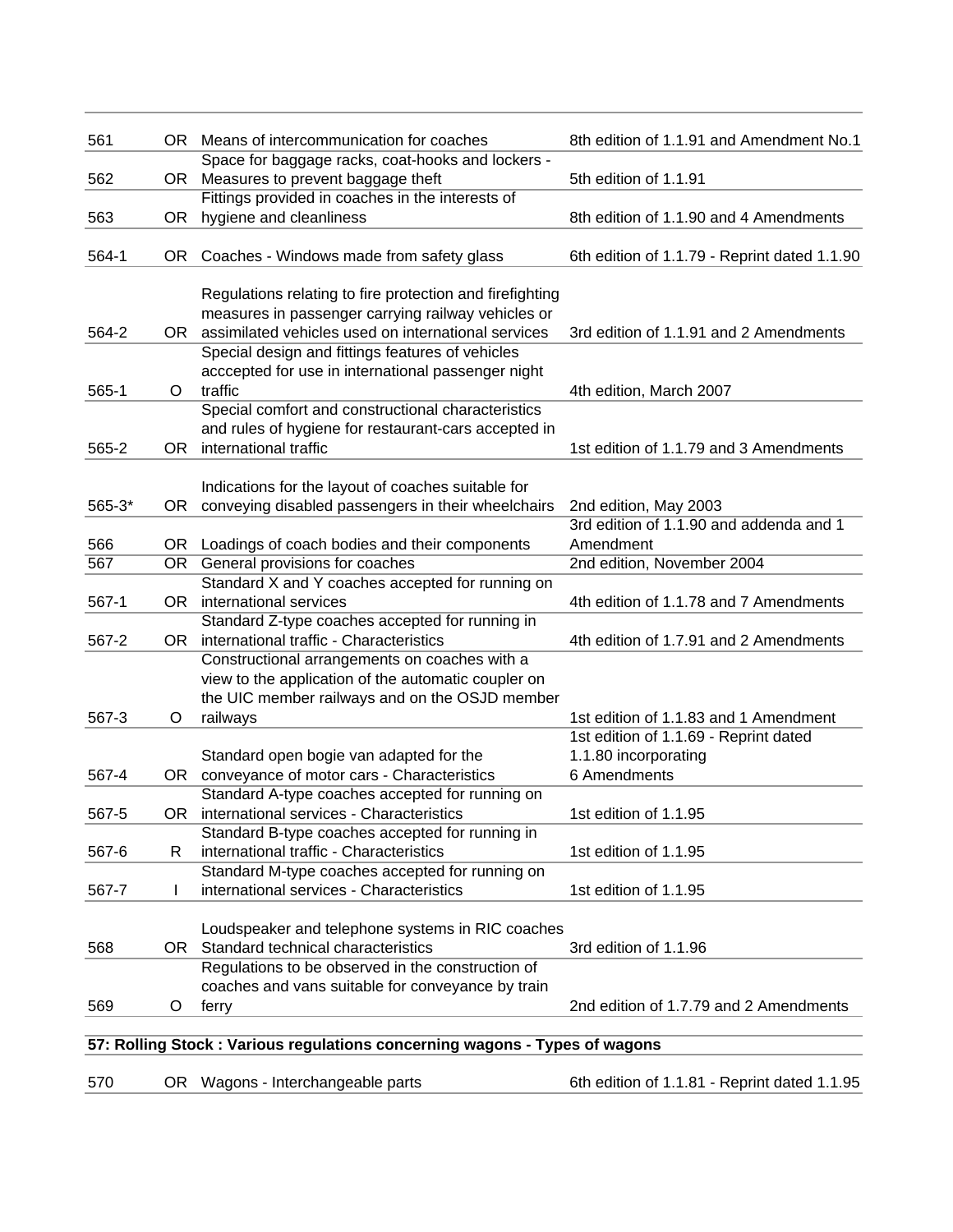|            |      | Standard wagons - Ordinary two-axle wagons -                                      |                                              |
|------------|------|-----------------------------------------------------------------------------------|----------------------------------------------|
| $571-1$    |      | OR Characteristics                                                                | 5th edition, October 2004                    |
|            |      | Standard wagons - Ordinary bogie wagons -                                         |                                              |
| $571 - 2*$ |      | OR Characteristics                                                                | 6th edition, February 2001                   |
|            |      | Standard wagons - Special-purpose wagons -                                        |                                              |
| $571-3$    |      | OR Characteristics                                                                | 6th edition, November 2004                   |
|            |      | Standard wagons - Wagons for combined transport -                                 |                                              |
| $571 - 4$  | OR.  | Characteristics                                                                   | 5th edition, April 2011                      |
|            |      | Wagons composed of permanently-coupled units                                      |                                              |
| 572        | OR.  | (multiple wagons) and articulated wagons                                          | 3rd edition under preparation                |
|            |      | Technical conditions for the construction of tank                                 |                                              |
| 573        |      | OR wagons                                                                         | 7th edition, April 2008                      |
|            |      | Insulated, refrigerator and mechanically-refrigerated                             |                                              |
|            |      | wagons and containers. Procedure to be followed                                   |                                              |
|            |      | for the determination of the thermic transmission                                 |                                              |
| 574        | O    | coefficient of the body                                                           | 3rd edition of 1.7.71                        |
|            |      | Wagons - Label holders (Interchangeability) and                                   |                                              |
| 575        | O    | hazard identification panels                                                      | 4th edition of 1.1.95                        |
|            |      | Wagon doors and securing devices                                                  |                                              |
| 576        | OR   | (Interchangeability)                                                              | 5th edition of 1.7.75 and 6 Amendments       |
| 577        |      | OR Wagon stresses                                                                 | 4th edition, December 2005                   |
| 578        |      | OR Stanchions and bolsters - Standardisation                                      | 5th edition of 1.1.95                        |
|            |      | Wagons - Periodic overhaul - Methods for                                          |                                              |
| 579-1*     |      | OR establishing its frequency and nature                                          | 3rd edition, March 2003                      |
|            |      | Conditions for the technical transfer inspection of                               |                                              |
| 579-2      | O    | wagons                                                                            | Withdrawn on 1.2.03                          |
|            |      |                                                                                   |                                              |
|            |      | 58: Rolling Stock: Conventional marks and inscriptions on and in vehicles         |                                              |
|            |      | Inscriptions and markings, route indicators and                                   |                                              |
| 580        |      | number plates to be affixed to coaching stock used<br>OR in international traffic | 6th edition of 1.1.90 and 3 Amendments       |
| 581        |      |                                                                                   | 1st edition of 1.1.83 and 1 Amendment        |
|            | O    | OR Wagons - Lifting - Rerailing<br>Marks on unified and standard wagons           | 3rd edition of 1.2.77                        |
| 582        |      | Wagons - Application of a special mark on                                         |                                              |
| 583        |      |                                                                                   |                                              |
|            | O    | interchangeable parts                                                             | 5th edition of 1.1.86 - Reprint dated 1.7.95 |
|            |      | Directives for the drawing up of service instructions                             |                                              |
|            |      | to assist staff in the use of equipment in coaches                                | 1st edition of 1.1.73 and 1 Amendment of     |
| 584        | OR I | authorised to run on international services                                       | 1.1.1976                                     |
|            |      |                                                                                   |                                              |
|            |      | 59: Rolling Stock : Containers, pallets, road vehicles                            |                                              |
|            |      | Small and medium containers - Technical conditions                                |                                              |
|            |      | with which containers must comply in order to be                                  |                                              |
| 590        | OR   | accepted for use in international traffic                                         | Withdrawn on 1.1.04                          |
|            |      |                                                                                   |                                              |
|            |      | Roller units for horizontal transhipment - Technical                              |                                              |
| 591        |      | OR conditions governing their use in international traffic                        | 3rd edition, October 2007                    |
|            |      | Intermodal Transport Units (other than semi-trailers)                             |                                              |
|            |      | for vertical transhipment and suitable for carriage on                            |                                              |
| 592        |      | OR wagons - Minimum requirements                                                  | 1st edition, July 2010                       |
|            |      |                                                                                   |                                              |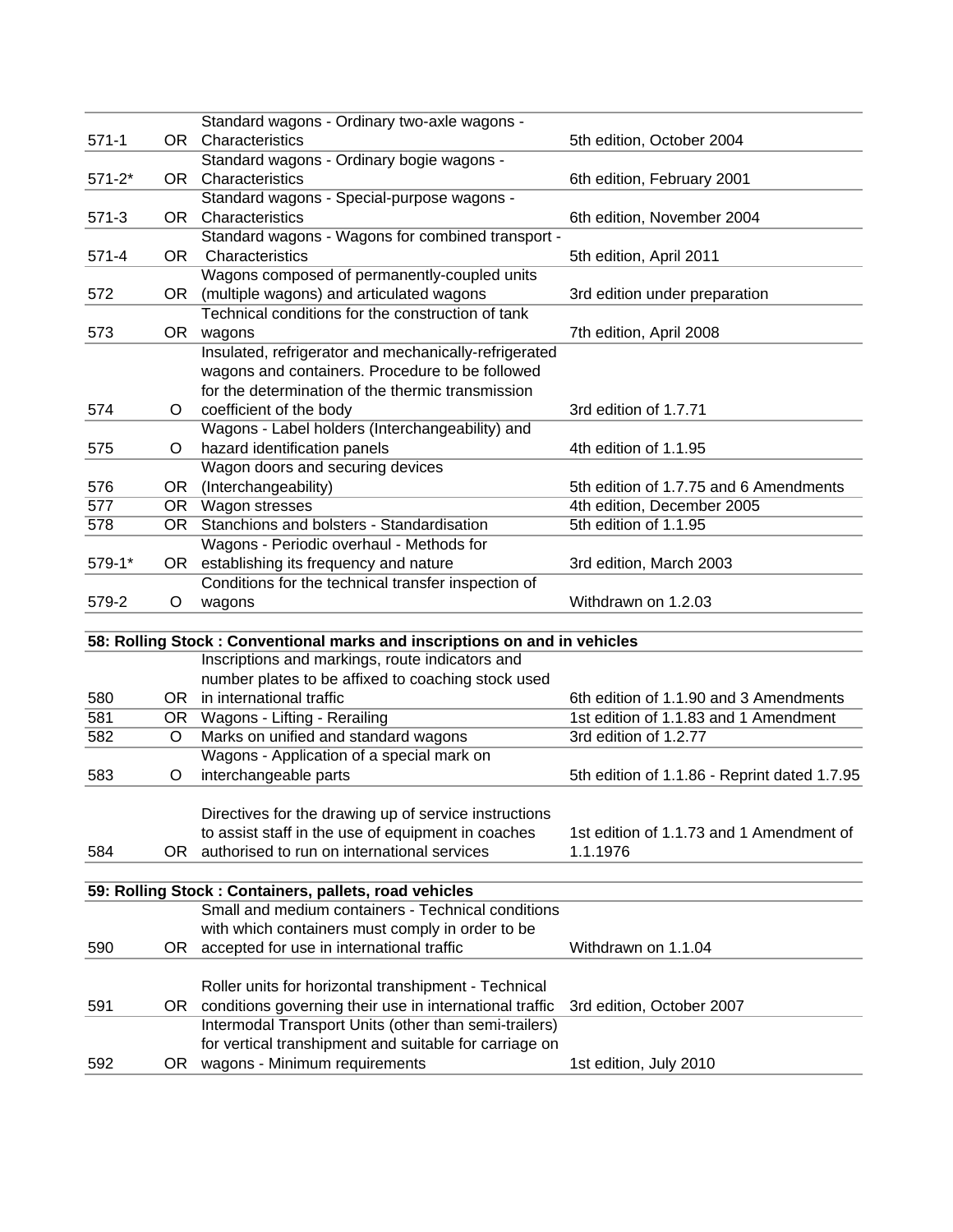|       |      | Large containers for transport on wagons -                                                   |                                          |
|-------|------|----------------------------------------------------------------------------------------------|------------------------------------------|
|       |      | Technical conditions to be fulfilled by large                                                |                                          |
| 592-2 |      | OR containers accepted for use in international traffic                                      | 6th edition, October 2004                |
|       |      | Large containers (CT), swap bodies (CM) and                                                  |                                          |
|       |      | transport frames for horizontal transhipment (CA) -                                          |                                          |
| 592-3 | O    | Standard report on acceptance tests                                                          | 2nd edition of 1.1.98                    |
|       |      | Swap bodies for grab handling and spreader                                                   |                                          |
| 592-4 | OR.  | gripping - Technical conditions                                                              | 3rd edition, May 2007 - Translation      |
|       |      |                                                                                              | 2nd edition of 1.1.70 - Reprint dated    |
|       |      | Privately-owned containers, transcontainers and T                                            | 1.4.81 incorporating                     |
| 593   |      | OR containers - Conditions of approval                                                       | Amendment 1                              |
|       |      | Transport of road vehicles on wagons - Technical                                             |                                          |
|       |      | organisation - Conveyance of semi-trailers with P                                            |                                          |
| 596-5 | OR.  | coding or N coding on recess wagons                                                          | 4th edition, February 2008 - Translation |
|       |      |                                                                                              |                                          |
|       |      | Conveyance of road vehicles on wagons - Technical                                            |                                          |
|       |      | organisation - Conditions for coding combined-                                               |                                          |
| 596-6 | OR   | transport load units and combined-transport lines                                            | 5th edition, November 2006               |
|       |      | Piggyback system - Semi-trailers on bogies -                                                 | 1st edition of 1.1.91 - Reprint dated    |
| 597   | OR   | Characteristics                                                                              | 1.7.93 incorporating 7 Amendments        |
|       |      |                                                                                              |                                          |
|       |      | Equipment for loading and unloading containers or                                            |                                          |
| 599   |      | OR vehicles used in combined transport on/from wagons 2nd edition of 1.1.86 and 2 Amendments |                                          |
|       |      | 60: Traction : General regulations concerning electric traction lines                        |                                          |
| 600*  |      | OR Electric traction with aerial contact line                                                | 4th edition, November 2003               |
|       |      | Measures to be taken to prevent the formation of                                             |                                          |
|       |      | sparks from traction current in areas where filling                                          |                                          |
|       |      | and emptying installations for inflammable liquids or                                        |                                          |
| 603   | O    | gases are located                                                                            | 6th edition of 1.1.81                    |
| 604   |      | OR List of electrified lines (OHL - 3rd rail)                                                | Withdrawn on 1.2.02                      |
|       |      | Protection from corrosion - Measures to be taken on                                          |                                          |
|       |      | direct current catenaries to reduce the risks on                                             |                                          |
| 605   |      | OR adjacent piping and cable systems                                                         | 2nd edition of 1.1.81                    |
|       |      | Consequences of the application of the kinematic                                             |                                          |
|       |      | gauge defined by UIC Leafletsin the 505 series on                                            |                                          |
| 606-1 |      | OR the design of the contact lines                                                           | 1st edition of 1.1.1987 and 1 Amendment  |
|       |      | Installation of 25 kV and 50 or 60 Hz overhead                                               |                                          |
| 606-2 | OR.  | contact lines                                                                                | 4th edition of 1.1.86                    |
|       |      |                                                                                              |                                          |
|       |      | Conditions to be complied with for the pantographs                                           |                                          |
| 608*  | OR.  | of tractive units used in international services                                             | 3rd edition, April 2003                  |
|       |      |                                                                                              |                                          |
|       |      | 61: Traction : Electric traction                                                             |                                          |
|       |      | Rules for testing of electric rolling stock on                                               |                                          |
|       |      | completion of construction and before entry into                                             |                                          |
| 610   | OR . | service                                                                                      | Withdrawn on 1.2.02                      |
|       |      | Regulations governing acceptance of electric                                                 |                                          |
|       |      | locomotives, power cars and multiple-unit sets for                                           |                                          |
| 611*  | OR.  | running on international services                                                            | 6th edition, February 2001               |
|       |      |                                                                                              |                                          |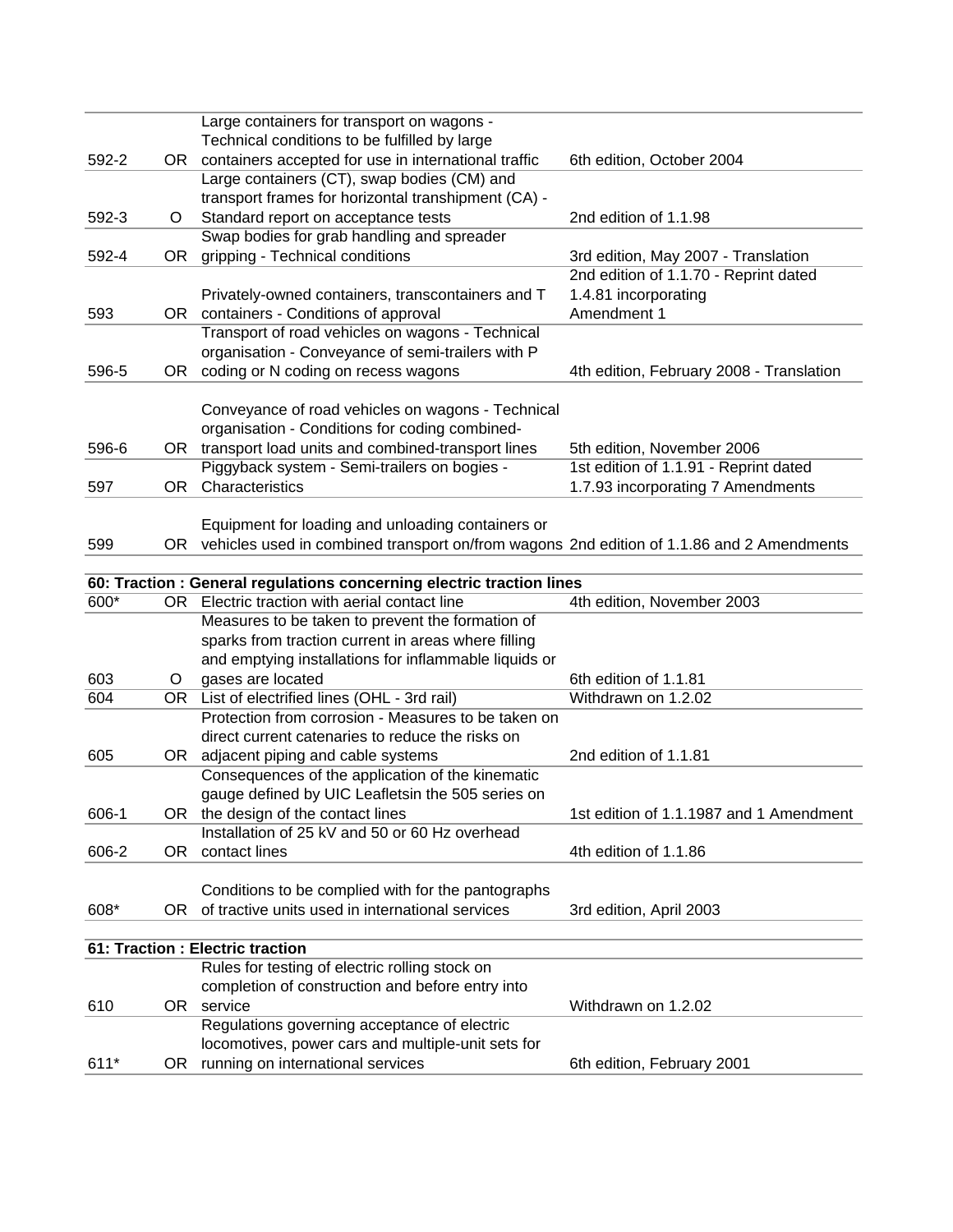|     |                                                               | 1st edition, June 2009                                                                                                                                                                                                                                                                                                                                                                                                                                                                                                                                                                                                                                                                                                                                                                                                                                                                                                                                                                                                                                                                                                                                                                                                                                                                                                                                                                                                                                                                                                                                                                                                                                                               |
|-----|---------------------------------------------------------------|--------------------------------------------------------------------------------------------------------------------------------------------------------------------------------------------------------------------------------------------------------------------------------------------------------------------------------------------------------------------------------------------------------------------------------------------------------------------------------------------------------------------------------------------------------------------------------------------------------------------------------------------------------------------------------------------------------------------------------------------------------------------------------------------------------------------------------------------------------------------------------------------------------------------------------------------------------------------------------------------------------------------------------------------------------------------------------------------------------------------------------------------------------------------------------------------------------------------------------------------------------------------------------------------------------------------------------------------------------------------------------------------------------------------------------------------------------------------------------------------------------------------------------------------------------------------------------------------------------------------------------------------------------------------------------------|
|     |                                                               |                                                                                                                                                                                                                                                                                                                                                                                                                                                                                                                                                                                                                                                                                                                                                                                                                                                                                                                                                                                                                                                                                                                                                                                                                                                                                                                                                                                                                                                                                                                                                                                                                                                                                      |
|     |                                                               |                                                                                                                                                                                                                                                                                                                                                                                                                                                                                                                                                                                                                                                                                                                                                                                                                                                                                                                                                                                                                                                                                                                                                                                                                                                                                                                                                                                                                                                                                                                                                                                                                                                                                      |
|     |                                                               | 1st edition, July 2011                                                                                                                                                                                                                                                                                                                                                                                                                                                                                                                                                                                                                                                                                                                                                                                                                                                                                                                                                                                                                                                                                                                                                                                                                                                                                                                                                                                                                                                                                                                                                                                                                                                               |
|     |                                                               |                                                                                                                                                                                                                                                                                                                                                                                                                                                                                                                                                                                                                                                                                                                                                                                                                                                                                                                                                                                                                                                                                                                                                                                                                                                                                                                                                                                                                                                                                                                                                                                                                                                                                      |
|     |                                                               | 1st edition, July 2011                                                                                                                                                                                                                                                                                                                                                                                                                                                                                                                                                                                                                                                                                                                                                                                                                                                                                                                                                                                                                                                                                                                                                                                                                                                                                                                                                                                                                                                                                                                                                                                                                                                               |
|     |                                                               |                                                                                                                                                                                                                                                                                                                                                                                                                                                                                                                                                                                                                                                                                                                                                                                                                                                                                                                                                                                                                                                                                                                                                                                                                                                                                                                                                                                                                                                                                                                                                                                                                                                                                      |
|     |                                                               |                                                                                                                                                                                                                                                                                                                                                                                                                                                                                                                                                                                                                                                                                                                                                                                                                                                                                                                                                                                                                                                                                                                                                                                                                                                                                                                                                                                                                                                                                                                                                                                                                                                                                      |
|     |                                                               | 1st edition, February 2009                                                                                                                                                                                                                                                                                                                                                                                                                                                                                                                                                                                                                                                                                                                                                                                                                                                                                                                                                                                                                                                                                                                                                                                                                                                                                                                                                                                                                                                                                                                                                                                                                                                           |
|     |                                                               |                                                                                                                                                                                                                                                                                                                                                                                                                                                                                                                                                                                                                                                                                                                                                                                                                                                                                                                                                                                                                                                                                                                                                                                                                                                                                                                                                                                                                                                                                                                                                                                                                                                                                      |
|     |                                                               |                                                                                                                                                                                                                                                                                                                                                                                                                                                                                                                                                                                                                                                                                                                                                                                                                                                                                                                                                                                                                                                                                                                                                                                                                                                                                                                                                                                                                                                                                                                                                                                                                                                                                      |
|     |                                                               |                                                                                                                                                                                                                                                                                                                                                                                                                                                                                                                                                                                                                                                                                                                                                                                                                                                                                                                                                                                                                                                                                                                                                                                                                                                                                                                                                                                                                                                                                                                                                                                                                                                                                      |
|     |                                                               |                                                                                                                                                                                                                                                                                                                                                                                                                                                                                                                                                                                                                                                                                                                                                                                                                                                                                                                                                                                                                                                                                                                                                                                                                                                                                                                                                                                                                                                                                                                                                                                                                                                                                      |
|     |                                                               |                                                                                                                                                                                                                                                                                                                                                                                                                                                                                                                                                                                                                                                                                                                                                                                                                                                                                                                                                                                                                                                                                                                                                                                                                                                                                                                                                                                                                                                                                                                                                                                                                                                                                      |
|     |                                                               | 1st edition, October 2009                                                                                                                                                                                                                                                                                                                                                                                                                                                                                                                                                                                                                                                                                                                                                                                                                                                                                                                                                                                                                                                                                                                                                                                                                                                                                                                                                                                                                                                                                                                                                                                                                                                            |
|     |                                                               | Withdrawn on 1.2.02                                                                                                                                                                                                                                                                                                                                                                                                                                                                                                                                                                                                                                                                                                                                                                                                                                                                                                                                                                                                                                                                                                                                                                                                                                                                                                                                                                                                                                                                                                                                                                                                                                                                  |
|     |                                                               |                                                                                                                                                                                                                                                                                                                                                                                                                                                                                                                                                                                                                                                                                                                                                                                                                                                                                                                                                                                                                                                                                                                                                                                                                                                                                                                                                                                                                                                                                                                                                                                                                                                                                      |
| O   | and motive power units                                        | 3rd edition of 1.7.90                                                                                                                                                                                                                                                                                                                                                                                                                                                                                                                                                                                                                                                                                                                                                                                                                                                                                                                                                                                                                                                                                                                                                                                                                                                                                                                                                                                                                                                                                                                                                                                                                                                                |
|     |                                                               |                                                                                                                                                                                                                                                                                                                                                                                                                                                                                                                                                                                                                                                                                                                                                                                                                                                                                                                                                                                                                                                                                                                                                                                                                                                                                                                                                                                                                                                                                                                                                                                                                                                                                      |
| O   | provisions                                                    | 2nd edition, February 2003                                                                                                                                                                                                                                                                                                                                                                                                                                                                                                                                                                                                                                                                                                                                                                                                                                                                                                                                                                                                                                                                                                                                                                                                                                                                                                                                                                                                                                                                                                                                                                                                                                                           |
|     |                                                               |                                                                                                                                                                                                                                                                                                                                                                                                                                                                                                                                                                                                                                                                                                                                                                                                                                                                                                                                                                                                                                                                                                                                                                                                                                                                                                                                                                                                                                                                                                                                                                                                                                                                                      |
| OR. | conditions applicable to component parts                      | 2nd edition, February 2003                                                                                                                                                                                                                                                                                                                                                                                                                                                                                                                                                                                                                                                                                                                                                                                                                                                                                                                                                                                                                                                                                                                                                                                                                                                                                                                                                                                                                                                                                                                                                                                                                                                           |
|     | Motive power units - Bogies and running gear -                |                                                                                                                                                                                                                                                                                                                                                                                                                                                                                                                                                                                                                                                                                                                                                                                                                                                                                                                                                                                                                                                                                                                                                                                                                                                                                                                                                                                                                                                                                                                                                                                                                                                                                      |
| OR. | Bogie frame structure strength tests                          | 2nd edition, February 2003                                                                                                                                                                                                                                                                                                                                                                                                                                                                                                                                                                                                                                                                                                                                                                                                                                                                                                                                                                                                                                                                                                                                                                                                                                                                                                                                                                                                                                                                                                                                                                                                                                                           |
| OR. | Rules for electric traction equipment                         | Withdrawn on 1.2.02                                                                                                                                                                                                                                                                                                                                                                                                                                                                                                                                                                                                                                                                                                                                                                                                                                                                                                                                                                                                                                                                                                                                                                                                                                                                                                                                                                                                                                                                                                                                                                                                                                                                  |
|     | Regulations concerning the position, type and                 |                                                                                                                                                                                                                                                                                                                                                                                                                                                                                                                                                                                                                                                                                                                                                                                                                                                                                                                                                                                                                                                                                                                                                                                                                                                                                                                                                                                                                                                                                                                                                                                                                                                                                      |
|     |                                                               | 1st edition of 1.1.62 and 2 Amendments                                                                                                                                                                                                                                                                                                                                                                                                                                                                                                                                                                                                                                                                                                                                                                                                                                                                                                                                                                                                                                                                                                                                                                                                                                                                                                                                                                                                                                                                                                                                                                                                                                               |
|     |                                                               | (brought up-to-date 1.1.1967)                                                                                                                                                                                                                                                                                                                                                                                                                                                                                                                                                                                                                                                                                                                                                                                                                                                                                                                                                                                                                                                                                                                                                                                                                                                                                                                                                                                                                                                                                                                                                                                                                                                        |
|     | Position of front and side windows and of other               |                                                                                                                                                                                                                                                                                                                                                                                                                                                                                                                                                                                                                                                                                                                                                                                                                                                                                                                                                                                                                                                                                                                                                                                                                                                                                                                                                                                                                                                                                                                                                                                                                                                                                      |
|     |                                                               |                                                                                                                                                                                                                                                                                                                                                                                                                                                                                                                                                                                                                                                                                                                                                                                                                                                                                                                                                                                                                                                                                                                                                                                                                                                                                                                                                                                                                                                                                                                                                                                                                                                                                      |
|     |                                                               | 1st edition of 1.1.63 and 1 Amendment                                                                                                                                                                                                                                                                                                                                                                                                                                                                                                                                                                                                                                                                                                                                                                                                                                                                                                                                                                                                                                                                                                                                                                                                                                                                                                                                                                                                                                                                                                                                                                                                                                                |
|     |                                                               |                                                                                                                                                                                                                                                                                                                                                                                                                                                                                                                                                                                                                                                                                                                                                                                                                                                                                                                                                                                                                                                                                                                                                                                                                                                                                                                                                                                                                                                                                                                                                                                                                                                                                      |
|     |                                                               | 2nd edition of 1.1.77 and 1 Amendment                                                                                                                                                                                                                                                                                                                                                                                                                                                                                                                                                                                                                                                                                                                                                                                                                                                                                                                                                                                                                                                                                                                                                                                                                                                                                                                                                                                                                                                                                                                                                                                                                                                |
|     |                                                               |                                                                                                                                                                                                                                                                                                                                                                                                                                                                                                                                                                                                                                                                                                                                                                                                                                                                                                                                                                                                                                                                                                                                                                                                                                                                                                                                                                                                                                                                                                                                                                                                                                                                                      |
|     |                                                               | 2nd edition of 1.1.77 and 1 Amendment                                                                                                                                                                                                                                                                                                                                                                                                                                                                                                                                                                                                                                                                                                                                                                                                                                                                                                                                                                                                                                                                                                                                                                                                                                                                                                                                                                                                                                                                                                                                                                                                                                                |
|     |                                                               |                                                                                                                                                                                                                                                                                                                                                                                                                                                                                                                                                                                                                                                                                                                                                                                                                                                                                                                                                                                                                                                                                                                                                                                                                                                                                                                                                                                                                                                                                                                                                                                                                                                                                      |
|     |                                                               |                                                                                                                                                                                                                                                                                                                                                                                                                                                                                                                                                                                                                                                                                                                                                                                                                                                                                                                                                                                                                                                                                                                                                                                                                                                                                                                                                                                                                                                                                                                                                                                                                                                                                      |
|     |                                                               | 1st edition of 1.1.64 and 1 Amendment                                                                                                                                                                                                                                                                                                                                                                                                                                                                                                                                                                                                                                                                                                                                                                                                                                                                                                                                                                                                                                                                                                                                                                                                                                                                                                                                                                                                                                                                                                                                                                                                                                                |
|     |                                                               | Withdrawn on 1.2.02                                                                                                                                                                                                                                                                                                                                                                                                                                                                                                                                                                                                                                                                                                                                                                                                                                                                                                                                                                                                                                                                                                                                                                                                                                                                                                                                                                                                                                                                                                                                                                                                                                                                  |
|     |                                                               |                                                                                                                                                                                                                                                                                                                                                                                                                                                                                                                                                                                                                                                                                                                                                                                                                                                                                                                                                                                                                                                                                                                                                                                                                                                                                                                                                                                                                                                                                                                                                                                                                                                                                      |
|     |                                                               | Withdrawn on 1.2.02                                                                                                                                                                                                                                                                                                                                                                                                                                                                                                                                                                                                                                                                                                                                                                                                                                                                                                                                                                                                                                                                                                                                                                                                                                                                                                                                                                                                                                                                                                                                                                                                                                                                  |
|     |                                                               |                                                                                                                                                                                                                                                                                                                                                                                                                                                                                                                                                                                                                                                                                                                                                                                                                                                                                                                                                                                                                                                                                                                                                                                                                                                                                                                                                                                                                                                                                                                                                                                                                                                                                      |
|     |                                                               |                                                                                                                                                                                                                                                                                                                                                                                                                                                                                                                                                                                                                                                                                                                                                                                                                                                                                                                                                                                                                                                                                                                                                                                                                                                                                                                                                                                                                                                                                                                                                                                                                                                                                      |
|     |                                                               |                                                                                                                                                                                                                                                                                                                                                                                                                                                                                                                                                                                                                                                                                                                                                                                                                                                                                                                                                                                                                                                                                                                                                                                                                                                                                                                                                                                                                                                                                                                                                                                                                                                                                      |
|     |                                                               |                                                                                                                                                                                                                                                                                                                                                                                                                                                                                                                                                                                                                                                                                                                                                                                                                                                                                                                                                                                                                                                                                                                                                                                                                                                                                                                                                                                                                                                                                                                                                                                                                                                                                      |
|     |                                                               | 4th edition of 1.7.80                                                                                                                                                                                                                                                                                                                                                                                                                                                                                                                                                                                                                                                                                                                                                                                                                                                                                                                                                                                                                                                                                                                                                                                                                                                                                                                                                                                                                                                                                                                                                                                                                                                                |
|     | Approval procedures for diesel engines of motive              |                                                                                                                                                                                                                                                                                                                                                                                                                                                                                                                                                                                                                                                                                                                                                                                                                                                                                                                                                                                                                                                                                                                                                                                                                                                                                                                                                                                                                                                                                                                                                                                                                                                                                      |
|     |                                                               |                                                                                                                                                                                                                                                                                                                                                                                                                                                                                                                                                                                                                                                                                                                                                                                                                                                                                                                                                                                                                                                                                                                                                                                                                                                                                                                                                                                                                                                                                                                                                                                                                                                                                      |
|     | OR power units                                                | 5th edition, February 2008                                                                                                                                                                                                                                                                                                                                                                                                                                                                                                                                                                                                                                                                                                                                                                                                                                                                                                                                                                                                                                                                                                                                                                                                                                                                                                                                                                                                                                                                                                                                                                                                                                                           |
|     | Approval tests for diesel engines of motive power<br>OR units | 6th edition, March 2010                                                                                                                                                                                                                                                                                                                                                                                                                                                                                                                                                                                                                                                                                                                                                                                                                                                                                                                                                                                                                                                                                                                                                                                                                                                                                                                                                                                                                                                                                                                                                                                                                                                              |
|     | OR.<br>O<br>O<br>OR.<br>OR.<br>O                              | Driver Machines Intefaces for EMU/DMU,<br>Locomotives and driving coaches - Functional and<br>system requirements associated with harmonised<br>OR Driver Machine Interfaces<br>Display System in driver cabs (DDS) - General<br>requirements, set up and technical specifications<br>OR.<br>Display System in Driver's Cab (DDS) Technical<br>and Diagnostic Display (TDD)<br>Rolling stock configurations and main activated<br>functions for EMU/DMU, locomotives and driving<br>coaches<br>Specific sub-system requirements (traction, braking,<br>etc.) for EMU/DMU, locomotives and driving<br>coaches (Rolling stock sub-system requirements,<br>requirements for economic purposes, requirements<br>OR for railway standardisation)<br>Graphical symbols for electric traction<br>OR<br>Definition of the rated output of electric locomotives<br>Tractive units - Bogies and running gear - General<br>Tractive units - Bogies and running gear - General<br>direction of operation of the main control equipment<br>OR on electric tractive stock<br>windows situated in the driving compartments of<br>OR electric powered stock<br>Special safety regulations for drivers' cabs of<br>OR tractive units<br>Regulations covering the layout of drivers'<br>OR compartments in powered stock<br>Regulations concerning conditions of visibility from<br>driving compartments of electric powered stock<br>Rules for traction transformers and reactors<br>Rules for rotating electrical machines for rail and<br>road vehicles<br>62: Traction : Diesel traction<br>Definition of the nominal power of locomotives and<br>railcars fitted with internal combustion engines |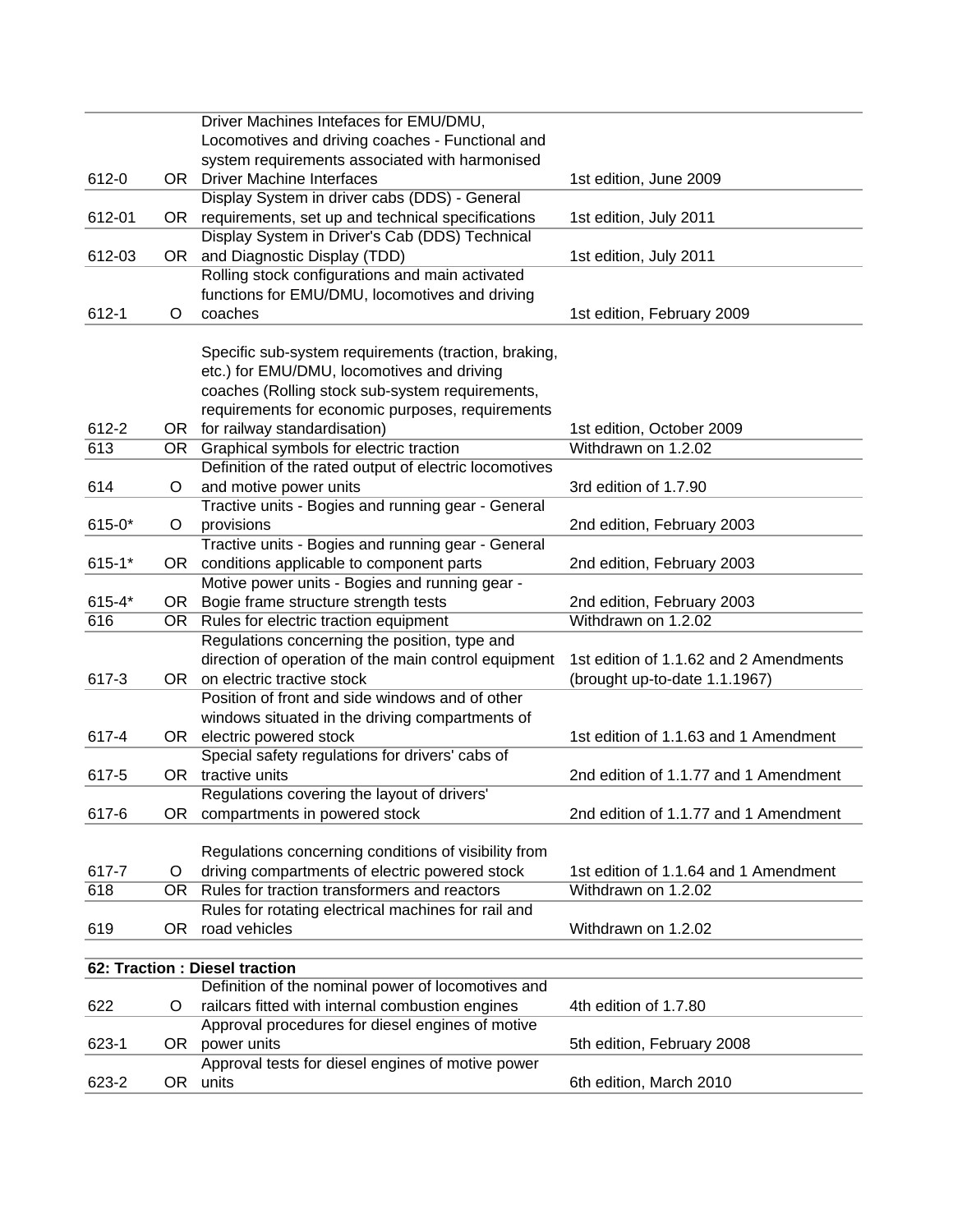|            |         | Series test and acceptance conditions for diesel                       |                                        |
|------------|---------|------------------------------------------------------------------------|----------------------------------------|
| $623 - 3*$ | R       | engines of motive power units                                          | 3rd edition, December 2003             |
| 624        | O       | Exhaust emission tests for diesel traction engines                     | 3rd edition, February 2006             |
|            |         | Fitting of front windows, side windows and other                       |                                        |
|            |         | windows installed in drivers' cabs of motive power                     |                                        |
|            |         | units with internal combustion engines, and in                         |                                        |
|            |         | driving trailers (with a view to ensuring protection for               |                                        |
| 625-2      |         | OR the staff)                                                          | 1st edition of 1.1.59 and 1 Amendment  |
|            |         | Rules concerning the position, type and direction of                   |                                        |
|            |         | operation of the main control equipment on                             | 1st edition of 1.1.61 and 2 Amendments |
| 625-5      |         | OR combustion-engined tractive stock                                   | (brought up-to-date on 1.1.1967)       |
|            |         | Regulations concerning conditions of visibility from                   | 1st edition of 1.1.63 and 3 Amendments |
|            |         | driving compartments of combustion-engined                             | (brought up-to-date on 1.1.1964,       |
| 625-6      | O       | powered stock                                                          | 1.1.1977, 1.1.1987)                    |
|            |         | Regulations concerning the impact withstandability                     |                                        |
|            |         | in service of combustion-engined railcars and                          |                                        |
| 625-7      |         | OR multiple-unit trains                                                | 1st edition of 1.1.66 and 1 Amendment  |
|            |         | Production of electrical power on diesel tractive                      |                                        |
| 626*       |         | OR units for supplying the train cable                                 | 3rd edition, April 2004                |
|            |         | Minimum operating range of tractive stock with                         |                                        |
| 627-1      |         | OR internal combustion engines                                         | 2nd edition of 1.7.80                  |
| 627-2      | O       | Filling devices for diesel stock                                       | 2nd edition of 1.7.80                  |
|            |         | Regulations relating to buffing and draw gear and                      |                                        |
|            |         | the braking system to be used on internal                              |                                        |
|            |         | combustion-engined railcars and multiple-unit sets,                    |                                        |
|            |         |                                                                        |                                        |
|            |         | to enable them to be hauled in an emergency by any                     |                                        |
| 627-4      | $\circ$ | tractive unit                                                          | 2nd edition of 1.7.80                  |
|            |         | Regulations applicable to the construction of internal                 |                                        |
|            |         | combustion-engined railcars accepted on                                |                                        |
| 627-5      | O       | international train ferry services                                     | 2nd edition of 1.7.80                  |
|            |         |                                                                        |                                        |
|            |         | 63: Traction : Other modes of traction                                 |                                        |
| 631        |         | OR Rules for gas turbines for traction                                 | 2nd edition of 1.7.77                  |
|            |         |                                                                        |                                        |
|            |         | 64: Traction : General regulations governing various modes of traction |                                        |
| 640*       |         | OR Motive power units - Inscriptions, marks and signs                  | 3rd edition, October 2003              |
|            |         | Conditions to be fulfilled by automatic vigilance                      |                                        |
| 641*       | O       | devices used in international traffic                                  | 4th edition, February 2001             |
|            |         | Special provisions concerning fire precautions and                     |                                        |
|            |         | fire-fighting measures on motive power units and                       |                                        |
| 642        | OR      | driving trailers in international traffic                              | 2nd edition, September 2001            |
|            |         | Regulations regarding the audibility of shunting                       |                                        |
|            |         | whistles and detonators in driving compartments of                     |                                        |
| 643        | O       | powered units                                                          | 4th edition of 1.7.80                  |
|            |         | Warning devices used on tractive units employed on                     |                                        |
| 644        | $\circ$ | international services                                                 | 2nd edition of 1.7.80                  |
|            |         | Regulations applicable to powered units used on                        |                                        |
| 645        | O       | international services when running over curves                        | 2nd edition of 1.7.80                  |
|            |         | Standardisation of steps and handrails on diesel and                   |                                        |
| 646        | R       | electric shunting powered units                                        | 2nd edition of 1.7.80                  |
|            |         | Functional model for the remote control of traction                    |                                        |
| 647        |         | OR units                                                               | 1st edition, March 2006                |
|            |         |                                                                        |                                        |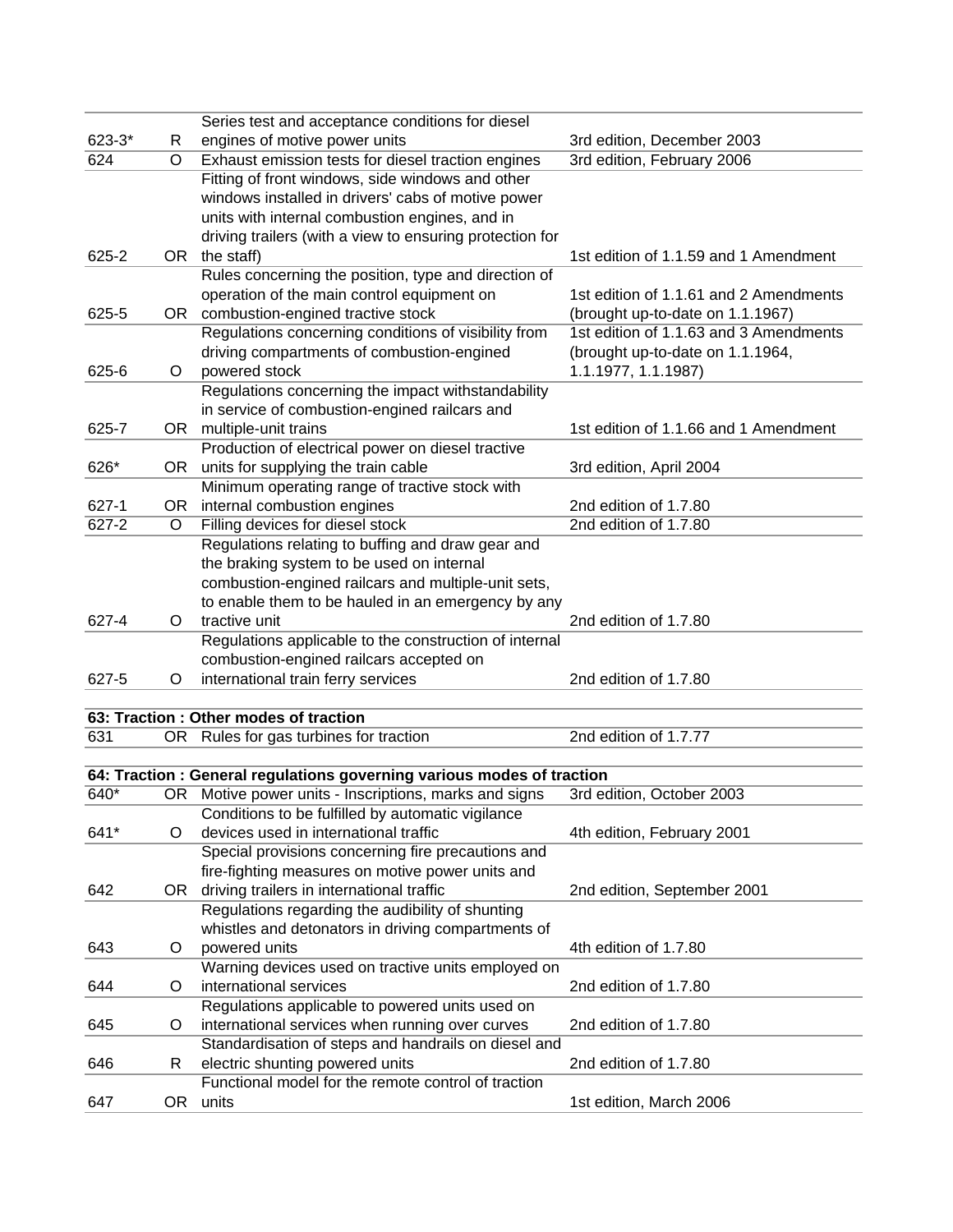| 648*       |        | Connections for electric cables and air pipes on<br>OR headstocks of locomotives and driving trailers | 4th edition, September 2001                          |
|------------|--------|-------------------------------------------------------------------------------------------------------|------------------------------------------------------|
|            |        | Rules for ohmic resistors used in the power circuits                                                  |                                                      |
| 649        | O      | of electrically powered vehicles                                                                      | 1st edition of 1.11.71                               |
|            |        |                                                                                                       |                                                      |
|            |        | 65: Traction : General regulations governing various modes of traction General regulations governing  |                                                      |
|            |        | Standard designation of axle arrangement on                                                           |                                                      |
| 650        | O      | locomotives and multiple-unit sets                                                                    | 5th edition of 1.1.83                                |
|            |        | Layout of driver's cabs in locomotives, railcars,                                                     |                                                      |
| 651        | OR     | multiple-unit trains and driving trailers                                                             | 4th edition, July 2002                               |
|            |        |                                                                                                       |                                                      |
|            |        | 66: Traction : High speed trains                                                                      |                                                      |
|            |        | Measures to ensure the technical compatibility of                                                     |                                                      |
| 660        | OR     | high-speed trains                                                                                     | 2nd edition, August 2002                             |
|            |        |                                                                                                       |                                                      |
|            |        | 70: Way and Works: General characteristics of lines                                                   |                                                      |
|            |        | Classification of lines - Resulting load limits for                                                   |                                                      |
| 700        | O      | wagons                                                                                                | 10th edition, November 2004                          |
|            |        | Static loading diagrams to be taken into                                                              |                                                      |
|            |        | consideration for the design of rail carrying                                                         |                                                      |
| 702        |        | OR structures on lines used by international services                                                 | 3rd edition, March 2003                              |
|            |        | Layout characteristics for lines used by fast                                                         |                                                      |
| 703        | R      | passenger trains                                                                                      | 2nd edition of 1.1.89 and 1 Amendment                |
| 705        | RI     | Infrastructure for tilting trains                                                                     | 1st edition, August 2003                             |
|            |        |                                                                                                       |                                                      |
|            |        | 71: Way and Works : Laying and maintenance of track                                                   |                                                      |
| $710*$     | R      | Minimum track gauge in curves                                                                         | 3rd edition, October 2004                            |
|            |        |                                                                                                       | 1st edition of 1.1.81.                               |
|            |        |                                                                                                       | Leaflet 'frozen' in accordance with the              |
|            |        | Geometry of points and crossings with UIC rails                                                       | Infrastructure Forum's decision. The topic           |
| 711        |        | permitting speeds of 100 km/h or more on the<br>diverging track                                       | is presently being developed under the<br>EN 13803-2 |
| 712        | R<br>R | Rail defects                                                                                          | 4th edition, January 2002                            |
| 713        | R      | Design of monoblock concrete sleepers                                                                 | 1st edition, November 2004                           |
|            |        | Classification of lines for the purpose of track                                                      |                                                      |
| $714*$     | R      | maintenance                                                                                           | 4th edition, February 2009                           |
|            |        | Factors affecting track maintenance costs - Their                                                     |                                                      |
| 715        | R      | relative importance                                                                                   | 3rd edition of 1.1.92                                |
|            |        |                                                                                                       | 2nd edition, May 2004 - Translation                  |
|            |        |                                                                                                       | Leaflet 'frozen' in accordance with the              |
|            |        |                                                                                                       | Infrastructure Forum's decision. The topic           |
|            |        | Application of digital track geometry analysis to the                                                 | is presently being developed under the               |
| $715 - 1*$ | R      | planning of tamping and lining/levelling work                                                         | EN 13848 - part 5.                                   |
| $715 - 2*$ | R      | Recommendations for management of rails                                                               | 2nd edition, August 2003                             |
| 716*       | R      | Maximum permissible wear profiles for switches                                                        | 2nd edition, May 2004                                |
|            |        | Recommendations for the design of bridges to                                                          |                                                      |
|            |        | satisfy track requirements and reduce noise                                                           |                                                      |
| 717        | R      | emissions                                                                                             | 2nd edition, September 2010                          |
|            |        | Steel bridges - Laying of track on steel without                                                      |                                                      |
| 717-3      | R      | ballast - Direct laying                                                                               | 1st edition of 1.1.67                                |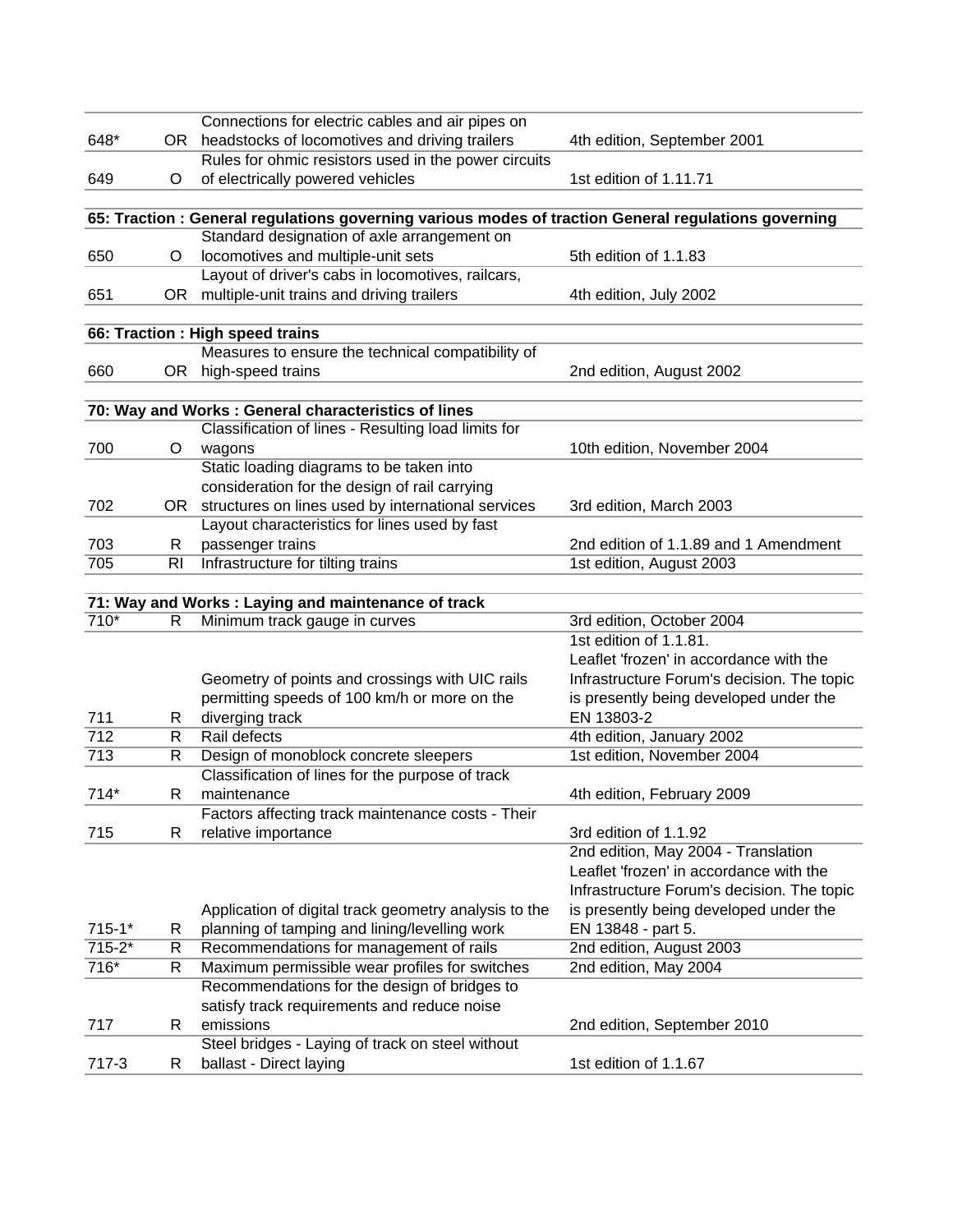|            |    |                                                                    | 1st edition of 1.7.76 Leaflet 'frozen' in |
|------------|----|--------------------------------------------------------------------|-------------------------------------------|
|            |    |                                                                    | accordance with the Infrastructure        |
|            |    |                                                                    | Forum's decision. The topic is presently  |
|            |    | Criteria to be taken into consideration when                       | being developed under the EN 14033 -      |
| 718-1      | R  | approving mechanical track maintenance equipment                   | part 1.                                   |
|            |    |                                                                    | 1st edition of 1.1.78 Leaflet 'frozen' in |
|            |    |                                                                    | accordance with the Infrastructure        |
|            |    | Criteria to be taken into consideration when                       | Forum's decision. The topic is presently  |
|            |    | approving tamping and lining machines for plain                    | being developed under the EN 14033 -      |
| 718-2      | R  | track                                                              | part 1.                                   |
|            |    |                                                                    | 1st edition of 1.1.80 Leaflet 'frozen' in |
|            |    | Criteria to be taken into consideration when                       | accordance with the Infrastructure        |
|            |    | approving tamping-lining machines for points and                   | Forum's decision. The topic is presently  |
| 718-3      | R  | crossings                                                          | being developed under the EN xx xxx.      |
|            |    |                                                                    | 1st edition of 1.1.88 Leaflet 'frozen' in |
|            |    |                                                                    | accordance with the Infrastructure        |
|            |    |                                                                    | Forum's decision. The topic is presently  |
|            |    | Guidelines for the measurement of noise emitted by                 | being developed under the EN 14033 -      |
| 718-4      | R. | track machines                                                     | part 2.                                   |
|            |    | Earthworks and track bed construction for railway                  |                                           |
| 719        | R. | lines                                                              | 3rd edition, February 2008                |
|            |    | Recommendations for the use of Under Ballast                       |                                           |
|            |    | Mats. UBM                                                          |                                           |
| 719-1      | R. | (This leaflet will only be published in english)                   | 1st edition, June 2011                    |
|            |    | 72: Way and Works : Laying and maintenance of track (continuation) |                                           |
| 720        | R  | Laying and Maintenance of CWR Track                                | 2nd edition, March 2005                   |
| 721        | R  | Recommendations for the use of rail steel grades                   | 2nd edition, March 2005                   |
|            |    | Methods of improving the track formation of existing               |                                           |
| 722        | R  | lines                                                              | 2nd edition, October 2011                 |
|            |    | Vegetation control - Technical and management                      |                                           |
| 723        | R  | aspects                                                            | 2nd edition, January 2004                 |
|            |    | Track equipment for 25 tons (250 kN) axle loads on                 |                                           |
| 724        | R  | ballasted track                                                    | 1st edition, May 2005                     |
| 725        | R  | Treatment of rail defects                                          | 1st edition, June 2007                    |
|            |    | Absolute coordinates for tack engineering work - A                 |                                           |
| 728        | R  | Railway Geodesy approach                                           | 1st edition - January 2009                |
|            |    |                                                                    |                                           |
|            |    | 73: Way and Works: Signalling and interlocking                     |                                           |
| 730-3*     | R  | Automatic warning of track maintenance gangs                       | 3rd edition, June 2002                    |
| 731        | R  | Inspection of signalling installations                             | 1st edition of 1.7.71                     |
|            |    | Principles for signalling trains routes using wayside              |                                           |
| 732*       | R  | signals                                                            | 3rd edition, May 2002                     |
|            |    | Adaptation of safety installations to high-speed                   |                                           |
| 734*       | R  | requirements                                                       | 2nd edition, January 2004                 |
| 736        | R  | Signalling relays                                                  | 4th edition, June 2004                    |
| $737 - 1*$ |    | Combination of track circuits and treadles                         | 3rd edition, June 2002                    |
|            |    | Measures to be taken to improve track circuits                     |                                           |
| 737-2      | L  | shunting sensitivity                                               | 3rd edition, December 2004                |
|            |    | Application of thyristors in railway technology -                  |                                           |
|            |    | Measures for the prevention of functional                          |                                           |
| 737-3*     | R  | disturbance in signalling installations                            | 2nd edition, February 2004                |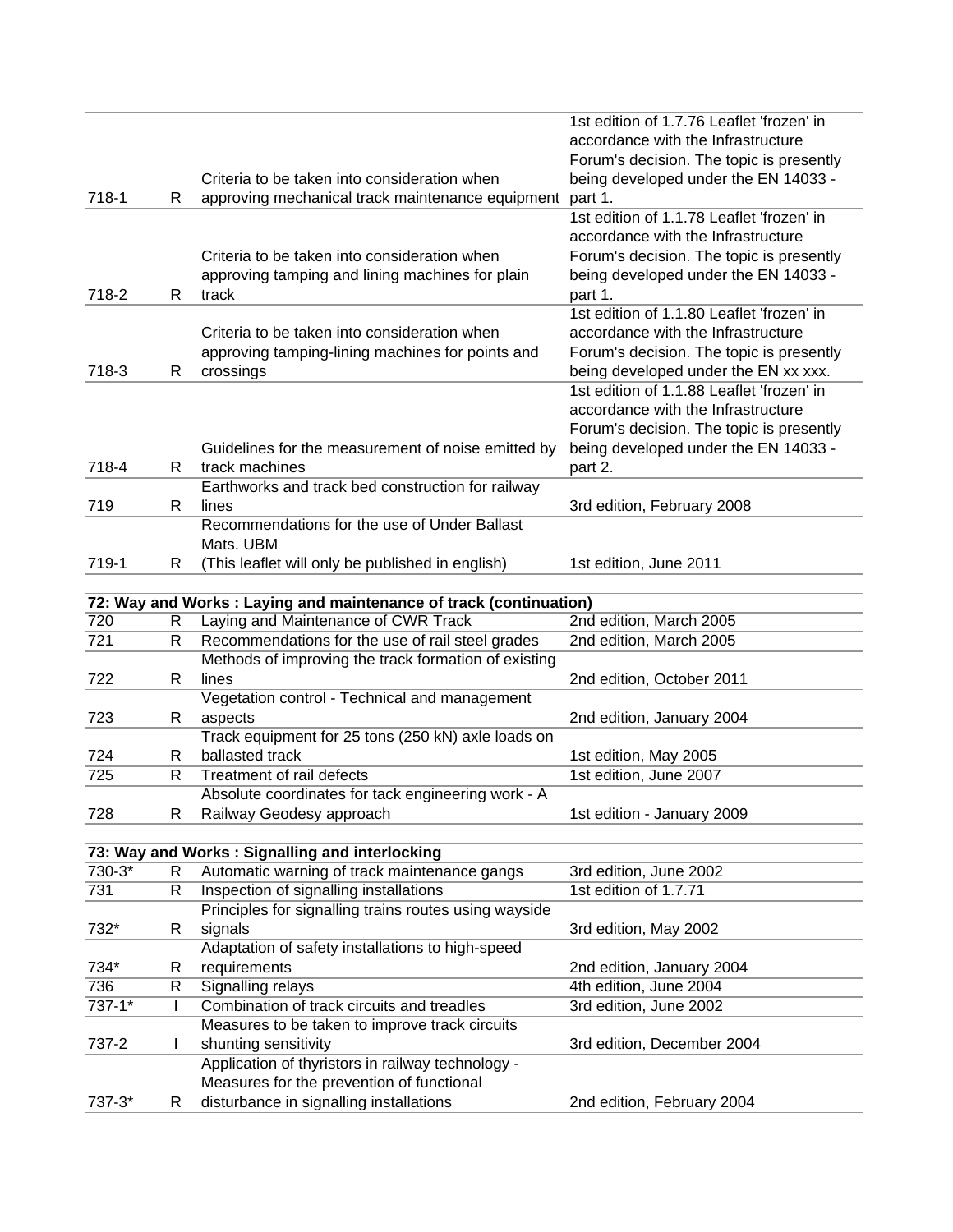|            |    | Measures for limiting the disturbance of light current                                               |                                       |
|------------|----|------------------------------------------------------------------------------------------------------|---------------------------------------|
|            |    | installations by electric traction (in particular thyristor                                          |                                       |
| 737-4      | R  | apparatus)                                                                                           | 2nd edition, February 2003            |
| 738        | R  | Processing and transmission of safety information                                                    | 2nd edition of 1.1.90                 |
| 739        | R  | Slip limits beyond signals                                                                           | 2nd edition of 1.1.92                 |
|            |    |                                                                                                      |                                       |
|            |    | 74: Way and Works: Buildings                                                                         |                                       |
|            |    | Passenger stations - Height of platforms -                                                           |                                       |
|            |    | Regulations governing the positioning of platform                                                    |                                       |
| 741        | OR | edges in relation to the track                                                                       | 5th edition, September 2007           |
|            |    |                                                                                                      |                                       |
|            |    | 75: Way and Works : Telecommunications                                                               |                                       |
|            |    | Railway telecommunications links - Improvements                                                      |                                       |
|            |    | to be expected from the use of telecommunications                                                    |                                       |
| 750        |    | for operating purposes                                                                               | 3rd edition, February 2006            |
|            |    | Railway radio equipment - Fixed and mobile units -                                                   |                                       |
| $751 - 1*$ | R  | General technical considerations                                                                     | 4th edition, July 2002                |
| $751 - 2*$ | R  | Railway radio equipment - Technical specifications                                                   | 4th edition, August 2002              |
|            |    | Technical regulations for international ground-train                                                 |                                       |
| $751 - 3*$ |    | ORI radio systems                                                                                    | 4th edition, July 2005                |
|            |    | The co-ordination of GSM-R systems and radio                                                         |                                       |
| 751-4      |    | ORI planning at borders                                                                              | 1st edition, December 2005            |
|            |    | General regulations concerning the establishment                                                     |                                       |
|            |    | and technical operating of international teleprinter                                                 |                                       |
| 752        | OR | circuits                                                                                             | 4th edition of 1.1.82                 |
|            |    | Technical regulations concerning international                                                       |                                       |
| 753-1      | OR | railway telephone circuits                                                                           | 5th edition, January 2005             |
|            |    | General technical regulations governing                                                              |                                       |
|            |    | establishment and development of communication                                                       |                                       |
|            |    | capacity over the railway telecommunications                                                         |                                       |
| 753-2      |    | OR network of UIC members                                                                            | 5th edition, June 2004                |
|            |    | General procedures governing maintenance,                                                            |                                       |
|            |    |                                                                                                      |                                       |
|            |    | operating and performance criteria for the UIC                                                       |                                       |
| 753-3      | OR | member railways telecommunication network                                                            | 2nd edition, April 2005               |
|            |    | Omnibus telephone circuits - Regulations for                                                         |                                       |
| 754        |    | construction and equipment                                                                           | 3rd edition, December 2004            |
|            |    |                                                                                                      |                                       |
| $755 - 1$  |    | Laying of telecommunications and signalling cables<br>and their protection against mechanical damage | 1st edition of 1.7.69 and 1 Amendment |
|            | RI |                                                                                                      | (brought up-to-date on 1.1.1970)      |
|            |    | Protection of telecommunications staff and plant                                                     |                                       |
|            |    | against a large earth potential due to a neighbouring                                                |                                       |
| 755-2      | R. | electric traction line                                                                               | 1st edition of 1.1.70                 |
| 756        | L  | Fixed and portable lineside telephones                                                               | 2nd edition, July 2004                |
|            |    | Installation of public address systems at passenger                                                  |                                       |
| 757        | RI | stations                                                                                             | 1st edition of 1.1.67 and 1 Amendment |
| 758        | I  | Use of mobile radio on the railways - Antennas                                                       | 2nd edition, May 2005                 |
|            |    | Technical conditions for small-diameter co-axial                                                     |                                       |
| 759        |    | ORI pairs                                                                                            | 1st edition of 1.1.66 and 1 Amendment |
|            |    |                                                                                                      |                                       |
|            |    | 76: Way and Works: Level crossings                                                                   |                                       |
| 760        |    | Level crossings - Road signs and signals                                                             | 7th edition, September 2007           |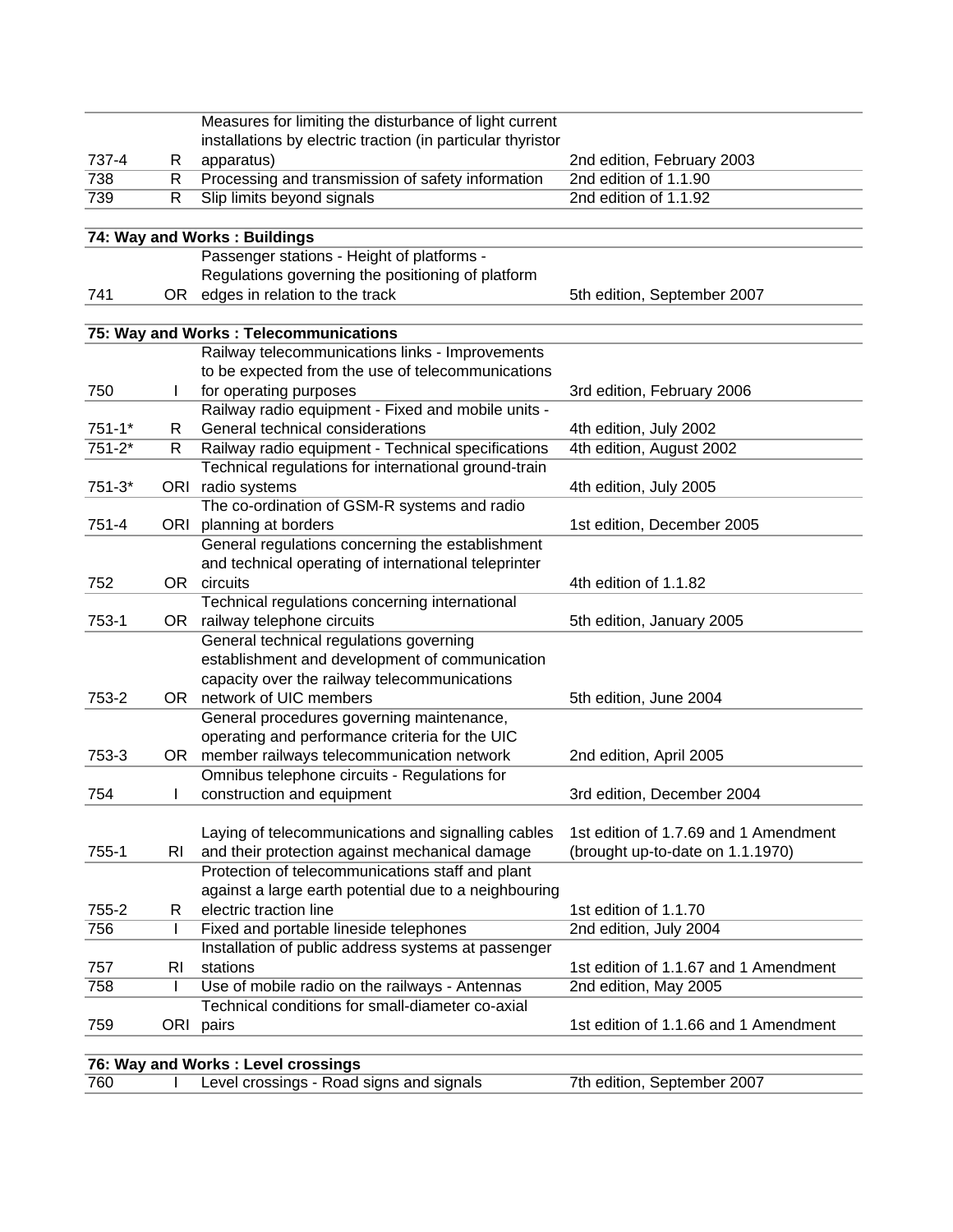|            |    | Guidance on the automatic operation of level           |                                           |
|------------|----|--------------------------------------------------------|-------------------------------------------|
| 761        | L  | crossings                                              | 4th edition, January 2004                 |
|            |    | Safety measures to be taken at level crossings on      |                                           |
| 762        | R  | lines operated from 120 to 200 km/h                    | 2nd edition, July 2005                    |
|            |    |                                                        |                                           |
|            |    | 77: Way and Works: Structural works                    |                                           |
|            |    | Code of practice for the use of high strength friction |                                           |
|            |    | grip bolts in bridges and structures constructed or    |                                           |
| 770        | OR | maintained by railway authorities                      | Leaflet withdrawn on 1.1.2007             |
|            |    | Rolled steels for bridges (sections, bars, wide flats, |                                           |
| $771-1$    | OR | heavy plates)                                          | Leaflet withdrawn on 1.1.2007             |
|            |    | Recommendations for the use of the various             |                                           |
|            |    | qualities and grades of steel contained in Leaflet     |                                           |
| $771 - 2$  |    | OR 771-1                                               | Leaflet withdrawn on 1.1.2007             |
|            |    |                                                        | 2nd edition of 1.1.83 Leaflet 'frozen' in |
|            |    |                                                        | accordance with the Infrastructure        |
|            |    | Recommendations for the connection of rail-bearers     | Forum's decision. The topic is presently  |
| $771-3$    | R  | to cross-girders for steel railway bridges             | being developed under the Eurocode 3.     |
|            |    |                                                        | 1st edition of 1.7.87 Leaflet 'frozen' in |
|            |    |                                                        | accordance with the Infrastructure        |
|            |    | Standard principles for the use of bearings made       | Forum's decision. The topic is presently  |
| $772-1$    | R  | from various materials for railway bridges             | being developed under the EN 1337.        |
|            |    |                                                        | 1st edition of 1.7.89 Leaflet 'frozen' in |
|            |    |                                                        | accordance with the Infrastructure        |
|            |    |                                                        | Forum's decision. The topic is presently  |
| 772-2      | R. | Code for the use of rubber bearings for rail bridges   | being developed under the EN 1337         |
|            |    | Recommendations for the design of joist-in-concrete    |                                           |
| 773        | R  | railway bridges                                        | 5th edition, May 2010 - Translation       |
|            |    |                                                        |                                           |
|            |    | Recommendations for the fatigue design of railway      |                                           |
| 774-1      | R  | bridges in reinforced and prestressed-concrete         | 3rd edition, February 2005                |
|            |    |                                                        | 2nd edition of 1.7.94 Leaflet 'frozen' in |
|            |    |                                                        | accordance with the Infrastructure        |
|            |    | Distribution of axle-loads on ballasted railway        | Forum's decision. The topic is presently  |
| 774-2      | R  | bridges                                                | being developed under the EN 1991-2       |
|            |    | Track - bridge Interaction. Recommendations for        |                                           |
| 774-3      | R  | calculations                                           | 2nd edition, October 2001                 |
|            |    |                                                        | 2nd edition of 1.1.84 Leaflet 'frozen' in |
|            |    |                                                        | accordance with the Infrastructure        |
|            |    |                                                        | Forum's decision. The topic is presently  |
| 775        | R  | Use of welding in the construction of railway bridges  | being developed under the EN 1090.        |
| 776-1      | R  | Loads to be considered in railway bridge design        | 5th edition, August 2006                  |
|            |    | Design requirements for rail-bridges based on          |                                           |
|            |    | interaction phenomena between train, track and         |                                           |
| 776-2      | R  | bridge                                                 | 2nd edition, June 2009                    |
| 776-3      | R  | Deformation of bridges                                 | 1st edition of 1.1.89                     |
|            |    | Computer-aid calculation for bridges and other civil   |                                           |
| 776-4      | R  | engineering structures                                 | Withdrawn on 1.2.09                       |
|            |    | Measures to protect railway bridges against impacts    |                                           |
|            |    | from road vehicles, and to protect rail traffic from   |                                           |
| $777 - 1*$ | R  | road vehicles fouling the track                        | 2nd edition, June 2002                    |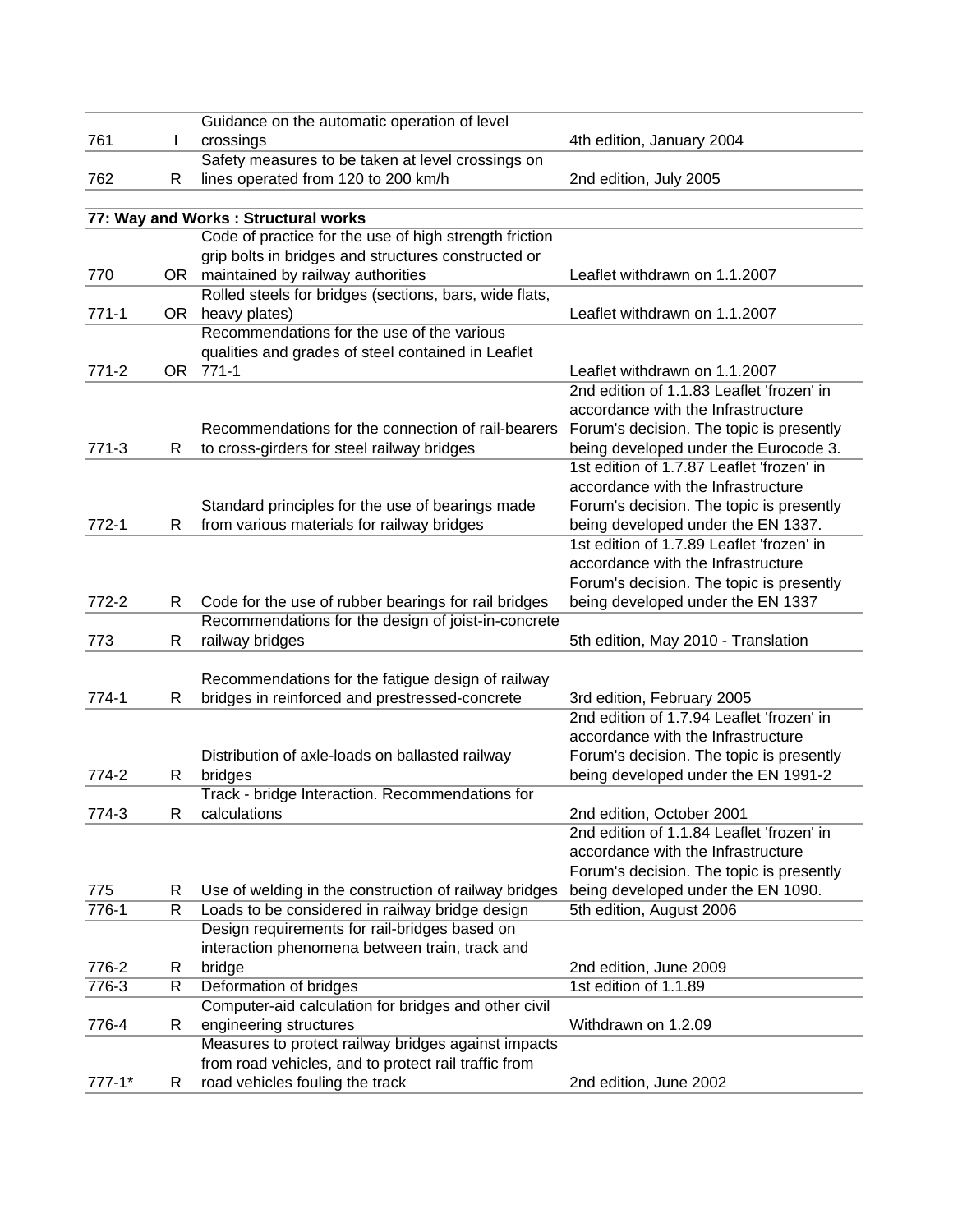|           |     | Structures built over railway lines - Construction   |                                                   |
|-----------|-----|------------------------------------------------------|---------------------------------------------------|
| $777 - 2$ | R   | requirements in the track zone                       | 2nd edition, September 2002                       |
|           |     | Recommendations for the consideration of fatigue in  |                                                   |
|           |     | the design of steel railway bridges, especially with |                                                   |
| 778-1     | R   | orthotropic decks                                    | 3rd edition under preparation                     |
|           |     | Recommendations for determining the carrying         |                                                   |
| 778-2     | R   | capacity of existing metal structures                | 1st edition of 1.7.86 and 1 Amendment             |
|           |     | Recommendations for the inspection, assessment       |                                                   |
| 778-3     | R   | and maintenance of masonry arch bridges              | 2nd edition, April 2011                           |
|           |     | Defects in railway bridges and procedures for        |                                                   |
| 778-4     | R   | maintenance                                          | 2nd edition, March 2011                           |
|           |     | Effect of the slipstream of passing trains on        |                                                   |
| 779-1     | R   | structures adjacent to the track                     | 1st edition of 1.1.96                             |
|           |     | Management and maintenance principles for            |                                                   |
| 779-10    | R   | existing tunnels                                     | 2nd edition, February 2011                        |
|           |     | Determination of railway tunnel cross-sectional      |                                                   |
| 779-11    | OR  | areas on the basis of aerodynamic considerations     | 2nd edition, February 2005                        |
| 779-9     | R   | Safety in railway tunnels                            | 1st edition, August 2003                          |
|           |     |                                                      |                                                   |
|           |     | 78: Way and Works : Remote control installations     |                                                   |
| 780       |     | Remote control of signalling installations           | 1st edition of 1.1.65                             |
|           |     | Transmission systems and methods of remote           |                                                   |
| 781       |     | control for signalling installations                 | 1st edition of 1.1.67                             |
|           |     |                                                      |                                                   |
|           |     | 79: Way and Works : Miscellaneous                    |                                                   |
| 790       | R.  | Use of axle counters                                 | 1st edition of 1.7.75                             |
| 791       | R   | Quality assurance of overhead line equipment         | 2nd edition of 1.1.90                             |
| $791 - 1$ | R   | Maintenance guidelines for overhead contact lines    | 1st edition, October 2006                         |
| $791 - 2$ | R   | Diagnosis of the OCL conditions                      | 1st edition, May 2009                             |
|           |     | Safety measures to be adopted when working on or     |                                                   |
| 791-3     | R   | nearby overhead contact lines                        | 1st edition, February 2011                        |
|           |     | Principles for the manufacture and use of portable   |                                                   |
|           |     | units for earthing overhead electric-traction power  |                                                   |
| 792       | R   | lines through the rail                               | 1st edition of 1.1.83                             |
|           |     | Working methods for mechanised overhead line         |                                                   |
| 793       | R   | installation                                         | 1st edition of 1.1.95                             |
|           |     | Pantograph-overhead line interaction on the          |                                                   |
| 794       | O   | european high-speed network                          | 1st edition of 1.1.96                             |
|           |     | Pantograph/overhead line interaction for DC -        |                                                   |
| 794-1     |     | electrified railway lines                            |                                                   |
| 795       | OR. |                                                      | 1st edition, August 2001<br>1st edition of 1.7.96 |
|           | O   | Minimum installed power - Line categories            |                                                   |
| 796       | O   | Voltage at the Pantograph                            | 1st edition, April 2000                           |
|           |     | Coordination of electrical protection substations-   |                                                   |
| 797       | O   | traction units                                       | 1st edition, April 2000                           |
|           |     | Integration periods over which parameters can be     |                                                   |
| 798       | O   | averaged                                             | 1st edition of 1.7.96                             |
|           |     |                                                      |                                                   |
|           |     | Characteristics of a.c. overhead contact systems for |                                                   |
| 799       | OR. | high-speed lines worked at speeds of over 200 km/h   | 1st edition, March 2002                           |
|           |     | Characteristics of direct-current overhead contact   |                                                   |
|           |     | systems for lines worked at speeds of over 160       |                                                   |
| 799-1     | OR. | km/h and up to 250 km/h                              | 1st edition, June 2000                            |
|           |     |                                                      |                                                   |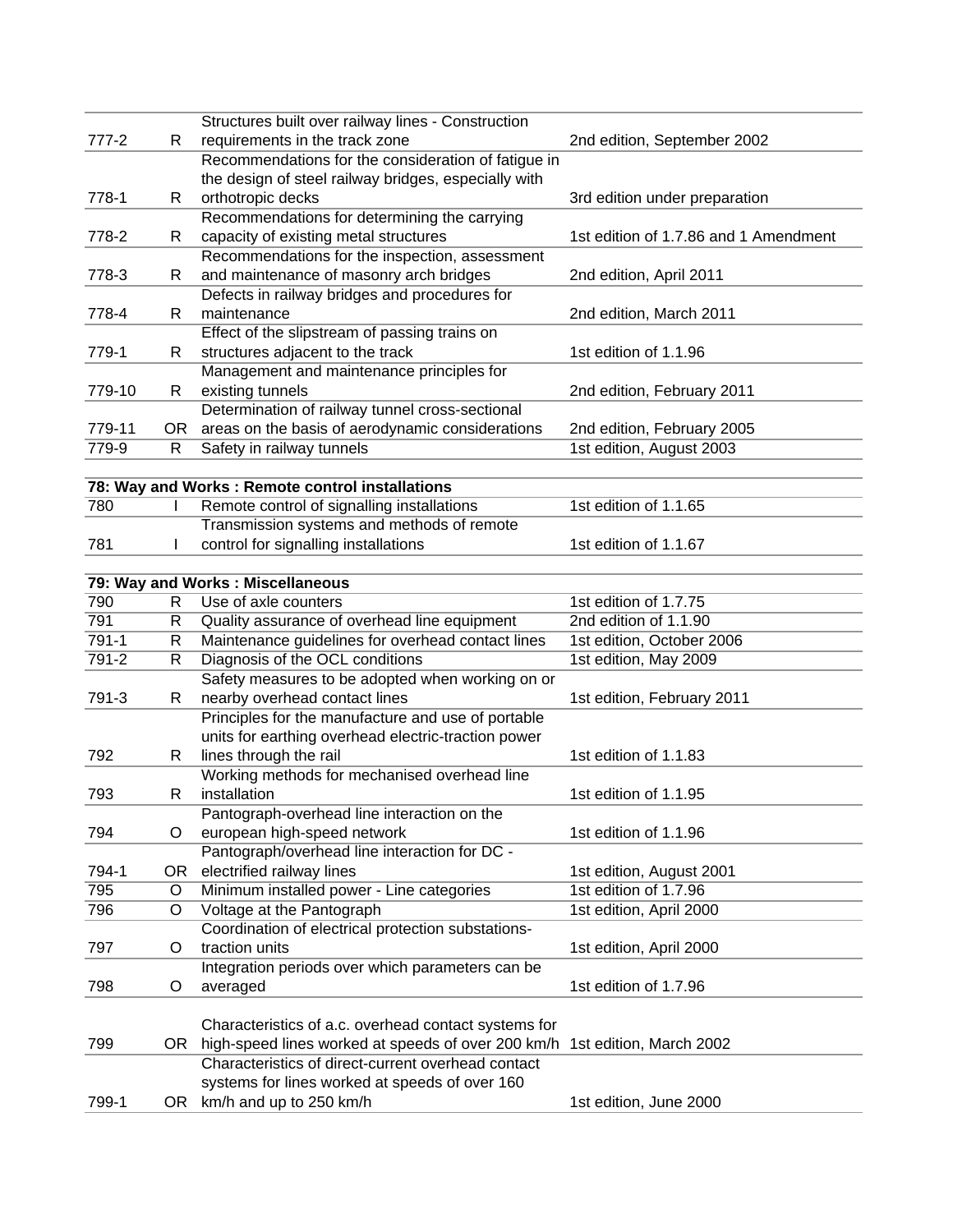|         |     | 7a: Way and Works: Reports                                                   |                                        |
|---------|-----|------------------------------------------------------------------------------|----------------------------------------|
|         |     | Possibility of creating a standard computer-aided                            |                                        |
|         |     | track appraisal system for the planning of track                             |                                        |
| IF 1/85 |     | N/A maintenance work                                                         | <b>June 1985</b>                       |
|         |     | Interference generated in low power electrical                               |                                        |
| IF 2/85 |     | N/A systems by electric traction installations                               | <b>June 1985</b>                       |
|         |     | Defects in railway bridges and procedures for                                |                                        |
| IF 3/89 |     | N/A maintenance and strengthening                                            | January 1989                           |
|         |     | Measures to limit and reduce the risk of accidents in                        |                                        |
|         |     | underground railway installations with particular                            |                                        |
|         |     | reference to the risk of fire and the transport of                           |                                        |
| IF 4/91 |     | N/A dangerous goods                                                          | <b>June 1991</b>                       |
|         |     |                                                                              |                                        |
| IF 5/91 |     | N/A Admission of higher curving speeds for special trains June 1991          |                                        |
|         |     | Safety assessment for components at risk from                                |                                        |
| IF 6/96 |     | N/A impact - Developments with superstructures                               | February 1996                          |
| IF 7/96 |     | N/A Maintenance of high-speed lines                                          | April 1996                             |
|         |     |                                                                              |                                        |
|         |     | 80: Technical Specifications : Selective lists                               |                                        |
|         |     | List of basic standards developped by the UIC Sub-                           |                                        |
|         |     | Committee for Dimensional Standardisation -                                  |                                        |
| 800     |     | OR Leaflets in series 800                                                    | Withdrawn on 1.1.04                    |
|         |     |                                                                              | 1st edition of 1.1.69 and 4 Amendments |
|         |     | Application within the UIC of international units of                         | (brought up-to-date on 1.1.1970,       |
| 800-00  | O   | measurement (S.I. Units)                                                     | 1.4.1971, 1.1.1975, 1.7.1977)          |
|         |     |                                                                              |                                        |
|         |     | Use of certain railway concepts taking into account                          | 1st edition of 1.1.77 - Reprint dated  |
| 800-01  | O   | the international system of measurement (S.I.)                               | 1.7.89 and 4 Amendments                |
|         |     | Principles and definitions of identification                                 |                                        |
| 800-09  | O   | characteristic lists                                                         | 1st edition of 1.7.90                  |
|         |     |                                                                              |                                        |
|         |     | Minimum values of bending radii for bending, cold                            |                                        |
| 800-10  | O   | flanging and shaping by rolling of flat metal products 2nd edition of 1.7.77 |                                        |
|         |     | Minimum curve radii for the cold bending of metal                            |                                        |
| 800-11  | O   | tubing                                                                       | 1st edition of 1.7.80                  |
| 800-30  | OR. | Selection of ISO threads                                                     | 1st edition of 1.7.71                  |
|         |     | Allowable variations on dimensions when no                                   |                                        |
|         |     | tolerances are indicated for parts shaped by                                 |                                        |
| 800-50  | O   | removal of metal                                                             | 1st edition of 1.7.73                  |
|         |     | Permissible variations on dimensions when no                                 |                                        |
| 800-51  |     | OR tolerances are given for welded structures                                | 1st edition of 1.7.80                  |
| 800-52  |     | OR System of dimensional tolerances for castings                             | 2nd edition of 1.1.92                  |
|         |     | Permissible deviations on dimensions when no                                 |                                        |
| 800-53  |     | OR tolerances are indicated for cut metal parts                              | 1st edition of 1.7.82                  |
|         |     | Permissible variations on dimensions when no                                 |                                        |
|         |     | tolerances are given on aluminium structural parts                           |                                        |
| 800-55  |     | OR for welded structures                                                     | 1st edition of 1.7.81                  |
|         |     | Permissible tolerances on dimensions where no                                |                                        |
|         |     | tolerances are shown for die-forged parts made of                            |                                        |
| 800-57  | OR  | aluminium and aluminium alloy                                                | 1st edition of 1.7.84 and 1 Amendment  |
|         |     |                                                                              |                                        |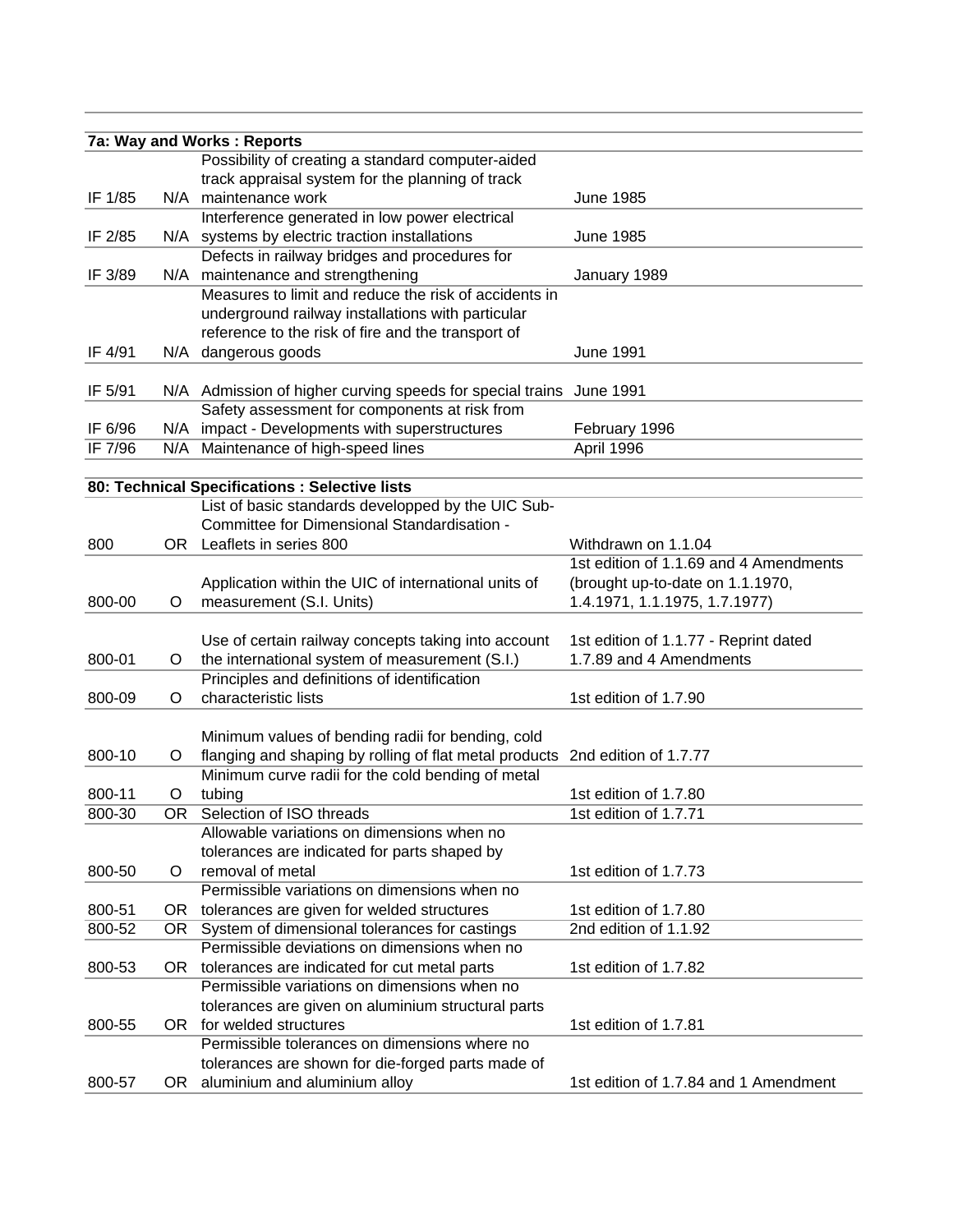|                  |           | Permissible tolerances on dimensions where no            |                                       |
|------------------|-----------|----------------------------------------------------------|---------------------------------------|
|                  |           | tolerances are shown for stamped parts made of           | 1st edition of 1.7.83 - Reprint dated |
| 800-58           |           | OR steel                                                 | 1.7.87 and 1 Amendment                |
|                  |           | Directives for technical drawings - Principles of        |                                       |
| 800-60           | OR        | representation and dimensions                            | Withdrawn on 1.1.04                   |
| 800-61           | OR        | Inscription panel for drawings                           | Withdrawn on 1.1.04                   |
| 800-62           | OR        | Identification symbols to denote assembly units          | Withdrawn on 1.1.04                   |
|                  |           | Representation and indications of electroplated and      |                                       |
| 800-63           | OR        | chemical coatings on drawings                            | Withdrawn on 1.1.04                   |
|                  |           | Representation and indications on drawings to            |                                       |
| 800-64           | OR.       | denote the final condition of heat-treated parts         | Withdrawn on 1.1.04                   |
|                  |           | List of UIC-standardised semi-finished products          |                                       |
| 801-00           |           | OR Leaflets in series 801                                | Withdrawn on 1.1.04                   |
|                  |           | Selective list of dimensions of channel sections in      |                                       |
| 801-11           |           | OR steel                                                 | Withdrawn on 1.1.04                   |
| 801-12           | OR        | Selective list of steel angle irons with equal arms      | Withdrawn on 1.1.04                   |
|                  |           | Selective list of dimensions for steel angles with       |                                       |
| 801-13           | OR        | unequal arms                                             | Withdrawn on 1.1.04                   |
| $801 - 14$       | OR        | Selective list of dimensions for round steels            | Withdrawn on 1.1.04                   |
| 801-15           | OR        | Selective list of dimensions for square steels           | Withdrawn on 1.1.04                   |
| 801-16           | OR.       | Selective list of hot rolled steel flats                 | Withdrawn on 1.1.04                   |
|                  |           | Selection of samples of hot-rolled ribbed and            |                                       |
| 801-17           | OR        | grooved flats for spring leaves                          | 3rd edition of 1.7.90                 |
| $801 - 18$       | OR        | Selective list of wide flats                             | Withdrawn on 1.1.04                   |
|                  |           | Selective list of special steel sections for lightweight |                                       |
| 801-19           | R         | construction                                             | 1st edition of 1.7.87                 |
|                  |           | List of UIC-standardised securing devices - Leaflets     |                                       |
| 802-00           | <b>OR</b> | in series 802                                            | Withdrawn on 1.1.04                   |
| 802-01           | OR        | Selective lists of hexagon head bolts                    | Withdrawn on 1.1.04                   |
| 802-02           | OR        | Selective list of bolts with countersunk lugged head     | Withdrawn on 1.1.04                   |
| 802-03           | OR        | Selective list of bolts with round lugged head           | Withdrawn on 1.1.04                   |
| 802-04           | OR        | Selective list of clip-bolts with curved head            | Withdrawn on 1.1.04                   |
| 802-05           | OR        | Selective list of clip-bolts with curved head            | Withdrawn on 1.1.04                   |
|                  |           |                                                          |                                       |
|                  |           | Selective lists of screws with countersunk or raised,    |                                       |
|                  |           | OR countersunk slotted or cross recessed head            | Withdrawn on 1.1.04                   |
| 802-06<br>802-07 |           | OR Selective list of nuts                                | Withdrawn on 1.1.04                   |
|                  |           | Selective list of wood screws with round slotted or      |                                       |
| 802-08           | OR        | cruciform slotted head                                   | 3rd edition of 1.7.81                 |
|                  |           | Selective list of wood screws with countersunk           |                                       |
|                  |           | slotted or cruciform slotted head                        | Withdrawn on 1.1.04                   |
| 802-09           | OR .      |                                                          |                                       |
|                  |           | Selective list of wood screws with curved                |                                       |
| 802-10           | OR.       | countersunk slotted or cruciform slotted head            | Withdrawn on 1.1.04                   |
| 802-11           | OR        | Selective list of wood screws with hexagonal head        | 3rd edition of 1.7.81                 |
|                  |           | Selective list of steel hexagon socket head cap          |                                       |
| 802-12           | OR        | screws                                                   | Withdrawn on 1.1.04                   |
|                  |           | Selective list of sheet metal screws with slotted or     |                                       |
|                  |           | cross recessed large cylindrical head or with            |                                       |
| 802-13           |           | OR hexagonal head                                        | Withdrawn on 1.1.04                   |
|                  |           | Selective list of sheet metal screws with slotted or     |                                       |
| 802-14           |           | OR cross recessed flat or curved countersunk head        | Withdrawn on 1.1.04                   |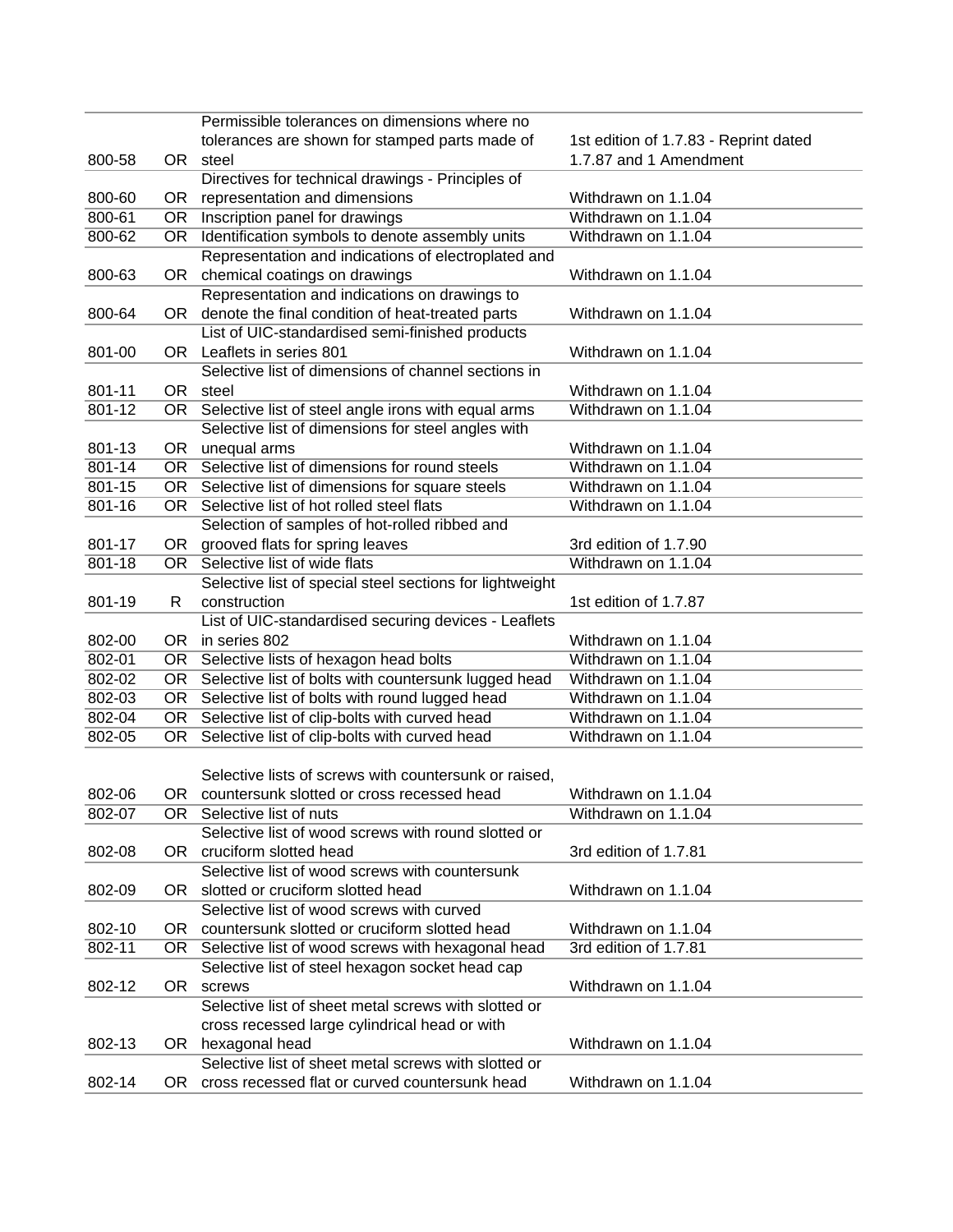|            |                   | Selective list of self-tapping slotted cheese-headed,                                           |                                       |
|------------|-------------------|-------------------------------------------------------------------------------------------------|---------------------------------------|
|            |                   | raised recessed headed or hexagonal headed                                                      |                                       |
| 802-15     |                   | OR screws                                                                                       | Withdrawn on 1.1.04                   |
|            |                   | Selective list of self-tapping countersunk screws, flat                                         |                                       |
| 802-16     |                   | OR or raised, slotted or recessed                                                               | Withdrawn on 1.1.04                   |
|            |                   | Selective list of dimensions for round-headed rivets                                            |                                       |
| 802-21     | OR                | in steel other than those for use on boilers                                                    | Withdrawn on 1.1.04                   |
|            |                   | Selective list of blind rivets made of aluminium and                                            |                                       |
| 802-22     |                   | OR steel                                                                                        | Withdrawn on 1.1.04                   |
|            |                   | Selective list of countersunk rivets made of flat or                                            |                                       |
| 802-23     |                   |                                                                                                 | 1st edition of 1.7.91                 |
|            |                   | OR countersunk steel or aluminium alloys                                                        |                                       |
| 802-24     | $OR$ <sup>-</sup> | Selective list of sealing ring bolts                                                            | 1st edition of 1.7.92                 |
| 802-30     | OR                | Selective list of pin joints                                                                    | 5th edition of 1.7.75                 |
| 802-31     |                   | OR Selective list of pins with heads                                                            | 1st edition of 1.7.92                 |
| 802-32     | OR                | Selective list of pins without heads                                                            | 1st edition of 1.7.92                 |
| 802-33     | OR.               | Selective list of Pressed-in Bushes                                                             | 1st edition of 1.1.94                 |
|            |                   | Selective list of split pins - Split pins for use with                                          |                                       |
| 802-40     | OR                | bolts and pins                                                                                  | Withdrawn on 1.1.04                   |
| 802-41     | OR                | Selective list of cylindrical dowel pins                                                        | Withdrawn on 1.1.04                   |
|            |                   | Selective list of dimensions for spring-pins - Thick                                            |                                       |
| 802-42     | OR                | series                                                                                          | Withdrawn on 1.1.04                   |
| 802-44     | OR                | Selective list of taper pins                                                                    | Withdrawn on 1.1.04                   |
|            |                   | Selective list of washers, primarily for hexagonal                                              |                                       |
| 802-45     | OR .              | head bolts and nuts and cylindrical head screws                                                 | Withdrawn on 1.1.04                   |
|            |                   |                                                                                                 |                                       |
| 802-46     | OR                | Selective list of washers, preferably for wood screws Withdrawn on 1.1.04                       |                                       |
|            |                   | Selective lists of clearance holes for fasteners and                                            |                                       |
|            |                   | correspondence with the external diameters of                                                   |                                       |
| 802-50     |                   | OR these fasteners                                                                              | Withdrawn on 1.1.04                   |
|            |                   |                                                                                                 |                                       |
| 802-70     | OR                | Mechanical characteristics of bolts, screws and nuts Withdrawn on 1.1.04                        |                                       |
|            |                   | Mechanical stainless steel fasteners (hexagonal                                                 |                                       |
| 802-71     | OR                | head screws and nuts)                                                                           | Withdrawn on 1.1.04                   |
| 802-72     | OR                | Locking elements for bolted connections                                                         | 1st edition of 1.1.95                 |
|            |                   | List of UIC-standardised tubes and fittings - Leaflets                                          |                                       |
| 803-00     |                   | OR in series 803                                                                                | Withdrawn on 1.1.04                   |
| 803-10     | OR.               | Selective list of steel tubes                                                                   | Withdrawn on 1.1.04                   |
| 803-11     | OR                | Selective list of copper tubing                                                                 | Withdrawn on 1.1.04                   |
| 803-12     | OR                | Selective list of aluminium tubing                                                              | Withdrawn on 1.1.04                   |
| $803 - 13$ | OR                | Selective list of stainless steel tubes                                                         | Withdrawn on 1.1.04                   |
|            |                   | Selective list of ordinary pipe clips with single bolt                                          |                                       |
| 803-30     | R                 | hole                                                                                            | 2nd edition of 1.7.88 and 1 Amendment |
|            |                   |                                                                                                 |                                       |
| 803-31     | R.                | Selective list of ordinary pipe clips with two bolt holes 2nd edition of 1.7.88 and 1 Amendment |                                       |
|            |                   | Selective list of rigid pipe connections for copper                                             |                                       |
| 803-34     | OR                | pipes                                                                                           | 1st edition of 1.7.89                 |
|            |                   | Selective list of pipe connections for steel pipes                                              |                                       |
| 803-35     | OR.               | (screw type pipe couplings)                                                                     | 1st edition of 1.7.88 and 1 Amendment |
| 805-01     | OR                | Selective list of lubricators                                                                   | 2nd edition of 1.7.80                 |
|            |                   | Selective list of dimensions for square locking                                                 |                                       |
|            |                   |                                                                                                 |                                       |
| 805-30     | R                 | profiles                                                                                        | 2nd edition of 1.1.68                 |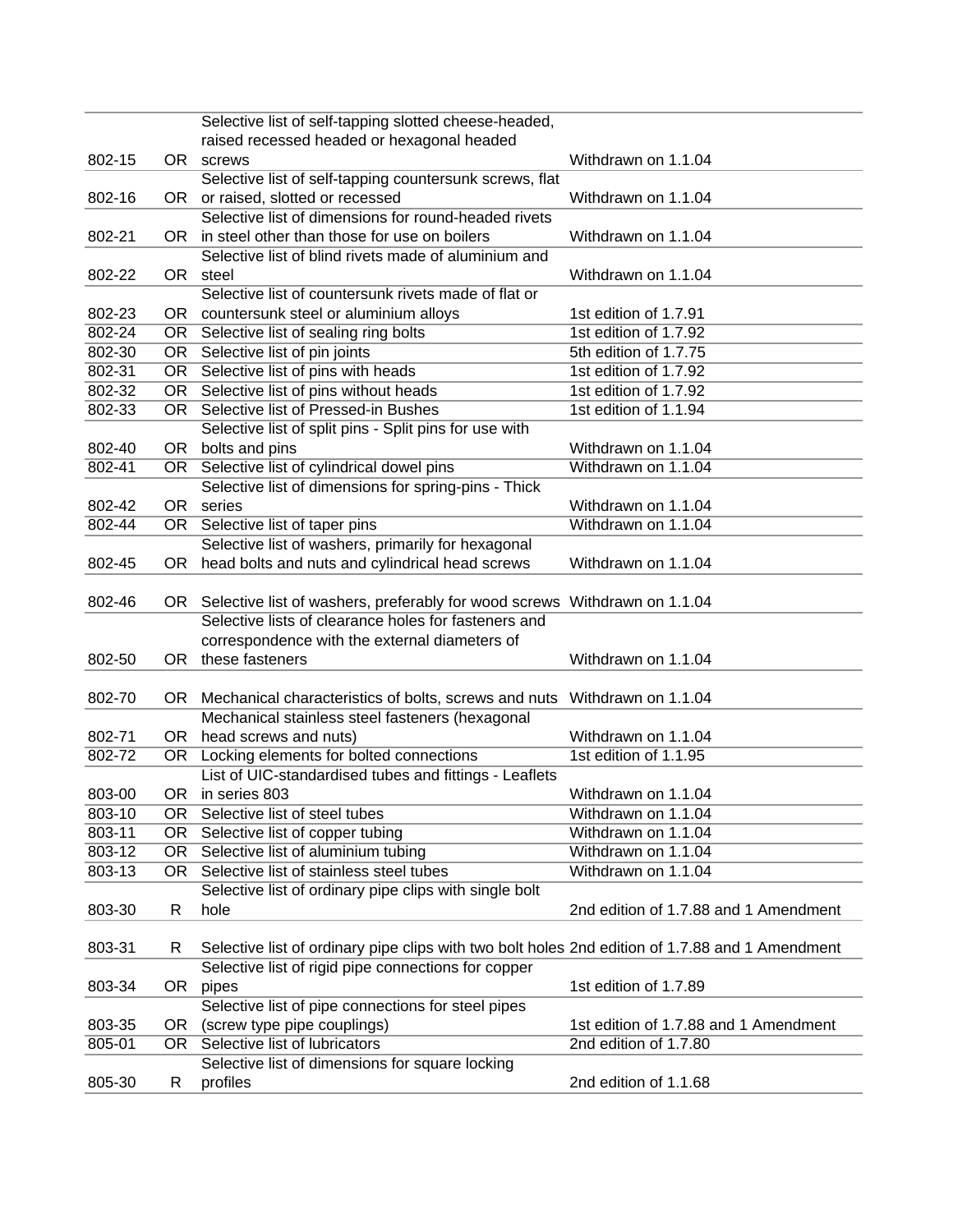|            |     | Tapped pipe-inlets used for the hydraulic keying and            |                                         |
|------------|-----|-----------------------------------------------------------------|-----------------------------------------|
| 805-70     |     | OR unkeying of tightened joints                                 | 2nd edition of 1.7.86                   |
|            |     | Technical specification for the supply of sheets for            |                                         |
| 806        | R   | protecting loads on open wagons                                 | 1st edition of 1.7.79                   |
|            |     |                                                                 |                                         |
|            |     | 81: Technical Specifications : Running gear                     |                                         |
|            |     |                                                                 |                                         |
|            |     | Technical specification for the supply of rough rolled          |                                         |
| 810-1      | O   | non-alloy steel tyres for tractive and trailing stock           | 5th edition, January 2003 - Translation |
|            |     | ORTechnical specification for the supply of rough               |                                         |
| 810-2      | OR. | tyres for tractive and trailing stock - Tolerances              | 4th edition of 1.1.85                   |
|            |     |                                                                 |                                         |
|            |     | Technical specification for the supply of non-alloy             |                                         |
| 810-3      | O   | flat and sectional steel for tyre retention spring rings        | 1st edition of 1.7.90                   |
|            |     |                                                                 | Leaflet withdrawn on 1.8.2006. This     |
|            |     | Technical specification for the supply of axles for             | Leaflet is replaced by the standard EN  |
| $811 - 1$  |     | OR tractive and trailing stock                                  | 13261.                                  |
|            |     | Technical specification for the supply of axles for             |                                         |
| $811 - 2*$ |     | OR tractive and trailing stock - Tolerances                     | 2nd edition, February 2004              |
|            |     | Technical specification for the supply of rolled or             |                                         |
|            |     | forged wheel centres for tyred wheels for trailing              |                                         |
| 812-1      |     | OR stock. Quality requirements                                  | 4th edition of 1.1.89                   |
|            |     | Solid wheels for tractive and trailing stock -                  |                                         |
| $812 - 2*$ | OR. | Tolerances                                                      | 2nd edition, December 2002              |
|            |     |                                                                 | Leaflet withdrawn on 1.8.2006. This     |
|            |     | Technical specification for the supply of solid wheels          | Leaflet is replaced by the standard EN  |
| 812-3      | O   | in rolled non-alloy steel for tractive and trailing stock       | 13262                                   |
|            |     | Technical specification for the supply of tyred                 |                                         |
|            |     | wheels for tractive and trailing stock. Type fitting and        |                                         |
| 812-4      |     | OR tolerances                                                   | 1st edition of 1.7.90                   |
|            |     | Technical specification for the supply of rolled or             |                                         |
|            |     | forged steel wheel centres for tractive and trailing            |                                         |
| 812-5      |     | OR stock - tolerances and surface roughness                     | 1st edition of 1.7.88                   |
|            |     | Technical specification for the supply of wheelsets             |                                         |
|            |     | for tractive and trailing stock - Tolerances and                |                                         |
| 813*       | O   | assembly                                                        | 2n edition, December 2003               |
|            |     | Technical specification for the official testing and            |                                         |
|            |     | supply of greases intended for the lubrication of               |                                         |
| 814        |     | OR railway vehicle roller bearing axle boxes                    | 2nd edition of 1.7.88                   |
|            |     |                                                                 |                                         |
|            |     | 82: Technical Specifications: Suspension, buffing and draw gear |                                         |
|            |     | Technical specification for the supply of spring steel          |                                         |
| 820*       | O   | flat bars for parallel leaf or volute springs                   | 6th edition, December 2003              |
|            |     | Technical specification for the supply of parallel leaf         |                                         |
| 821*       | O   | springs for vehicles                                            | 6th edition, November 2003              |
|            |     | Technical specification for the supply of helical               |                                         |
|            |     | compression springs, hot or cold coiled for tractive            |                                         |
| 822*       | O   | and trailing stock                                              | 5th edition, November 2003              |
|            |     | Technical specification for the supply of volute                |                                         |
| 823        | O   | springs for vehicles                                            | 3rd edition of 1.1.66 and 1 Amendment   |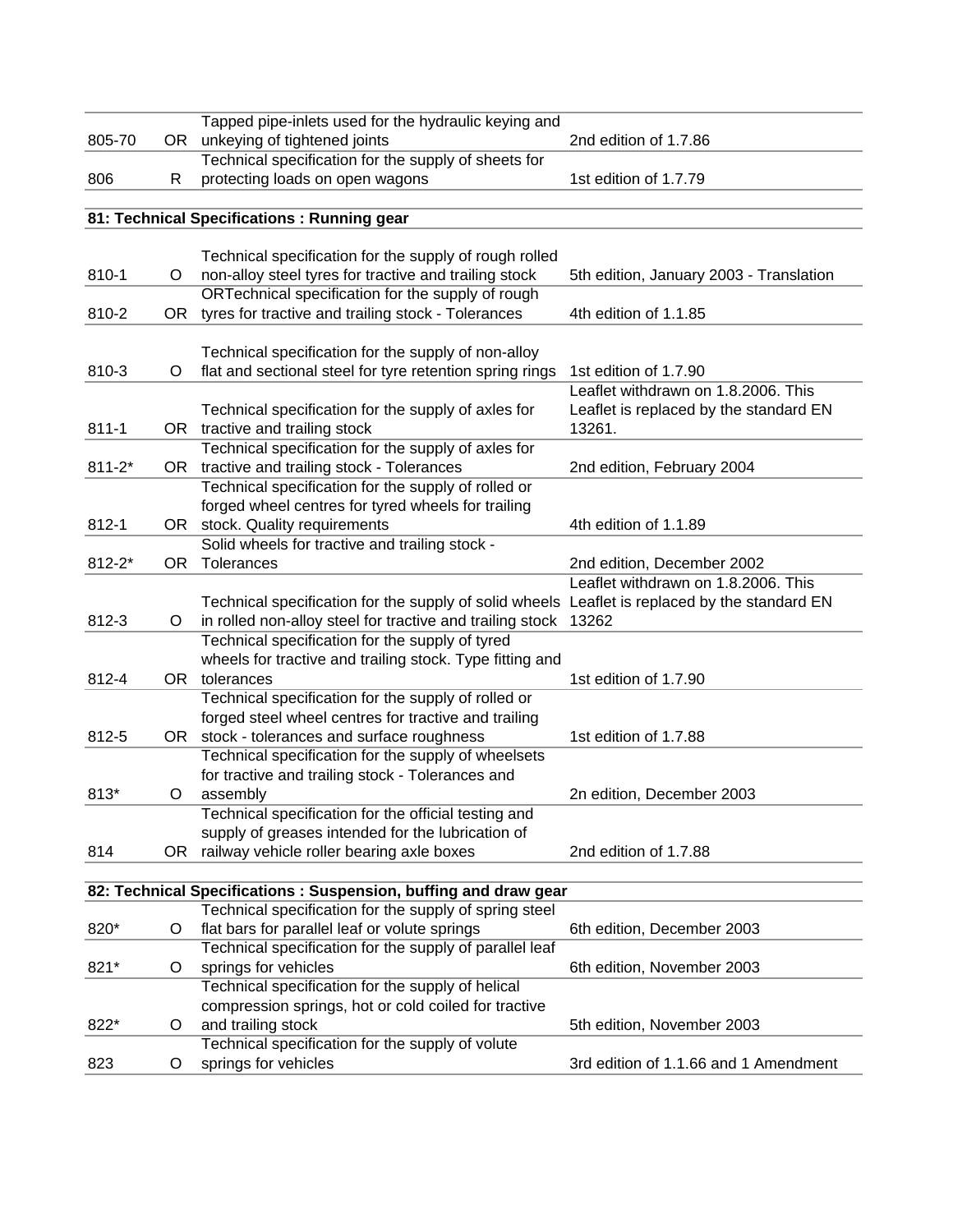|        |   | Technical specification for the supply of draw hooks  |                                        |
|--------|---|-------------------------------------------------------|----------------------------------------|
|        |   | with nominal load equal to 250 kN, 600 kN or 1000     |                                        |
| 825    | O | kN for tractive and trailing stock                    | 3rd edition, May 2004                  |
|        |   | Technical provisions for the supply of screw          |                                        |
| 826    | O | couplings for tractive and trailing stock             | 3rd edition, May 2004                  |
|        |   | Technical specification for the supply of elastomer   |                                        |
| 827-1  | O | components for buffers                                | 2nd edition of 1.1.90                  |
|        |   | Technical specification for the supply of steel rings |                                        |
| 827-2  | O | for buffer springs                                    | 3rd edition of 1.1.81                  |
|        |   | Technical specification for the supply of welded      | 1st edition of 1.1.60 and 1 Amendment  |
| 828    | O | components for buffers                                | (brought up-to-date on 1.10.1975)      |
|        |   | Technical specification for the supply of heads for   |                                        |
|        |   | the UIC type automatic coupler with centre buffer for |                                        |
| 829-1  | R | tractive and trailing stock                           | 3rd edition of 1.7.79                  |
|        |   |                                                       |                                        |
|        |   | Technical specification for the supply of castings in |                                        |
|        |   | gray iron, malleable cast iron or spheroidal graphite |                                        |
|        |   | cast iron for the UIC type automatic coupler with a   |                                        |
| 829-2  | R | centre buffer for tractive and trailing stock         | 2nd edition of 1.7.75                  |
|        |   | Provisional technical specification for the supply of |                                        |
|        |   | parts in forged or rolled steel intended for the UIC  |                                        |
|        |   | type automatic coupler with a centre buffer for       |                                        |
| 829-3  | R | tractive and trailing stock                           | 1st edition of 1.1.73                  |
|        |   |                                                       |                                        |
|        |   | Provisional technical specification for the supply of |                                        |
|        |   | springs intended for the UIC type automatic coupler   |                                        |
| 829-4  | R | with a centre buffer for tractive and trailing stock  | 1st edition of 1.1.73 and 1 Amendment  |
|        |   | Technical specification for the protection and        |                                        |
| 829-5  | O | packing of ferrous parts of automatic couplers        | 1st edition of 1.1.76                  |
|        |   | Technical specification for the supply of elastomer   |                                        |
|        |   | parts for automatic coupler connections               |                                        |
| 829-6  | R | (compressed air brake and other components)           | 1st edition of 1.7.77                  |
|        |   |                                                       |                                        |
|        |   | Technical specification for the supply of cross       |                                        |
| 829-7  | R | suspension slide bars for automatic wagon couplers    | 1st edition of 1.7.77                  |
|        |   |                                                       |                                        |
|        |   | 83: Technical Specifications : Brake parts            |                                        |
|        |   |                                                       |                                        |
|        |   | Technical specification for the supply of elastomer   |                                        |
| 830-1  | O | hoses for compressed air brake couplings              | 4th edition of 1.7.81 and 2 Amendments |
|        |   | Technical specification for the supply of ring-shaped |                                        |
| 830-2* | O | elastomer joints for brake coupling heads             | 4th edition, November 2003             |
|        |   | Technical specification for the supply of coupler     |                                        |
| 830-3* | O | heads                                                 | 3rd edition, June 2001                 |
|        |   | Technical specification for the supply of elastomer   |                                        |
| 831*   | R | packing rings for brake cylinder pistons              | 3rd edition, December 2001             |
|        |   | Technical specification for the supply of brake-      |                                        |
|        |   | shoes made from phosphoric iron for tractive and      |                                        |
| 832*   | O | trailing stock                                        | 3rd edition, January 2004              |
|        |   | Technical specification for the supply of brake       |                                        |
| 833*   | O | triangles                                             | 3rd edition, February 2004             |
|        |   |                                                       |                                        |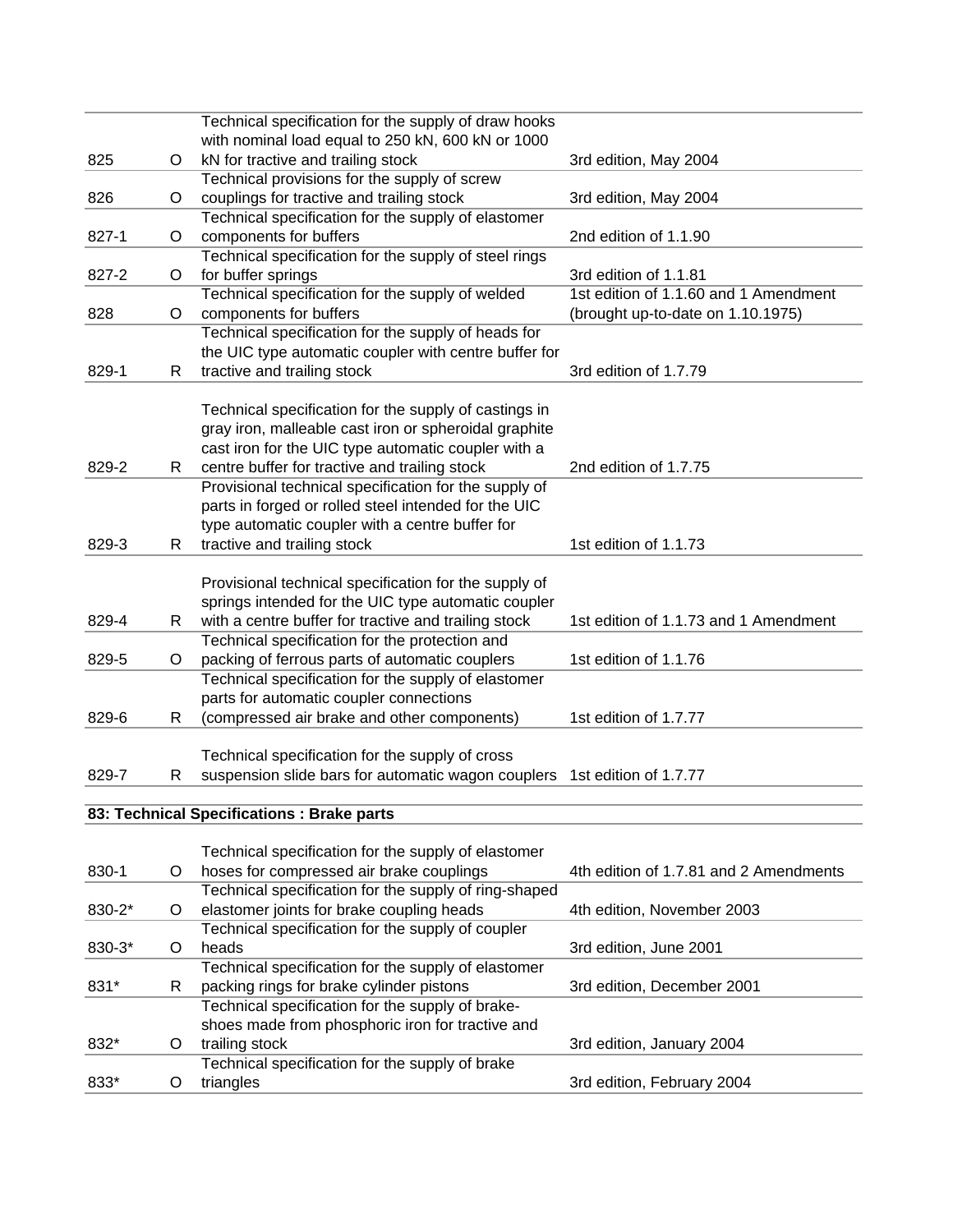|        |    | Technical specification for the supply of simple       |                                       |
|--------|----|--------------------------------------------------------|---------------------------------------|
|        |    | pressure receptables of steel, not fired, for air      |                                       |
|        |    | braking equipment and auxiliary pneumatic              |                                       |
| 834    | OR | equipment for railway rolling stock                    | 1st edition of 1.1.93                 |
|        |    |                                                        |                                       |
|        |    | 84: Technical Specifications : Trailing stock parts    |                                       |
|        |    | Technical specification for the supply of steel        |                                       |
| 840-2  | O  | castings for tractive and trailing stock               | 3rd edition of 1.1.81                 |
|        |    | Technical specification for the supply of paint        |                                       |
|        |    | products for the protection of railway vehicles and    |                                       |
| 842-1  | R. | containers                                             | 1st edition of 1.7.75                 |
|        |    | Technical specification for methods for testing paint  |                                       |
| 842-2  | R  | products                                               | 3rd edition of 1.7.75                 |
|        |    |                                                        |                                       |
|        |    | Technical specification for the surface preparation    |                                       |
|        |    | of metallic and non-metallic materials used in the     |                                       |
| 842-3  | O  | construction of railway vehicles and containers        | 2nd edition of 1.7.79                 |
|        |    | Technical specification for the protection against     |                                       |
| 842-4  | O  | corrosion and painting of wagons and containers        | 2nd edition of 1.7.79                 |
|        |    | Technical specification for the protection against     |                                       |
| 842-5  | O  | corrosion and painting of coaches and tractive units   | 1st edition of 1.7.75                 |
|        |    | Technical specification for the quality inspection of  |                                       |
| 842-6  | O  | railway vehicle paint systems                          | 2nd edition of 1.7.79                 |
|        |    | Technical specification for the supply of rough and    |                                       |
| 844-1* | O  | machined planks for wagon floorboards                  | 4th edition, January 2004             |
|        |    | Technical specification for the supply of rough and    | 2nd edition of 1.1.67 and 1 Amendment |
| 844-2  | O  | machined planks for wagons and vans                    | of 1.1.1970                           |
|        |    | Technical specification for the supply of plywood      |                                       |
|        |    | panels, glued together and protected by phenolic       |                                       |
| 844-3* | R  | resin, for the walls of covered wagons                 | 4th edition, June 2001                |
|        |    | Technical specification for the supply of layered      |                                       |
|        |    | panels, with decorative surface, with a base of heat-  |                                       |
| 844-4  | R. | hardening resins                                       | 2nd edition of 1.7.82                 |
|        |    | Technical specification for the supply of elastomer    |                                       |
|        |    | flange connections for intercommunicating              |                                       |
| 845*   | R  | gangways                                               | 3rd edition, January 2004             |
|        |    | Technical specification for the supply of roller-      |                                       |
|        |    | bearing axle box cases made of spheroidal graphite     | 1st edition of 1.1.66 and 1 Amendment |
| 846    | R  | cast iron                                              | (brought up-to-date on 1.7.1995)      |
|        |    |                                                        |                                       |
|        |    | 85: Technical Specifications : Tractive stock parts    |                                       |
|        |    | Technical specification for the supply of elastomer    |                                       |
|        |    | connections for water pipes of cooling and heating     |                                       |
|        |    | systems installed on stock with internal combustion    |                                       |
| 852-1  | R. | engines                                                | 2nd edition of 1.1.83                 |
|        |    | Technical specification for the supply of alkaline and |                                       |
| 854    | R  | lead-acid starter batteries                            | 1st edition of 1.7.71                 |
|        |    |                                                        |                                       |
|        |    | 86: Technical Specifications : Permanent way           |                                       |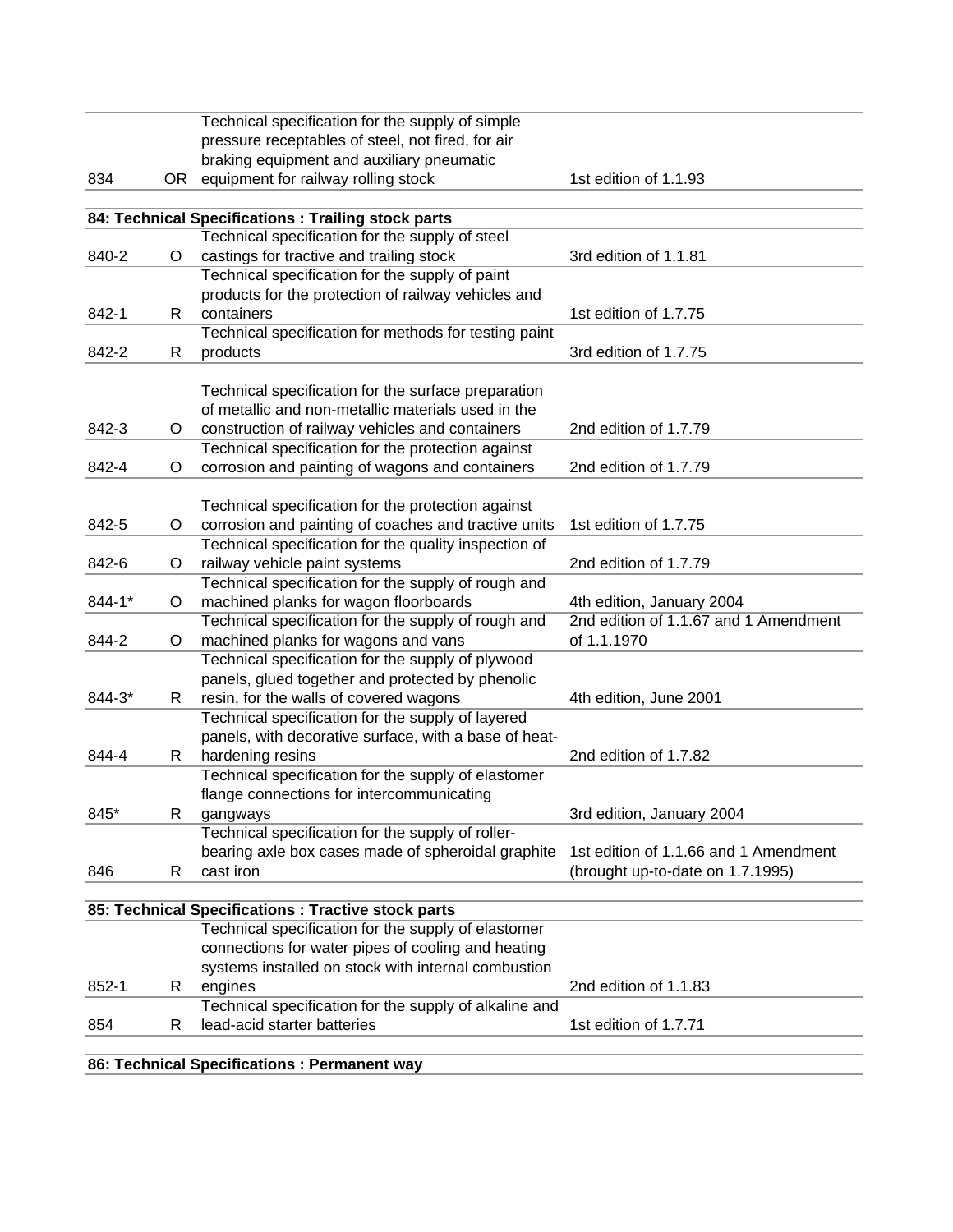|       |    |                                                        | 9th edition, January 2008 - Translation    |
|-------|----|--------------------------------------------------------|--------------------------------------------|
|       |    |                                                        | Leaflet 'frozen' in accordance with the    |
|       |    |                                                        | Infrastructure Forum's decision. The topic |
|       |    |                                                        | is presently being developed under the     |
| 860   | R  | Technical specification for the supply of rails        | EN 13674 - parts 1,2,3,4.                  |
|       |    |                                                        | 3rd edition of 1.1.69                      |
|       |    |                                                        | Leaflet 'frozen' in accordance with the    |
|       |    |                                                        | Infrastructure Forum's decision. The topic |
|       |    |                                                        |                                            |
|       |    | Standard 54 kg/m rail profiles - Types UIC 54 and      | is presently being developed under the     |
| 861-1 | O  | 54E 3rd edition of 1.1.69                              | EN 13674 - parts: 1,2,3,4.                 |
|       |    |                                                        | 3rd edition of 1.1.89                      |
|       |    |                                                        | Leaflet 'frozen' in accordance with the    |
|       |    |                                                        | Infrastructure Forum's decision. The topic |
|       |    | Standard sections for points rails adapted to the UIC  | is presently being developed under the     |
| 861-2 | O  | 54 and 60 kg/m rail sections                           | EN 13674 - parts: 1,2,3,4.                 |
|       |    |                                                        | 3rd edition of 1.1.69                      |
|       |    |                                                        | Leaflet 'frozen' in accordance with the    |
|       |    |                                                        | Infrastructure Forum's decision. The topic |
|       |    | Standard 60 kg/m rail profiles - Types UIC 60 and      | is presently being developed under the     |
| 861-3 | O  | 60E                                                    | EN 13674 - parts: 1,2,3,4.                 |
|       |    |                                                        | 1st edition of 1.1.67                      |
|       |    |                                                        | Leaflet 'frozen' in accordance with the    |
|       |    |                                                        | Infrastructure Forum's decision. The topic |
|       |    | Standard UIC 61 R (61.13 kg/m) and UIC 68 R            | is presently being developed under the     |
| 861-4 | O  | (68.46 kg/m) rail sections for laying in tunnels       | EN 13674 - parts: 1,2,3,4.                 |
|       |    |                                                        | 1st edition of 1.10.77                     |
|       |    |                                                        | Leaflet 'frozen' in accordance with the    |
|       |    |                                                        |                                            |
|       |    |                                                        | Infrastructure Forum's decision. The topic |
|       |    |                                                        | is presently being developed under the     |
| 861-5 | O  | Standard UIC type 71 (71 kg/m) rail section            | EN 13674 - parts 1,2,3,4.                  |
|       |    |                                                        | 2nd edition of 1.1.81                      |
|       |    |                                                        | Leaflet 'frozen' in accordance with the    |
|       |    | Technical specification for the supply of non-treated  | Infrastructure Forum's decision. The topic |
|       |    | track support (wooden sleepers for standard and        | is presently being developed under the     |
| 863   | O  | broad-gauge track and crossing timbers)                | EN 13145.                                  |
|       |    |                                                        | 1st edition of 1.1.86                      |
|       |    |                                                        | Leaflet 'frozen' in accordance with the    |
|       |    |                                                        | Infrastructure Forum's decision. The topic |
|       |    | Use of non-European timbers for the manufacture of     | is presently being developed under the     |
| 863-1 | OR | sleepers                                               | EN 13145.                                  |
|       |    | Technical specification for the supply of sleeper      |                                            |
| 864-1 | O  | screws                                                 | 3rd edition of 1.1.82                      |
|       |    | Technical specification for the supply of steel track  |                                            |
| 864-2 | O  | bolts                                                  | 3rd edition of 1.1.82                      |
|       |    | Technical specification for the supply of spring steel |                                            |
| 864-3 | O  | washers for use in permanent way                       | 2nd edition of 1.1.82                      |
|       |    |                                                        |                                            |
|       |    | Technical specification for the supply of fish-plates  |                                            |
| 864-4 | O  | or sections for fish-plates made of rolled steel       | 3rd edition of 1.1.83                      |
|       |    | Technical specification for the supply of rail seat    |                                            |
| 864-5 | O  | pads                                                   | 4th edition of 1.1.86                      |
|       |    |                                                        |                                            |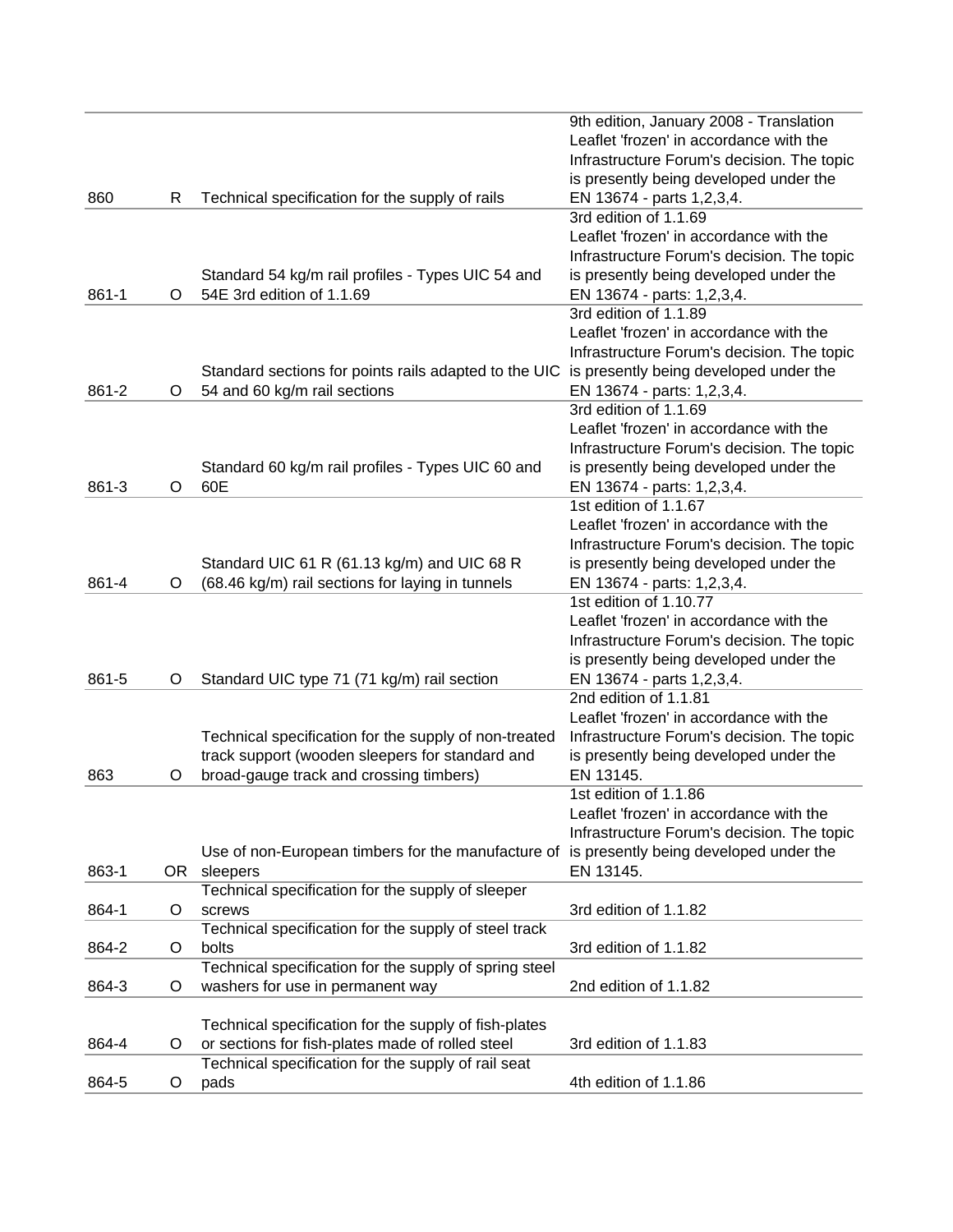|        |         | Technical specification for the supply of base-plates                                                                    |                                        |
|--------|---------|--------------------------------------------------------------------------------------------------------------------------|----------------------------------------|
| 864-6  | O       | or sections for base-plates made of rolled steel                                                                         | 3rd edition of 1.1.83                  |
| 864-7  | O       | Rolled profiles for base-plates for UIC rails                                                                            | 3rd edition of 1.1.83                  |
|        |         | Rolled profiles for fish-plates for 54 kg/m and 60                                                                       |                                        |
| 864-8  | O       | kg/m rails                                                                                                               | 3rd edition of 1.1.83                  |
| 864-9  | $\circ$ | Rolled profile for fish-plates for UIC 71 rails                                                                          | 2nd edition of 1.1.83                  |
|        |         | Technical specification for the supply of steel                                                                          |                                        |
| 865-1  | O       | sleepers                                                                                                                 | 3rd edition of 1.1.83                  |
| 865-2  | $\circ$ | Standard profile for 28 kg/m steel sleepers                                                                              | 2nd edition of 1.1.83                  |
|        |         | Technical specification for the supply of cast                                                                           |                                        |
|        |         | manganese steel crossings for switch and crossing                                                                        |                                        |
| 866    | O       | work                                                                                                                     | 2nd edition of 1.1.85                  |
|        |         |                                                                                                                          |                                        |
| 870    | $\circ$ | 87: Technical Specifications : Electric traction permanent fixtures<br>Technical specification for grooved contact wires | 1st edition of 1.1.56 and 3 Amendments |
|        |         |                                                                                                                          |                                        |
|        |         | 89: Technical Specifications : Miscellaneous                                                                             |                                        |
|        |         | Technical specification for the supply of paper hand                                                                     | 2nd edition of 1.9.80 - Reprint dated  |
| 890    | O       | towels                                                                                                                   | 1.1.94                                 |
|        |         | Technical specification for the supply of toilet soap                                                                    |                                        |
| 891    | O       | in cake form for use in dispensers                                                                                       | 1st edition of 1.1.79                  |
|        |         | Technical specification for sheets for wearing plates                                                                    |                                        |
| 893*   | $\circ$ | or wearing plates in manganese steel                                                                                     | 2nd edition, June 2004                 |
|        |         | Technical specification for the supply of insulated                                                                      |                                        |
| 895    | OR      | electric cables for railway vehicles                                                                                     | 3rd edition of 1.7.76                  |
|        |         | Recommendations for the protection of steel                                                                              |                                        |
| 896-2  | R.      | structures against corrosion                                                                                             | 1st edition of 1.6.66                  |
|        |         |                                                                                                                          |                                        |
|        |         | Technical specification for the acceptance and                                                                           |                                        |
|        |         | supply of coated electrodes for manual arc welding                                                                       |                                        |
| 897-1  | OR      | of carbon, carbon-manganese and low-alloy steels                                                                         | 2nd edition of 1.1.86                  |
|        |         | Technical specification for the acceptance of                                                                            |                                        |
| 897-11 | O       | welders for fusion welding of steels                                                                                     | 2nd edition of 1.1.91                  |
|        |         | Technical specification for acceptance or welding                                                                        |                                        |
| 897-12 | O       | procedures for arc welding in steels                                                                                     | 2nd edition of 1.1.92                  |
|        |         | Technical specification for the quality control of                                                                       |                                        |
| 897-13 | O       | welded joints on steel rolling stock                                                                                     | 3rd edition of 1.1.93                  |
|        |         | Technical specification for the execution and control                                                                    |                                        |
| 897-14 | $\circ$ | of test joints in steel - Test pieces                                                                                    | 1st edition of 1.1.93                  |
|        |         | Technical specification for symbols for coated                                                                           |                                        |
|        |         | electrodes for manual arc-welding of carbon, carbon-                                                                     |                                        |
| 897-2  | OR      | manganese and low-alloy steels                                                                                           | 2nd edition of 1.1.86                  |
|        |         |                                                                                                                          |                                        |
|        |         | Technical specification for the approval of welders                                                                      |                                        |
| 897-20 | $\circ$ | for fusion-welding of aluminium and aluminium alloys 1st edition of 1.1.93                                               |                                        |
|        |         | Technical specification for the approval of a                                                                            |                                        |
|        |         | procedure for fusion welding on aluminium and its                                                                        |                                        |
| 897-21 | O       | alloys                                                                                                                   | 1st edition of 1.1.93                  |
|        |         | Technical specification for the quality control of                                                                       |                                        |
|        |         | welded joints on rolling stock in aluminium and                                                                          |                                        |
| 897-22 | O       | aluminium alloys                                                                                                         | 1st edition of 1.1.94                  |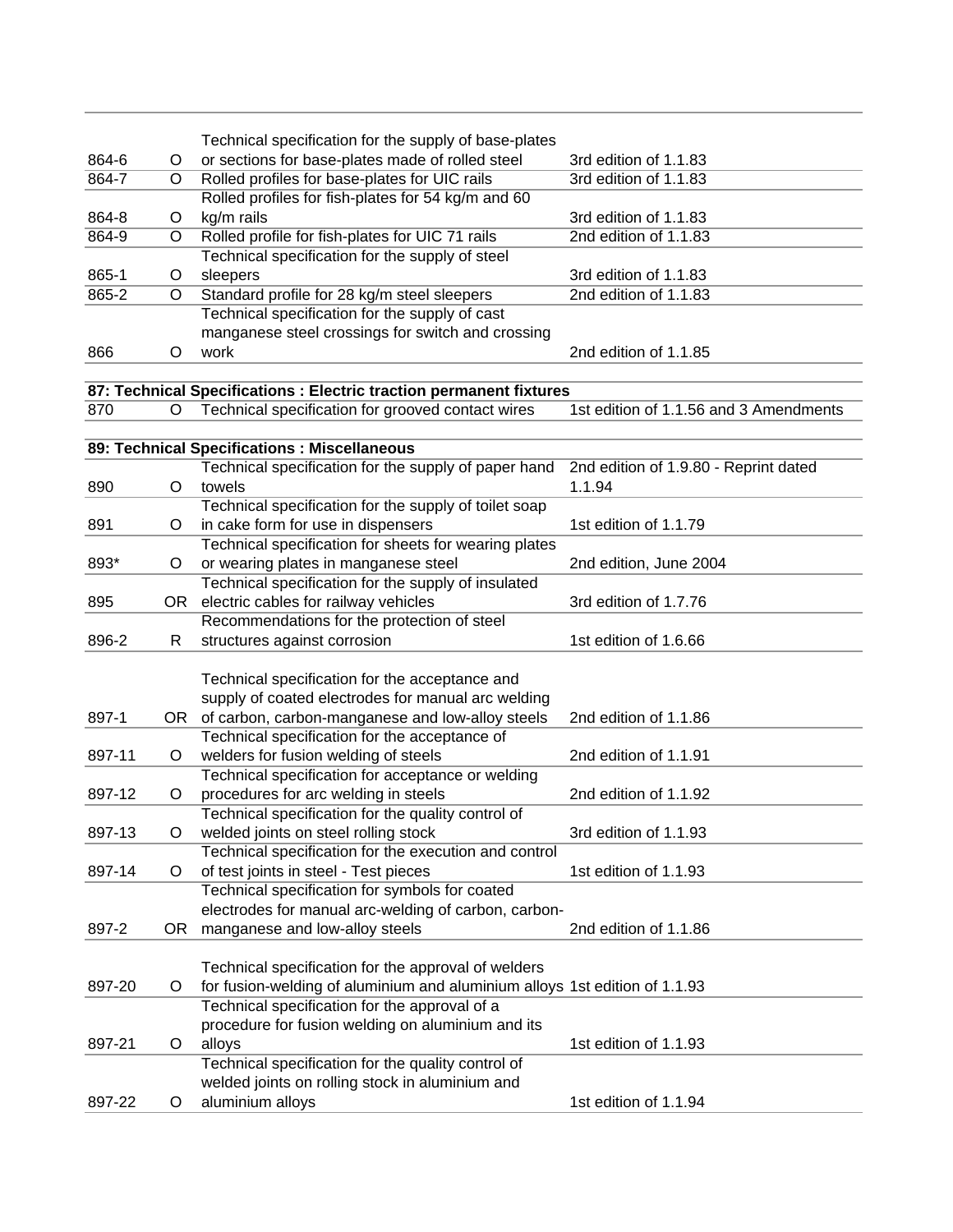|           |         | Technical specification for the execution and control    |                                       |
|-----------|---------|----------------------------------------------------------|---------------------------------------|
|           |         | of test joints in aluminium and aluminium alloys         |                                       |
| 897-23*   | $\circ$ | (Mock-ups)                                               | 2nd edition, June 2004                |
|           |         | Technical specification for the acceptance and           |                                       |
|           |         | supply of combinations of wire electrodes and flux       |                                       |
|           |         | for automatic submerged arc welding of carbon,           |                                       |
| 897-4     |         | OR carbon-manganese and low-alloy steels                 | 2nd edition of 1.1.87                 |
|           |         | Technical specification for a system of symbols for      |                                       |
|           |         | wire electrodes and flux for automatic submerged         |                                       |
|           |         | arc welding of carbon, carbon-manganese and low-         |                                       |
| 897-5     |         | OR alloy steels                                          | 2nd edition of 1.1.87                 |
|           |         | Technical specification for the acceptance of            |                                       |
|           |         | combinations of wire electrodes (solid or cored) and     |                                       |
|           |         | gases and also for the supply of wire electrodes         |                                       |
|           |         | (solid or cored) for automatic and semi-automatic        |                                       |
|           |         | gas-shielded welding of plain carbon or low-alloy        |                                       |
| 897-6     | OR .    | steels                                                   | 2nd edition of 1.1.86                 |
|           |         | Technical specification for a system of symbols for      |                                       |
|           |         | solid or cored wire-electrodes, gases and wire-          |                                       |
|           |         | electrode and gas combinations for automatic and         |                                       |
|           |         | semi-automatic gas-shielded welding of plain             |                                       |
| 897-7     |         | OR carbon or low-alloy steels                            | 2nd edition of 1.1.86                 |
|           |         |                                                          |                                       |
|           |         | Technical specification for determining the nominal      |                                       |
|           |         | output and coefficient of reposition of cored wire       |                                       |
|           |         | electrodes for automatic and semi-automatic gas-         |                                       |
| 897-8     | OR      | shielded welding of plain carbon or low-alloy steels     | 2nd edition of 1.1.88                 |
|           |         | Technical specification for the preparation for          |                                       |
|           |         | welding of the edges of rolled products made of          |                                       |
|           |         | plain carbon or low-alloy steels with a tensile          |                                       |
|           |         | strength of less than 610 N/mm2, for arc welding         |                                       |
|           |         | with coated electrodes and for semi-automatic arc        |                                       |
| 897-9     | O       | welding                                                  | 2nd edition of 1.7.79 and Amendment 1 |
|           |         | Provision of services relating to the quality of railway |                                       |
| 898       | R       | products: General framework                              | 2nd edition, June 1999                |
|           |         |                                                          |                                       |
|           |         | 90: Information Technology, Miscellaneous: Documentation |                                       |
|           |         | International cooperation regarding railway              |                                       |
|           |         | documentation - Data capture rules for leaflet 900-1 -   |                                       |
| $900 - 2$ | OR.     | Bibliography input form                                  | Withdrawn on 1.4.02                   |
|           |         | International cooperation regarding railway              |                                       |
|           |         | documentation - Recommendations for the                  |                                       |
|           |         | exchange of computerised files and use of                |                                       |
| $900 - 4$ | OR      | telecommunications                                       | Withdrawn on 1.4.02                   |
|           |         | Use of polymeric materials for railway                   |                                       |
|           |         | superstructure and infrastructure and in engineering     |                                       |
| 901       | L       | structures                                               | 1st edition of 1.1.77                 |
|           |         | Procedure, method and organisation for the               |                                       |
|           |         | development of international Computer systems            |                                       |
| 902       | O       | within the UIC-PROMETEO                                  | Withdrawn on 1.7.04                   |
|           |         |                                                          |                                       |
|           |         |                                                          |                                       |

**91: Information Technology, Miscellaneous : Remote data transmission and data processing**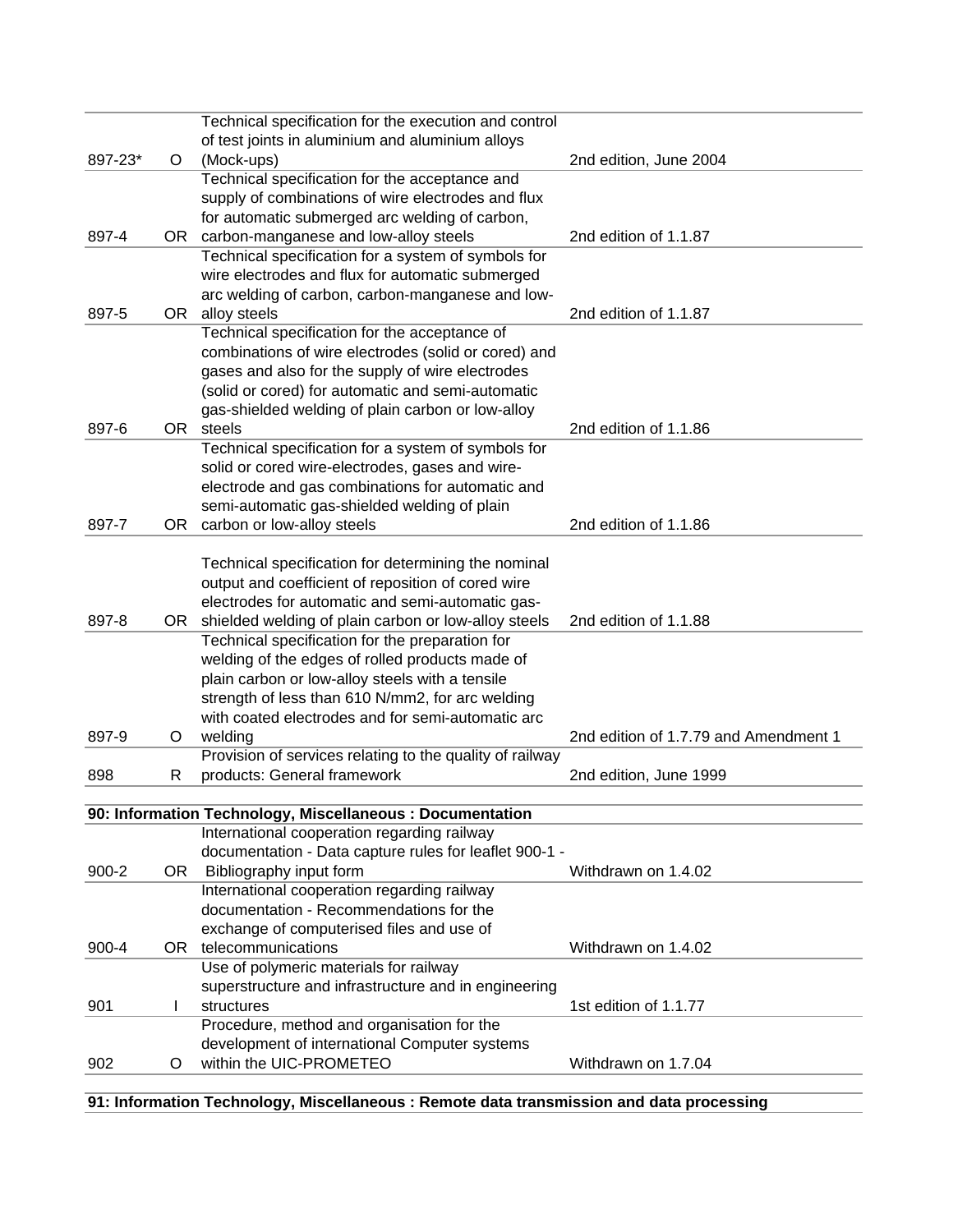|           |                | Railway Public Key Infrastructure                                               |                                             |
|-----------|----------------|---------------------------------------------------------------------------------|---------------------------------------------|
| 910       | R              | Recommendations for Interoperability                                            | 1st edition, May 2004 - Original            |
|           |                | Standard provisions for modems and transmission                                 |                                             |
|           |                | lines used in data links with a binary rate of 600 to                           |                                             |
| $911 - 4$ |                | ORI 9600 bits/s                                                                 | 2nd edition of 1.1.83                       |
|           |                | Principles governing standard messages for data                                 |                                             |
| 912       | O              | exchange at international level                                                 | 2nd edition of 1.7.94 and 2 Amendments      |
|           |                |                                                                                 |                                             |
|           |                | Exchange of information between railways by                                     | 2nd edition of 1.1.70 and 2 Amendments,     |
| $912 - 2$ | O              | means of magnetic tape                                                          | brought up-to-date on 1.1.79                |
|           |                | Directory of railway messages in the EDIFACT                                    |                                             |
| 912-3     | $\circ$        | structure                                                                       | 2nd edition of 1.7.98                       |
| 913       | OR.            | Self-checking of registration numbers                                           | 1st edition of 1.1.64                       |
|           |                | Technical security standards for electronic sales                               |                                             |
|           |                | and distribution systems (This Leaflet is to be                                 |                                             |
|           |                |                                                                                 |                                             |
| 914       | R              | published in English only)                                                      | 1st edition, August 2006                    |
|           |                | Structured (data model) representation of                                       |                                             |
|           |                | passenger traffic data                                                          |                                             |
| 915       |                | (This Leaflet is to be published in English only)                               | 2nd edition, February 2009                  |
|           |                |                                                                                 |                                             |
|           |                | Technical provisions for the international                                      |                                             |
| $917 - 1$ | RI             | interconnected Railway data transmission networks                               | 4th edition, July 2007                      |
|           |                | Maintenance of the international railway data                                   |                                             |
| $917 - 2$ |                | ORI transmission network for use by the railways                                | 3rd edition, May 2004                       |
|           |                | Standardized Interface for Telematics Applications                              |                                             |
| $917 - 3$ | R <sub>l</sub> | (This leaflet will only be published in english)                                | 1st edition, July 2011                      |
|           |                |                                                                                 |                                             |
|           |                | Information and instructions for the maintenance of                             |                                             |
|           |                | the telecommunication lines used by the railways for                            |                                             |
| 917-4     | OR.            | the interconnection of data transmission networks                               | 3rd edition, October 2004                   |
|           |                | Description of the HERMES system                                                |                                             |
| 917-5     | O              | (This Leaflet is to be published in English only)                               | 3rd edition, June 2009                      |
| 917-6     | $\circ$        | Hermes high-level protocols                                                     | Withdrawn on 1.7.04                         |
| $917 - 7$ | $\circ$        | Description of the HERMES transport station                                     | Leaflets withdrawn on 1.7.04                |
| 917-8     | $\circ$        | X.400 - Message Handling Systems                                                | Leaflets withdrawn on 1.7.04                |
| 917-9     | O              | File transfer, access and management - FTAM                                     | Withdrawn on 1.7.04                         |
|           |                |                                                                                 |                                             |
|           |                | Electronic seat/berth reservation and electronic                                |                                             |
| 918-0     | $\circ$        | production of travel documents - General regulations 2nd edition, December 2005 |                                             |
|           |                | Electronic reservation of seats/berths and electronic                           |                                             |
|           |                | production of travel documents - Exchange of                                    |                                             |
| 918-1     | $\circ$        | messages                                                                        | 5th edition, June 2011                      |
|           |                | Electronic seat/berth reservation and electronic                                | 4th edition, December 2010 - Original       |
|           |                | issuing of transport documents RCT2 Standard                                    | (This leaflet may be viewed in full only by |
| 918-2     | $\circ$        | (This leaflet is to be published only in english)                               | UIC Members)                                |
|           |                |                                                                                 | 1st edition, May 2007 - Original            |
|           |                | International Rail Ticket for Home Printing                                     | (This leaflet may be viewed in full only by |
| 918-3     | $\circ$        | (This leaflet is to be published only in english)                               | <b>UIC Members)</b>                         |
|           |                | Data exchange for ticket check and after sales                                  |                                             |
|           |                | operations with electronic information (barcodes,                               |                                             |
|           |                | other security certificates)                                                    |                                             |
| 918-4     | R              | (This Leaflet is to be published only in English)                               | 1st edition, August 2011                    |
|           |                |                                                                                 |                                             |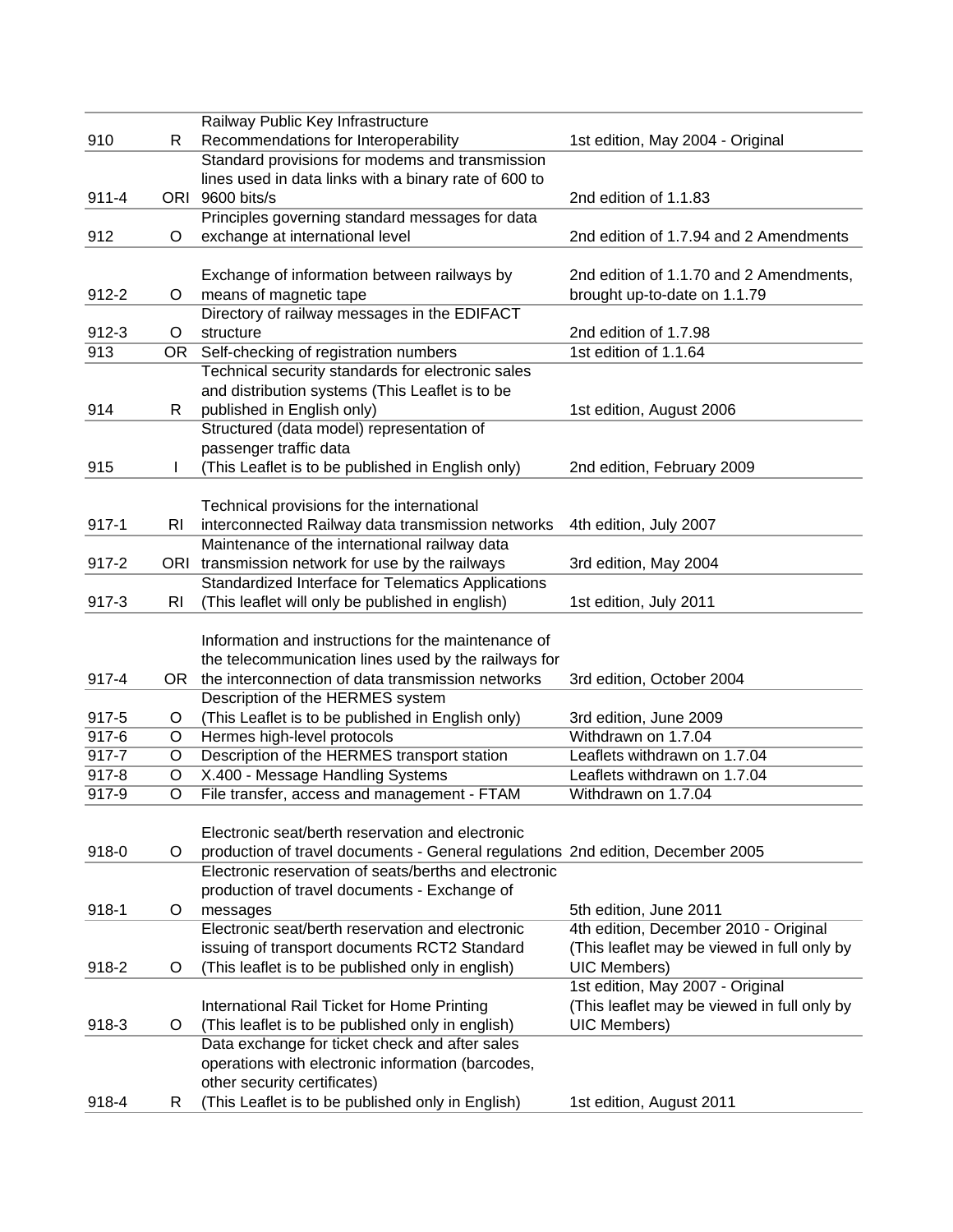|            |         | Electronic reservation of assistance for persons with                                  |                                            |
|------------|---------|----------------------------------------------------------------------------------------|--------------------------------------------|
|            |         | reduced mobility - Exchange of messages                                                |                                            |
| 918-6      | O       | (This leaflet will only be published in english)                                       | 1st edition, July 2011                     |
|            |         |                                                                                        |                                            |
|            |         | Specification of criteria for the computer-aided                                       |                                            |
| 919*       | R       | production of passenger and freight train timetables                                   | 2nd edition, August 2002                   |
|            |         |                                                                                        |                                            |
|            |         | 92: Information Technology, Miscellaneous: Coding                                      |                                            |
|            |         | General principles governing the preparation and                                       |                                            |
| 920        | O       | administration of coding                                                               | 5th edition, June 2004                     |
|            |         | Standard numerical coding for railway undertakings,                                    |                                            |
|            |         | infrastructure managers and others companies                                           |                                            |
| $920 - 1$  | O       | involved in rail-transport chains                                                      | 6th edition, November 2005                 |
| 920-10     | O       | Standard numerical code for railway customers                                          | 1st edition of 1.7.74 and 1 Amendment      |
|            |         | Standard numerical coding of information                                               |                                            |
|            |         | concerning damage occurring abroad to the various                                      |                                            |
| 920-11     | O       | parts of wagons                                                                        | 1st edition of 1.4.74                      |
|            |         | Standard numerical coding of damage to freight in                                      |                                            |
| 920-12     | $\circ$ | international traffic                                                                  | 1st edition of 1.10.78                     |
|            |         | Standard coding and data strctures of general                                          |                                            |
| 920-13     | O       | information required for international freight traffic                                 | 2nd edition, April 2011                    |
|            |         | Standard numerical country coding for use in railway                                   |                                            |
| 920-14     | O       | traffic                                                                                | 2nd edition, March 2005                    |
|            |         | Standard numerical coding of unit loads and                                            |                                            |
| 920-15     | O       | transport packaging                                                                    | 2nd edition, January 2004                  |
| $920 - 2$  | O       | Standard numerical coding of locations                                                 | 5th edition, January 2010                  |
| $920 - 3*$ | O       | Standard coding of currencies                                                          | 5th edition, December 2000                 |
| $920 - 4$  |         | ORI Standard coding of dates and periods                                               | 3rd edition, May 2004                      |
|            |         | Standard numerical coding of routings for                                              |                                            |
| 920-5      | O       | international goods traffic                                                            | 1st edition of 1.1.70 and 1 Amendment      |
|            |         | Standard numerical coding of additional charges,                                       |                                            |
| $920 - 6$  | O       | customs duties and other charges                                                       | 3rd edition, June 2011                     |
|            |         | Standard numerical coding for instructions                                             |                                            |
| 920-7      | O       | concerning methods of payment                                                          | 2nd edition, July 2011                     |
|            |         | Standard numerical coding of international freight                                     |                                            |
| $920 - 8$  | $\circ$ | tariffs                                                                                | 2nd edition, October 2002                  |
|            |         | Standard numerical coding of international                                             |                                            |
| 920-9      | O       | passenger routes                                                                       | 2nd edition, March 2009                    |
|            |         |                                                                                        |                                            |
|            |         | 96: Information Technology, Miscellaneous : Staff                                      |                                            |
|            |         | Qualification and certification of personnel                                           |                                            |
|            |         | responsible for the non-destructive testing of rolling-                                |                                            |
|            |         | stock components and assemblies in the course of                                       |                                            |
| 960*       | O       | maintenance operations                                                                 | 2nd edition, December 2001                 |
|            |         | Guidelines - Required competencies and relevant                                        |                                            |
|            |         | training for management to improve safety                                              |                                            |
| 961        | R       | performance                                                                            | 1st edition, February 2005                 |
|            |         |                                                                                        | 3rd edition of 1.1.93 (This Leaflet may be |
| 962        |         | Secondment of management staff to foreign railways viewed in full by UIC Members only) |                                            |
|            |         |                                                                                        |                                            |
| 963        | O       | Free travel for train staff on international services                                  | 1st edition of 28.5.67 and 2 Amendments    |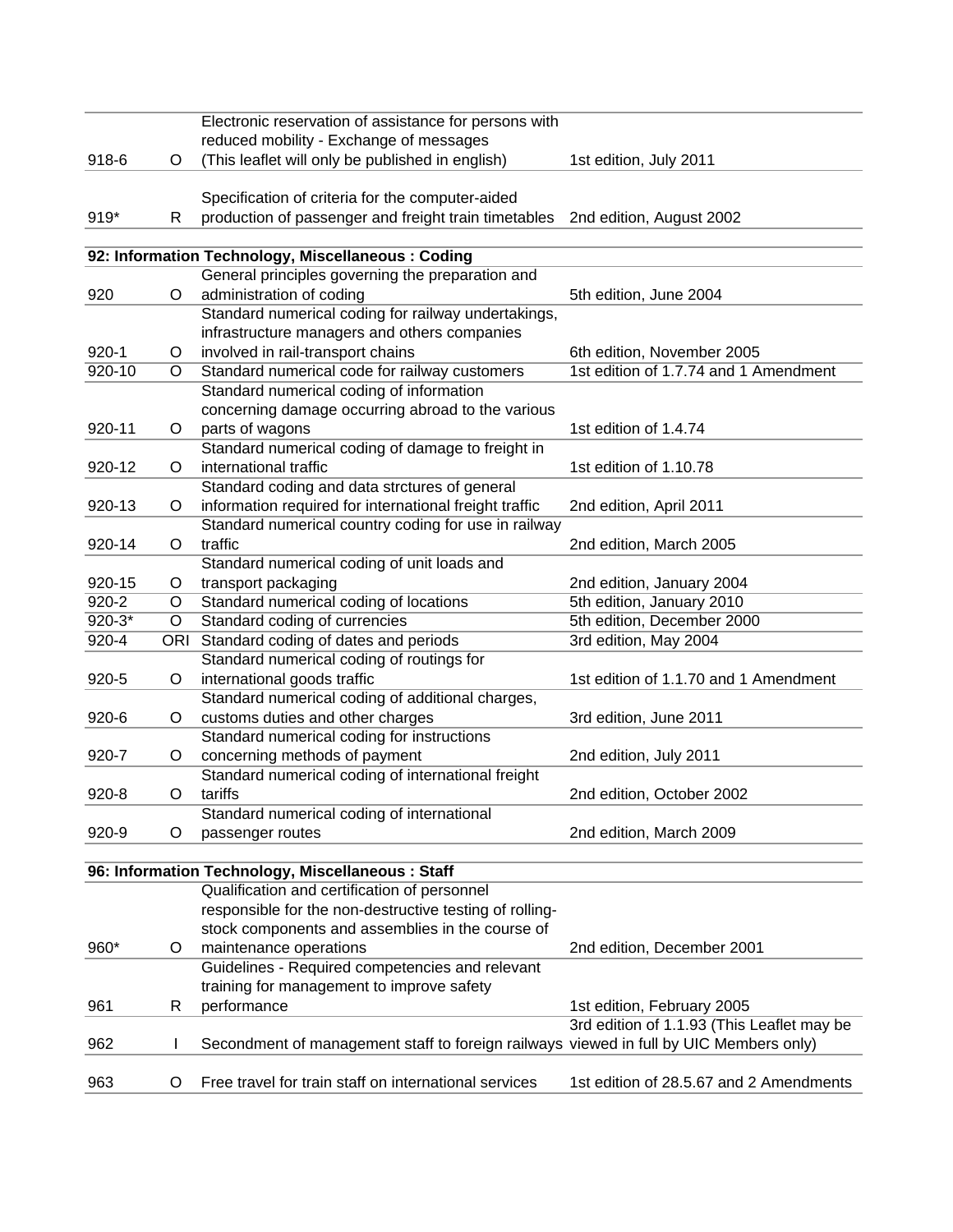|                 |    | International cooperation amongst railways in                                                          |                                            |
|-----------------|----|--------------------------------------------------------------------------------------------------------|--------------------------------------------|
| 964             | R  | connection with applied psychology                                                                     | 1st edition of 1.1.77                      |
|                 |    | Instructions governing the behaviour and safety of                                                     |                                            |
| 965             | R  | staff working on the track (obsolete)                                                                  | 1st edition of 1.1.80 out of print         |
|                 |    | Measures intended to promote safety-                                                                   |                                            |
| 966             | R  | consciousness in staff                                                                                 | 1st edition of 1.1.80                      |
| $967*$          | R  | Safety of shunting staff at work (obsolete)                                                            | 2nd edition, April 2002: out of print      |
|                 |    | Safety requirements to be taken into consideration                                                     |                                            |
|                 |    | in the design and use of heavy track maintenance                                                       |                                            |
| 968             | R  | machines                                                                                               | Withdrawn on 1.6.04                        |
|                 |    | Safety of staff working in tunnels during normal                                                       |                                            |
| 969             | R  | service                                                                                                | 2nd edition of 1.7.95                      |
|                 |    |                                                                                                        |                                            |
|                 |    | 98: Information Technology, Miscellaneous : Supplies                                                   |                                            |
|                 |    | Use of tariff contracts and order contracts for                                                        |                                            |
| 980             |    | restocking                                                                                             | 2nd edition of 1.7.78                      |
|                 |    | Collaboration between the supplies departments                                                         |                                            |
|                 |    | and the commercial departments of the various                                                          | 2nd edition of 1.7.78 and 1 Amendment      |
|                 |    | railways for the purpose of orders placed in foreign                                                   | (This Leaflet may be viewed in full by UIC |
| 981             | R. | countries                                                                                              | Members only)                              |
|                 |    | Economic limit between direct purchasing and                                                           |                                            |
| 982-2           | R  | centralised restocking                                                                                 | 1st edition of 1.1.70                      |
|                 |    | General clauses and conditions applicable to                                                           |                                            |
| 983             | R  | supplies and rolling stock contracts                                                                   | 2nd edition of 1.1.78                      |
|                 |    |                                                                                                        |                                            |
|                 |    | 99: Information Technology, Miscellaneous : Miscellaneous agreements                                   |                                            |
|                 |    | Division between railways of the financial                                                             |                                            |
|                 |    | consequences in the event of injury or damage                                                          | 4th edition of 1.1.74 (This Leaflet may be |
| 990             | O  | occurring during the course of tests                                                                   | viewed in full by UIC Members only)        |
|                 |    | Responsibility of the operating railway for injury                                                     |                                            |
|                 |    | caused to railway staff and to members of their                                                        | 2nd edition of 1.1.74 (This Leaflet may be |
| 991             | O  | family while travelling                                                                                | viewed in full by UIC Members only)        |
|                 |    | Apportionment between railway undertakings (RU)                                                        |                                            |
|                 |    | of compensation for damage or injury resulting from                                                    |                                            |
| 992             | Ő  | the use or running of privately owned wagons                                                           | 9th edition, January 2004                  |
|                 |    | Specimen agreement governing the reciprocal use                                                        | 1st edition of 1.3.86                      |
| 993             | R  | of service marks without charge                                                                        |                                            |
|                 |    |                                                                                                        |                                            |
|                 |    | 9a: Information Technology, Miscellaneous : Reports<br>Rules to be followed when implementing computer |                                            |
|                 |    | projects: preliminary analysis (Report A), conceptual                                                  |                                            |
|                 |    | analysis and invitation to tender (Report B), decision                                                 |                                            |
|                 |    | for implementation (Report C), commissionning and                                                      |                                            |
| <b>INF 1/84</b> |    | maintenance                                                                                            | May 1984                                   |
|                 |    |                                                                                                        |                                            |
|                 |    | 93: Information Technology, Miscellaneous : Exchange of Energy consumption data                        |                                            |
|                 |    | Exchange of data for cross-border railway energy                                                       |                                            |
| 930             | R  | settlement                                                                                             | 1st edition, September 2009 - Original     |
|                 |    |                                                                                                        |                                            |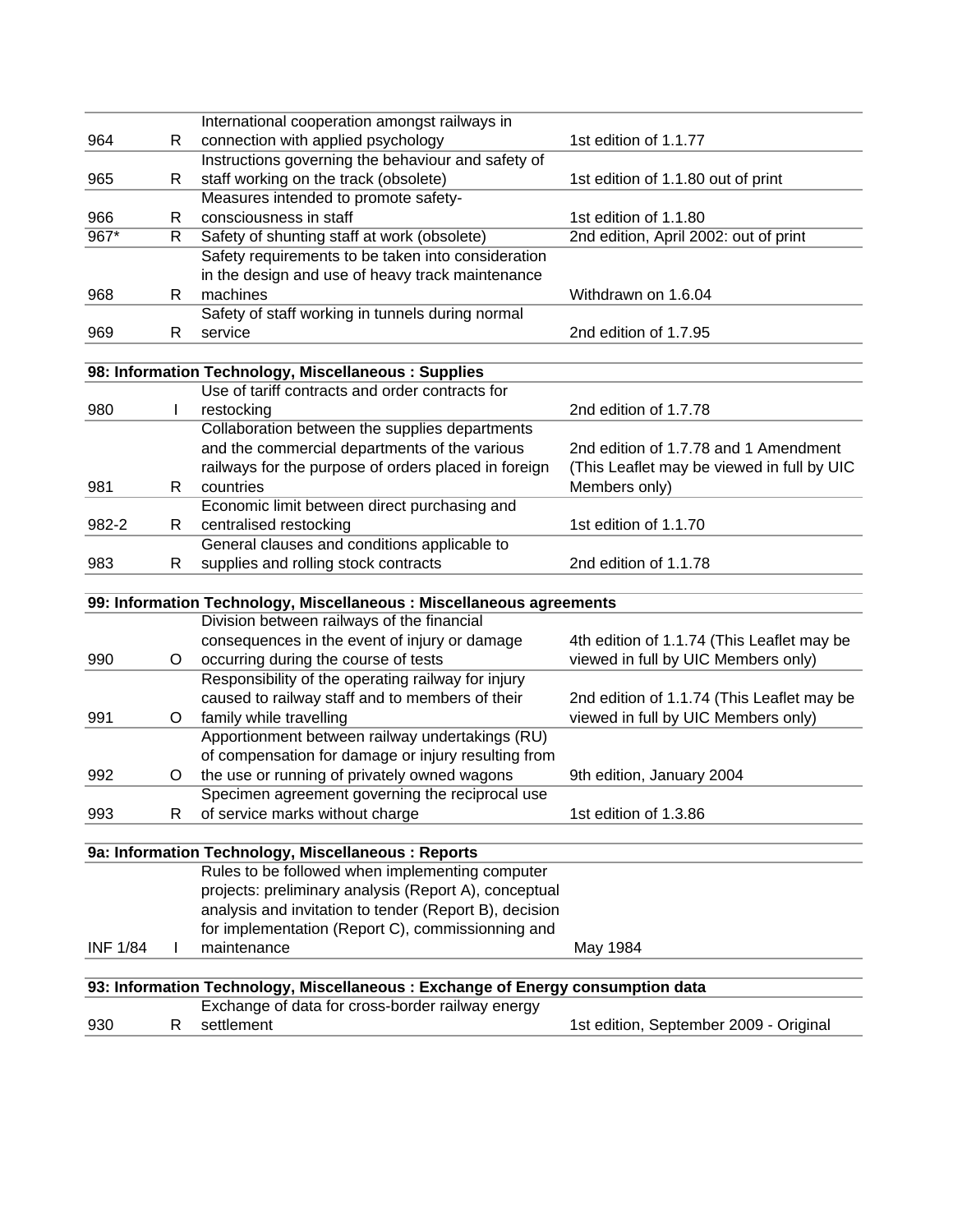## SUSTRAIL 2.1.1 TSI and Standards Summary:- Table A.07 **Applicable standards in CR Control-Command and Signalling TSI (2006/679/EC)**

| mandatory)          |                                         |                                                       |
|---------------------|-----------------------------------------|-------------------------------------------------------|
| <b>TSI Sections</b> | <b>Characteristics</b>                  | <b>Mandatory Specifications or Standards</b>          |
|                     | Visibility of track-side Control-       |                                                       |
| 4.2.16              | Command objects                         | Reserved 06E068 ETCS marker board definition          |
|                     | Interface to the Subsystem Rolling      | EN 50125-1: 1999 Railway applications -               |
|                     | Stock: Physical environmental           | Environmental conditions for equipment - Part 1:      |
| 4.3.2.5 Index A4    | conditions                              | equipment on board rolling stock                      |
|                     | Electromagnetic Compatibility between   | EN 50121-3-2: 2000 Railway applications -             |
|                     | Rolling Stock and Control Command       | Electromagnetic compatibility - Part 3-2: Rolling     |
| 4.3.2.6 Index A6    | On-Board equipment                      | $stock - Apparatus$                                   |
|                     |                                         | EN 50125-3: 2003 Railway applications -               |
|                     | Interfaces to Subsystem Infrastructure: | Environmental conditions for equipment - Part 3:      |
| 4.3.3.3 Index A5    | Physical environmental conditions       | equipment for signalling and telecommunications       |
|                     |                                         | EN 50121-4: 2000 Railway applications -               |
|                     |                                         | Electromagnetic compatibility - Part 4: Emission and  |
|                     | Interfaces to Subsystem Infrastructure: | immunity of the signalling and telecommunications     |
| 4.3.3.4 Index A7    | <b>Electromagnetic Compatibility</b>    | apparatus                                             |
|                     |                                         | EN 50121-3-2: 2000 Railway applications -             |
|                     | Interfaces to Subsystem Infrastructure: | Electromagnetic compatibility - Part 3-2: Rolling     |
| 4.3.3.4 Index A6    | <b>Electromagnetic Compatibility</b>    | stock - Apparatus                                     |
|                     |                                         | EN 50121-4: 2000 Railway applications -               |
|                     |                                         | Electromagnetic compatibility - Part 4: Emission and  |
|                     | Interfaces to Subsystem Energy:         | immunity of the signalling and telecommunications     |
| 4.3.4.1. Index A7   | Electromagnetic Compatibility:          | apparatus                                             |
|                     |                                         | EN 50121-3-2: 2000 Railway applications $-$           |
|                     | Interfaces to Subsystem Energy:         | Electromagnetic compatibility - Part 3-2: Rolling     |
| 4.3.4.1. Index A6   | Electromagnetic Compatibility:          | stock - Apparatus                                     |
|                     |                                         | EN 50126: 1999 Railway applications - The             |
|                     |                                         | specification and demonstration of reliability,       |
|                     |                                         | availability, maintain-ability and safety (RAMS) Part |
|                     |                                         | 1: Basic requirements and generic process Part 2:     |
|                     |                                         | Guide to the application of EN 50126-1 for safety     |
|                     |                                         | (CLC/TR) Part 3: Guide to the application of EN       |
| 6.1.2 Index A1      | Interoperability constituents: Modules  | 50126-1 for rolling stock RAM (CLC/TR)                |
|                     |                                         | EN 50128: 2001 Railway applications -                 |
|                     |                                         | Communication, signalling and processing systems      |
|                     |                                         | - Software for railway control and protection         |
| 6.1.2 Index A2      | Interoperability constituents: Modules  | systems                                               |
|                     |                                         |                                                       |
|                     |                                         | EN 50129: 2003 Railway applications -                 |
|                     |                                         | Communication, signalling and processing systems      |
| 6.1.2 Index A3      | Interoperability constituents: Modules  | - Safety related electronic systems for signalling    |
|                     |                                         | EN 50126: 1999 Railway applications - The             |
|                     | Modules: Conditions for use of Modules  | specification and demonstration of reliability,       |
| 6.2.2.3 Index A1    | for on-board and trackside Assemblies   | availability, maintain-ability and safety (RAMS)      |

# *Standards or other documents referred to in the CR Control-Command and Signalling TSI (and therefore*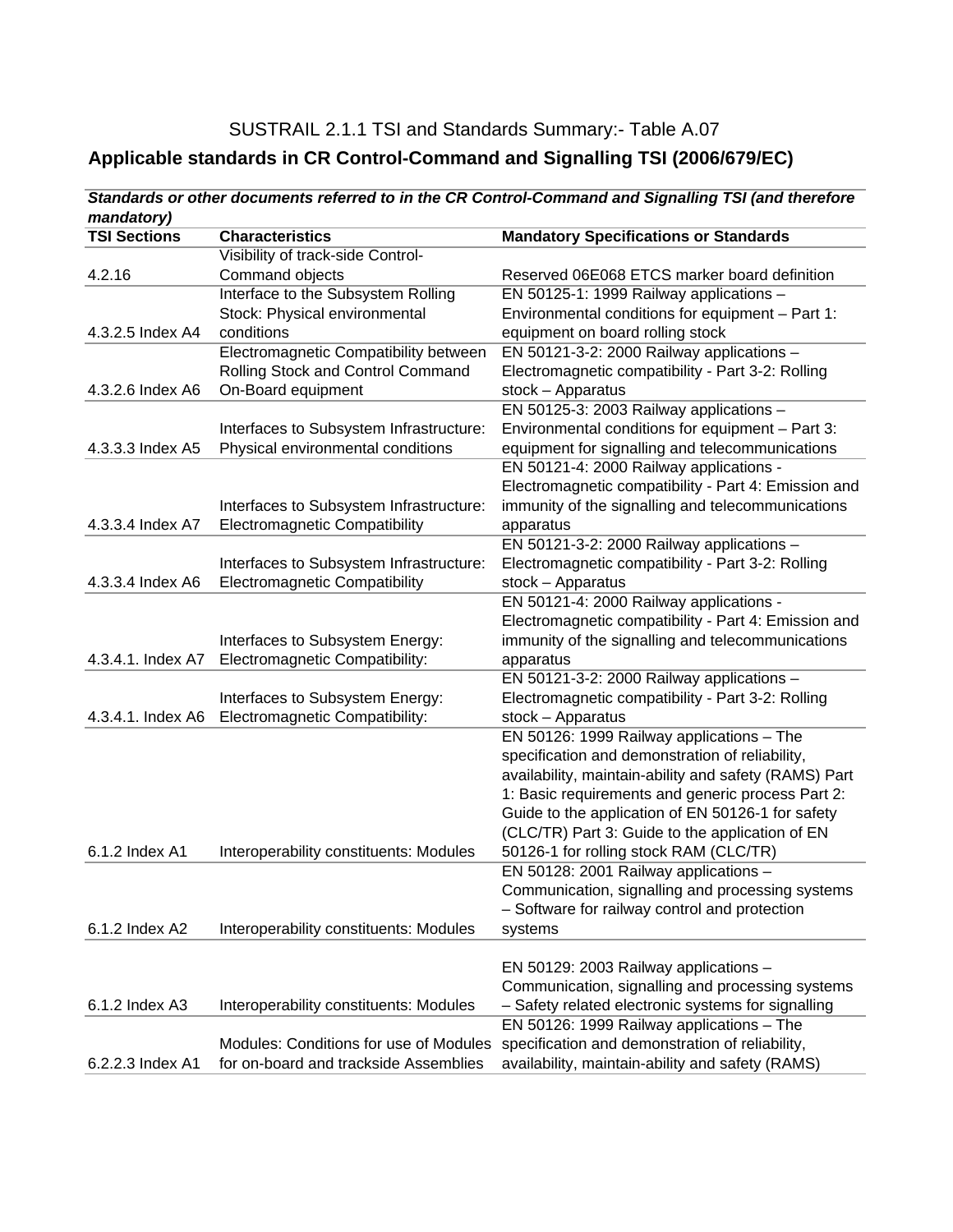|                         |                                             | EN 50128: 2001 Railway applications -                  |
|-------------------------|---------------------------------------------|--------------------------------------------------------|
|                         |                                             | Communication, signalling and processing systems       |
|                         |                                             | - Software for railway control and protection          |
| 6.2.2.3 Index A2        |                                             | systems                                                |
|                         |                                             |                                                        |
|                         |                                             | EN 50129: 2003 Railway applications -                  |
|                         |                                             | Communication, signalling and processing systems       |
| 6.2.2.3 Index A3        |                                             | - Safety related electronic systems for signalling     |
|                         | List of specific technical charac-teristics |                                                        |
|                         | and the requirements associated with        | EN 50238: 2003 Railway applications -                  |
| ANNEX C List,           | an interoperable line and with an           | Compatibility between rolling stock and train          |
| N° 9 Index A8           | interoperable train                         | detection systems                                      |
|                         | Susceptibility of track-side C/C            |                                                        |
|                         | equipment to emisszion from trains in       |                                                        |
|                         | terms of EMC Electromagn. emission          | Parts added: Part 2: Compatibility with track circuits |
|                         | of the train with respect to admission of   | Part 3: Compatibility with axle counters (version      |
| (ref to EN 50238)       | the trains in terms of EMC                  | 2003 will become Part 1)                               |
|                         |                                             | EN 50125-3: 2003 Railway applications -                |
| ANNEX C List,           | Climatic conditions and physical            | Environmental conditions for equipment - Part 3:       |
| $N^{\circ}$ 10 Index A5 | conditions along the line                   | equipment for signalling and telecommunications        |
|                         | Climatic conditions and physical            | EN 50125-1: 1999 Railway applications -                |
| ANNEX C List,           | conditions in which the on-board            | Environmental conditions for equipment - Part 1:       |
| $N^{\circ}$ 10 Index A4 | assembly can work                           | equipment on board rolling stock                       |
|                         |                                             |                                                        |

*Standards or other documents not referred in the CR Control-Command and Signalling TSI (and therefore voluntary)* 

*The list of voluntary standards is available in Annex A of CCS TSI as modified by Commission Decision*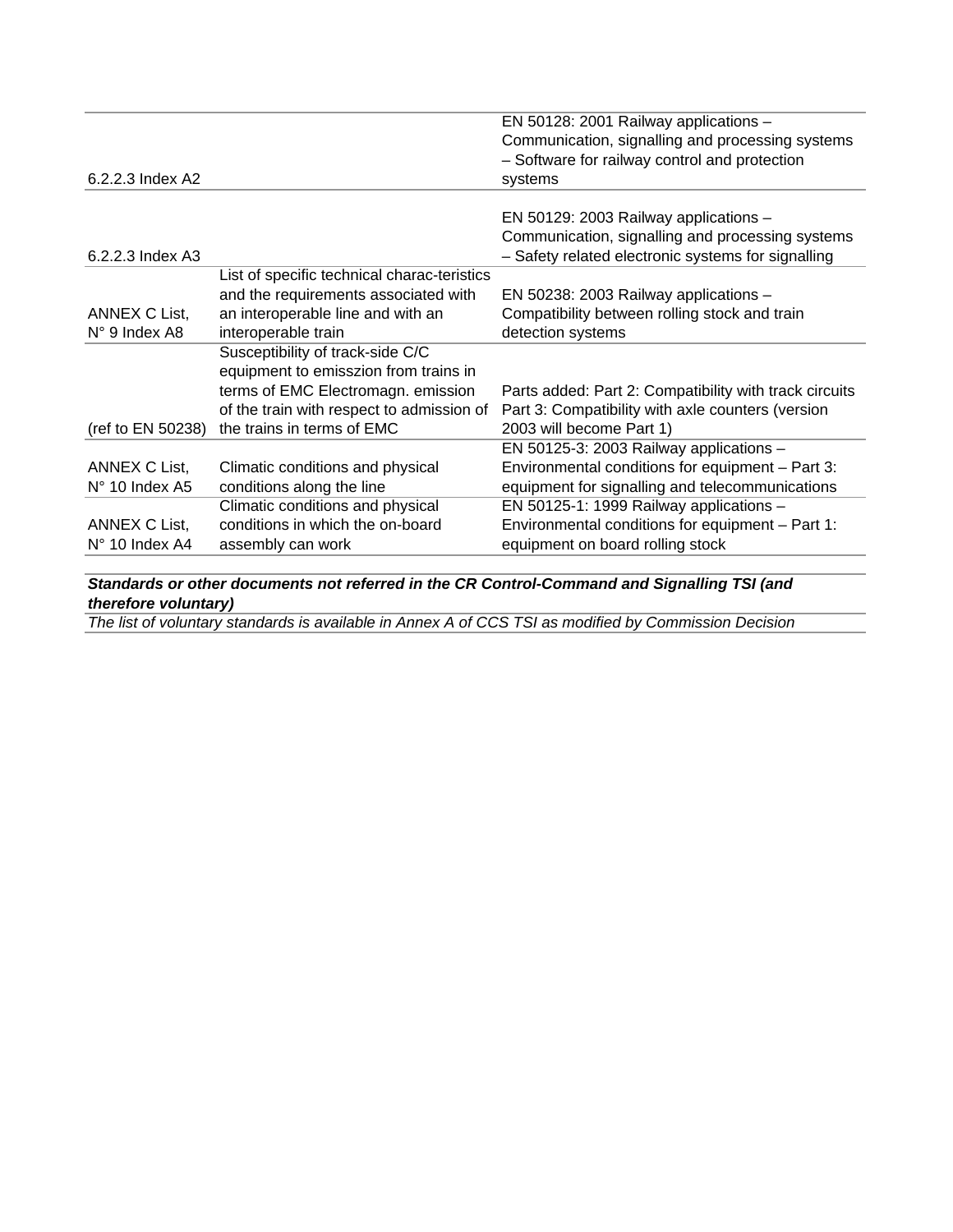### SUSTRAIL 2.1.1 TSI and Standards Summary:- Table A.08

### **Applicable standards in CR Operation TSI (2006/920/EC)**

| Standards or other documents referred to in the CR operation TSI (and therefore mandatory) |                                     |                                                   |  |
|--------------------------------------------------------------------------------------------|-------------------------------------|---------------------------------------------------|--|
| <b>TSI Sections</b>                                                                        | <b>Characteristics</b>              | <b>Mandatory Specifications or Standards</b>      |  |
|                                                                                            |                                     | EN 14033-1 Railway applications $-$ Track $-$     |  |
|                                                                                            |                                     | Technical requirements for railbound construction |  |
|                                                                                            |                                     | and maintenance machines - Part 1: Running of     |  |
| Annex P14.                                                                                 | Letter marking for special vehicles | railbound                                         |  |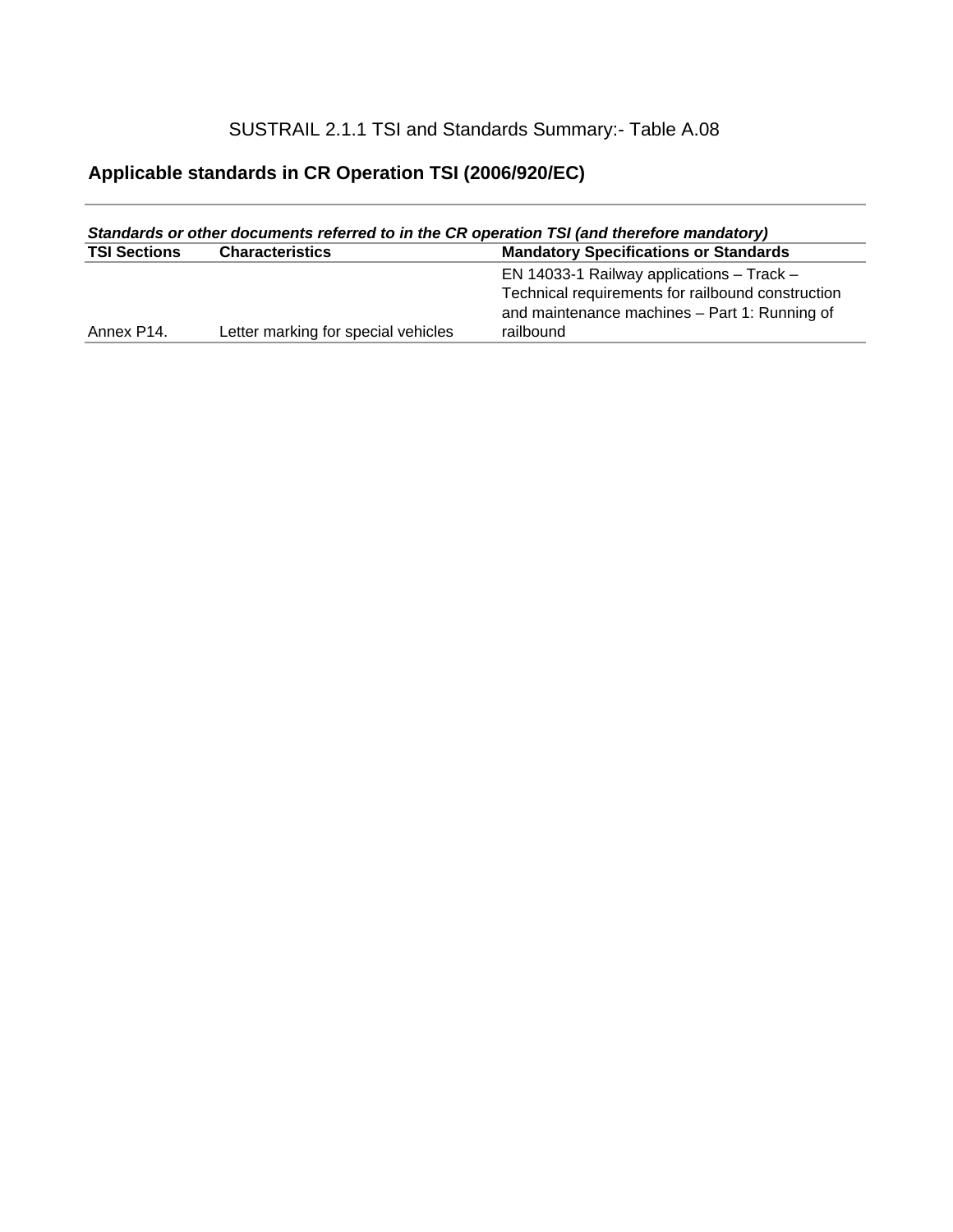#### SUSTRAIL 2.1.1 TSI and Standards Summary:- Table A.09

### **Applicable standards in CR Rolling stock - Freight wagons TSI (2006/861/EC)**

| mandatory)          | olandarus or oliner uocuments referred to in the rolling stock- ireignt wagons i or fand therefore |                                                      |
|---------------------|----------------------------------------------------------------------------------------------------|------------------------------------------------------|
| <b>TSI Sections</b> | <b>Characteristics</b>                                                                             | <b>Mandatory Specifications or Standards</b>         |
|                     | General Annex ZZ Structures and                                                                    | EN 12663:2000 Railway applications - Structural      |
|                     | mechanical parts, Permissible stress                                                               | requirements of railway vehicle bodies Section 3     |
| 4.2.2.3.1           | based on elongation criteria                                                                       | and 5 Clauses 3.4 and $3.6$ + clause 3.4.3           |
|                     | Longitudinal Design Loads Annex Z                                                                  | EN 12663:2000 Railway applications - Structural      |
|                     | Structures and mechanical parts,                                                                   | requirements of railway vehicle bodies Clause 3.4 +  |
| 4.2.2.3.2.1         | Impact (Buffing) test                                                                              | Tables 1-4                                           |
|                     |                                                                                                    | EN 12663:2000 Railway applications - Structural      |
| 4.2.2.3.2.2         | Maximum Vertical Load                                                                              | requirements of railway vehicle bodies Table 8       |
|                     |                                                                                                    | EN 12663:2000 Railway applications - Structural      |
| 4.2.2.3.2.3         | Load combinations                                                                                  | requirements of railway vehicle bodies 3.4 +4.4      |
|                     |                                                                                                    | EN 12663:2000 Railway applications - Structural      |
|                     |                                                                                                    | requirements of railway vehicle bodies 4.3.2 +       |
| 4.2.2.3.2.4         | Lifting and Jacking                                                                                | Tables 9-10                                          |
|                     |                                                                                                    | EN 12663:2000 Railway applications - Structural      |
|                     | <b>Equipment Attachment (Including</b>                                                             | requirements of railway vehicle bodies Tables 12-14  |
| 4.2.2.3.2.5         | body/bogie) - Annex Z                                                                              | of Section 4.5                                       |
|                     |                                                                                                    | EN 12663:2000 Railway applications - Structural      |
| 4.2.2.3.2.6         | Other Exceptional Loads Annex Y                                                                    | requirements of railway vehicle bodies               |
|                     | Sources of load input. Annex N; Annex                                                              | EN 12663:2000 Railway applications - Structural      |
| 4.2.2.3.3.1         | CC;                                                                                                | requirements of railway vehicle bodies               |
|                     |                                                                                                    | EN 12663 : 2000 Railway applications - Structural    |
|                     | Demonstration of fatigue strength                                                                  | requirements of railway vehicle bodies Clause 4.6 +  |
| 4.2.2.3.3.2         | Annex <sub>N</sub>                                                                                 | $5.2 + 6.3 + Table 16$                               |
|                     |                                                                                                    | EN 12972:2001 Tanks for transport of dangerous       |
|                     |                                                                                                    | goods - Testing, inspection and marking of metallic  |
| 4.2.2.6             | Dangerous goods                                                                                    | tanks                                                |
|                     |                                                                                                    | EN 12972 : 2001 Tanks for transport of dangerous     |
| 4.2.2.6.3           | Additional legislation applicable to tanks tanks                                                   | goods - Testing, inspection and marking of metallic  |
|                     |                                                                                                    | EN 12972 : 2001 Tanks for transport of dangerous     |
|                     |                                                                                                    | goods - Testing, inspection and marking of metallic  |
| 4.2.2.6.4           | Maintenance rules                                                                                  | tanks                                                |
| 4.2.4.1.2.7         | Air-supply                                                                                         | ISO 8573 Compressed air                              |
|                     |                                                                                                    | EN 60721-3-5:1997 Classification of environmental    |
|                     |                                                                                                    | conditions Part 3: Classification of groups of       |
|                     |                                                                                                    | environmental parameters and their severities        |
| 4.2.4.1.2.8         | Parking brake                                                                                      | Section 5: Ground vehicle installations              |
|                     |                                                                                                    | ISO 18000-6 : 2004 Information technology -- Radio   |
|                     |                                                                                                    | frequency identification for item management -- Part |
|                     | Communication Information between                                                                  | 6: Parameters for air interface communications at    |
| 4.2.5.2.2.          | ground and vehicle                                                                                 | 860 MHz to 960 MHz                                   |
|                     |                                                                                                    | EN 60721-3-5:1997 Classification of environmental    |
|                     |                                                                                                    | conditions Part 3: Classification of groups of       |
| 4.2.6.1.2.8         |                                                                                                    | environmental parameters and their severities        |
| 6.2.3.4.1.1.        | Resistance to pollution                                                                            | Section 5: Ground vehicle installations              |

*Standards or other documents referred to in the rolling stock- freight wagons TSI (and therefore*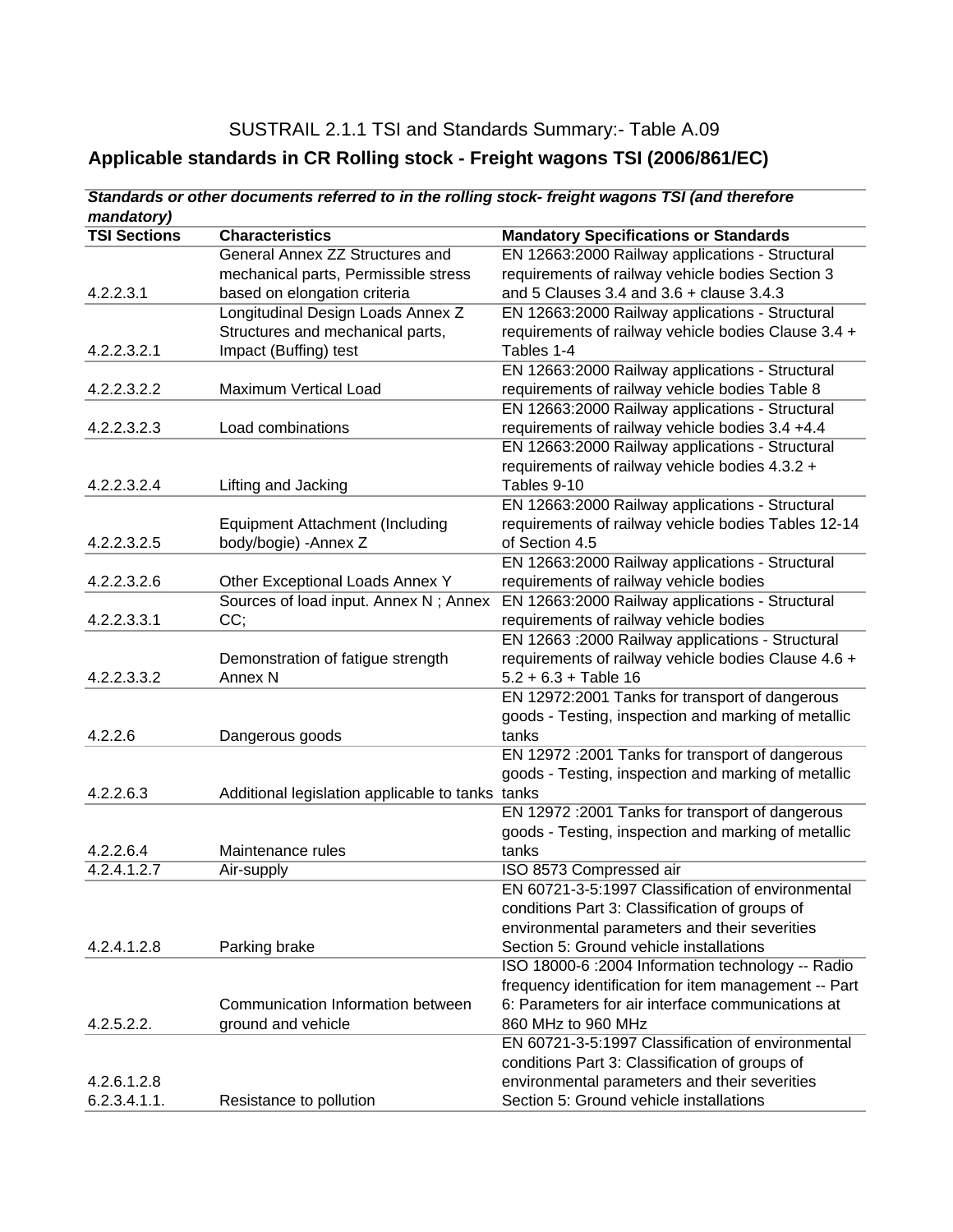|             |                                           | EN 50355: 2003 Railway applications - Railway<br>rolling stock cables having special fire performance - |
|-------------|-------------------------------------------|---------------------------------------------------------------------------------------------------------|
|             |                                           | Thin wall and standard wall - Guide to use.                                                             |
|             |                                           | EN ISO 4589-2: 1999 Plastics - Determination of                                                         |
|             |                                           | burning behaviour by oxygen index - Part 2:                                                             |
|             |                                           | Ambient-temperature test (ISO 4589-2:1996                                                               |
|             |                                           | EN ISO 5659-2: 1998 Plastics - Smoke generation -                                                       |
|             |                                           | Part 2: Determination of optical density by a single-                                                   |
|             |                                           | chamber test EN 1363-1: 1999 Fire resistance tests                                                      |
|             |                                           | - Part 1: General requirements                                                                          |
|             | Fire safety                               | ISO 5658-2: 1996 Reaction to fire tests -- Spread of                                                    |
|             |                                           | flame -- Part 2: Lateral spread on building products                                                    |
| 4.2.7.2.2.2 | Thermal insulation                        | in vertical configuration                                                                               |
|             |                                           | EN 1363-1:1999 Fire resistance tests - Part 1:                                                          |
| 4.2.7.2.2.3 | Design Rules                              | General requirements                                                                                    |
|             |                                           | EN ISO 4589-2: 1999 Plastics - Determination of                                                         |
|             |                                           | burning behaviour by oxygen index - Part 2:                                                             |
|             |                                           | Ambient-temperature test (ISO 4589-2:1996)                                                              |
|             |                                           | EN ISO 5659-2: 1998 Plastics - Smoke generation -                                                       |
|             |                                           | Part 2: Determination of optical density by a single-                                                   |
|             |                                           | chamber test                                                                                            |
|             |                                           | ISO 5658-2: 1996 Reaction to fire tests -- Spread of                                                    |
|             |                                           | flame -- Part 2: Lateral spread on building products                                                    |
| 4.2.7.2.2.4 | Material requirement                      | in vertical configuration                                                                               |
|             |                                           | EN 13775-1-2-3:2003 Railway applications -                                                              |
|             |                                           | Measuring of new and modified freight wagons -<br>Part 1: Measuring principles prEN 13775- 4-5-6        |
|             |                                           | Railway applications - Measuring of new and                                                             |
|             |                                           | modified freight wagons - Part 4: Bogies with 2                                                         |
| 6.2.3.2.3.  | Measuring the freight wagons              | wheelsets                                                                                               |
|             | Vehicle track interaction and gauging     |                                                                                                         |
|             | Kinematic Gauge 2.2.6. Coefficient of     |                                                                                                         |
| Annex C     | flexibility                               | UIC 505-5 (for flexibility coefficient calculation ratio)                                               |
|             |                                           |                                                                                                         |
|             | Infrastructure and rolling stock register |                                                                                                         |
|             |                                           | Rolling Stock register Requirements for UIC 438-2 Identification marking for freight rolling            |
| Annex H     | the Freight Wagon Register                | stock                                                                                                   |
|             |                                           | EN 13262 : 2004 Railway applications - Wheelsets                                                        |
|             |                                           | and bogies - Wheels - Product requirements                                                              |
|             |                                           | EN 13979-1:2003 Railway applications - Wheelsets                                                        |
|             |                                           | and bogies - Monobloc wheels - Technical approval                                                       |
| L.1.4.2.2   | Decision criteria                         | procedure                                                                                               |
|             |                                           | EN 13262: 2004 Railway applications - Wheelsets                                                         |
|             |                                           | and bogies - Wheels - Product requirements                                                              |
|             |                                           | EN 13979-1:2003 Railway applications - Wheelsets                                                        |
|             |                                           | and bogies - Monobloc wheels - Technical approval                                                       |
| L.1.4.3.2   | Wheel fracture bench test procedure       | procedure                                                                                               |
|             |                                           | EN 10045 -1:1990 Metallic materials - Charpy                                                            |
| L.2.2.1     | Impact test characteristics               | impact test - Part 1: Test method                                                                       |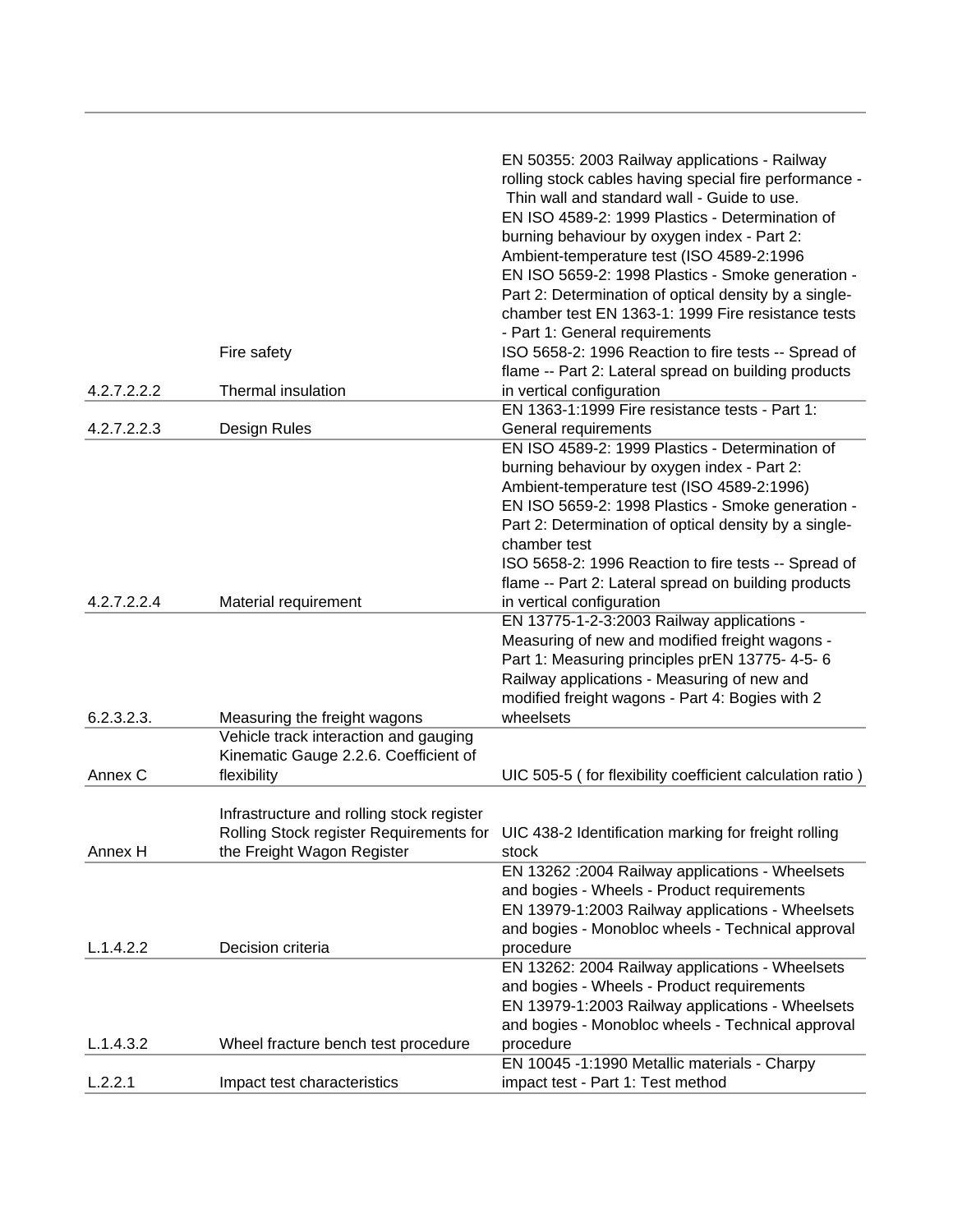|                |                                                                         | ISO 4967 Steel -- Determination of content of       |
|----------------|-------------------------------------------------------------------------|-----------------------------------------------------|
|                |                                                                         | nonmetallic inclusions -- Micrographic method using |
| L.2.3.1        | Micrographic cleanliness                                                | standard diagrams                                   |
|                |                                                                         | ISO 1101 Geometrical Product Specifications         |
|                |                                                                         | (GPS) -- Geometrical tolerancing -- Tolerances of   |
| L.2.6 Table L9 | Geometrical tolerances                                                  | form, orientation, location and run-out             |
|                |                                                                         | ISO 643 Steels -- Micrographic determination of the |
| M.2.2          | Microstructure characteristics                                          | apparent grain size                                 |
|                |                                                                         | ISO 4967 Steel -- Determination of content of       |
|                |                                                                         | nonmetallic inclusions -- Micrographic method using |
| M.2.3          | Material micrographic cleanliness                                       | standard diagrams                                   |
|                |                                                                         | EN 22768-2:1993 General tolerances - Part 2:        |
|                |                                                                         | Geometrical tolerances for features without         |
| M.2.6.3        | Geometrical and dimensional tolerances individual tolerance indications |                                                     |
|                | Production quality management system                                    | EN ISO 9001: 2000 Quality management systems -      |
| Module D:      | 3. Quality management system                                            | Requirements                                        |
|                |                                                                         |                                                     |
|                |                                                                         | UIC 505-1 or 506 Rules governing application of the |
|                | Specific cases Kinematic gauge                                          | enlarged GA, GB, GB1, GB2, GC and GI3 gauges.       |
|                | Finland, static gauge FIN1 W.7. Rules                                   | UIC 507(for the lower part) Wagons - Conditions     |
| Annex W        | and later instructions 7.1.                                             | governing wagons conveyed on ferries                |
|                | Assessment procedures Modules for                                       |                                                     |
|                | the EC verification of subsystems 5.4                                   | EN ISO 9001: 2000 Quality management systems -      |
| Annex AA       | Quality management system                                               | Requirements                                        |
|                |                                                                         | EN 13848 -1: 2003 Railway applications - Track -    |
|                |                                                                         | Track geometry quality - Part1: Characterisation of |
| Annex KK       | Infrastructure and RST register                                         | track geometry                                      |

*Standards or other documents not referred in the rolling stock –freight wagons TSI (and therefore voluntary)* **TSI sections Interoperability constituents Relevant standards or other documents**

| TSI Sections | interoperability constituents          | Relevant standards or other documents              |
|--------------|----------------------------------------|----------------------------------------------------|
|              |                                        |                                                    |
| 4.2.2.1.2.1  |                                        | prEN 15551 Railway applications - Railway rolling  |
| 6.1.3.1.1    | <b>Buffers</b>                         | stock - Buffers                                    |
| 4.2.2.1.2.2  |                                        | prEN 15566 Railway applications - Railway rolling  |
| 6.1.3.1.2    | Draw gear                              | stock - Draw gear and screw coupling               |
|              |                                        | prEN 15551 Railway applications - Railway rolling  |
|              |                                        | stock - Buffers                                    |
|              |                                        | prEN 15566 Railway applications - Railway rolling  |
| 4.2.2.1.2.3  | Interaction of draw and buffing gear   | stock - Draw gear and screw coupling               |
|              |                                        |                                                    |
|              |                                        | UIC 521 Coaches and vans, wagons, tractive stock - |
|              |                                        | Clearance to be provided at vehicle extremities    |
|              |                                        | UIC 535-2 Standardisation and positioning on       |
|              |                                        | wagons of steps, end platforms, gangways,          |
|              |                                        | handrails, tow hooks, automatic coupler (AC),      |
|              |                                        | automatic draw-on coupling and brake valve         |
|              |                                        | controls on the UIC member RUs and OSJD            |
| 4.2.2.2      | Safe access and egress for RST         | member Rus                                         |
|              | Strength of Main Vehicle structure and | prEN 15663 Railway applications - Definition of    |
| 4.2.2.3      | Securing of Freight                    | vehicle reference masses                           |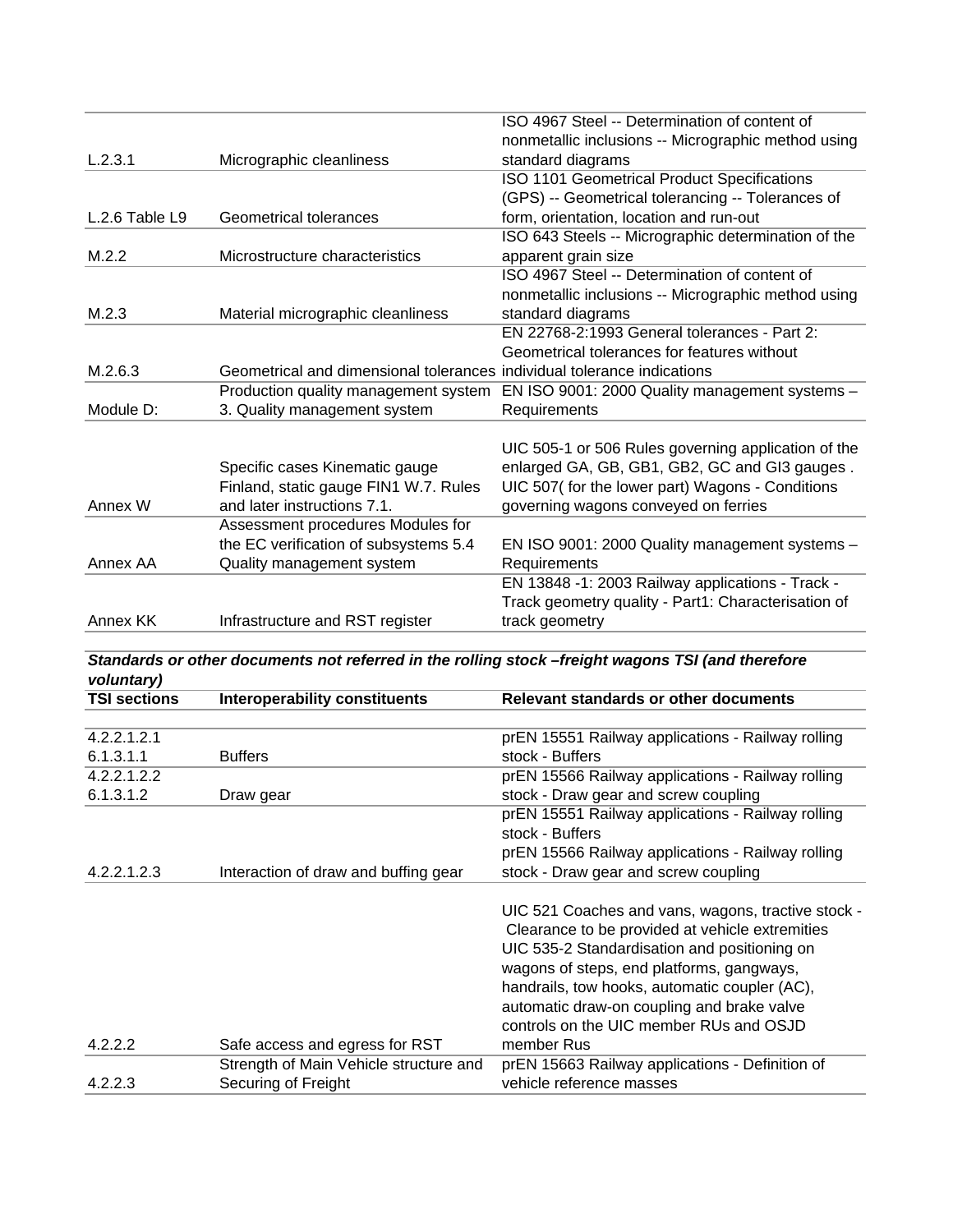|             |                                                  | EN 14363:2005 Railway applications - Testing for     |
|-------------|--------------------------------------------------|------------------------------------------------------|
|             |                                                  | the acceptance of running characteristics of railway |
|             |                                                  | vehicles - Testing of running behaviour and          |
| 4.2.2.3.4.2 | Modes of vibration                               | stationary tests                                     |
|             |                                                  | EN 14363: 2005 Railway applications - Testing for    |
|             |                                                  | the acceptance of running characteristics of railway |
|             |                                                  | vehicles - Testing of running behaviour and          |
| 4.2.2.3.4.3 | <b>Torsional stiffnes</b>                        | stationary tests)                                    |
|             |                                                  | UIC-577 Wagon stresses                               |
|             |                                                  | UIC-571-4 Standard wagons - Wagons for               |
|             |                                                  | combined transport - Characteristics                 |
|             |                                                  | EN 12663-2 Railway applications - Structural         |
| 4.2.2.3.5   | Securing of freight                              | requirements of railway vehicle bodies               |
|             |                                                  | prEN 15663 Railway applications - Definition of      |
| 4.2.2.4     | Doors closing and locking                        | vehicle reference masses                             |
| 4.2.2.5     |                                                  |                                                      |
| 6.1.3.1.3   | Marking of freight wagons                        | Appendix 11 - GCU                                    |
|             |                                                  | EN 12972:2007 Tanks for transport of dangerous       |
|             |                                                  | goods - Testing, inspection and marking of metallic  |
| 4.2.2.6     | Dangerous goods                                  | tanks                                                |
|             |                                                  | EN 12972:2007 Tanks for transport of dangerous       |
|             |                                                  | goods - Testing, inspection and marking of metallic  |
| 4.2.2.6.3   | Additional legislation applicable to tanks tanks |                                                      |
|             |                                                  | EN 12972:2007 Tanks for transport of dangerous       |
|             |                                                  | goods - Testing, inspection and marking of metallic  |
| 4.2.2.6.4   | Maintenance rules                                | tanks                                                |
|             |                                                  | UIC 505-1 Railway transport stock - Rolling stock    |
| 4.2.3.1     | Kinematic gauge                                  | construction gauge                                   |
|             |                                                  | EN 15528:2008 Railway applications - Line            |
|             |                                                  | categories for managing the interface between load   |
|             |                                                  | limits of vehicles and infrastructure                |
|             |                                                  | prEN 15663 Railway applications - Definition of      |
| 4.2.3.2     | Static axle load and linear load                 | vehicle reference masses                             |
|             |                                                  | UIC 533 Protection by the earthing of metal parts of |
| 4.2.3.3.1   | <b>Electrical resistance</b>                     | vehicles                                             |
|             |                                                  | pr EN 15437-1 Railway applications - Axlebox         |
|             |                                                  | condition monitoring - Interface and design          |
|             |                                                  | requirements - Part 1: Track side equipment and      |
| 4.2.3.3.2   | <b>HABD</b>                                      | rolling stock axlebox                                |
|             |                                                  | EN 14363:2005 Railway applications - Testing for     |
|             |                                                  | the acceptance of running characteristics of railway |
|             |                                                  | vehicles - Testing of running behaviour and          |
| 4.2.3.4.2.1 |                                                  | stationary tests                                     |
|             |                                                  | UIC 432 Wagons. Running speeds. Technical            |
| 6.2.3.2.1   |                                                  | conditions to be observed                            |
|             | Safety against derailment and running            | prEN 15663 Railway applications - Definition of      |
| 6.2.3.2.2   | stability                                        | vehicle reference masses                             |
|             |                                                  | EN 14363:2005 Railway applications - Testing for     |
|             |                                                  | the acceptance of running characteristics of railway |
|             |                                                  | vehicles - Testing of running behaviour and          |
|             |                                                  | stationary tests                                     |
| 4.2.3.4.2.2 | On twisted tracks                                | UIC 530-2 Wagons - Running safety                    |
|             |                                                  |                                                      |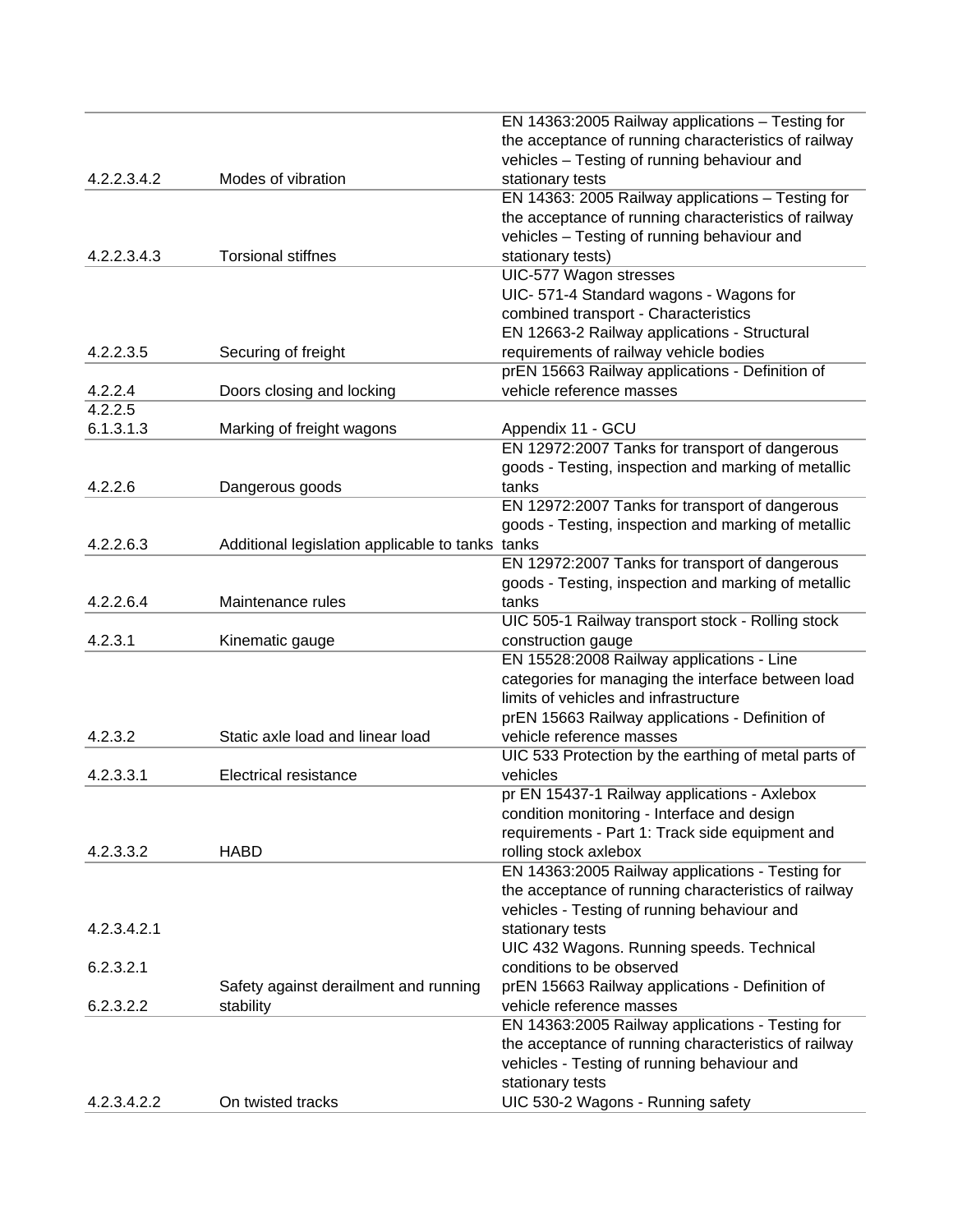|             |                                            | prEN 15313 Railway applications - In-service         |
|-------------|--------------------------------------------|------------------------------------------------------|
|             | Wheelset dimensions and tolerances         | wheelset operation requirements - In-service and     |
| 4.2.3.4.2.3 | for standard gauge Maintenace rules        | off-vehicle wheelset maintenance                     |
|             |                                            | EN 14363:2005 Railway applications - Testing for     |
|             |                                            | the acceptance of running characteristics of railway |
|             |                                            | vehicles - Testing of running behaviour and          |
|             |                                            | stationary tests                                     |
|             |                                            | prEN 15839 Railway applications - Testing for the    |
|             |                                            | acceptance of running characteristics of railway     |
|             |                                            | vehicles - Freight wagons - Testing of running       |
|             |                                            | safety under longitudinal compressive forces         |
| 4.2.3.5     | Longitudinal compressive forces            | UIC 530-2 Wagons - Running safety                    |
|             |                                            | prEN 15595 Railway applications - Braking - Wheel    |
|             | Wheel slide protection                     | slide protection                                     |
|             | Methods for calculation of stopping        |                                                      |
|             | distances and slowing distances and        |                                                      |
|             | immobilization braking - Part 6: Step by   | prEN14531-6 Railway applications - Methods for       |
|             | step calculations for train sets or single | calculation of stopping and slowing distances and    |
|             | vehicles                                   | immobilisation braking - Part 6: High Speed Trains   |
|             |                                            | EN 15220-:2008 Railway applications - Brake          |
|             | Brake indicators - Part 1 pneumatically    | indicators - Part 1: Pneumatically operated brake    |
|             | operated brake indicators                  | indicators                                           |
|             |                                            | prEN 15595 Railway applications - Braking - Wheel    |
| 4.2.4.1.2.6 | <b>Wheel Slide Protection</b>              | slide protection                                     |
|             |                                            | prEN 14531-6 Railway applications - Methods for      |
|             |                                            | calculation of stopping and slowing distances and    |
| 4.2.4.1.2.8 | Parking brake                              | immobilisation braking - Part 6: High Speed Trains   |
|             | Aerodynamic effects Requirements and       | EN 14067 $-5$ : 2006 Railway applications -          |
|             | test procedures for aerodynamics in        | Aerodynamics - Part 5: Requirements and test         |
| 4.2.6.2     | tunnels                                    | procedures for aerodynamics in tunnels               |
|             |                                            |                                                      |
|             | Fire safety                                | EN ISO 5659-2:2006 supersede 1998 version            |
|             |                                            | Plastics - Smoke generation - Part 2: Determination  |
| 4.2.7.2.2.2 | Thermal insulation                         | of optical density by a single-chamber test          |
|             |                                            | EN ISO 5659-2:2006 supersede 1998 version            |
|             |                                            | Plastics - Smoke generation - Part 2: Determination  |
| 4.2.7.2.2.4 | Material requirement                       | of optical density by a single-chamber test          |
|             |                                            | UIC 533 Protection by the earthing of metal parts of |
| 4.2.7.3.2.1 |                                            | vehicles                                             |
|             | Electrical protection Freight wagon        | EN 50153 Railway applications. Rolling stock.        |
| 4.2.7.3.2.2 | electrical equipement bonding              | Protective provisions relating to electrical hazards |
| 4.2.7.4.1   |                                            |                                                      |
|             | Fixing of tail lamps - General             | UIC 532 Trailing stock - Signal lamp brackets -      |
| 4.2.7.4.2   | Functional and technical specifications    | Coaches - Fixed electric signal lamps                |
|             |                                            |                                                      |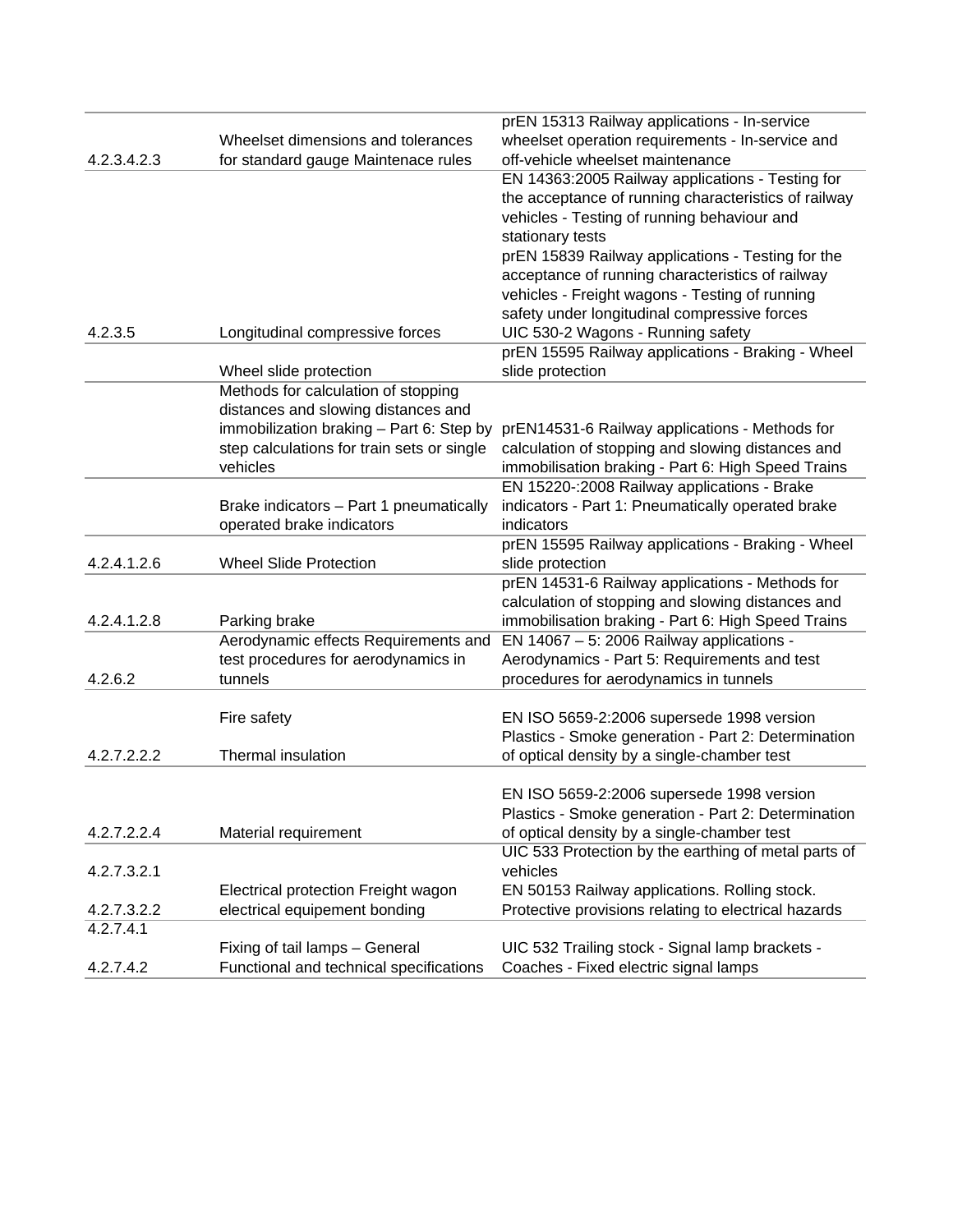|             |                                       | UIC 512 Rolling stock - Conditions to be fulfilled in<br>order to avoid difficulties in the operation of track |
|-------------|---------------------------------------|----------------------------------------------------------------------------------------------------------------|
|             |                                       | circuits and treadles                                                                                          |
|             |                                       | EN 15528:2008 Railway applications - Line                                                                      |
|             |                                       | categories for managing the interface between load                                                             |
|             |                                       | limits of vehicles and infrastructure                                                                          |
|             |                                       | prEN 15663 Railway applications - Definition of                                                                |
| 4.3.2.1     | Static axle load                      | vehicle reference masses                                                                                       |
|             |                                       | UIC 512 Rolling stock - Conditions to be fulfilled in                                                          |
|             | RST parameters which influence        | order to avoid difficulties in the operation of track                                                          |
| 4.3.2.3     | ground based train monitoring system  | circuits and treadles                                                                                          |
|             |                                       |                                                                                                                |
|             | Interface between vehicles, between   | UIC 521 Coaches and vans, wagons, tractive stock -                                                             |
| 4.3.3.1     | sets of vehicles and between trains   | Clearance to be provided at vehicle extremities                                                                |
|             |                                       | $UIC$ 438 – 2 Identification marking for freight rolling                                                       |
| 4.3.3.4     | Marking of freight wagons             | stock                                                                                                          |
| 4.3.3.12    | <b>Emergency Measures</b>             | UIC 581 Wagons - Lifting - Rerailing                                                                           |
|             |                                       | prEN 15313 Railway applications - In-service                                                                   |
|             |                                       | wheelset operation requirements - In-service and                                                               |
| 4.3.8       | Conventional rail noise               | off-vehicle wheelset maintenance                                                                               |
|             |                                       | pr EN 15551 Railway applications - Railway rolling                                                             |
| $5.4.1.1$ . | <b>Buffers</b>                        | stock - Buffers                                                                                                |
|             |                                       | prEN 15566 Railway applications - Railway rolling                                                              |
| 5.4.1.2.    | Draw Gear                             | stock - Draw gear and screw coupling                                                                           |
| 5.4.1.3.    | <b>Decals for Markings</b>            | Appendix 11 of the GCU                                                                                         |
|             |                                       | EN 14363:2005 Railway applications - Testing for                                                               |
|             |                                       | the acceptance of running characteristics of railway                                                           |
|             |                                       | vehicles - Testing of running behaviour and                                                                    |
| 5.4.2.      | Vehicle track interaction and gauging | stationary tests                                                                                               |
|             |                                       |                                                                                                                |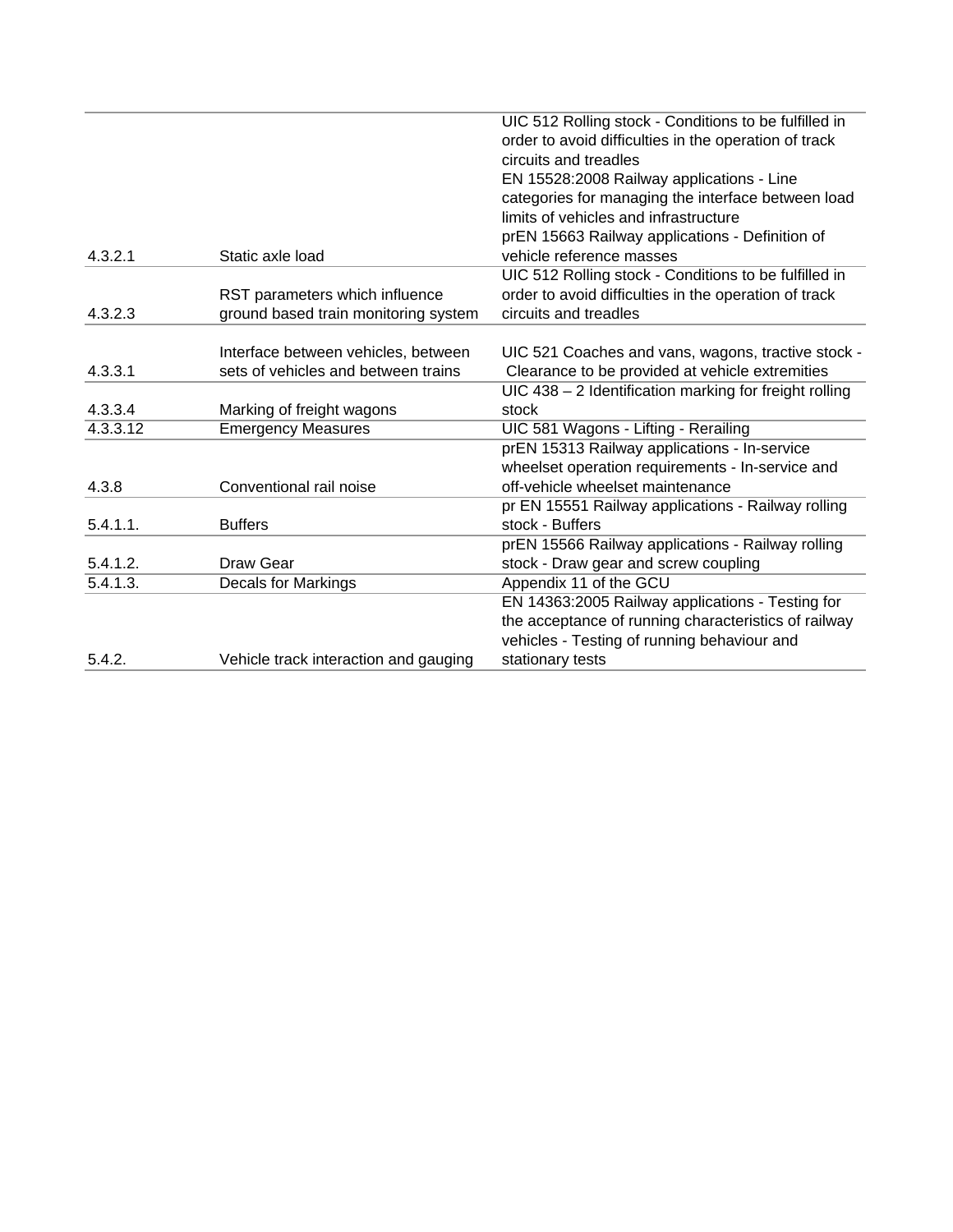|         |                                   | EN 13749:2005 Railway applications - Wheelsets<br>and bogies - Methods of specifying structural<br>requirements for bogies frames<br>EN 13597: 2003 Railway applications - Rubber |
|---------|-----------------------------------|-----------------------------------------------------------------------------------------------------------------------------------------------------------------------------------|
|         |                                   | suspension components - Rubber diaphragms for<br>pneumatic suspension springs                                                                                                     |
|         |                                   | EN 13802: 2004 Railway applications - Suspension                                                                                                                                  |
|         |                                   | components - Hydraulic dampers                                                                                                                                                    |
|         |                                   | EN 13913: 2003 Railway applications - Rubber                                                                                                                                      |
|         |                                   | suspension components - Elastomer-based                                                                                                                                           |
|         |                                   | mechanical parts                                                                                                                                                                  |
|         |                                   | EN 14817: 2006 Railway applications - Suspension                                                                                                                                  |
|         |                                   | components - Air spring control elements                                                                                                                                          |
|         |                                   | EN 14200: 2004 Railway applications - Suspension<br>components - Parabolic springs, steel                                                                                         |
|         |                                   | EN 14363: 2005 Railway applications - Testing for                                                                                                                                 |
|         |                                   | the acceptance of running characteristics of railway                                                                                                                              |
|         |                                   | vehicles - Testing of running behaviour and                                                                                                                                       |
|         |                                   | stationary tests                                                                                                                                                                  |
|         |                                   | EN 15049 : 2007 Railway applications - Suspension                                                                                                                                 |
|         |                                   | components - Torsion bar, steel                                                                                                                                                   |
|         |                                   | EN 12080 : 2007 Railway applications - Axleboxes -                                                                                                                                |
|         |                                   | Rolling bearings                                                                                                                                                                  |
|         |                                   | EN 12081:2007 Railway applications - Axleboxes -<br>Lubricating greases                                                                                                           |
|         | Bogie and Running Gear<br>Annex Y | EN 12082:2007 Railway applications - Axleboxes -                                                                                                                                  |
|         | Interoperability constituents:    | Performance testing                                                                                                                                                               |
| 5.4.2.1 | Bogies and running gear           | prEN 14865-1                                                                                                                                                                      |
|         |                                   | EN 13260:2003 Railway applications - Wheelsets                                                                                                                                    |
|         |                                   | and bogies - Wheelsets - Products requirements                                                                                                                                    |
|         |                                   | EN 13715: 2006 Railway applications - Wheelsets                                                                                                                                   |
| 5.4.2.2 | Wheelsets                         | and bogies - Wheels - Wheels                                                                                                                                                      |
|         |                                   |                                                                                                                                                                                   |
|         |                                   | EN 13262:2004 Railway applications - Wheelsets<br>and bogies - Wheels - Product requirements                                                                                      |
|         |                                   | EN 13979-1:2003 Railway applications - Wheelsets                                                                                                                                  |
|         |                                   | and bogies - Monobloc wheels - Technical approval                                                                                                                                 |
| 5.4.2.3 | Wheels                            | procedure - Part 1: Forged and rolled wheels                                                                                                                                      |
|         |                                   | EN 13261:2003 Railway applications - Wheelsets                                                                                                                                    |
|         |                                   | and bogies - Axles - Product requirements                                                                                                                                         |
|         |                                   | EN 13103:2001 Railway applications - Wheelsets                                                                                                                                    |
| 5.4.2.4 | Axles                             | and bogies - Non-powered axles - Design method                                                                                                                                    |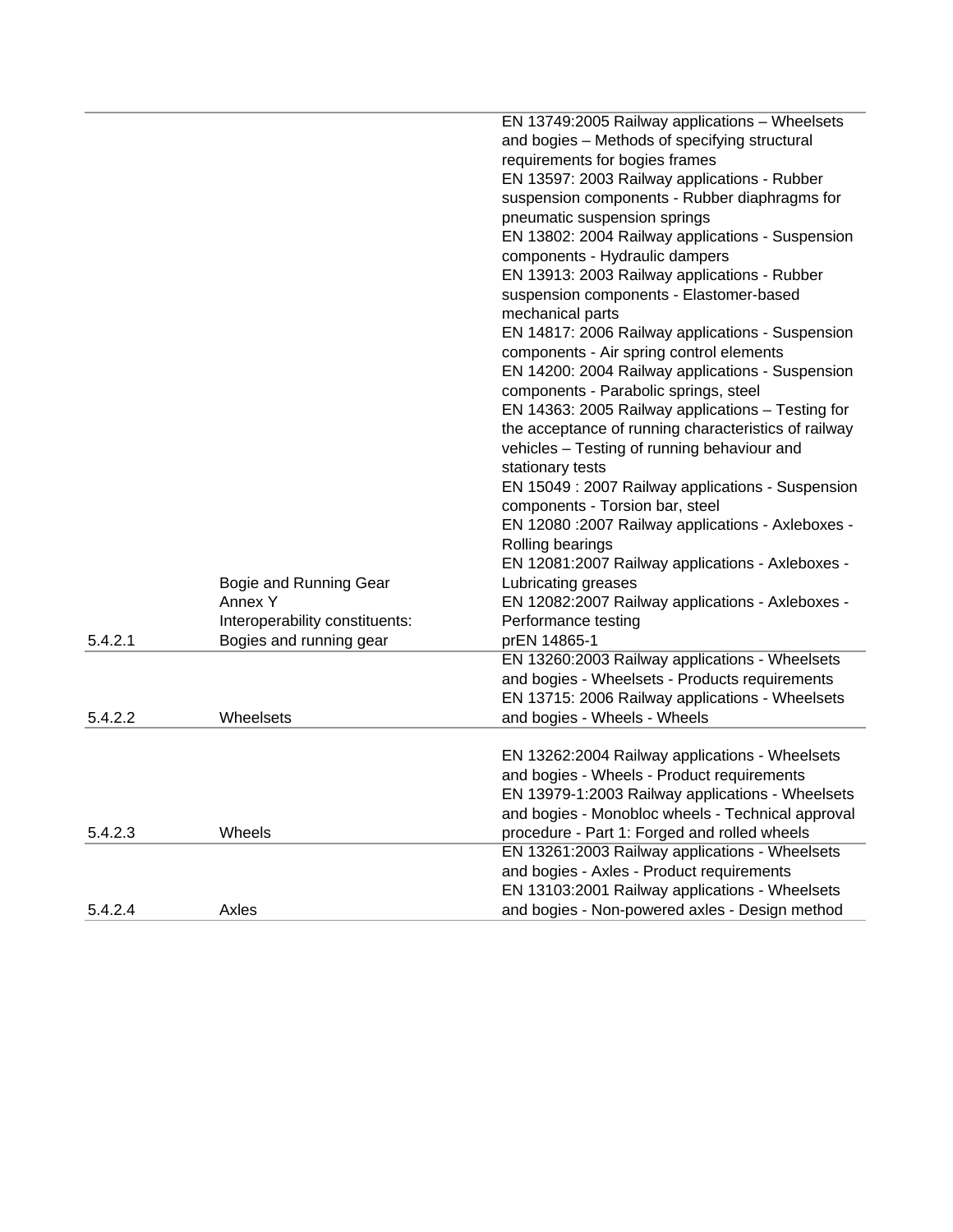|                |                                           | EN 14601:2005 Railway applications - Straight and      |
|----------------|-------------------------------------------|--------------------------------------------------------|
|                |                                           | angled end cocks for brake pipe and main reservoir     |
|                |                                           | pipe                                                   |
|                |                                           | EN 14535-1:2005 Railway applications - Brake           |
|                |                                           | discs for railway rolling stock - Part 1: Brake discs  |
|                |                                           | pressed or shrunk onto the axle or drive shaft,        |
|                |                                           | dimensions and quality requirements                    |
|                |                                           | prEN 14535-2 prEN 15355 Railway applications -         |
|                |                                           | Braking - Distributor valves and distributor-isolating |
|                |                                           | devices                                                |
|                |                                           | EN 15611:2008 Railway applications - Braking -         |
|                |                                           | Relay valves EN 15612:2008 Railway applications -      |
|                |                                           | Braking - Brake pipe accelerator valve                 |
|                |                                           |                                                        |
|                |                                           | EN 15624:2008 Railway applications - Braking -         |
|                |                                           | Empty-loaded changeover devices                        |
|                |                                           | EN 15625:2008 Railway applications - Braking -         |
| $5.4.3.1 - 12$ | Interoperability constituents             | Automatic variable load sensing devices                |
|                |                                           | pr EN 15551 Railway applications - Railway rolling     |
| 6.1.3.1.1      | Specifications for assesement Buffers     | stock - Buffers                                        |
|                |                                           | prEN 15566 Railway applications - Railway rolling      |
| 6.1.3.1.2      | Draw gear                                 | stock - Draw gear and screw coupling                   |
|                |                                           | Appendix 11 of the GCU prEN 15877 Railway              |
|                |                                           | applications - Marking on railway vehicles - Freight   |
| 6.1.3.1.3      | Marking of freight wagons                 | wagons                                                 |
|                |                                           | EN 14363:2005 Railway applications - Testing for       |
|                |                                           | the acceptance of running characteristics of railway   |
|                |                                           | vehicles - Testing of running behaviour and            |
|                |                                           | stationary tests                                       |
|                |                                           | UIC 510 -3 Wagons - Strength testing of 2 and 3-       |
| 6.1.3.2        | Vehicle track interaction and gauging     | axle bogies on test rig                                |
|                |                                           | UIC 518 Testing and approval of railway vehicles       |
|                | Application of the partial type approval  | from the point of view of their dynamic behaviour -    |
| 6.2.3.2.1.1.   | procedure.                                | Safety - Track fatigue - Ride quality                  |
|                |                                           | UIC 518 Testing and approval of railway vehicles       |
|                |                                           | from the point of view of their dynamic behaviour -    |
|                |                                           | Safety - Track fatigue - Ride quality                  |
|                |                                           | EN 14363:2005 Railway applications - Testing for       |
|                |                                           | the acceptance of running characteristics of railway   |
|                |                                           | vehicles - Testing of running behaviour and            |
| 6.2.3.2.1.2.   | Certification of new wagons               | stationary tests                                       |
|                | Exemptions from dynamic behaviour         |                                                        |
|                | test for wagons built or converted to run | UIC 432 Wagons. Running speeds. Technical              |
| 6.2.3.2.1.3.   | up to 100 km/h or 120 km/h                | conditions to be observed                              |
|                | Longitudinal compressive forces for       |                                                        |
| 6.2.3.2.2.     | freight wagons with side buffers          | UIC 530-2 Wagons - Running safety                      |
|                |                                           | EN 13775 - 4 - 5-6: 2004 Railway applications -        |
|                |                                           | Measuring of new and modified freight wagons -         |
| 6.2.3.2.3.     | Measuring the freight wagons              | Part 4: Bogies with 2 wheelsets                        |
|                |                                           | EN 14601:2005 Railway applications - Straight and      |
|                | (Interfaces of braking interoperability   | angled end cocks for brake pipe and main reservoir     |
| Annex I        | constituents)                             | pipe                                                   |
|                |                                           |                                                        |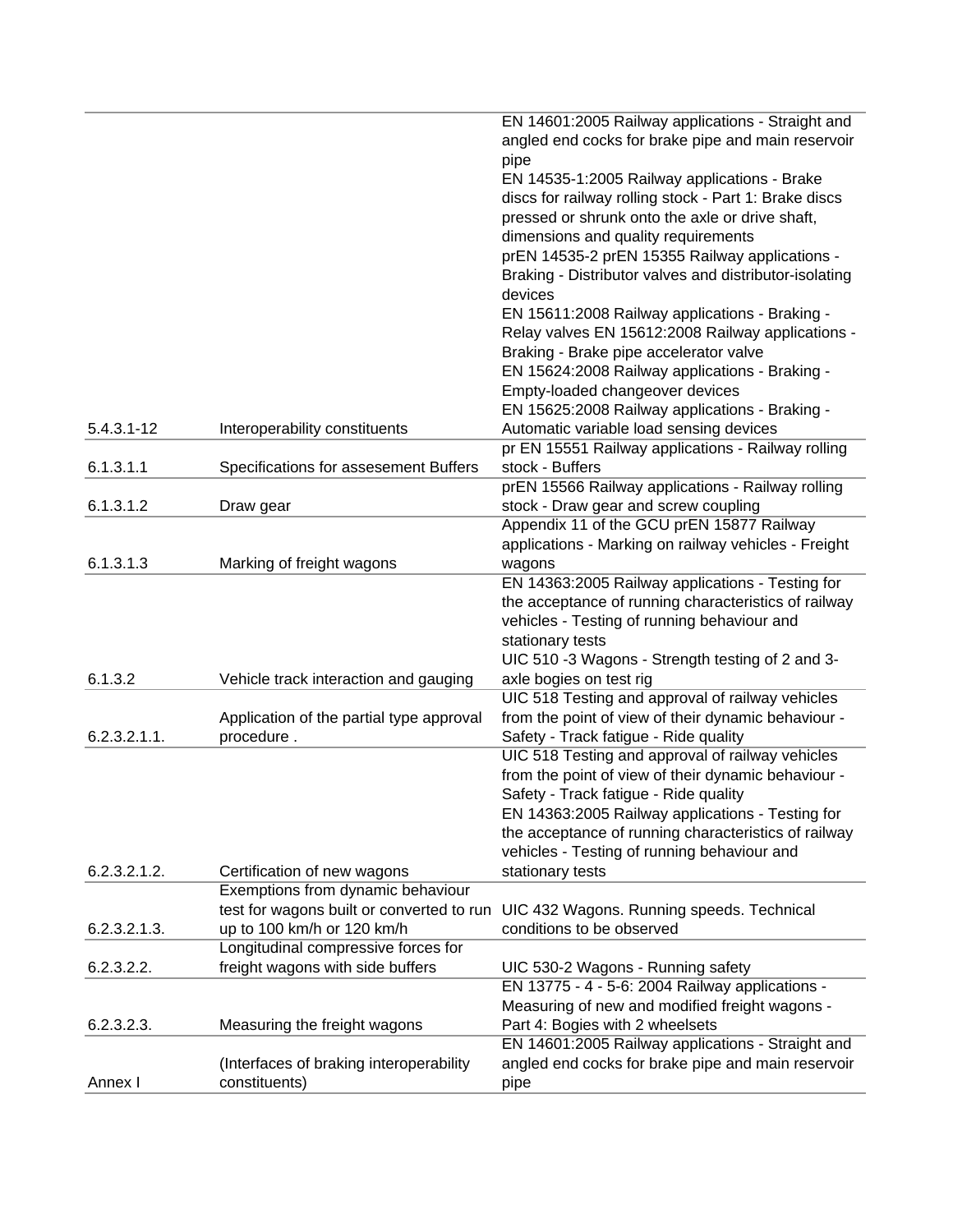|                       |                                       | EN 14601:2005 Railway applications - Straight and    |
|-----------------------|---------------------------------------|------------------------------------------------------|
|                       |                                       | angled end cocks for brake pipe and main reservoir   |
|                       |                                       | pipe                                                 |
|                       |                                       | prEN 15355 Railway applications - Braking -          |
|                       |                                       | Distributor valves and distributor-isolating devices |
|                       |                                       | EN 15611:2008 Railway applications - Braking -       |
|                       |                                       | Relay valves                                         |
|                       |                                       | EN 15612:2008 Railway applications - Braking -       |
|                       |                                       | Brake pipe accelerator valve                         |
|                       |                                       | EN 15624:2008 Railway applications - Braking -       |
|                       |                                       | Empty-loaded changeover devices                      |
|                       | (Braking performance, Assessment of   | EN 15625:2008 Railway applications - Braking -       |
| Annex P               | interoperability constituents)        | Automatic variable load sensing devices              |
|                       |                                       | EN 13715:2006 Railway applications - Wheelsets       |
| Annex L               | Vehicle track interaction and gauging | and bogies - Wheels - Wheels                         |
|                       |                                       | EN 13103:2001 Railway applications - Wheelsets       |
|                       |                                       | and bogies - Non-powered axles - Design method       |
|                       |                                       | EN 13260:2003 Railway applications - Wheelsets       |
|                       |                                       | and bogies - Wheelsets - Products requirements       |
|                       |                                       | EN 13261:2003 Railway applications - Wheelsets       |
|                       |                                       | and bogies - Axles - Product requirements            |
|                       |                                       | EN 13262 : 2004 Railway applications - Wheelsets     |
|                       |                                       | and bogies - Wheels - Product requirements           |
|                       |                                       | prEN 15313 Railway applications - In-service         |
| <b>Wheels Annex M</b> |                                       | wheelset operation requirements - In-service and     |
| axle                  | Wheels                                | off-vehicle wheelset maintenance                     |
|                       | Production quality management system  |                                                      |
| Module D:             | 3. Quality management system          | New version is foreseen by end of 2008               |
|                       | Assessment procedures Modules for     |                                                      |
|                       | the EC verification of subsystems 5.4 |                                                      |
| Annex AA              | Quality management system             | New version is foreseen by end of 2008               |
|                       |                                       | EN 13848 -1: 2003 Railway applications - Track -     |
| Annex KK              | Infrastructure and RST register       | Track geometry quality                               |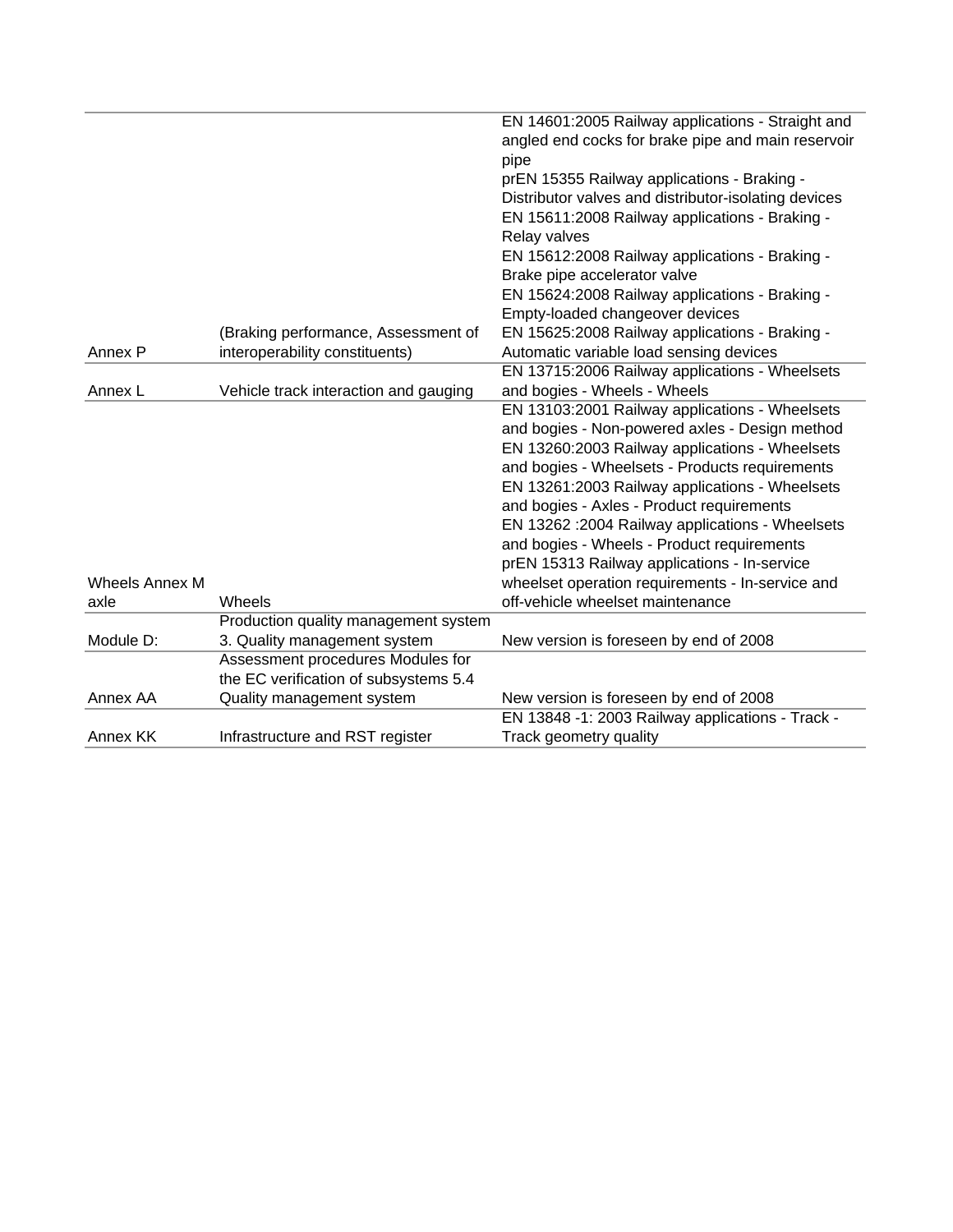SUSTRAIL 2.1.1 TSI and Standards Summary:- Table A.10

#### **Applicable standards in TSI for noise aspects of conventional rolling stock (2006/66/EC)**

| <b>TSI Sections</b> | Standards or other documents referred to in the Noise TSI (and therefore mandatory)<br><b>Characteristics</b> | <b>Mandatory Specifications or Standards</b>         |
|---------------------|---------------------------------------------------------------------------------------------------------------|------------------------------------------------------|
|                     |                                                                                                               | prEN ISO 3095:2001 Railway applications -            |
| $4.2.1.1$ .         |                                                                                                               | Acoustics - Measurement of noise emitted by rail     |
| 4.2.2.4             | Limits for pass-by noise                                                                                      | bound vehicles                                       |
|                     |                                                                                                               | prEN ISO 3095:2001 Railway applications -            |
|                     |                                                                                                               | Acoustics - Measurement of noise emitted by rail     |
| 4.2.1.2.            | Limits for stationary noise                                                                                   | bound vehicles - Chapter 7.5                         |
|                     |                                                                                                               | prEN ISO 3095:2001 Railway applications -            |
|                     |                                                                                                               | Acoustics - Measurement of noise emitted by rail     |
| 4.2.2.2             | Limits for stationary noise                                                                                   | bound vehicles                                       |
|                     |                                                                                                               | prEN ISO 3095:2001 Railway applications -            |
|                     |                                                                                                               | Acoustics - Measurement of noise emitted by rail     |
| 4.2.2.3             | Limits for starting noise                                                                                     | bound vehicles                                       |
|                     |                                                                                                               | prEN ISO 3095:2001 Railway applications -            |
|                     |                                                                                                               | Acoustics - Measurement of noise emitted by rail     |
| Annex A1.           | Deviations from prEN ISO 3095:2001                                                                            | bound vehicles                                       |
|                     |                                                                                                               | EN ISO CEI 17025:2000 General requirements for       |
|                     |                                                                                                               | the competence of testing and calibration            |
| Annex A.2.2.        | Measurement system                                                                                            | laboratories                                         |
|                     |                                                                                                               | EN ISO 3740:2000 Acoustic - Determination of         |
|                     |                                                                                                               | sound power levels of noise sources - Guidelines     |
|                     |                                                                                                               | for the use of basic standards. IEC 60263 Scales     |
|                     |                                                                                                               | and sizes for plotting frequency characteristics and |
| Annex A.2.4.        | Test report                                                                                                   | polar diagrams                                       |

#### *Standards or other documents not referred to in the Noise TSI (and therefore voluntary)* **TSI sections** Interoperability constituents Relevant standards or other documents

EN ISO 3381:2005 Railway applications - Acoustics - Measurement of noise inside rail bound vehicles

| A.2. A.2.1  | Measurement procedure                   | measurements                                   |
|-------------|-----------------------------------------|------------------------------------------------|
|             | performances of the reference tracks    | properties of track sections for pass by noise |
| A A 1.4.    | Characterisation of the dynamic         | emission - Characterisation of the dynamic     |
| ANNEX       | Reference Track for pass-by noise       | EN 15461:2008 Railway applications - Noise     |
|             | <b>Measuring Conditions</b>             |                                                |
| 4.2.2.4     | Reference track for pass-by noise       |                                                |
|             | units and coaches                       |                                                |
| 4.2.2.      | Noise emitted by locomotives, mul-tiple |                                                |
| $4.2.1.1$ . | Limits for pass-by noise                |                                                |
| 4.2.1.      | Noise emitted by freight wagons         |                                                |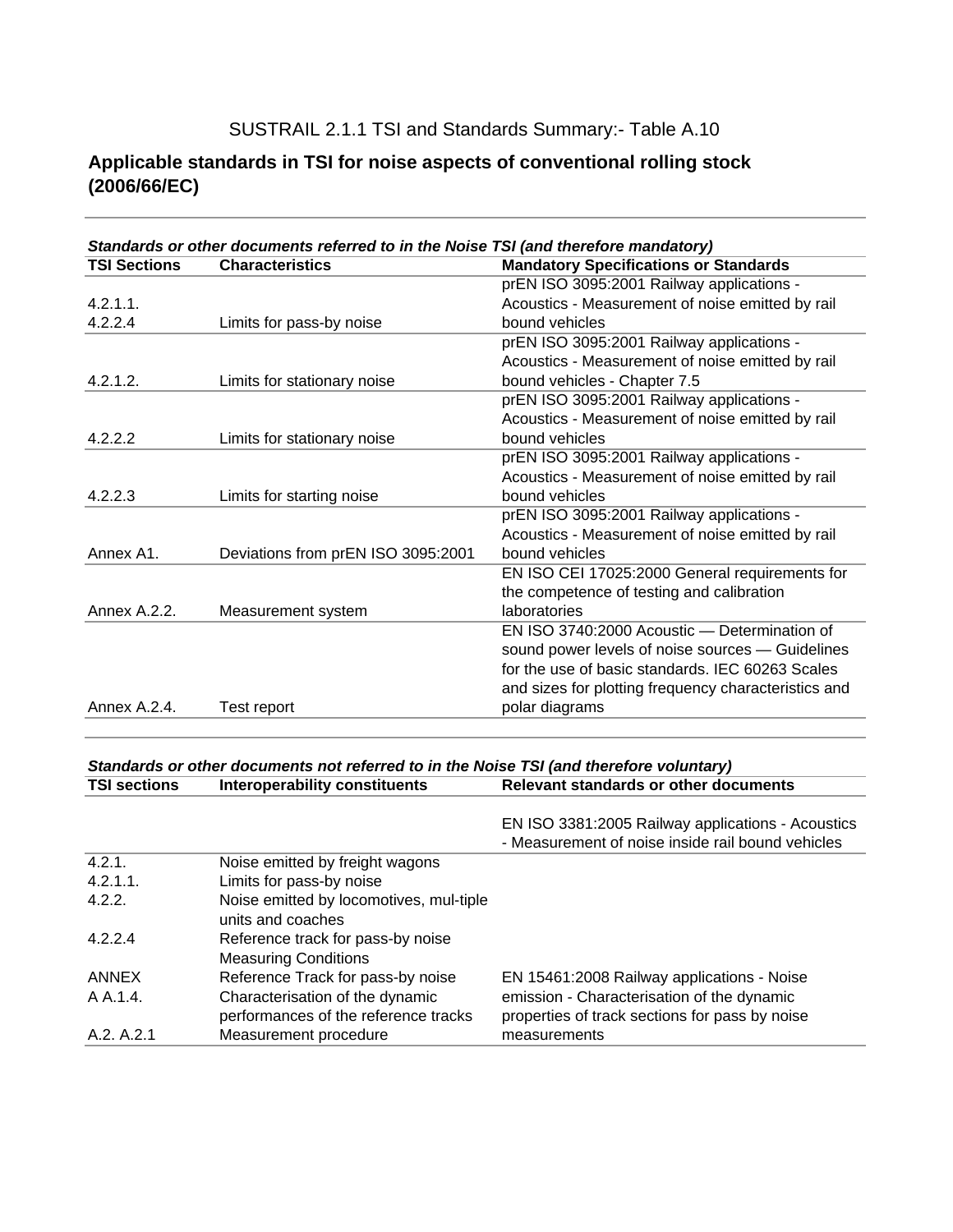| 4.2.1.      | Noise emitted by freight wagons                              |                                                  |
|-------------|--------------------------------------------------------------|--------------------------------------------------|
| $4.2.1.1$ . | Limits for pass-by noise                                     |                                                  |
| 4.2.2.      | Noise emitted by locomotives, mul-tiple<br>units and coaches |                                                  |
| 4.2.2.4     | Limits for pass-by noise                                     | prEN 15610:2008 Railway applications - Noise     |
| ANNEX A     | <b>Measuring Conditions Reference</b>                        | emission - Rail roughness measurement related to |
| A.1.4.      | Track for pass-by noise                                      | rolling noise generation                         |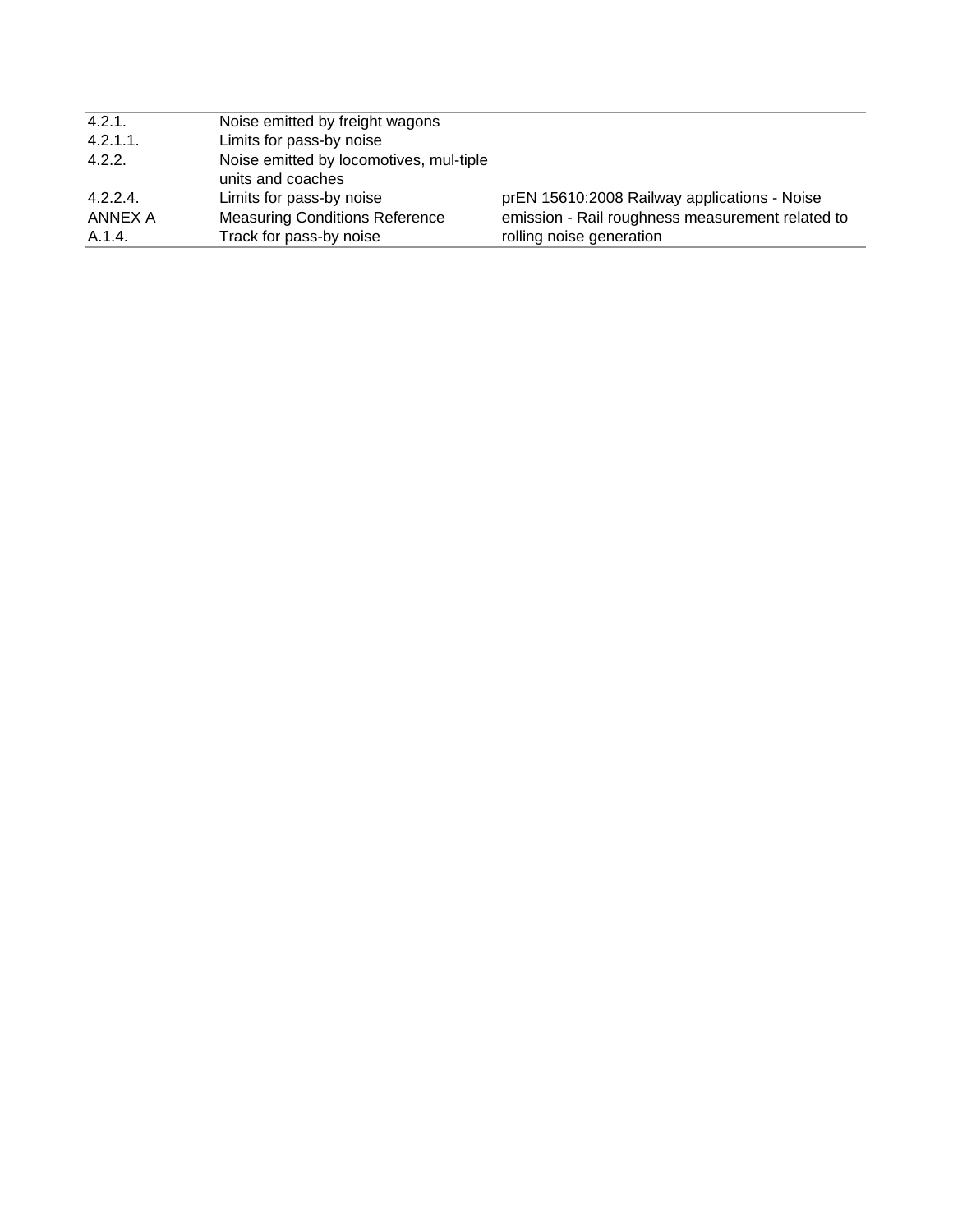#### SUSTRAIL 2.1.1 TSI and Standards Summary:- Table A.11

#### **Applicable standards in TSI on Safety in Railway Tunnels in the trans-European conventional and high-speed rail system (2008/163/EC)**

|                     |                                       | Standards or other documents referred to in the Safety in Railway Tunnels TSI (and therefore |
|---------------------|---------------------------------------|----------------------------------------------------------------------------------------------|
| mandatory)          |                                       |                                                                                              |
| <b>TSI Sections</b> | <b>Characteristics</b>                | <b>Mandatory Specifications or Standards</b>                                                 |
|                     |                                       |                                                                                              |
|                     |                                       | prEN 45545-1 TS 45545-1: Railway applications/Fire                                           |
| 1.1.3               |                                       | protections on railway vehicles - part1: General                                             |
|                     |                                       | EN 1363-1:1999 Fire resistance tests, Part 1:                                                |
| 4.2.5.3.2.          | Driver's protection                   | General requirements                                                                         |
|                     |                                       |                                                                                              |
|                     |                                       | EN 13501-1:2002 Fire classification of construction                                          |
|                     | Fire safety requirements for building | products and building elements - Part 1:                                                     |
| 4.2.2.4.            | material                              | Classification using data from reaction to fire tests                                        |
|                     |                                       | ISO 3864-1 Graphical symbols -- Safety colours and                                           |
|                     |                                       | safety signs -- Part 1: Design principles for safety                                         |
| 4.2.2.9             | Escape signage                        | signs in workplaces and public areas<br>EN 50267-2-1:1998 Common test methods for            |
|                     |                                       | cables under fire conditions - Tests on gases                                                |
|                     |                                       | evolved during combustion of materials from cables -                                         |
|                     |                                       | Part 2-1: Procedures - Determination of the amount                                           |
| 4.2.3.4.            | Requirements for electrical cables in |                                                                                              |
|                     | tunnels                               | of halogen acid gas.<br>EN 50268-2:1999 Common test methods for cables                       |
|                     |                                       | under fire conditions. Measurement of smoke                                                  |
|                     |                                       |                                                                                              |
|                     |                                       | density of cables burning under defined conditions<br>Part 2: Procedure.                     |
|                     |                                       | EN 50268-2:1999 Common test methods for cables                                               |
|                     |                                       | under fire conditions. Measurement of smoke                                                  |
|                     |                                       | density of cables burning under defined conditions                                           |
|                     |                                       | Part 2: Procedure.                                                                           |
|                     |                                       | EN 401:1994 Respiratory protective devices for self-                                         |
|                     |                                       | rescue. - Self-contained closed-circuit breathing                                            |
|                     |                                       | apparatus - Chemical oxygen escape apparatus -                                               |
| 6.2.8.2             | Self-rescue device                    | Requirements, testing, marking                                                               |
|                     |                                       | EN 402:2003 Respiratory protective devices for                                               |
|                     |                                       | escape - Self-contained open-circuit compressed air                                          |
|                     |                                       | breathing apparatus with full face mask or                                                   |
|                     |                                       | mouthpiece assembly - Requirements, testing,                                                 |
|                     |                                       | marking                                                                                      |
|                     |                                       | EN 403:2004 Respiratory protective devices for self-                                         |
|                     |                                       | rescue - Filtering devices with hood for self rescue                                         |
|                     |                                       | from fire - Requirements, testing, marking                                                   |
|                     |                                       |                                                                                              |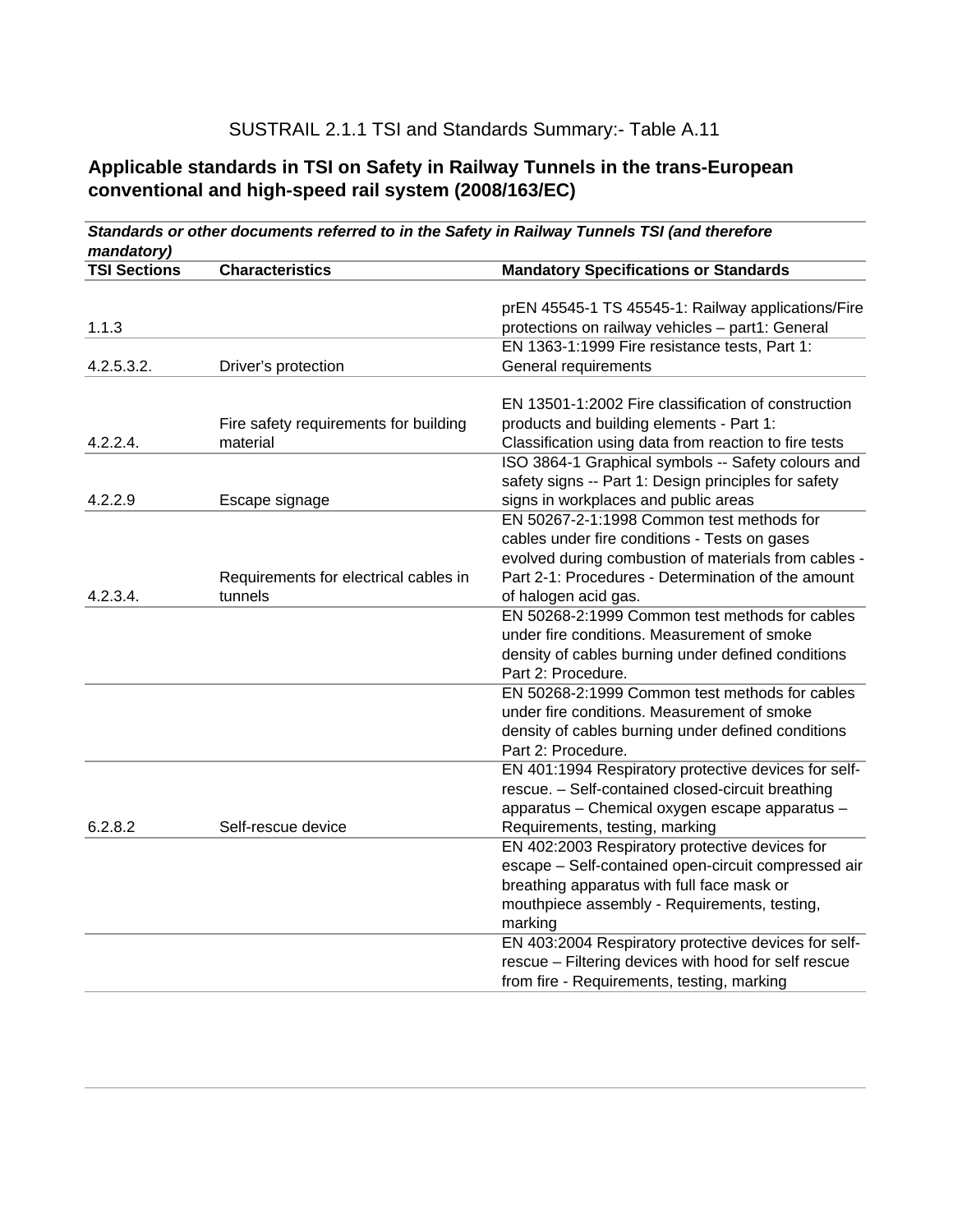| Standards or other documents not referred to in the Safety in Railway Tunnels TSI (and therefore<br>voluntary) |                                                                               |                                                      |  |  |  |  |
|----------------------------------------------------------------------------------------------------------------|-------------------------------------------------------------------------------|------------------------------------------------------|--|--|--|--|
| <b>TSI sections</b>                                                                                            | Interoperability constituents                                                 | Relevant standards or other documents                |  |  |  |  |
|                                                                                                                | Recommended measures for safety in                                            |                                                      |  |  |  |  |
|                                                                                                                | new and existing tunnels. Covers the<br>subsystems of infrastructure, energy, |                                                      |  |  |  |  |
|                                                                                                                |                                                                               |                                                      |  |  |  |  |
| General                                                                                                        | rolling stock and operation.                                                  | UIC leaflet 779-9 R : 2003 Safety in Railway Tunnels |  |  |  |  |
|                                                                                                                |                                                                               | UNECE document TRANS/AC.9/09:2003                    |  |  |  |  |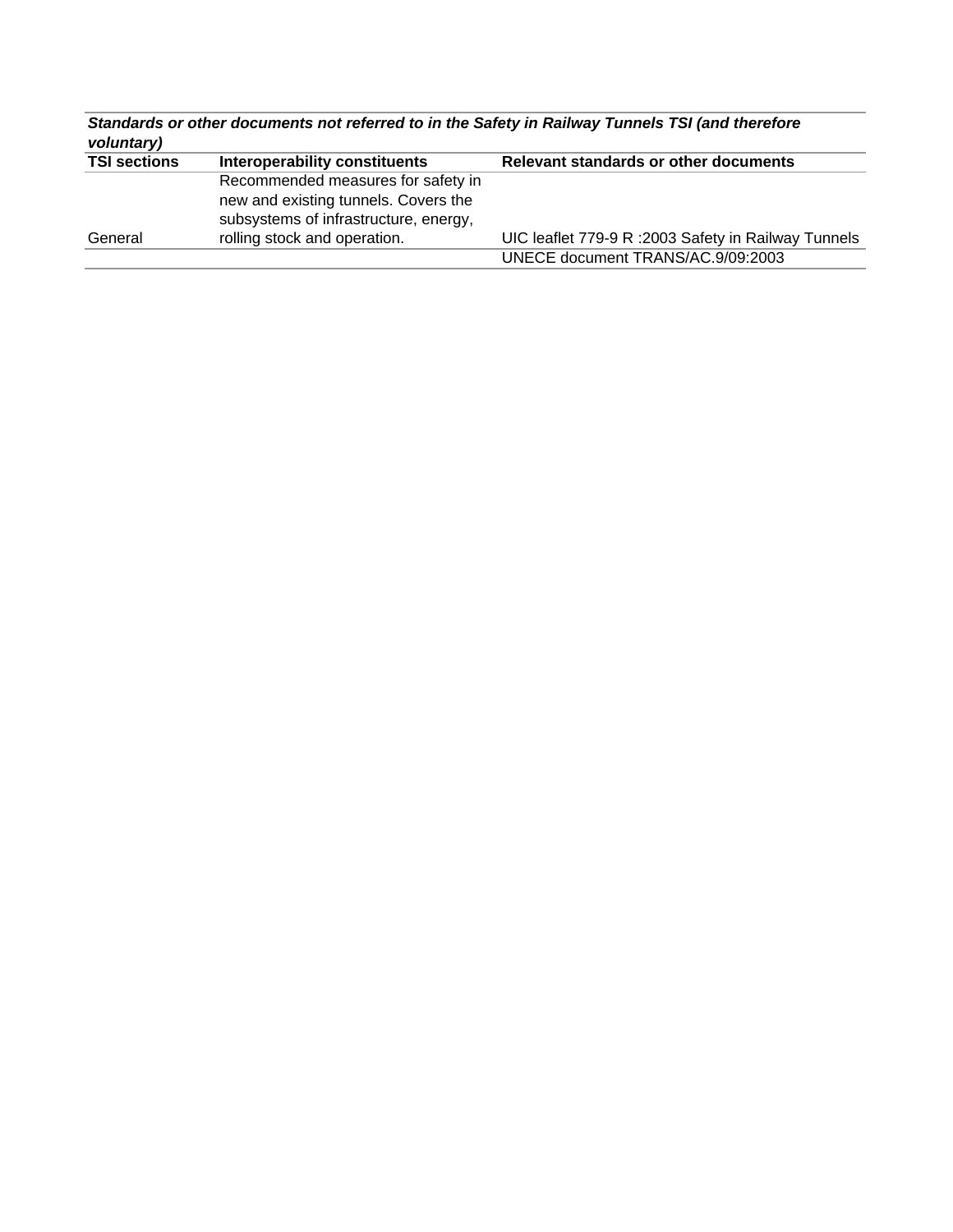## **GB National Standards - Railway Group and Network Rail Company Standards**

| Railway Group Standards etc for Freight trains |                                                                      |  |  |  |
|------------------------------------------------|----------------------------------------------------------------------|--|--|--|
| GM/RT2100: Issue 4, Dec 2010                   | Requirements for rail vehicle structure                              |  |  |  |
|                                                | Guidance note on the structural design of rail freight wagons        |  |  |  |
| GM/GN2688 Issue 1, Dec 2010                    | including rail tank wagons                                           |  |  |  |
| GM/RT2142 Issue 3, June 2009                   | Resistance of Railway vehicles to Roll-over in gales                 |  |  |  |
|                                                | Railway applications. Wheelsets and bogies. Powered and non-         |  |  |  |
| BS 8535:2011                                   | powered axles with inboard bearings. Design method                   |  |  |  |
| GM/RT2043 Issue 2, June 2011                   | Braking systems performance and acceptance for freight trains        |  |  |  |
| <b>GN/RT 2000</b>                              | <b>Engineering Acceptance</b>                                        |  |  |  |
|                                                | Rail Industry Standard for In-Service Examination and Reference      |  |  |  |
| RIS-2702-RST: Issue 1, June 2011               | Limits for Freight Wagons                                            |  |  |  |
| GM/RT2466 Issue 3, Feb 2010                    | <b>Railway Wheelsets</b>                                             |  |  |  |
|                                                |                                                                      |  |  |  |
| <b>Rail Track and Infrastructure</b>           |                                                                      |  |  |  |
| NR/L2/TRK/001/A01 Issue 04 Dec 2009            | Inspection and maintenance of permanent way - Inspection             |  |  |  |
| NR/L1/TRK/002 Issue 1 March 2011               | Categorisation of Track - includes cost of running freight vehicles. |  |  |  |
|                                                |                                                                      |  |  |  |
| NR/L1/CIV/032, Issue 2 September 2009          | The management of structures                                         |  |  |  |
| NR/L3/CIV/006/1C, Issue 4, December            | Handbook for the examination of Structures; Part 1C: Risk            |  |  |  |
| 2010                                           | categories and examination Intervals                                 |  |  |  |
| NR/L2/TRK 0053 Issue 5, August 2008            | Inspection and repair to reduce the risk of derailment at switches   |  |  |  |
| NR/L2/TRK 2049 Issue 12, March 2010            | NR/L2/TRK 2049 Issue 12, March 2010 Track Design Handbook            |  |  |  |
| NR/L2/TRK 8006 Issue 2, August 2008            | Installation and management of rail mounted lubricators              |  |  |  |
| NR/L2/TRK 8100 Issue 4 June 2009               | Railway Ballast and Stoneblower aggregate                            |  |  |  |
| NR/SP/TRK/029 Issue 4 Dec 2005                 | Wood sleepers, bearers and longitudinal sleepers                     |  |  |  |
| NR/SP/TRK/030 Issue 2 Aug 2003                 | <b>Concrete Sleepers and bearers</b>                                 |  |  |  |
| NR/SP/TRK/9039 Issue 1 Dec 2005                | <b>Formation treatments</b>                                          |  |  |  |
| GC/RT5021 Issue 2 Oct 2003                     | <b>Track System requirements</b>                                     |  |  |  |
| NR/L2/TRK/001 and issued 28 August             |                                                                      |  |  |  |
| 2008                                           | Inspection and Maintenance of Permanent Way"                         |  |  |  |
|                                                |                                                                      |  |  |  |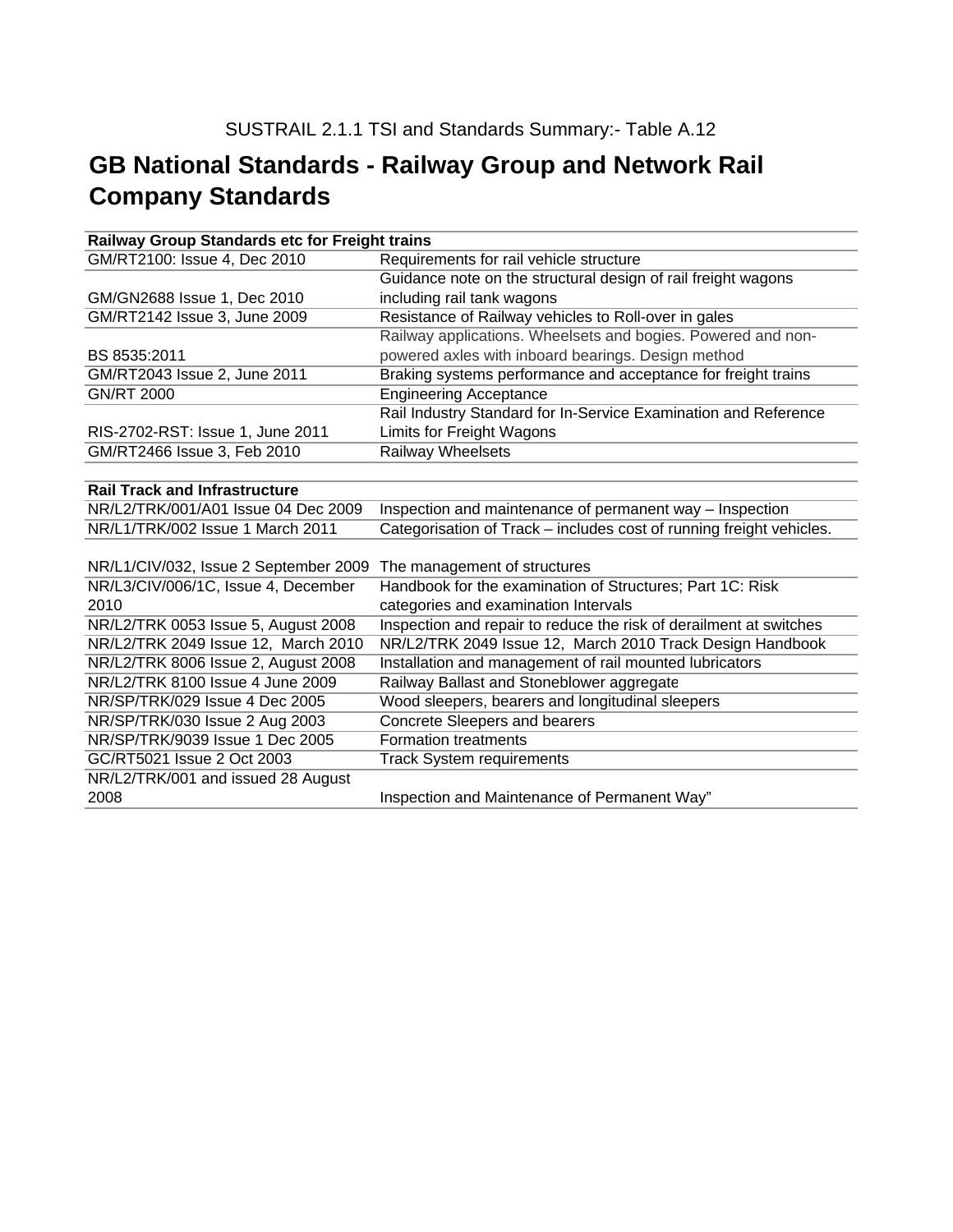## **- British Standards section: 45 - Railway engineering - Non EN standards:**

45.020 - Railway engineering in general

| <b>British Standard</b><br><b>Number</b> | <b>Status</b> | <b>Relevance</b><br>to<br><b>SUSTRAIL</b> | <b>Name of Standard</b>                             |
|------------------------------------------|---------------|-------------------------------------------|-----------------------------------------------------|
|                                          |               |                                           |                                                     |
|                                          |               |                                           | Railway signalling symbols - Part 1: Schematic      |
| BS 376-1:1951                            | Full          | <b>None</b>                               | symbols                                             |
|                                          |               |                                           | Railway signalling symbols - Part 2: Wiring symbols |
| BS 376-2:1954                            | <b>Full</b>   | <b>None</b>                               | and written circuits                                |
|                                          | Draft for     |                                           |                                                     |
| Draft BS 376-1 DPC: 11 /                 | <b>Public</b> |                                           | Draft BS 376-1 Railway signalling symbols - Part 1: |
| 30244342 DC                              | Commment None |                                           | Specification for schematic symbols                 |

### 45.040 - Materials and components for railway engineering

|                         |               | <b>Relevance</b> |                                                            |
|-------------------------|---------------|------------------|------------------------------------------------------------|
| <b>British Standard</b> |               | to               |                                                            |
| <b>Number</b>           | <b>Status</b> | <b>SUSTRAIL</b>  | Name of Standard                                           |
|                         |               |                  |                                                            |
|                         |               |                  | Railway applications. Wheelsets and bogies. Powered        |
|                         |               |                  | and non-powered axles with inboard bearings. Design        |
| BS 8535:2011            | Full          | Medium           | method                                                     |
|                         |               |                  | Specification for Cartridge fuse-links for use in railway- |
| BS 714:1950             | Full          | None             | signalling circuits                                        |
|                         |               |                  | Specification for Terminals - For electrical apparatus     |
| BS 442:1950             | Full          | None             | - For railway signalling purposes                          |
|                         |               |                  | Specification for Tractive armature direct current         |
| BS 519:1950             | Full          | None             | neutral-polar line relays for railway signalling           |
|                         |               |                  | Specification for Alternating-current line relays double-  |
| BS 561:1951             | Full          | None             | element 3-position (for railway signalling)                |
|                         |               |                  | Specification for Electrically-driven - Point-operating    |
| BS 581:1950             | Full          | None-Low         | machines for railways                                      |
|                         |               |                  | Specification for Tractive armature direct current         |
| BS 1659:1950            | Full          | None             | neutral track and line relays for railway signalling       |
|                         |               |                  | Specification for Alternating-current relays for railway   |
|                         |               |                  | signalling - Track relays (double-element, 2-position)     |
| BS 1745:1951            | Full          | None             | - Line relays (single-element, 2-position)                 |
|                         |               |                  | Specification for Capacitors for railway signalling track  |
| BS 3347:1961            | Full          | None             | circuits                                                   |
|                         |               |                  | Railway brake hose - Part 2: Specification for             |
| BS 3682-2: 1969         | Full          | None             | vacuum brake hose                                          |
|                         |               |                  |                                                            |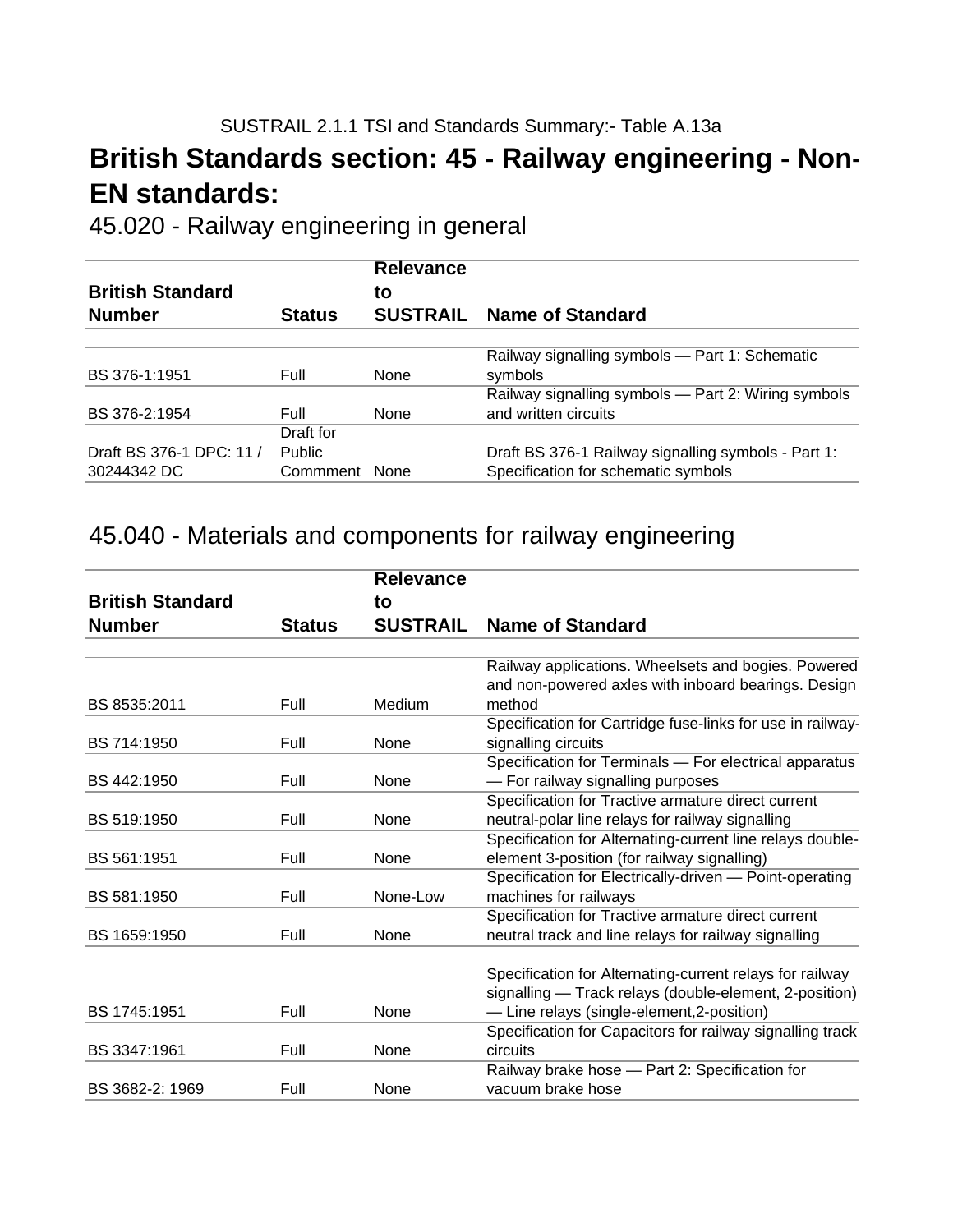|                              |           |          | Specification for Brake hose couplings for                 |
|------------------------------|-----------|----------|------------------------------------------------------------|
| BS 3710:1964                 | Full      | High     | locomotives and rolling stock                              |
|                              |           |          | Specification for Self-sealing fuelling couplings for      |
| BS 3818:1964                 | Full      | None-Low | diesel locomotives and diesel railcars                     |
|                              |           |          | Railway rolling stock materials - Part 2: Specification    |
| BS 5892-2: 1992              | Full      | High     | for forged and rolled wheel centres                        |
|                              |           |          | Railway rolling stock materials - Part 4: Specification    |
| BS 5892-4: 1992              | Full      | High     | for forged and rolled tyres                                |
|                              |           |          | Railway brake hose - Part 1: Specification for             |
| BS 3682-1: 1994              | Full      | High     | compressed air brake hose                                  |
|                              |           |          | Specification for Railway vacuum brake cylinders -         |
| BS 3711:1964                 | Full      | None     | Rolling ring type                                          |
| BS 469:1995                  | Full      | Low      | Specification for Railway signalling lamps                 |
|                              |           |          |                                                            |
|                              |           |          | Railway rolling stock materials -Part 6: Specification     |
| BS 5892-6: 1992              | Full      | High     | for wheelsets for traction and trailing stock              |
|                              |           |          |                                                            |
|                              | Draft for |          | Draft BS EN 16028 Railway applications - Wheel/rail        |
| Draft BS EN 16028 DPC:       | Public    |          | friction management - Lubricants for trainborne and        |
| 09/30168502 DC               | Comment   | None-Low | trackside applications                                     |
|                              |           |          | Railway rolling stock material (metric) -Part 5:           |
|                              |           |          | Specification for steel bars for retaining rings for tyred |
| BS 5892-5: 1987+A2:2008 Full |           | High     | wheels                                                     |
|                              |           |          |                                                            |
|                              |           |          | Railway rolling stock materials - Part 3: Specification    |
| BS 5892-3: 1992+A2:2009 Full |           | High     | for monobloc wheels for traction and trailing stock        |
|                              |           |          | Railway rolling stock materials - Part 1: Specification    |
| BS 5892-1: 1992+A3:2009 Full |           | High     | for axles for traction and trailing stock                  |
|                              | Draft for |          | Draft BS 5892-8 Railway applications - Wheelsets           |
|                              | Public    |          | and bogies - Powered and non-powered wheelsets             |
| Draft BS 5892-8              | Comment   | Medium   | with inboard bearings - Product requirements               |

## 45.060 - Railway rolling stock

|                         |               | <b>Relevance</b> |                                                         |
|-------------------------|---------------|------------------|---------------------------------------------------------|
| <b>British Standard</b> |               | to               |                                                         |
| <b>Number</b>           | <b>Status</b> | <b>SUSTRAIL</b>  | <b>Name of Standard</b>                                 |
|                         |               |                  | Draft BS EN 60349-4 Electric traction Rotating          |
|                         |               |                  | electrical machines for rail and road vehicles          |
|                         |               |                  | Part 4: Permanent magnet synchronous electrical         |
| DPC: 11 / 30206274 DC   | Draft         | None             | machines connected to an electronic converter           |
|                         |               |                  | Thermoplastic hose assemblies for dock, road and        |
| BS 5842:1980            | Full          | None-Low         | tanker use                                              |
|                         |               |                  | Mechanical vibration - Laboratory method for            |
|                         |               |                  | evaluating vehicle seat vibration - Part 2: Application |
| BS ISO 10326-2:2001     | Full          | None             | to railway vehicles                                     |
|                         |               |                  | Code of practice for fire precautions in the design and |
| BS 6853:1999            | Full          | None             | construction of passenger carrying trains               |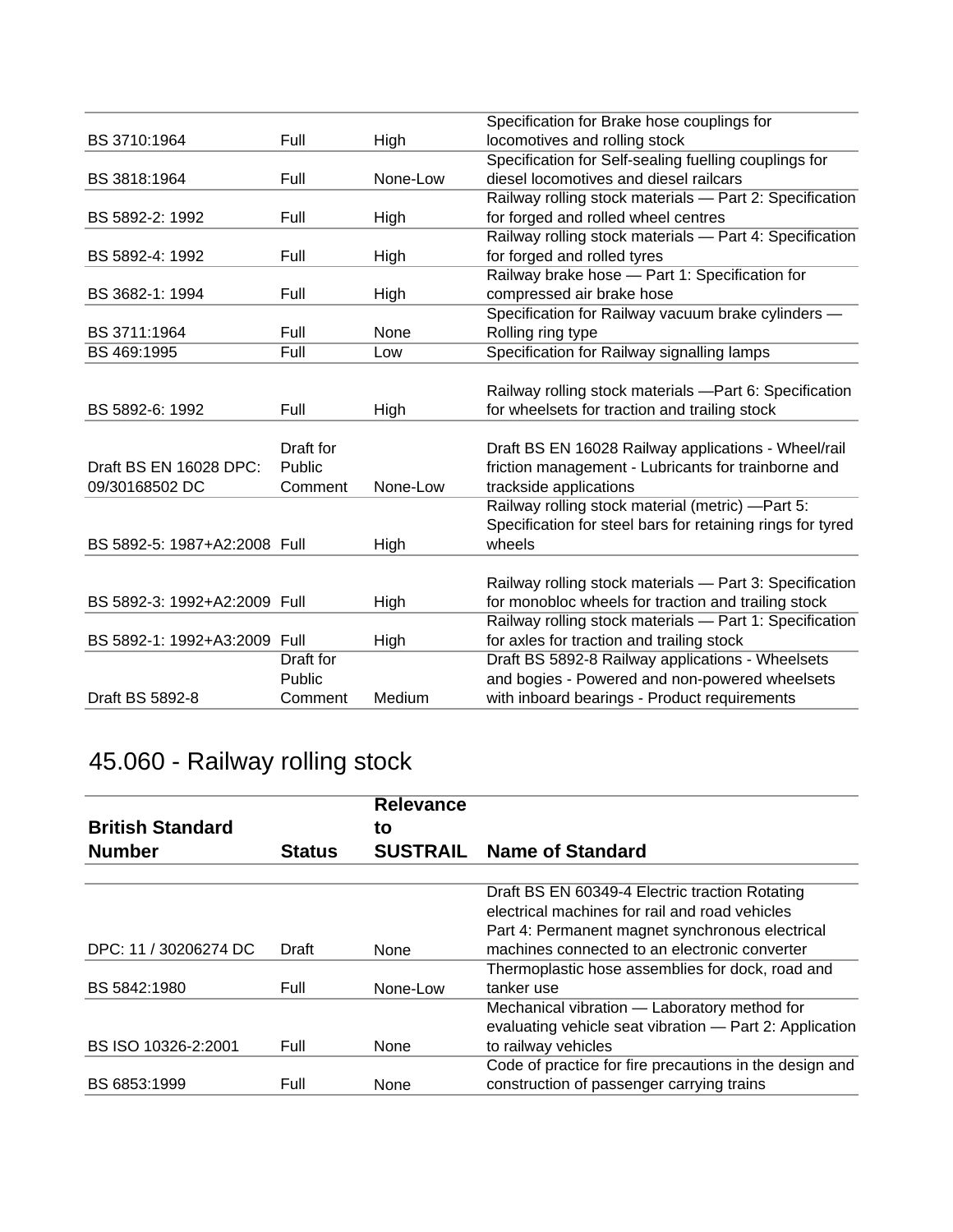| BS 857:1967 + A1, A2, A3, |       |             |                                                        |
|---------------------------|-------|-------------|--------------------------------------------------------|
| A4, & A5                  | Full  | None        | Specification for Safety glass for land transport      |
|                           |       |             | Draft BS 6853+A2 Code of practice for fire             |
|                           |       |             | precautions in the design and construction of          |
| BS 6853+A2                | Draft | <b>None</b> | passenger carrying trains                              |
|                           |       |             | Draft BS IEC 62718 Railway applications - Rolling      |
|                           |       |             | stock - D.C. supplied electronic ballasts for lighting |
| <b>BS IEC 62718</b>       | Draft | None-Low    | fluorescent lamps                                      |

# 45.080 - Rails and railway components

|                         |               | <b>Relevance</b> |                                                          |
|-------------------------|---------------|------------------|----------------------------------------------------------|
| <b>British Standard</b> |               | to               |                                                          |
| <b>Number</b>           | <b>Status</b> | <b>SUSTRAIL</b>  | <b>Name of Standard</b>                                  |
|                         |               |                  |                                                          |
|                         |               |                  |                                                          |
| BS 456:1961             | Full          | Low              | Specification for Dimensions of track circuit insulation |
|                         |               |                  | Specification for Railway turnouts for private users -   |
|                         |               |                  | Part 1: Turnouts over which British Railways             |
|                         |               |                  | locomotives operate - Section 1.1: Turnouts using        |
| BS 4521-1.1: 1971       | Full          | Low              | bull head rails                                          |
|                         |               |                  | Specification for Railway turnouts for private users -   |
|                         |               |                  | Part 1: Turnouts over which British Railways             |
|                         |               |                  | locomotives operate - Section 1.2: Turnouts using        |
| BS 4521-1.2: 1971       | Full          | Low              | flat bottom rail                                         |
|                         |               |                  | Specification for Railway turnouts for private users -   |
|                         |               |                  | Part 2: Light grade turnouts over which British          |
|                         |               |                  | Railways locomotives do not operate, for axle loads      |
| BS 4521-2: 1975         | Full          | None-Low         | not exceeding 10 tons, using flat bottom rails           |
|                         |               |                  | Specification for Railway turnouts for private users -   |
|                         |               |                  | Part 3: Medium grade turnouts for axle loads not         |
|                         |               |                  | exceeding 25 tons - Section 3.1: Turnouts using bull     |
| BS 4521-3.1: 1974       | Full          | None-Low         | head rail                                                |
|                         |               |                  | Specification for Railway turnouts for private users -   |
|                         |               |                  | Part 3: Medium grade turnouts over which British         |
|                         |               |                  | Railways locomotives do not operate, for axle loads      |
|                         |               |                  | not exceeding 25 tons - Section 3.2: Turnouts using      |
| BS 4521-3.2: 1975       | Full          | None-Low         | flat bottom rails                                        |
|                         |               |                  | Specification for Railway turnouts for private users -   |
|                         |               |                  | Part 4: Heavy grade turnouts over which British          |
|                         |               |                  | Railways locomotives do not operate, for axle loads      |
| BS 4521-4: 1975         | Full          | None-Low         | which may exceed 25 tons, using flat bottom rails        |
|                         |               |                  | Fishplates for railway rails - Part 1: Specification for |
| BS 47-1:1991            | Full          | Medium           | rolled steel fishplates                                  |
|                         |               |                  | Specification for Normal and high strength steel bolts   |
| BS 64: 1992             | Full          | Medium           | and nuts for railway rail fishplates                     |
|                         |               |                  | Specification for Steel electrical conductor rail for    |
| BS 7865:1997            | Full          | Low              | railway motive power supply                              |
| BS 500:2000             | Full          | High             | Steel sleepers                                           |
| BS 11:1985              | Full          | High             | Specification for railway rails                          |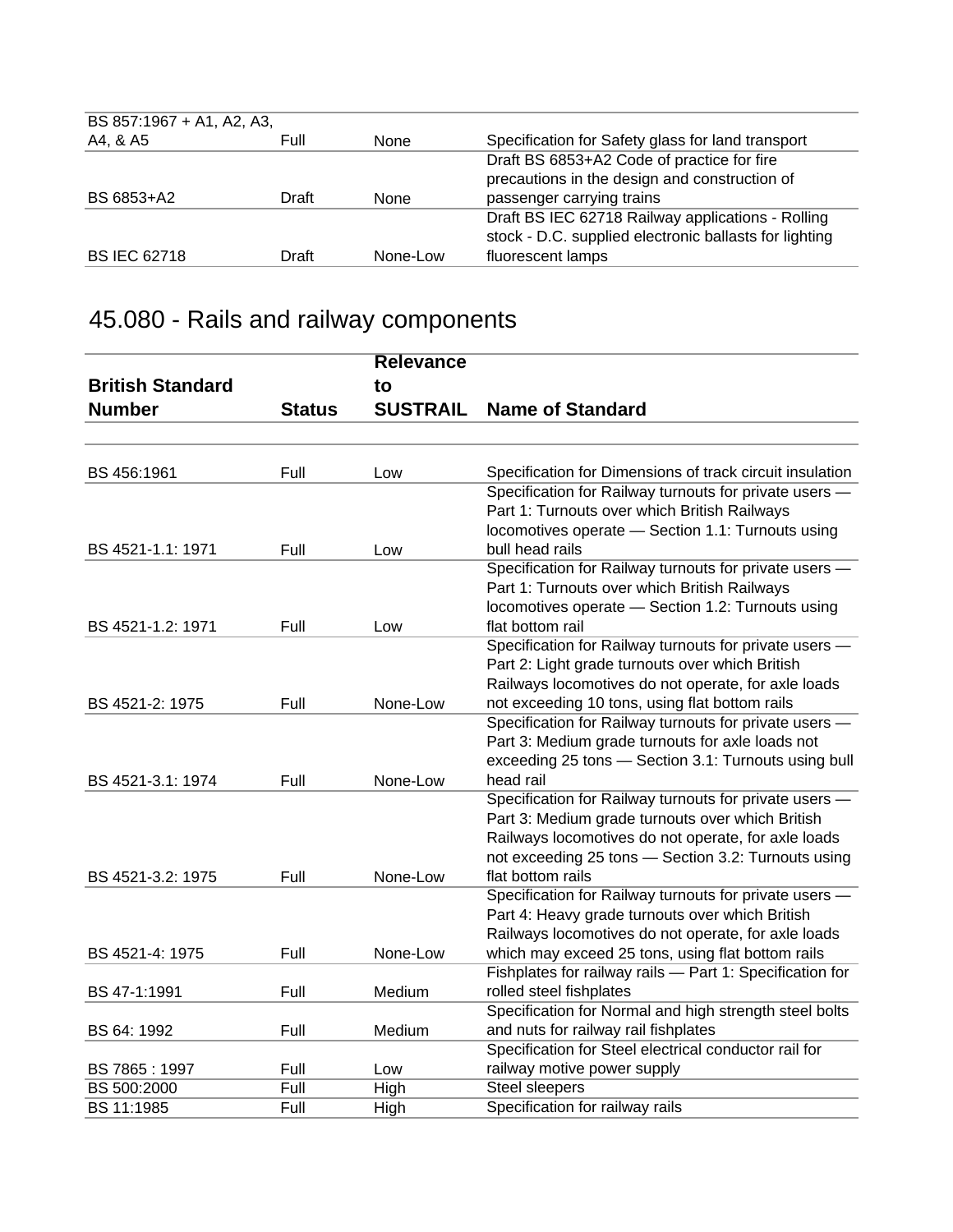| BS ISO 6305-2:2007  | Full | Medium        | Railway components - Technical delivery<br>requirements - Part 2: Non-alloy carbon steel<br>baseplates             |
|---------------------|------|---------------|--------------------------------------------------------------------------------------------------------------------|
| BS ISO 14837-1:2005 | Full | <b>Medium</b> | Mechanical vibration – Ground-borne noise and<br>vibration arising from rail systems - Part 1: General<br>guidance |

## 45.120 - Equipment for railway/cableway construction and

| <b>British Standard</b><br><b>Number</b> | <b>Status</b> | <b>Relevance</b><br>to | <b>SUSTRAIL Name of Standard</b>                       |
|------------------------------------------|---------------|------------------------|--------------------------------------------------------|
|                                          |               |                        |                                                        |
|                                          |               |                        | Tools for live working— Insulating hand tools for work |
|                                          |               |                        | on or near conductor rail systems operating at         |
| BS 8020:2002                             | Full          | <b>None</b>            | voltages up to 1 000 V a.c. or 1 500 V d.c.            |
|                                          |               |                        | Tools for live working - Specification for insulating  |
|                                          |               |                        | hand tools for work on or near conductor rail systems  |
|                                          |               |                        | operating at voltages up to 1 000 V a.c. or 1 500 V    |
| BS 8020:2011                             | Full          | <b>None</b>            | d.c.                                                   |